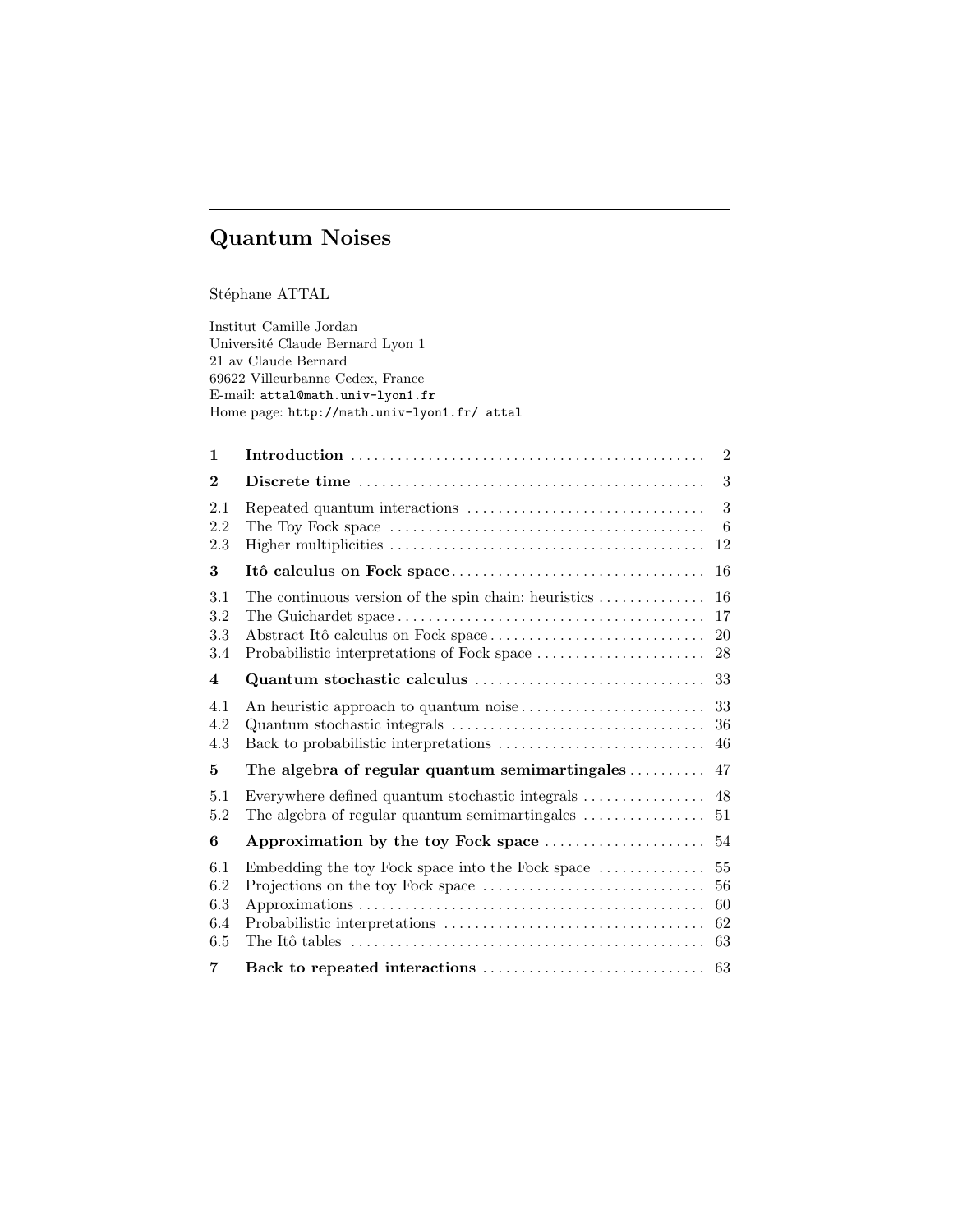| 7.2 Convergence to Quantum Stochastic Differential Equations  66 |  |
|------------------------------------------------------------------|--|
|                                                                  |  |
|                                                                  |  |

# 1 Introduction

In the Markovian approach of quantum open systems, the environment acting on a simple quantum system is unknown, or is not being given a model. The only effective data that the physicists deal with is the evolution of the simple quantum system. This evolution shows up the fact that the system is not isolated and is dissipating.

One of the question one may ask then is wether one can give a model for the environment and its action that gives an account of this effective evolution. One way to answer that question is to describe the exterior system as a noise, a quantum random effect of the environment which perturbs the Hamiltonian evolution of the small system.

This approach is a quantum version of what has been exposed in L. Rey-Bellet's courses: a dissipative dynamical evolution on some system is represented as resulting of the evolution of a closed but larger system, in which part of the action is represented by a noise, a Brownian motion for example.

This is the aim of R. Rebolledo's course and F. Fagnola's course, following this one in this volume, to show up how the dissipative quantum systems can be dilated into a closed evolution driven by quantum noises. But before hands, the mathematical theory of these quantum noises needs to be developed. This theory is not an obvious extension of the classical theory of stochastic processes and stochastic integration. It needs its own developments, where the fact that we are dealing with unbounded operators calls for being very careful with domain constraints.

On the other hand, the quantum theory of noise is somehow easier than the classical one, it can be described in a very natural way, it contains very natural physical interpretations, it is deeply connected to the classical theory of noises. This is the aim of this course to develop the theory of quantum noises and quantum stochastic integration, to connect it with its classical counterpart, while trying to keep it connected with some physical intuition.

The intuitive construction of this theory and its final rules, such as the quantum Itô formula, are not very difficult to understand, but the whole precise mathematical theory is really much more difficult and subtle, it needs quite long and careful developments. We have tried to be as precise as possible in this course, the most important proofs are there, but we have tried to keep it reasonable in size and to always preserves the intuition all along the constructions, without getting lost in long expositions of technical details.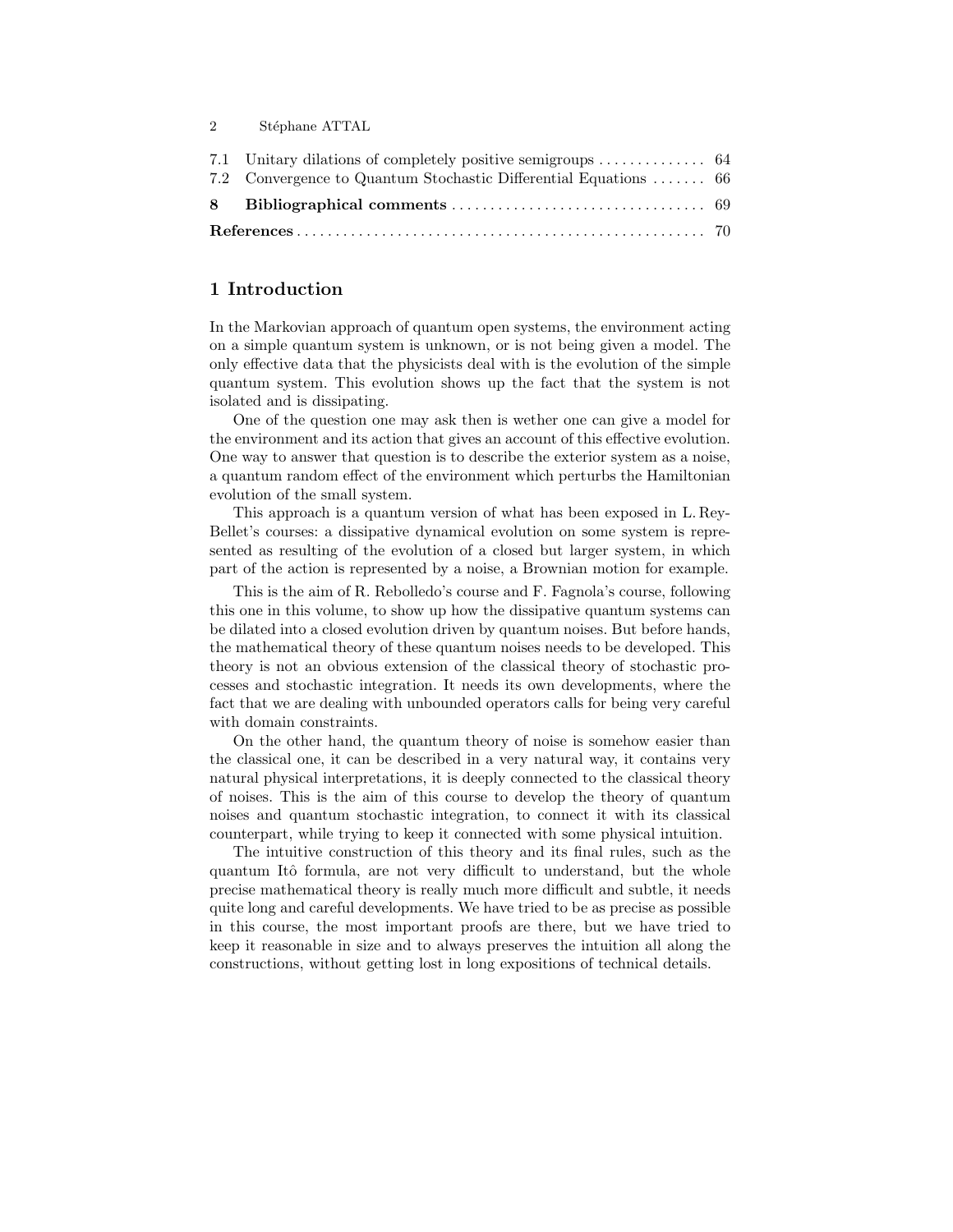The theory of quantum noises and quantum stochastic integration was started in quantum physics with the notion of quantum Langevin equations (see for example [1], [21], [22]). They have been given many different meanings in terms of several definitions of quantum noises or quantum Brownian motions (for example [23], [25], [24]). One of the most developed and useful mathematical languages developed for that purpose is the quantum stochastic calculus of Hudson and Parthasarathy and their quantum stochastic differential equations ( [25]). The quantum Langevin equations they allow to consider have been used very often to model typical situations of quantum open systems: continual quantum measurement  $([12], [14])$ , quantum optics  $([19], [20], [13])$ , electronic transport  $([16])$ , thermalization  $([8], [28], [27])$ , repeated quantum interactions  $(|8|, 11)$ . This theory can be found much more developed in the books [2], [30] and [29].

The theory of quantum noises and quantum stochastic integration we present in this course is rather different from the original approach of Hudson and Parthasarathy. It is an extention of it, essentially developed by the author, which presents several advantages: it gives a maximal definition of quantum stochastic integrals in terms of domains, it admits a very intuitive approach in terms of discrete approximations with spin chains, it gives a natural language for connecting this quantum theory of noises to the classical one. This is the point of view we adopt all along this course, the main reference we follow here is [2].

# 2 Discrete time

#### 2.1 Repeated quantum interactions

We first motivate the theory of quantum noises and quantum stochastic differential equations through a family of physical examples: the continuous time limit of repeated quantum interactions. This physical context is sufficiently wide to be of real interest in many applications, but it is far from being the only motivation for the introduction of quantum noises. We present it here for it appears to be an illuminating application in the context of these volumes. The approach presented in this section has been first developed in [11].

We consider a *small quantum system*  $H_0$  (a finite dimensional Hilbert space in this course, but the infinite dimensional case can also be handled) and another quantum system  $H$  which represents a piece of the environment: a measurement apparatus, an incoming photon, a particle ... or any other system which is going to interact with the small system. We assume that these two systems are coupled and interact during a small interval of time of length  $h$ . That is, on the space  $\mathcal{H}_0 \otimes \mathcal{H}$  we have an Hamiltonian H which describes the interaction, the evolution is driven by the unitary operator  $U = e^{ihH}$ . An initial state  $\rho \otimes \omega$  for the system is thus transformed into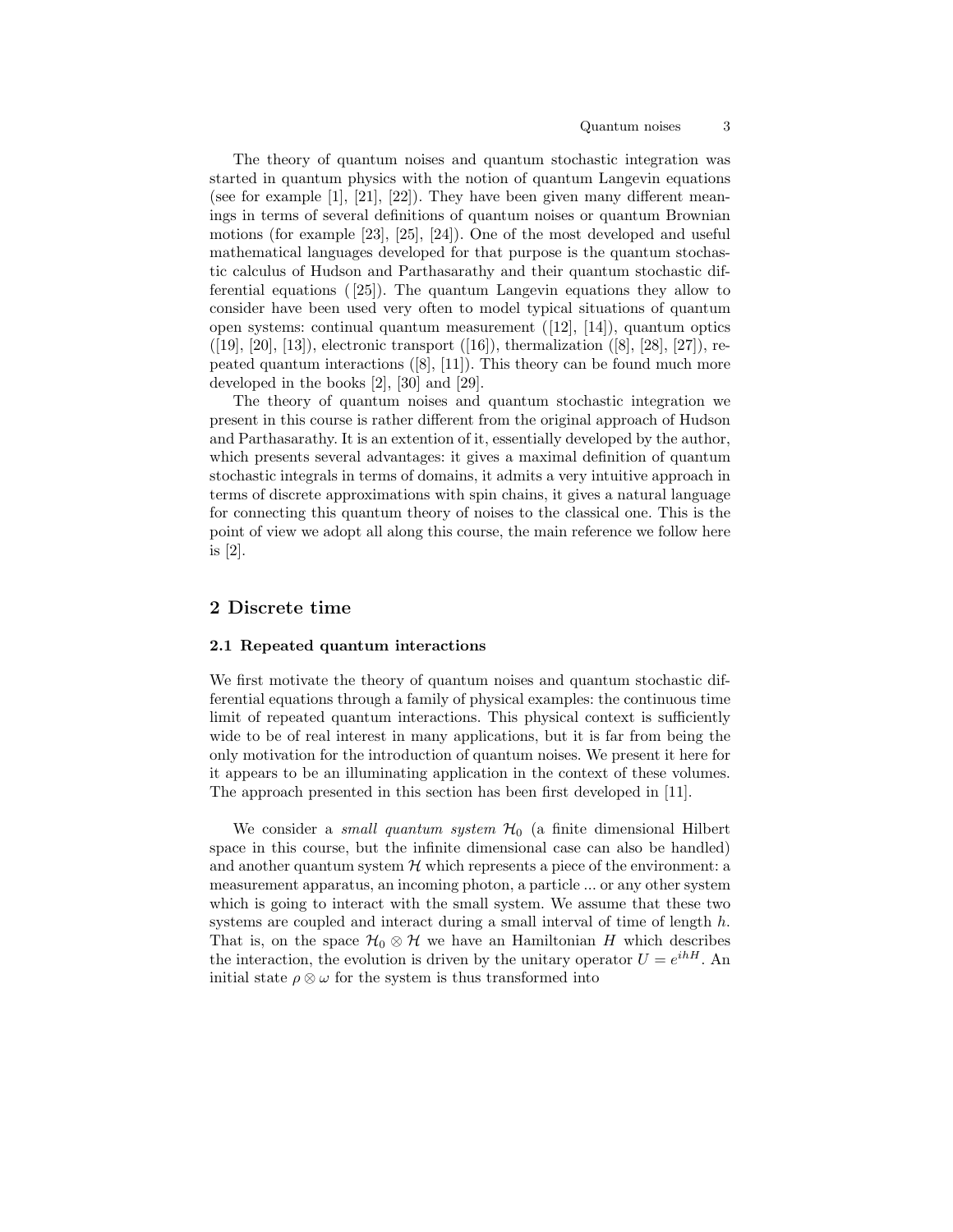$$
U^*(\rho\otimes\omega)U.
$$

After this time h the two systems are separated and another copy of  $\mathcal H$  is presented before  $\mathcal{H}_0$  in order to interact with it, following the same unitary operator U. And so on, for an arbitrary number of interactions. One can think of several sets of examples where this situation arises: in repeated quantum measurement, where a family of identical measurement devices is repeatedly presented before the system  $\mathcal{H}_0$  (or one single device which is refreshened after every use); in quantum optics, where a sequence of independent atoms arrive one after the other to interact with  $\mathcal{H}_0$  (a cavity with a strong electromagnetic field) for a short time; a particle is having a succession of chocs with a gas of other particles ...

In order to describe the first two interactions we need to consider the space  $\mathcal{H}_0 \otimes \mathcal{H} \otimes \mathcal{H}$ . We put  $U_1$  to be the operator acting as U on the tensor product of  $H_0$  with the first copy of H and which acts as the identity on the second copy of  $H$ . We put  $U_2$  to be the operator acting as U on the tensor product of  $\mathcal{H}_0$  with the second copy of  $\mathcal{H}$  and which acts as the identity on the first copy of  $H$ .

For an initial state  $\rho \otimes \omega \otimes \omega$ , say, the state after the first interaction is

$$
U_1(\rho\otimes\omega\otimes\omega)U_1^*
$$

and after the second interaction is

$$
U_2U_1(\rho\otimes\omega\otimes\omega)U_1^*U_2^*.
$$

It is now easy to figure out what the setup should be for an indefinite number of repeated interactions: we consider the state space

$$
\mathcal{H}_0\otimes\bigotimes_{I\!\!N}\mathcal{H},
$$

(this countable tensor product will be made more precise later on). For every  $n \in \mathbb{N}$ , the operator  $U_n$  is the copy of the operator U but acting on the tensor product of  $H_0$  with the *n*-th copy of  $H$ , it acts as the identity on the other copies of  $H$ . Let

$$
V_n = U_n \dots U_2 U_1,
$$

then the result of the  $n$ -th measurement on the initial state

$$
\rho\otimes\bigotimes_{n\in I\!\!N}\omega
$$

is given by the state

$$
V_n\left(\rho\otimes\bigotimes_{n\in\mathbb{N}}\omega\right)V_n^*.
$$

Note that the  $V_n$  are solution of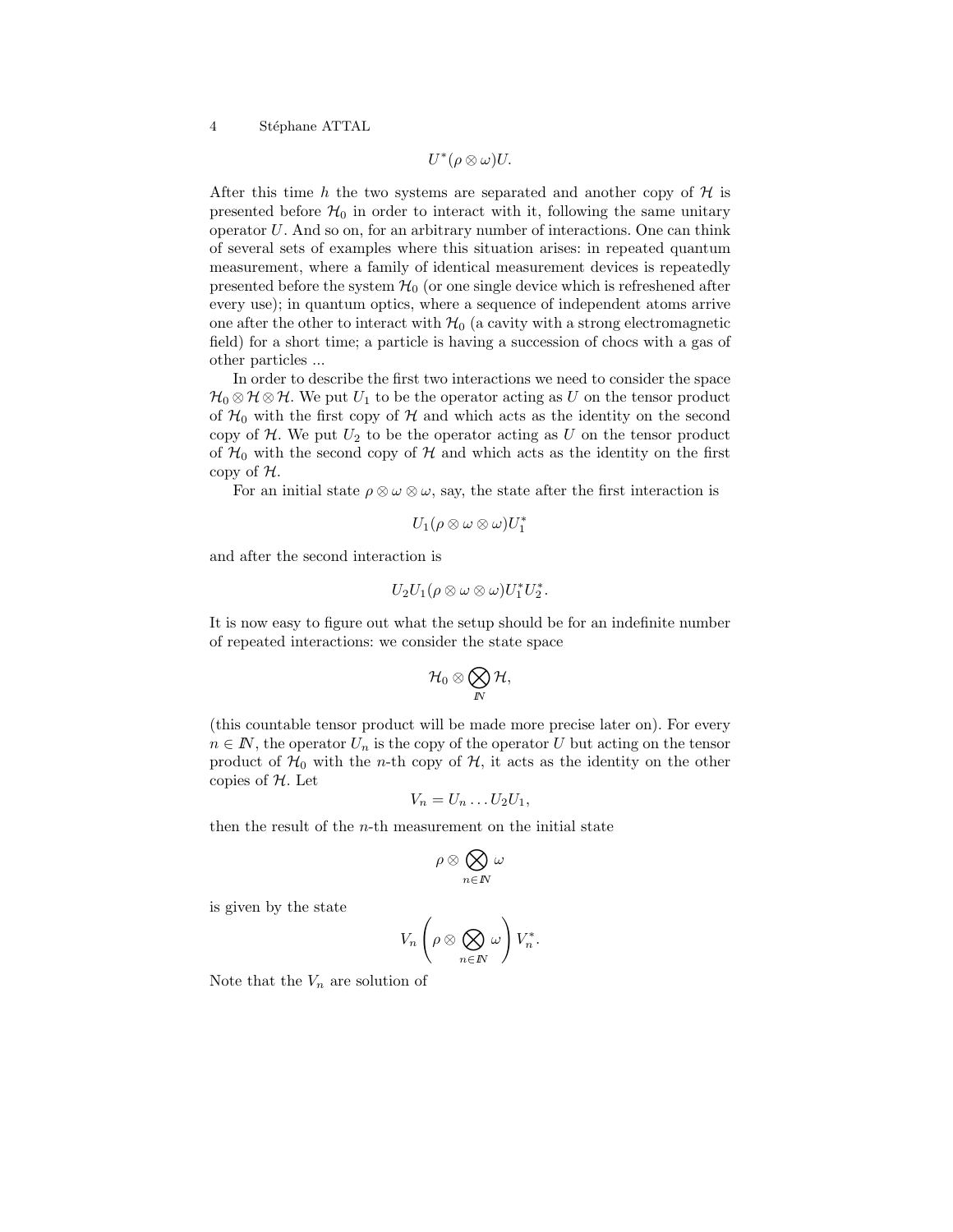$$
V_{n+1} = U_{n+1} V_n,
$$

with  $V_0 = I$ . This way, the  $V_n$ 's describe the Hamiltonian evolution of the repeated quantum interactions. It is more exactly a time-dependent Hamiltonian evolution, it can also be seen as a Hamiltonian evolution in interaction picture.

We wish to pass to the limit  $h \to 0$ , that is, to pass to the limit from repeated interactions to continuous interactions. Our model of repeated interactions can be considered as a toy model for the interaction with a quantum field, we now want to pass to a more realistic model: a continuous quantum field.

We will not obtain a non trivial limit if no assumption is made on the Hamiltonian  $H$ . Clearly, it will need to satisfy some normalization properties with respect to the parameter  $h$ . As we will see later, this situation is somehow like for the central limit theorem: if one considers a Bernoulli random walk with time step h and if one tries to pass to the limit  $h \to 0$  then one obtains 0; the only scale of normalization of the walk which gives a non trivial limit (namely the Brownian motion) is obtained when scaling the random walk by √  $\sqrt{h}$ . Here, in our context we can wonder what are the scaling properties that the Hamiltonian should satisfy and what type of limit evolution we shall get for  $V_n$ .

Note that the evolution  $(V_n)_{n\in\mathbb{N}}$  is purely Hamiltonian, in particular it is completely deterministic, the only ingredient here being the Hamiltonian operator H which drives everything in this setup.

At the end of this course, we will be able to give a surprising result: under some renormalization conditions on  $H$ , in the continuous limit, we obtain a limit evolution equation for  $(V_t)_{t\in\mathbb{R}^+}$  which is a Schrödinger evolution perturbed by quantum noise terms, a quantum Langevin equation.

The point with that result is that it shows that these quantum noise terms are spontaneously produced by the limit equation and do not arise by an assumption or a model made on the interaction with the field. The limit quantum Langevin equation is really the effective continuous limit of the Hamiltonian description of the repeated quantum interactions.

We shall illustrate this theory with a very basic example. Assume  $\mathcal{H}_0 =$  $\mathcal{H} = \mathbb{C}^2$  that is, both are two-level systems with basis states  $\Omega$  (the fundamental state) and  $X$  (the excited state). Their interaction is described as follows: if the states of the two systems are the same (both fondamental or both excited) then nothing happens, if they are different (one fundamental and the other one excited) then they can either be exchanged or stay as they are. Following this description, in the basis  $\{\Omega\otimes\Omega,\Omega\otimes X,X\otimes\Omega,X\otimes X\}$ we take the unitary operator  $U$  to be of the form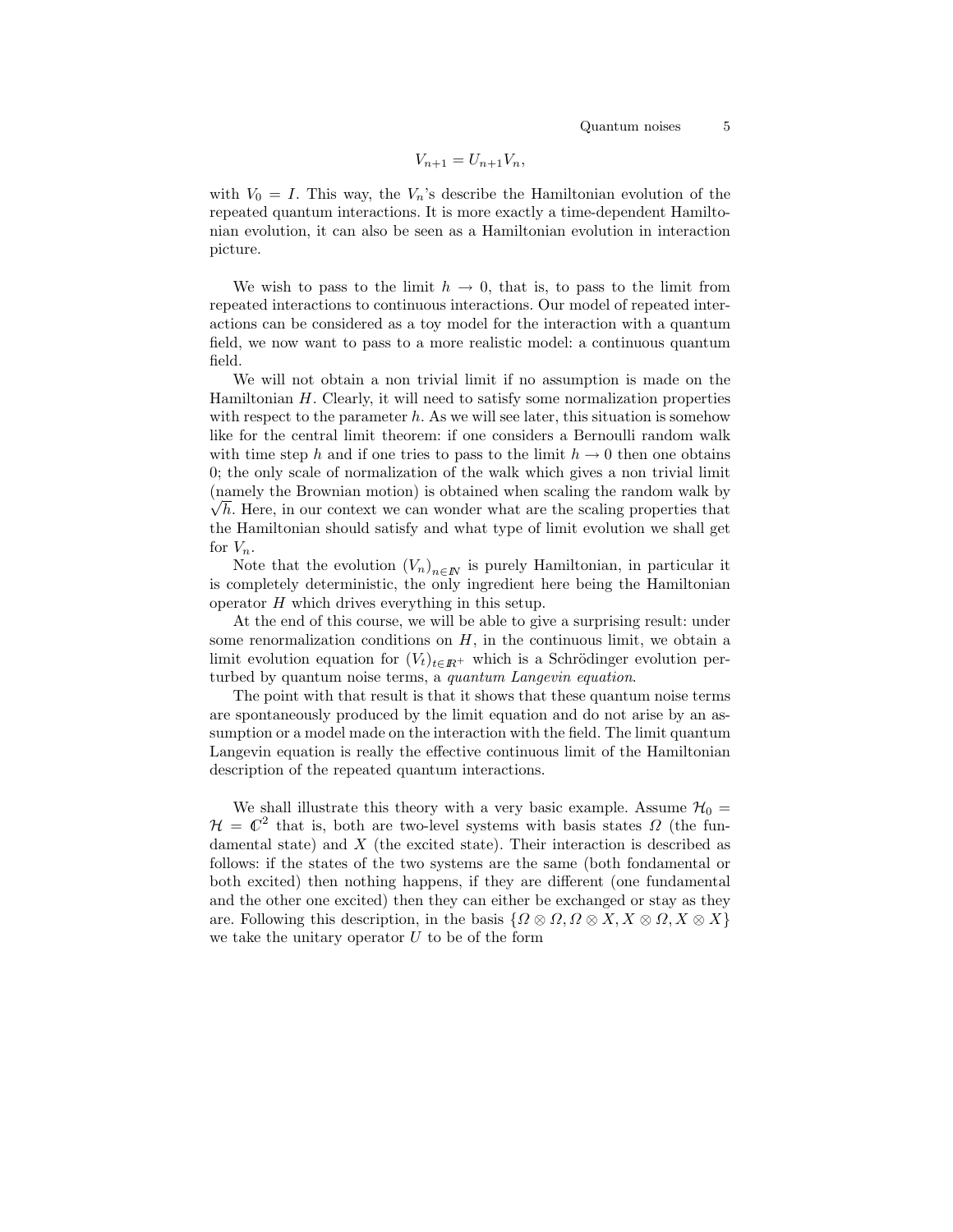$$
\begin{pmatrix} 1 & 0 & 0 & 0 \\ 0 & \cos \alpha & -\sin \alpha & 0 \\ 0 & \sin \alpha & \cos \alpha & 0 \\ 0 & 0 & 0 & 1 \end{pmatrix}.
$$

#### 2.2 The Toy Fock space

# The spin chain structure

We start with a description of the structure of the chain  $\otimes_N \mathcal{H}$  in the case where  $\mathcal{H} = \mathbb{C}^2$ . This is the simplest case, but it contains all the ideas. We shall later indicate how the theory is to be changed when  $H$  is larger (even infinite dimensional).

In every copy of  $\mathbb{C}^2$  we choose the same orthonormal basis  $\{\Omega, X\}$ , representing fundamental or excited states. An orthonormal basis of the space  $\mathbf{T}\Phi = \otimes_{I\!\!N} \mathbb{C}^2$  is given by the set

$$
\{X_A; A \in \mathcal{P}_I\}
$$

where  $\mathcal{P}_N$  is the set of finite subsets of  $N$  and  $X_A$  denotes the tensor product

$$
X_{i_1}\otimes\ldots\otimes X_{i_n}
$$

where  $A = \{i_1, \ldots, i_n\}$  and the above vector means we took tensor products of X in each of copies number  $i_k$  with  $\Omega$  in all the other copies. If  $A = \emptyset$ , we put  $X_{\emptyset} = \Omega$ , that is, the tensor product of  $\Omega$  in each copy of  $\mathbb{C}^2$ . This is to say that the countable tensor product above has been constructed as associated to the stabilizing sequence  $(\Omega)_{n\in\mathbb{N}}$ .

Note that any element  $f$  of  $T\Phi$  is of the form

$$
f = \sum_{A \in \mathcal{P}_N} f(A) \, X_A
$$

with

$$
||f||^2 = \sum_{A \in \mathcal{P}_N} |f(A)|^2 < \infty.
$$

The space  $T\Phi$  defined this way is called the Toy Fock space.

This particular choice of a basis gives  $T\Phi$  a particular structure. If we denote by  $\Phi_i$  the space generated by the  $X_A$  such that  $A \subset \{0, \ldots, i\}$  and by T $\Phi_{[j]}$  the one generated by the  $X_A$  such that  $A \subset \{j, j+1, \ldots\}$ , we get an obvious natural isomorphism between TΦ and T $\Phi_{i-1} \otimes T\Phi_{i}$  given by

$$
[f \otimes g](A) = f(A \cap \{0, \ldots, i-1\}) g(A \cap \{i, \ldots\}).
$$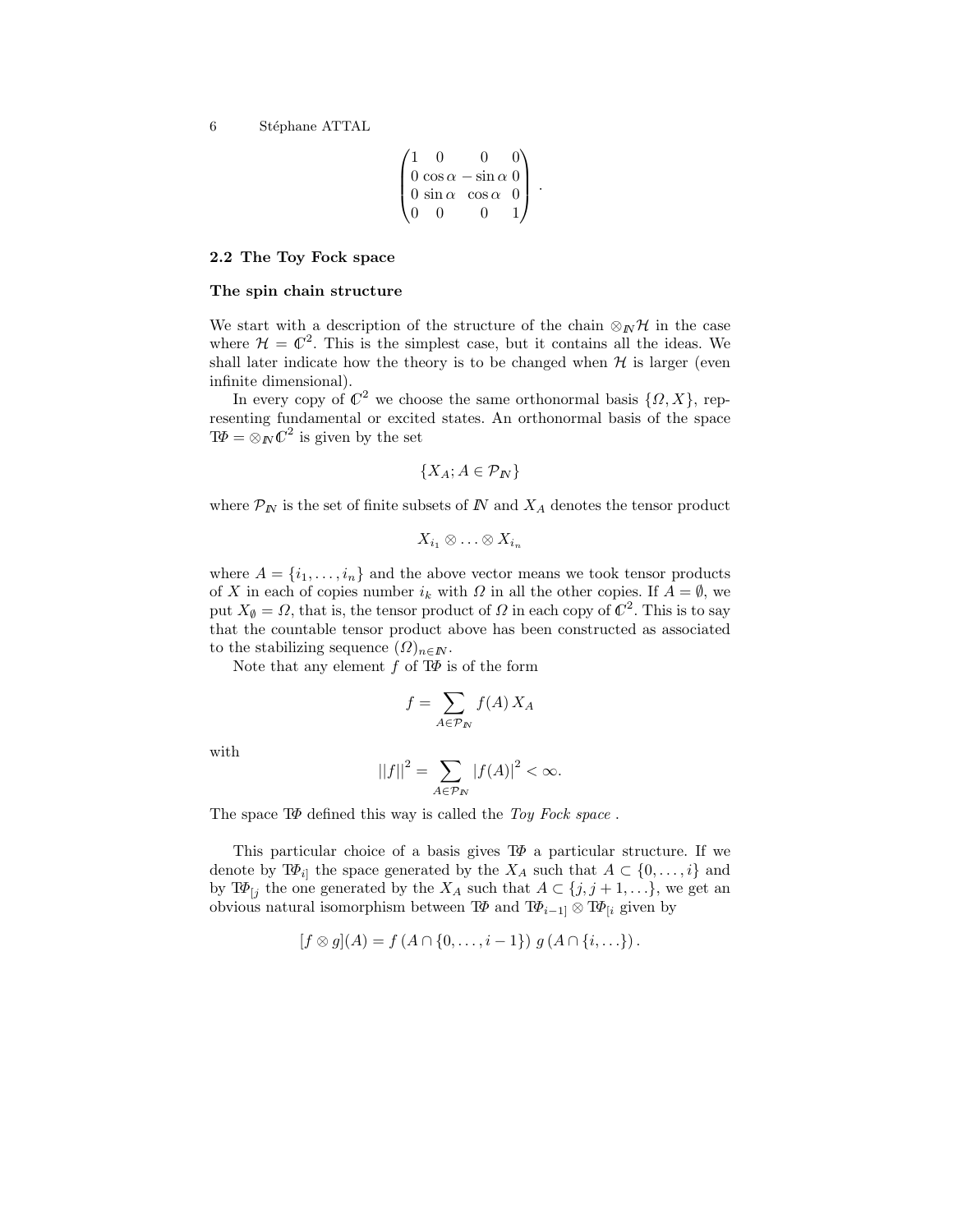# Operators on the spin chain

We consider the following basis of matrices on  $\mathbb{C}^2$ :

$$
a^{\times} = \begin{pmatrix} 1 & 0 \\ 0 & 0 \end{pmatrix}
$$

$$
a^+ = \begin{pmatrix} 0 & 0 \\ 1 & 0 \end{pmatrix}
$$

$$
a^- = \begin{pmatrix} 0 & 1 \\ 0 & 0 \end{pmatrix}
$$

$$
a^{\circ} = \begin{pmatrix} 0 & 0 \\ 0 & 1 \end{pmatrix}.
$$

For every  $\varepsilon = \{ \times, +, -, \circ \}$ , we denote by  $a_n^{\varepsilon}$  the operator which acts on T $\Phi$  as  $a^{\varepsilon}$  on the copy number n of  $\mathbb{C}^2$  and the identity elsewhere. On the basis  $X_A$ this gives

$$
a_n^{\times} X_A = X_A 1_{n \notin A}
$$
  
\n
$$
a_n^{\times} X_A = X_{A \cup \{n\}} 1_{n \notin A}
$$
  
\n
$$
a_n^{\top} X_A = X_{A \setminus \{n\}} 1_{n \in A}
$$
  
\n
$$
a_n^{\circ} X_A = X_A 1_{n \in A}.
$$

Note that the von Neumann algebra generated by all the operators  $a_n^{\varepsilon}$ is the whole of  $\mathcal{B}(\mathbb{T}\Phi)$ , for there is no non-trivial subspace of  $\mathbb{T}\Phi$  which is invariant under this algebra. But this kind of theorem does not help much to give an explicit representation of a given bounded operator  $H$  on T $\Phi$  in terms of the operators  $a_n^{\varepsilon}$ . There are two concrete ways of representing an (eventually unbounded) operator on  $T\Phi$  in terms of these basic operators. The first one is a representation as a kernel

$$
H = \sum_{\mathcal{P}^3} k(A, B, C) \, a_A^+ \, a_B^{\circ} \, a_C^-
$$

where  $a_A^{\varepsilon} = a_{i_1}^{\varepsilon} \dots a_{i_n}^{\varepsilon}$  if  $A = \{i_1 \dots i_n\}$ .

Note that the term  $a^{\times}$  does not appear in the above kernel. The reason is that  $a^{\times} + a^{\circ}$  is the identity operator and introducing the operator  $a^{\times}$ in the above representation will make us lose the uniqueness of the above representation. Note that  $a^{\circ}$  is not necessary either for it is equal to  $a^{+}a^{-}$ . But if we impose the sets  $A, B, C$  to be two by two disjoint then the above representation is unique.

We shall not discuss much this kind of representation here, but better a different kind of representation (which one can derive from the above kernel representation by grouping the terms in 3 packets depending on which set  $A$ , B or C contains max  $A \cup B \cup C$ ). This is the so-called *integral representation*: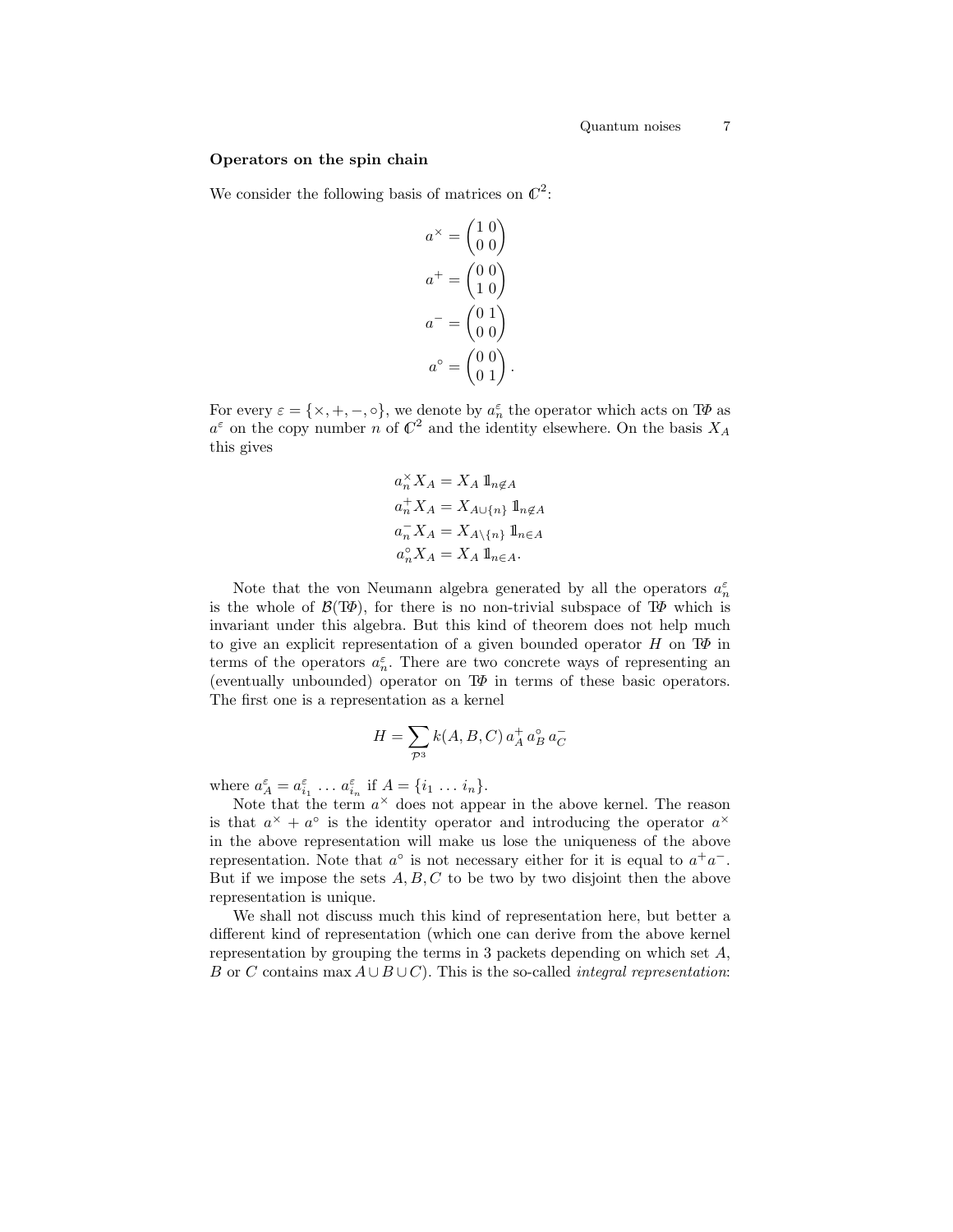$$
H = \sum_{\varepsilon = +, \circ, -} \sum_{i \in \mathbb{N}} H_i^{\varepsilon} a_i^{\varepsilon} \tag{1}
$$

where the  $H_i^{\varepsilon}$  are operators acting on  $\mathbb{T} \Phi_{i-1}$  only (and as the identity on  $T\Phi_{[i]}$ . This kind of representation will be of great interest for us in the sequel.

For the existence of such a representation we have very mild conditions, even for unbounded  $H$  ([32]).

**Theorem 2.1.** If the orthonormal basis  $\{X_A, A \in \mathcal{P}_N\}$  belongs to Dom  $H \cap$  $Dom H<sup>*</sup>$  then there exists a unique integral representation of H of the form (1). П

One important point needs to be understood at that stage. The integral representation of a single operator  $H$  as in (1) makes use of only 3 of the four matrices  $a_i^{\varepsilon}$ . The reason is the same as for the kernel representation above: the sum  $a_i^{\circ} + a_i^{\times}$  is the identity operator *I*, if we allow  $a_i^{\times}$  to appear in the representation, we lose uniqueness. But, very often one has to consider processes of operators, that is, families  $(H_i)_{i\in\mathbb{N}}$  of operators on  $\mathbb{I}\Phi_i$  respectively. In that case, the fourth family is necessary and we get representations of the form

$$
H_i = \sum_{\varepsilon = +, \circ, -, \times} \sum_{j \le i} H_j^{\varepsilon} a_j^{\varepsilon}.
$$
 (2)

One interesting point with the integral representations is that they are stable under composition. The integral representation of a composition of integral representations is given by the *discrete quantum Itô formula*, which is almost straightforward if we forget about details on the domain of operators.

# Theorem 2.2 (Discrete quantum Itô formula). If

$$
H_i = \sum_{\varepsilon = +, \circ, -, \times} \sum_{j \leq i} H_j^{\varepsilon} a_j^{\varepsilon}
$$

and

$$
K_i = \sum_{\varepsilon=+,\circ,-,\times} \; \sum_{j\leq i} K_j^\varepsilon \, a_j^\varepsilon
$$

are operators on  $\mathbb{F}_{i}$ , indexed by  $i \in \mathbb{N}$ , then we have the following "integration by part formula":

$$
H_i K_i = \sum_{\varepsilon = +, \circ, -, \times} \sum_{j \leq i} H_{j-1} K_j^{\varepsilon} a_j^{\varepsilon} + \sum_{\varepsilon = +, \circ, -, \times} \sum_{j \leq i} H_j^{\varepsilon} K_{j-1} a_j^{\varepsilon} + \sum_{\varepsilon, \nu = +, \circ, -, \times} \sum_{j \leq i} H_j^{\varepsilon} K_j^{\nu} a_j^{\varepsilon} a_j^{\nu}
$$

where the products  $a^{\varepsilon} a^{\nu}$  are given by the following table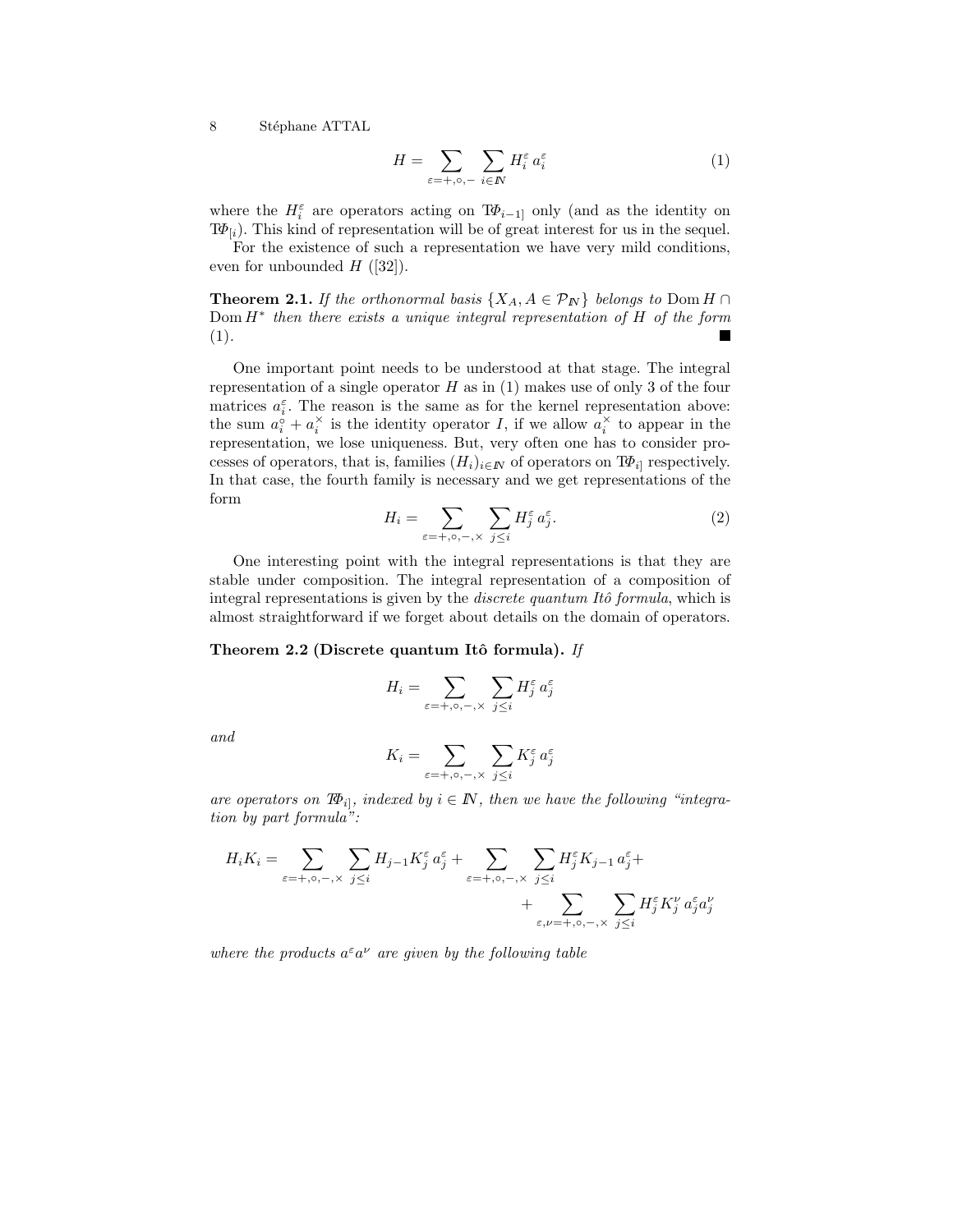|              | $a^+$        | $a^-$       | $a^{\circ}$    | $a^{\times}$ |
|--------------|--------------|-------------|----------------|--------------|
| $a^+$        |              | $a^{\circ}$ | $\overline{0}$ | $a^+$        |
| $a^-$        | $a^{\times}$ | 0           | $a^-$          |              |
| $a^{\circ}$  | $a^+$        | 0           | $a^{\circ}$    |              |
| $a^{\times}$ |              | $a^-$       | $\overline{0}$ | $a^{\times}$ |

Note the following two particular cases of the above formula, which will be of many consequences for the probabilistic interpretations of quantum noises.

The Pauli matrix

$$
\sigma_x = \begin{pmatrix} 0 & 1 \\ 1 & 0 \end{pmatrix} = a^+ + a^-
$$

satisfies

$$
\sigma_x^2 = 1.\tag{3}
$$

satisfies

The matrix

$$
X_{\lambda}^2 = I + \lambda X_{\lambda}.\tag{4}
$$

These two very simple matrix relations are actually the discrete version of the famous relations  $(dW_t)^2 = dt$ 

 $X_{\lambda} = \sigma_x + \lambda a^{\circ}$ 

and

$$
(dX_t)^2 = dt + \lambda \, dX_t
$$

which characterise the Brownian motion  $(W_t)_{t\geq 0}$  and the compensated Poisson process  $(X_t)_{t\geq 0}$ , with intensity  $\lambda$ . We shall give a rigourous meaning to these affirmations in section 6.4.

# Probabilistic interpretations

In this section, we describe the probabilistic interpretations of the space TΦ and of its basic operators.

We realize a Bernoulli random walk on its canonical space. Let  $\Omega =$  $\{0,1\}^N$  and  $\mathcal F$  be the  $\sigma$ -field generated by finite cylinders. One denotes by  $\nu_n$  the coordinate mapping :  $\nu_n(\omega) = \omega_n$ , for all  $n \in \mathbb{N}$ . Let  $p \in [0,1]$  and  $q = 1-p$ . Let  $\mu_p$  be the probability measure on  $(\Omega, \mathcal{F})$  which makes the sequence  $(\nu_n)_{n\in\mathbb{N}}$  a sequence of independent, identically distributed Bernoulli random variables with law  $p\delta_1 + q\delta_0$ . Let  $\mathbb{E}_p[\cdot]$  denote the expectation with respect to  $\mu_p$ . We have  $I\!\!E_p[\nu_n] = I\!\!E_p[\nu_n^2] = p$ . Thus the random variables

$$
X_n = \frac{\nu_n - p}{\sqrt{pq}} \ ,
$$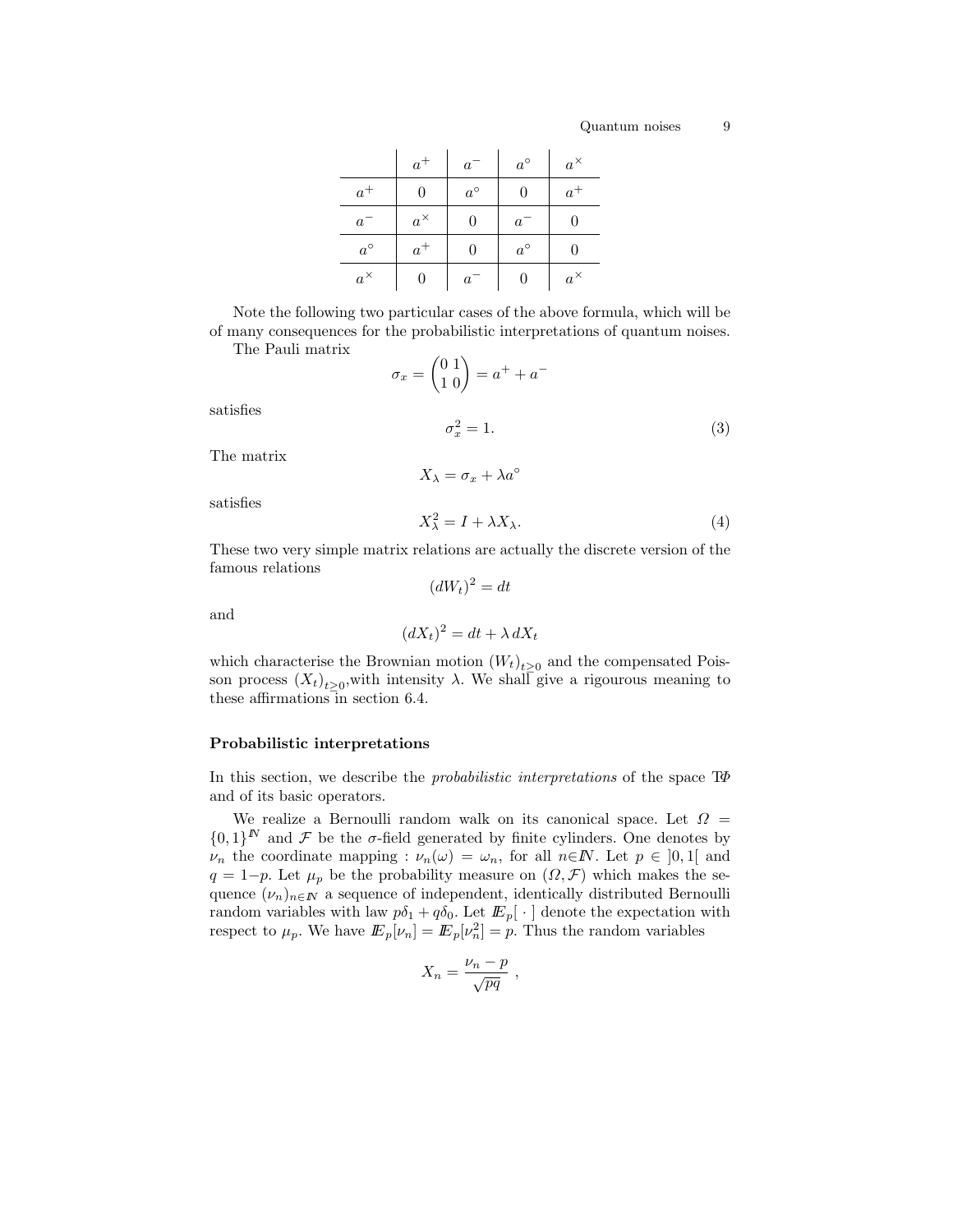satisfy the following:

i) they are independent,

*ii*) they take the value  $\sqrt{q/p}$  with probability p and  $-\sqrt{p/q}$  with probability  $q$ ,

*iii*)  $E_p[X_n] = 0$  and  $E_p[X_n^2] = 1$ .

Let  $\mathbb{T}\Phi_p$  denote the space  $L^2(\Omega, \mathcal{F}, \mu_p)$ . We define particular elements of  $\Phi_p$  by

$$
\begin{cases} X_{\emptyset} = 1, & \text{in the sense } X_{\emptyset}(\omega) = 1 \text{ for all } \omega \in \Omega \\ X_A = X_{i_1} \cdots X_{i_n}, & \text{if } A = \{i_1 \ldots i_n\} \text{ is any finite subset of } \mathbb{N}. \end{cases}
$$

Recall that  $\mathcal{P}_N$  denotes the set of finite subsets of N. From i) and iii) above it is clear that  $\{X_A; A \in \mathcal{P}_N\}$  is an orthonormal set of vectors in  $\mathbb{T}\Phi_p$ .

**Proposition 2.3.** The family  $\{X_A; A \in \mathcal{P}_N\}$  is an orthonormal basis of  $\mathbb{F}_p$ .

*Proof.* We only have to prove that  $\{X_A, A \in \mathcal{P}_N\}$  forms a total set in  $\mathbb{T}\Phi_p$ . In the same way as for the  $X_A$ , define

$$
\begin{cases} \nu_{\emptyset} = 1 & \text{if } \nu_A = \nu_{i_1} \cdots \nu_{i_n} \quad \text{for } A = \{i_1 \ldots i_n\}. \end{cases}
$$

It is sufficient to prove that the set  $\{\nu_A; A \in \mathcal{P}_N\}$  is total. The space  $(\Omega, \mathcal{F}, \mu_p)$ can be identified to  $([0,1], \mathcal{B}([0,1]), \tilde{\mu}_p)$  for some probability measure  $\tilde{\mu}_p$ , via<br>the base 2 decomposition of roal numbers. Note that the base 2 decomposition of real numbers. Note that

$$
\nu_n(\omega) = \omega_n = \begin{cases} 1 & \text{if } \omega_n = 1 \\ 0 & \text{if } \omega_n = 0 \end{cases}
$$

thus  $\nu_n(\omega) = \mathbb{1}_{\omega_n=1}$ . As a consequence  $\nu_A(\omega) = \mathbb{1}_{\omega_{i_1}=1} \cdots \mathbb{1}_{\omega_{i_n}=1}$ . Now let  $f \in \mathbb{T} \Phi_p$  be such that  $\langle f, \nu_A \rangle = 0$  for all  $A \in \mathcal{P}_N$ . Let  $I = [k2^{-n}, (k+1)2^{-n}]$ be a dyadic interval with  $k < 2<sup>n</sup>$ . The base 2 decomposition of  $k2<sup>-n</sup>$  is of the form  $(\alpha_1 \ldots \alpha_n, 0, 0, \ldots)$ . Thus

$$
\int_I f(\omega) d\widetilde{\mu}_p(\omega) = \int_{[0,1]} f(\omega) 1\!\!1_{\omega_1 = \alpha_1} \cdots 1\!\!1_{\omega_n = \alpha_n} d\widetilde{\mu}_p(\omega) .
$$

The function  $1\!\!1_{\omega_1=\alpha_1}\cdots1\!\!1_{\omega_n=\alpha_n}$  can be clearly written as a linear combination of the  $\nu_A$ . Thus  $\int_I f \ d\tilde{\mu}_p = 0$ . The integral of f vanishes on every dyadic interval, thus on all intervals. It is now easy to conclude that  $f = 0$ . interval, thus on all intervals. It is now easy to conclude that  $f \equiv 0$ .

We have proved that every element  $f \in \Psi_p$  admits a unique decomposition

$$
f = \sum_{A \in \mathcal{P}_N} f(A) X_A \tag{5}
$$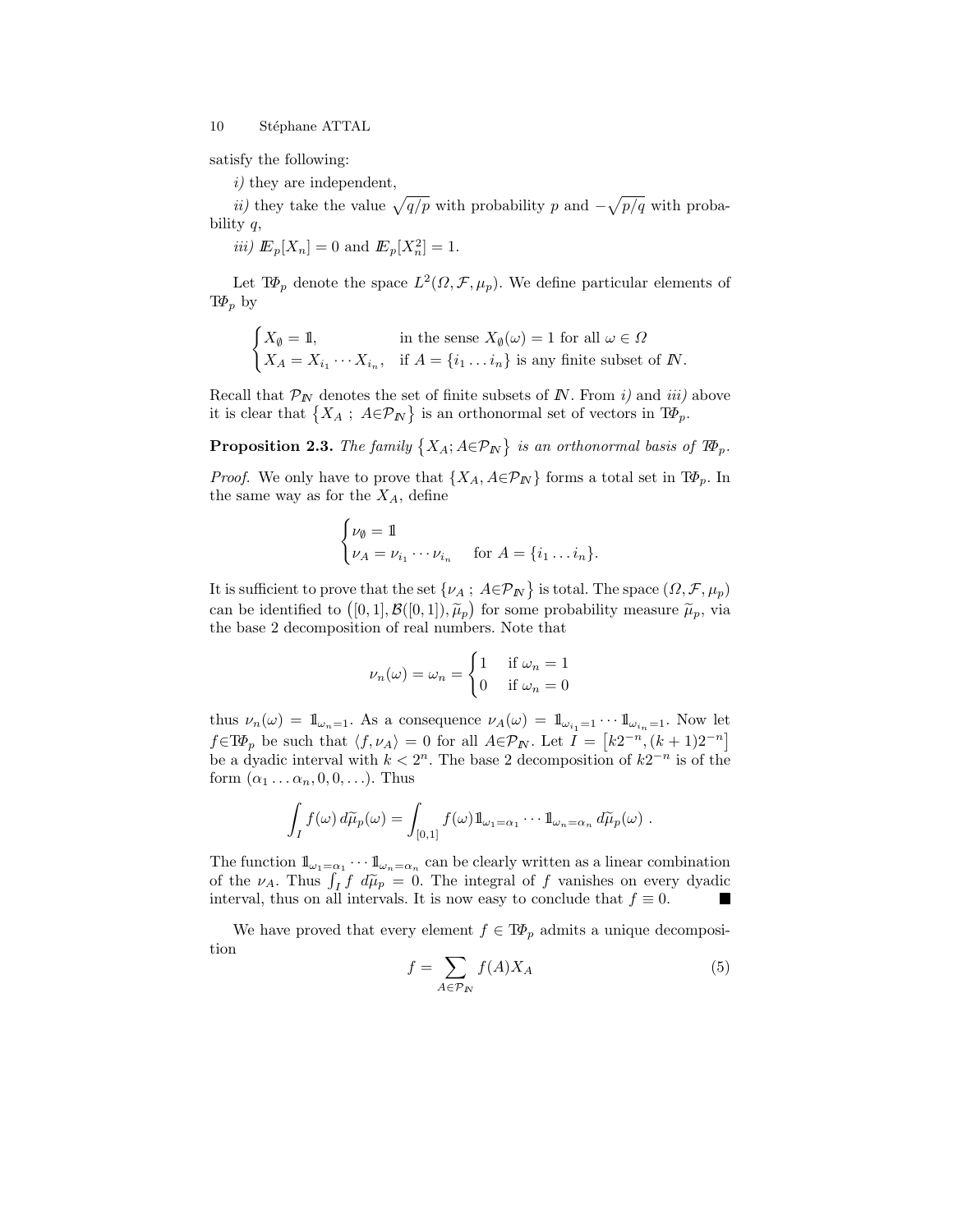$$
||f||^2 = \sum_{A \in \mathcal{P}_N} |f(A)|^2 < \infty \tag{6}
$$

This means that there exists a natural isomorphism between  $T\Phi$  and  $T\Phi_p$ which consists in identifying the natural orthonormal basis  $\{X_A; A \in \mathcal{P}_N\}$ of both space. For each  $p \in ]0,1[$ , the space  $\mathbb{T}\Phi_p$  is called the *p-probabilistic interpretation* of T $\Phi$ . That is, it gives an interpretation of T $\Phi$  in terms of a probabilistic space: it is the canonical space associated to the Bernoulli random walk with parameter p.

Identifying the basis element  $X_{\{n\}}$  of TΦ with the random variable  $X_n \in$  $T\Phi_p$ , as elements of some Hilbert spaces, does not give much information on the probabilistic nature of  $X_n$ . One cannot read this way the distribution of  $X_n$  or its independence with respect to other  $X_m$ 's, ... The only way to represent the random variable  $X_n \in \Psi_p$  with all its probabilistic structure, inside the structure of T $\Phi$ , is to consider the operator of *multiplication* by  $X_n$ acting on  $\mathbb{T} \Phi_p$  and to represent it as a self-adjoint operator in  $\mathbb{T} \Phi$  through the above natural isomorphism. When knowing the multiplication operator by  $X_n$ one knows all the probabilistic information on the random variable  $X_n$ . One cannot make the difference between the multiplication operator by  $X_n$  pushed on T $\Phi$  and the "true" random variable  $X_n$  in T $\Phi_p$ .

Let us compute this multiplication operator by  $X_n$ . The way we have chosen the basis of  $\mathbb{T}\Phi_p$  makes the product being determined by the value of  $X_n^2$ ,  $n \in \mathbb{N}$ . Indeed, if  $n \notin A$  then  $X_n X_A = X_{A \cup \{n\}}$ .

**Proposition 2.4.** In  $\mathbb{F}_p$  we have

$$
X_n^2 = 1 + c_p X_n
$$

where  $c_p = (q-p)/\sqrt{pq}$ . Furthermore  $p \mapsto c_p$  is a one to one application from  $]0,1[$  to  $I\!R$ .

Proof.

$$
X_n^2 = \frac{1}{pq} (\nu_n^2 + p^2 - 2p\nu_n) = \frac{1}{pq} (p^2 + (1 - 2p)\nu_n)
$$
  
=  $\frac{1}{pq} (p^2 + (q - p)\nu_n) = 1 + \frac{p^2 - qp}{qp} + \frac{q - p}{qp}\nu_n$   
=  $1 - \frac{pc_p}{\sqrt{pq}} + \frac{c_p}{\sqrt{pq}}\nu_n = 1 + c_p \frac{\nu_n - p}{\sqrt{pq}}.$ 

The above formula determines an associative product on  $T\Phi$  which is called the p-product. The operator of p-multiplication by  $X_n$  in T $\Phi$  is the exact representation of the random variable  $X_n$  in the p-probabilistic interpretation. By means of all these  $p$ -multiplication operators we are able to put in a single structure a whole continuum of probabilistic situations that had no relation

with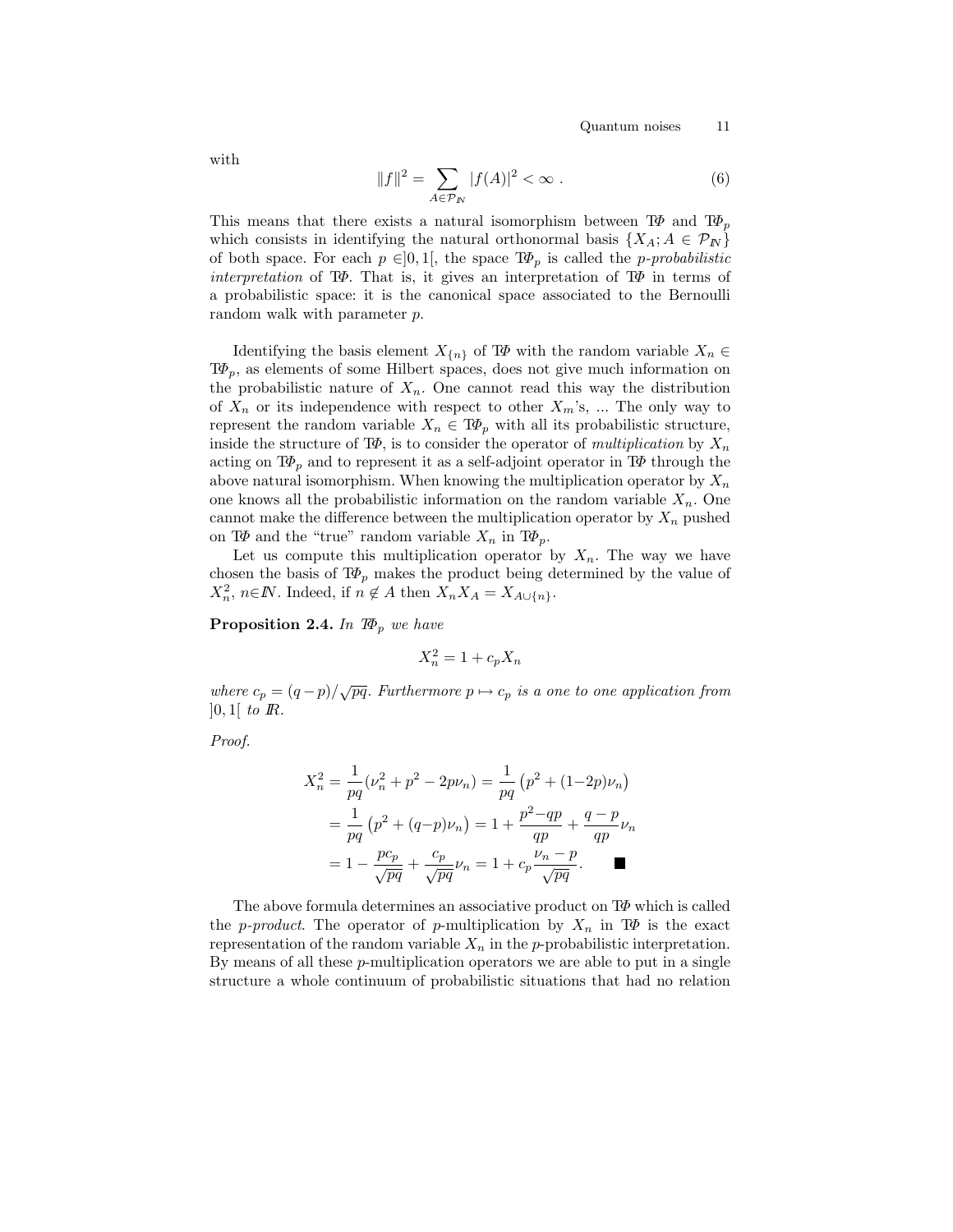whatsoever: the canonical Bernoulli random walks with parameter  $p$ , for every  $p \in ]0,1[$ . What's more we get a very simple represention of these multiplication operators.

**Proposition 2.5.** The operator  $M_{X_n}^p$  of p-multiplication by  $X_n$  on  $\overline{P}$  is given by

$$
M_{X_n}^p=a_n^++a_n^-+c_pa_n^\circ.
$$

Proof.

$$
X_n X_A = X_{A \cup \{n\}} 1_{n \notin A} + X_{A \setminus \{n\}} (1 + c_p X_n) 1_{n \in A}
$$
  
=  $a_n^+ X_A + a_n^- X_A + c_p a_n^{\circ} X_A$ .

This result is amazing in the sense that the whole continuum of different probabilistic situations, namely  $\mathbb{T}\Phi_p$ ,  $p \in ]0,1[$ , can be represented in  $\mathbb{T}\Phi$  by means of very simple linear combinations of only 3 differents operators!

# 2.3 Higher multiplicities

In the case where H is not  $\mathbb{C}^2$  but  $\mathbb{C}^{N+1}$ , or any separable Hilbert space, the above presentation is changed as follows. Let us consider the case  $\mathbb{C}^{N+1}$  (the infinite dimensional case can be easily derived from it).

Each copy of  $\mathbb{C}^{N+1}$  is considered with the same fixed orthonormal basis  $\{\Omega, X_1, \ldots, X_N\}$ . We shall sometimes write  $X_0 = \Omega$ . The space

$$
\mathrm{T}\!\varPhi=\bigotimes_{k\in I\!\!N}\mathbb{C}^{N+1}
$$

has a natural orthonormal basis  $X_A$  indexed by the subsets

$$
A = \{(n_1, i_1), \dots, (n_k, i_k)\}
$$

of  $\mathbb{N} \otimes \{1, \ldots, N\}$ , such that the  $n_j$ 's are different. This is the so-called Toy Fock space with multiplicity N.

The basis for the matrices on  $\mathbb{C}^{N+1}$  is the usual one:

$$
a_j^i X_k = \delta_{ik} X_j
$$

for all  $i, j, k = 0, ..., N$ . We also have their natural ampliations to TP:  $a_j^i(k)$ ,  $k \in I\!\!N$ .

We now develop the probabilistic interpretations of the space  $T\Phi$  in the case of multiplicity higher than 1. Their structure is very rich and interesting, but it is not used in the rest of this course. The reader is advised to skip that part at first reading.

Let X be a random variable in  $\mathbb{R}^N$  which takes exactly  $N+1$  different values  $v_1, \ldots, v_{N+1}$  with respective probability  $\alpha_1, \ldots, \alpha_{N+1}$  (all different from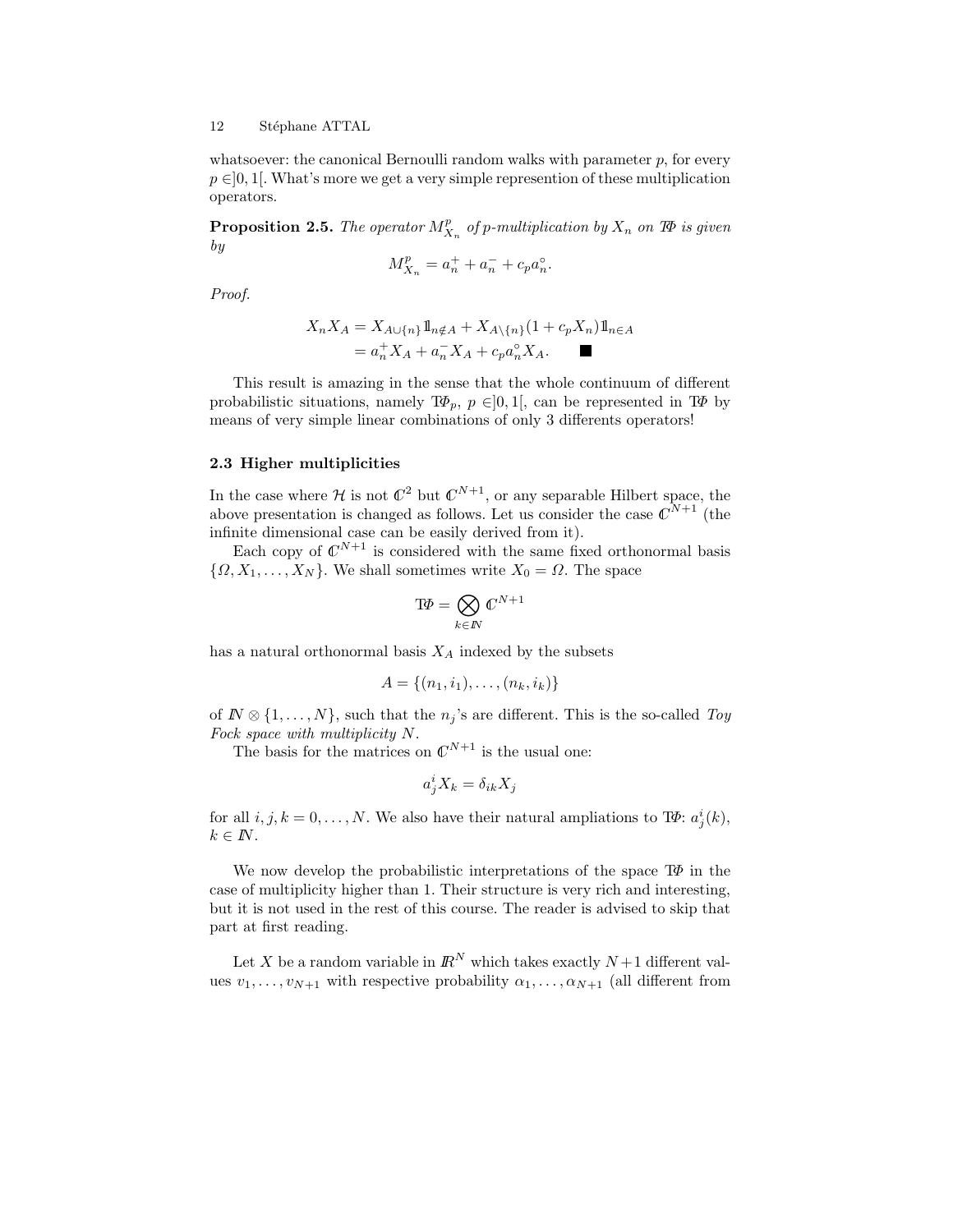0 by hypothesis). We assume, for simplicity, that  $X$  is defined on its canonical space  $(A, \mathcal{A}, P)$ , that is,  $A = \{1, \ldots, N + 1\}$ ,  $\mathcal{A}$  is the  $\sigma$ -field of subsets of A, the probability measure P is given by  $P({i}) = \alpha_i$  and X is given by  $X(i) = v_i$ , for all  $i = 1, ..., N + 1$ .

Such a random variable X is called *centered and normalized* if  $E[X] = 0$ and  $Cov(X) = I$ .

A family of elements  $v_1, \ldots, v_{N+1}$  of  $\mathbb{R}^N$  is called an *obtuse system* if

$$
\langle v_i, v_j \rangle = -1
$$

for all  $i \neq j$ .

We consider the coordinates  $X_1, \ldots, X_N$  of X in the canonical basis of  $\mathbb{R}^N$ , together with the random variable  $\Omega$  on  $(A, \mathcal{A}, P)$  which is deterministic always equal to 1. We put  $\widetilde{X}_i$  to be the random variable  $\widetilde{X}_i(j) = \sqrt{\alpha_i} X_i(j)$ and  $\widetilde{\Omega}(j) = \sqrt{\alpha_j}$ . For any element  $v = (a_1, \ldots, a_N)$  of  $\mathbb{R}^N$  we put  $\widehat{v} =$  $(1, a_1, \ldots, a_N) \in \mathbb{R}^{N+1}$ . The following proposition is rather straightforward and left to the reader.

Proposition 2.6. The following assertions are equivalent.

i) X is centered and normalized.

- ii) The  $(N + 1) \times (N + 1)$ -matrix  $(\widetilde{\Omega}, \widetilde{X}_1, \ldots, \widetilde{X}_N)$  is unitary.
- iii) The  $(N + 1) \times (N + 1)$ -matrix  $(\sqrt{\alpha_1} \hat{v}_1, \dots, \sqrt{\alpha_{N+1}} \hat{v}_{N+1})$  is unitary.
- iv) The family  $v_1, \ldots, v_{N+1}$  is an obtuse system of  $\mathbb{R}^N$  and

$$
\alpha_i = \frac{1}{1 + ||v_i||^2}.
$$

Let T be a 3-tensor in  $\mathbb{R}^N$ , that is (at least, this is the way we interpret them here), a linear mapping from  $\mathbb{R}^N$  to  $M_N(\mathbb{R})$ . We denote by  $T_k^{ij}$  the coefficients of T in the canonical basis of  $\mathbb{R}^N$ , that is,

$$
(T(x))_{i,j} = \sum_{k=1}^{N} T_k^{ij} x_k.
$$

Such a 3-tensor  $T$  is called *sesqui-symmetric* if

i)  $(i, j, k)$   $\longmapsto T_k^{ij}$  is symmetric

ii)  $(i, j, l, m) \mapsto \sum_{k} T_{k}^{ij} T_{k}^{lm} + \delta_{ij} \delta_{lm}$  is symmetric.

**Theorem 2.7.** If X is a centered and normalized random variable in  $\mathbb{R}^N$ , taking exactly  $N + 1$  values, then there exists a unique sesqui-symmetric 3tensor T such that

$$
X \otimes X = I + T(X). \tag{7}
$$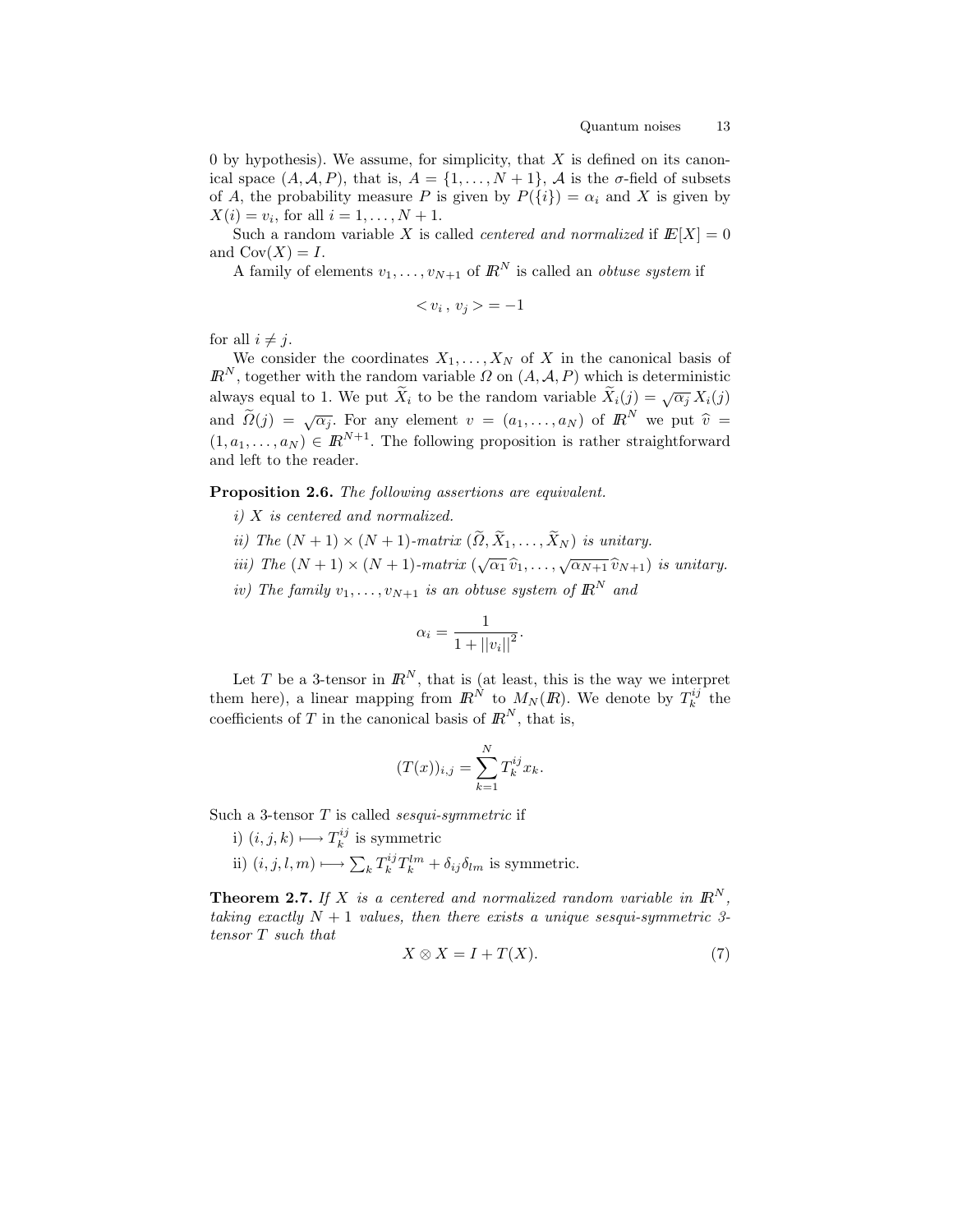*Proof.* By Proposition 2.6, the matrix  $(\sqrt{\alpha_1} \hat{v}_1, \dots, \sqrt{\alpha_{N+1}} \hat{v}_{N+1})$  is unitary. In particular the matrix  $(\hat{v}_1, \ldots, \hat{v}_{N+1})$  is invertible. But the lines of this matrix are the values of the random variables  $\Omega, X_1, \ldots, X_N$ . As a consequence, these  $N+1$  random variables are linearly independent. They thus form a basis of  $L^2(A, \mathcal{A}, P)$  which is a  $N + 1$  dimensional space.

The random variable  $X_i X_j$  belongs to  $L^2(A, \mathcal{A}, P)$  and can thus be written uniquely as

$$
X_i X_j = \sum_{k=0}^N T_k^{ij} X_k
$$

where  $X_0$  denotes  $\Omega$  and for some real coefficients  $T_k^{ij}$ ,  $k = 0, ..., N$ ,  $i, j =$ 1,... N. The fact that  $I\!\!E[X_k] = 0$  and  $I\!\!E[X_i X_j] = \delta_{ij}$  implies  $T_0^{ij} = \delta_{ij}$ . This gives the representation (7).

The fact that the 3-tensor T associated to the above coefficients  $T_k^{ij}$ ,  $i, j, k = 1, \ldots N$ , is sesqui-symmetric is an easy consequence of the fact that the expressions  $X_i X_j$  are symmetric in i, j and  $X_i(X_j X_m) = (X_i X_j) X_m$  for all  $i, j, m$ . We leave this to the reader.

The following theorem is an interesting characterization of the sesquisymmetric tensors. The proof of this result is far from obvious, but as we shall not need it we omit the proof and convey the interested reader to read the proof in [6], Theorem 2, p. 268-272.

Theorem 2.8. The formulas

$$
S = \{x \in \mathbb{R}^N; x \otimes x = I + T(x)\}.
$$

and

$$
T(y) = \sum_{x \in S} p_x < x \, y > x \otimes x,
$$

where  $p_x = 1/(1 + ||x||^2)$ , define a bijection between the set of sesqui-symmetric 3-tensor T on  $\mathbb{R}^N$  and the set of obtuse systems S in  $\mathbb{R}^N$ .

Now we wish to consider the random walks (or more exactly the sequences of independent copies of induced by obtuse random variables). That is, on the probability space  $(A^N, \mathcal{A}^{\otimes N}, P^{\otimes N})$ , we consider a sequence  $(X(n))_{n \in \mathbb{N}^*}$ of independent random variables with the same law as a given obtuse random variable  $X$  (once again, the use of the terminology "random walk" is not correct here in the sense that it usually refers to the sum of these independent random variables, but we shall anyway use it here as it is shorter and essentially means the same).

For any  $A \in \mathcal{P}_n$  we define the random variable

$$
X_A = \prod_{(n,i)\in A} X_i(n)
$$

with the convention

 $X_{\emptyset} = \mathbb{1}.$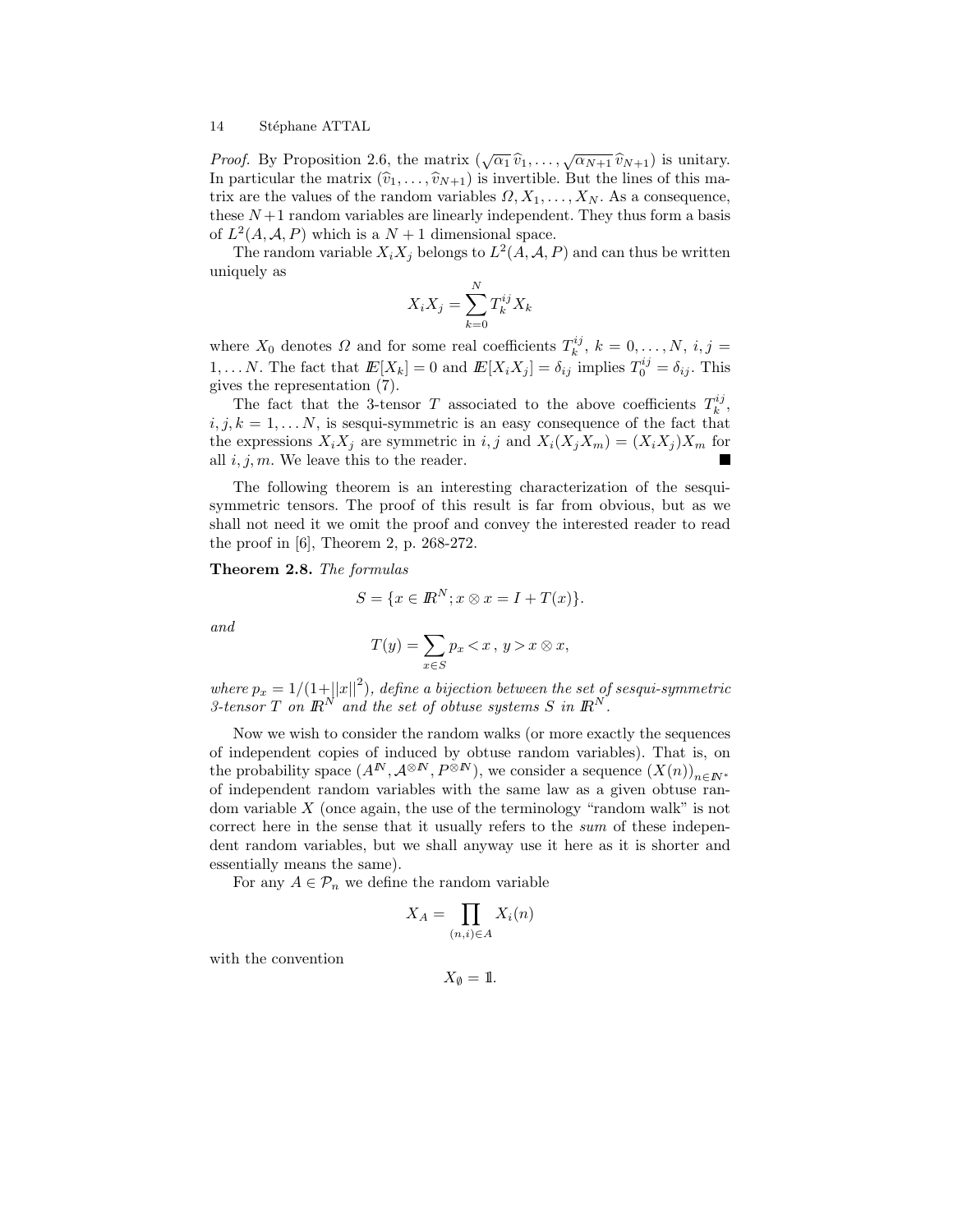**Proposition 2.9.** The family  $\{X_A; A \in \mathcal{P}_N\}$  forms an orthonormal basis of the space  $L^2(A^N, \mathcal{A}^{\otimes N}, P^{\otimes N}).$ 

*Proof.* For any  $A, B \in \mathcal{P}_n$  we have

$$
\langle X_A, X_B \rangle = \mathbb{E}[X_A X_B] = \mathbb{E}[X_{A \Delta B}] \mathbb{E}[X_{A \cap B}^2]
$$

by the independence of the  $X(n)$ . For the same reason, the first term  $E[X_{A\Delta B}]$ gives 0 unless  $A\Delta B = \emptyset$ , that is  $A = B$ . The second term  $E[X_{A\cap B}^2]$  is then equal to  $\prod_{(n,i)\in A} E[X_i(n)^2] = 1$ . This proves the orthonormal character of the family  $\{X_A; A \in \mathcal{P}_n\}.$ 

Let us now prove that it generates a dense subspace of  $L^2(A^N, \mathcal{A}^{\otimes N}, P^{\otimes N})$ . Had we considered random walks indexed by  $\{0, \ldots, M\}$  instead of  $\mathbb{N}$ , it would be clear that the  $X_A$ ,  $A \subset \{0, ..., M\}$  form an orthonormal basis of  $L^2(A^M, \mathcal{A}^{\otimes M}, P^{\otimes M})$ , for the dimensions coincide. Now a general element f of  $L^2(A^N, \mathcal{A}^{\otimes N}, P^{\otimes N})$  can be easily approximated by a sequence  $(f_M)_M$  such that  $f_M \in L^2(A^M, \mathcal{A}^{\otimes M}, P^{\otimes M})$ , for all M, by taking conditional expectations on the trajectories of  $X$  up to time  $M$ .

For every obtuse random variable  $X$ , we thus obtain a Hilbert space  $\Pi \Phi(X) = L^2(A^N, \mathcal{A}^{\otimes N}, P^{\otimes N}),$  with a natural orthonormal basis  $\{X_A; A \in$  $\mathcal{P}_N$  which emphasizes the independence of the  $X(n)$ 's. In particular there is a natural isomorphism between all the spaces  $T\Phi(X)$  which consists in identifying the associated bases. In the same way, all these canonical spaces  $T\Phi(X)$ of obtuse random walks are naturally isomorphic to the Toy Fock space  $T\Phi$ with multiplicity  $N$  (again by identifying their natural orthonormal bases).

In the same way as in multiplicity 1 we compute the representation of the multiplication operator by  $X_i(k)$  in T $\Phi$ .

**Theorem 2.10.** Let X be an obtuse random variable, let  $(X(k))_{k\in\mathbb{N}}$  be the associated random walk on the canonical space  $T\Phi(X)$ . Let T be the sesquisymmetric 3-tensor associated to X by Theorem 2.7. Let U be the natural unitary isomorphism from  $\mathbb{T}\Phi(X)$  to  $\mathbb{T}\Phi$ . Then, for all  $k \in \mathbb{N}, i = \{1, \ldots, n\}$ we have

$$
U\mathcal{M}_{X_i(k)}U^* = a_i^0(k) + a_0^i(k) + \sum_{j,l} T_i^{jl} a_l^j(k).
$$

*Proof.* It suffices to compute the action of  $X_i(k)$  on the basis elements  $X_A$ ,  $A \in \mathcal{P}_n$ . We get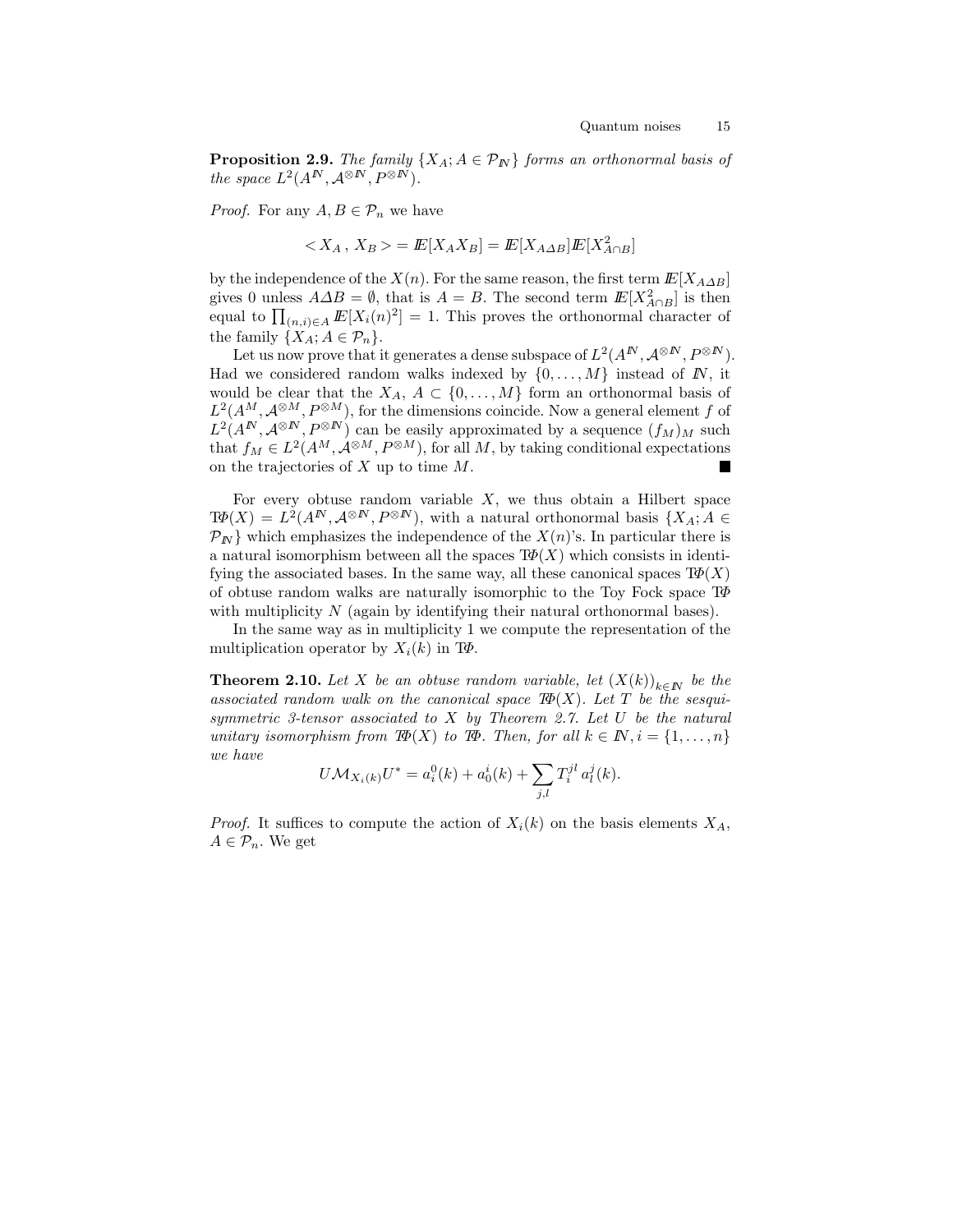$$
X_i(k)X_A = 1\!\!1_{(k, \cdot) \notin A} X_i(k)X_A + \sum_j 1\!\!1_{(k, j) \in A} X_i(k)X_A
$$
  
\n
$$
= 1\!\!1_{(k, \cdot) \notin A} X_{A \cup \{(k, i)\}} + \sum_j 1\!\!1_{(k, j) \in A} X_i(k)X_j(k)X_{A \setminus \{(k, j)\}}
$$
  
\n
$$
= 1\!\!1_{(k, \cdot) \notin A} X_{A \cup \{(k, i)\}} + \sum_j 1\!\!1_{(k, j) \in A} (\delta_{ij} + \sum_l T_l^{ij} X_l(k))X_{A \setminus \{(k, j)\}}
$$
  
\n
$$
= 1\!\!1_{(k, \cdot) \notin A} X_{A \cup \{(k, i)\}} + 1\!\!1_{(k, i) \in A} X_{A \setminus (k, i)} + \sum_j \sum_l 1\!\!1_{(k, j) \in A} T_l^{ij} X_{A \setminus \{(k, j)\} \cup \{(k, i)\}}
$$

and we recognize the formula for

$$
a_i^0(k)X_A+a_0^i(k)X_A+\sum_{k,l}T_l^{ij}a_l^j(k)X_A. \qquad \blacksquare
$$

This ends the section on the discrete time setting for quantum noises. We shall come back to it later when using it to approximate the Fock space structure.

# 3 Itô calculus on Fock space

#### 3.1 The continuous version of the spin chain: heuristics

We now present the structure of the continuous version of TΦ. By a continuous version of the spin chain we mean a Hilbert space which should be of the form

$$
\varPhi=\bigotimes_{I\!\!R^+} \mathbb{C}^2.
$$

We first start with a heuristical discussion in order to make out an idea of how this space should be defined. We mimick, in a continuous time version, the structure of TΦ.

The countable orthonormal basis  $X_A, A \in \mathcal{P}_N$  is replaced by a continuous orthonormal basis  $d\chi_{\sigma}$ ,  $\sigma \in \mathcal{P}$ , where  $\mathcal P$  is the set of finite subsets of  $\mathbb{R}^+$ . With the same idea as for T $\Phi$ , this means that each copy of  $\mathbb{C}^2$  is equipped with an orthonormal basis  $\Omega, d\chi_t$  (where t is the parameter attached to the copy we are looking at). The orthonormal basis  $d\chi_{\sigma}$  is the one obtained by specifying a finite number of sites  $t_1, \ldots, t_n$  which are going to be excited, the other ones being in the fundamental state  $\Omega$ .

The representation of an element f of  $T\Phi$ :

$$
f = \sum_{A \in \mathcal{P}_N} f(A) X_A
$$

$$
||f||^2 = \sum_{A \in \mathcal{P}_N} |f(A)|^2
$$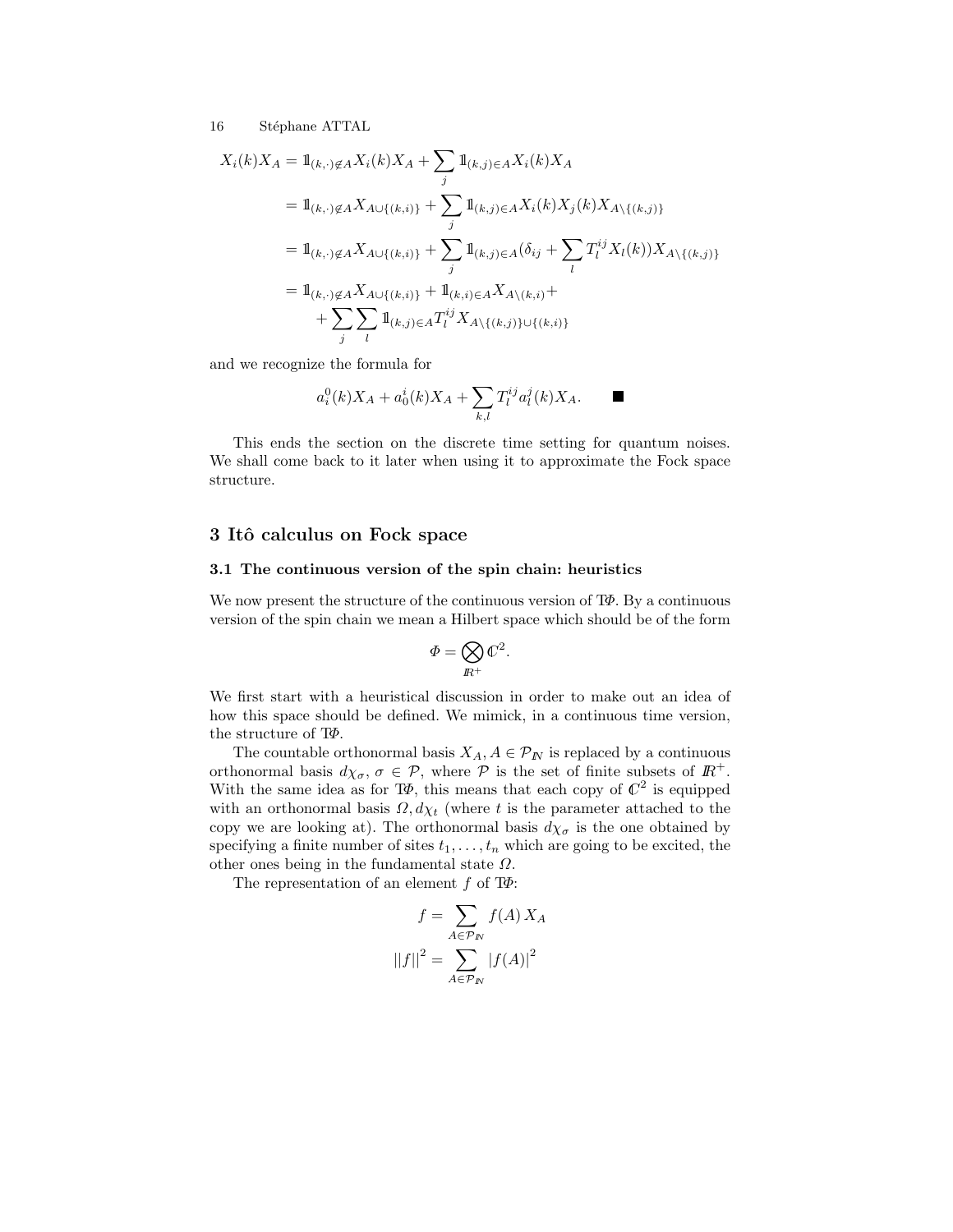is replaced by an integral version of it in  $\Phi$ :

$$
f = \int_{\mathcal{P}} f(\sigma) d\chi_{\sigma},
$$

$$
||f||^2 = \int_{\mathcal{P}} |f(\sigma)|^2 d\sigma,
$$

where, in the last integral, the measure  $d\sigma$  is a "Lebesgue measure" on  $\mathcal{P}$ , that we shall explain later.

A good basis of operators acting on  $\Phi$  can be obtained by mimicking the operators  $a_n^{\varepsilon}$  of T $\underline{\Phi}$ . Here we have a set of infinitesimal operators  $da_t^{\varepsilon}$  acting on the copy t of  $\mathbb{C}^2$  by

| $da_t^{\times} \Omega = dt \Omega$ | and | $da_t^{\times} d\chi_t = 0,$      |
|------------------------------------|-----|-----------------------------------|
| $da_t^{\dagger} \Omega = d\chi_t$  | and | $da_t^{\dagger} d\chi_t = 0,$     |
| $da_t^T \Omega = 0$                | and | $da_t^- d\chi_t = dt \Omega,$     |
| $da_t^{\circ} \Omega = 0$          | and | $da_t^{\circ} d\chi_t = d\chi_t.$ |

In the basis  $d\chi_{\sigma}$ , this means

$$
da_t^{\times} d\chi_{\sigma} = d\chi_{\sigma} dt \, \mathbb{1}_{t \notin \sigma}
$$

$$
da_t^+ d\chi_{\sigma} = d\chi_{\sigma \cup \{t\}} \, \mathbb{1}_{t \notin \sigma}
$$

$$
da_t^- d\chi_{\sigma} = d\chi_{\sigma \setminus \{t\}} dt \, \mathbb{1}_{t \in \sigma}
$$

$$
da_t^{\circ} d\chi_{\sigma} = d\chi_{\sigma} \, \mathbb{1}_{t \in \sigma}.
$$

#### 3.2 The Guichardet space

We now describe a setting in which the above heuristic discussion is made rigorous.

# Notations

Let P denote the set of finite subsets of  $\mathbb{R}^+$ . That is,  $\mathcal{P} = \cup_n \mathcal{P}_n$  where  $\mathcal{P}_0 =$  $\{\emptyset\}$  and  $\mathcal{P}_n$  is the set of n elements subsets of  $\mathbb{R}^+$ ,  $n \geq 1$ . By ordering elements of a  $\sigma = \{t_1, t_2, \ldots, t_n\} \in \mathcal{P}_n$  we identify  $\mathcal{P}_n$  with  $\Sigma_n = \{0 < t_1 < t_2 < \cdots < t_n\}$  $\{t_n\} \subset (I\!\!R^+)^n$ . This way  $\mathcal{P}_n$  inherits the measured space structure of  $(I\!\!R^+)^n$ . By putting the Dirac measure  $\delta_{\emptyset}$  on  $\mathcal{P}_{0}$ , we define a  $\sigma$ -finite measured space structure on  $P$  (which coincides with the *n*-dimensional Lebesgue measure on each  $\mathcal{P}_n$ ) whose only atom is  $\{\emptyset\}$ . The elements of  $\mathcal P$  are denoted with small greek letters  $\sigma, \omega, \tau, \ldots$  the associated measure is denoted  $d\sigma, d\omega, d\tau \ldots$  (with in mind that  $\sigma = \{t_1 < t_2 < \cdots < t_n\}$  and  $d\sigma = dt_1 dt_2 \cdots dt_n$ .

The space  $L^2(\mathcal{P})$  defined this way is naturally isomorphic to the symmetric Fock space  $\Phi = \Gamma_s(L^2(\mathbb{R}^+))$ . Indeed,  $L^2(\mathcal{P}) = \bigoplus_n L^2(\mathcal{P}_n)$  is isomorphic to  $\bigoplus_n L^2(\Sigma_n)$  (with  $\Sigma_0 = \{\emptyset\}$ ) that is  $\Phi$  by identifying the space  $L^2(\Sigma_n)$  to the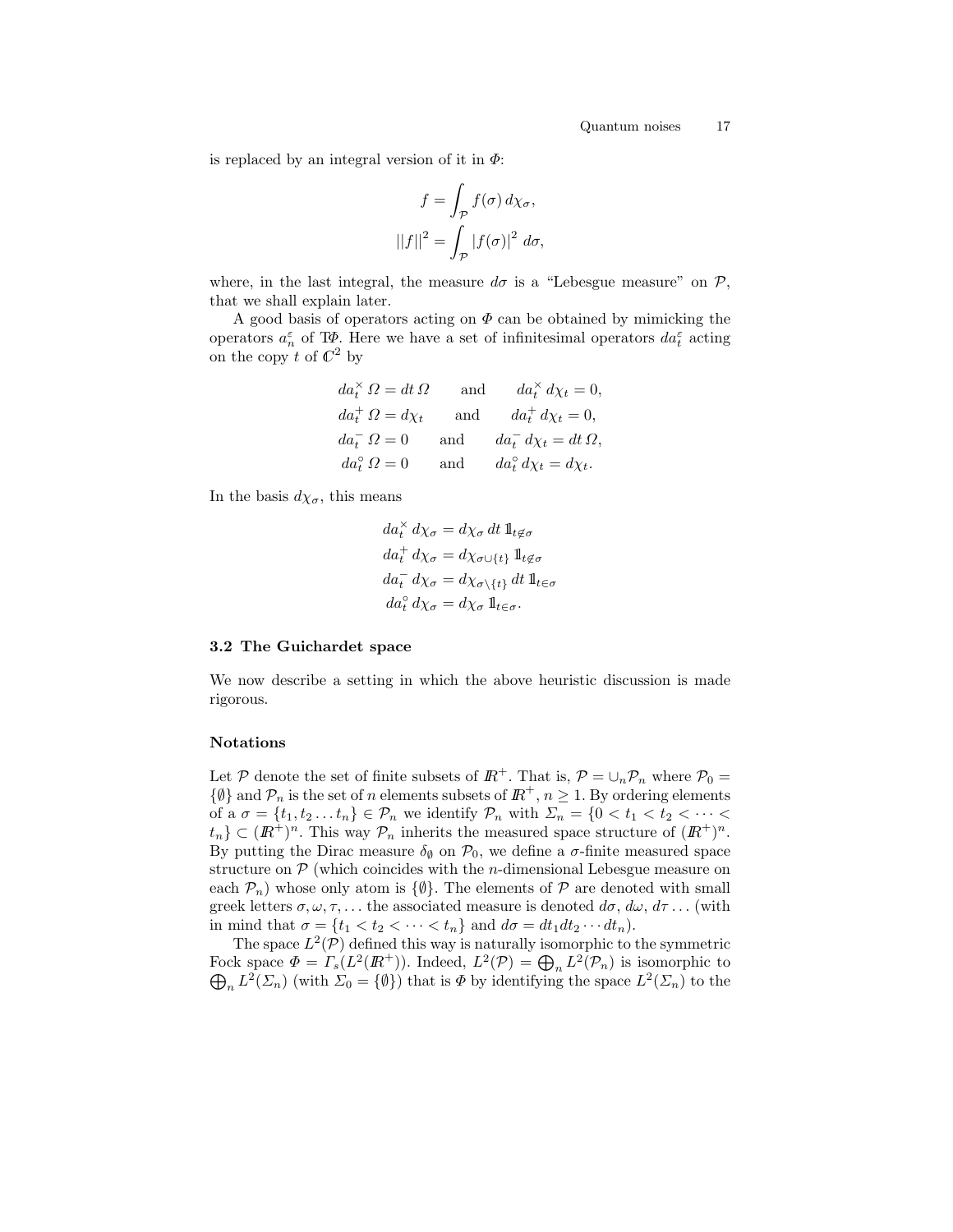space of symmetric functions in  $L^2((\mathbb{R}^+)^n)$ . In order to be really clear, the isomorphism between  $\Phi$  and  $L^2(\mathcal{P})$  can be explicitly written as:

$$
V: \Phi \longrightarrow L^2(\mathcal{P})
$$

$$
f \longmapsto Vf
$$

where  $f = \sum_n f_n$  and

$$
[Vf](\sigma) = \begin{cases} f_0 & \text{if } \sigma = \emptyset \\ f_n(t_1 \dots t_n) & \text{if } \sigma = \{t_1 < \dots < t_n\}. \end{cases}
$$

Let us fix some notations on P. If  $\sigma \neq \emptyset$  we put  $\forall \sigma = \max \sigma, \sigma - = \sigma \setminus {\forall \sigma}.$ If  $t \in \sigma$  then  $\sigma \setminus t$  denotes  $\sigma \setminus \{t\}$ . If  $\{t \notin \sigma\}$  then  $\sigma \cup t$  denotes  $\sigma \cup \{t\}$ . If  $0 \leq s \leq t$  then

$$
\sigma_s) = \sigma \cap [0, s[
$$

$$
\sigma_{(s,t)} = \sigma \cap ]s, t[
$$

$$
\sigma_{(t} = \sigma \cap ]t, +\infty[
$$

We also put

$$
1\!\!1_{\sigma \leq t} = \begin{cases} 1 & \text{if } \sigma \subset [0, t] \\ 0 & \text{otherwise.} \end{cases}
$$

If  $0\leq s\leq t$  then

$$
\mathcal{P}^{s} = \{ \sigma \in \mathcal{P}; \sigma \subset [0, s] \}
$$

$$
\mathcal{P}^{(s,t)} = \{ \sigma \in \mathcal{P}; \sigma \subset ]s, t[ \}
$$

$$
\mathcal{P}^{(t)} = \{ \sigma \in \mathcal{P}; \sigma \subset ]t, +\infty[ \} .
$$

Finally,  $\#\sigma$  denotes the cardinal of  $\sigma$ .

If we put  $\Phi_{t]} = \Gamma_s(L^2([0,t])), \Phi_{[t]} = \Gamma_s(L^2([t,+\infty[)$  and so on ... we clearly have

$$
\Phi_{s]} \simeq L^2(\mathcal{P}^s)
$$
  

$$
\Phi_{[s,t]} \simeq L^2(\mathcal{P}^{(s,t)})
$$
  

$$
\Phi_{[t} \simeq L^2(\mathcal{P}^{(t)}).
$$

In the following we make several identifications:

•  $\Phi$  is not distinguished from  $L^2(\mathcal{P})$  (and the same holds for  $\Phi_{s}$ ) and  $L^2(\mathcal{P}^s)$ , etc...)

•  $L^2(\mathcal{P}^{s})$ ,  $L^2(\mathcal{P}^{(s,t)})$  and  $L^2(\mathcal{P}^{(t)})$  are seen as subspaces of  $L^2(\mathcal{P})$ : the subspace of  $f \in L^2(\mathcal{P})$  such that  $f(\sigma) = 0$  for all  $\sigma$  such that  $\sigma \not\subset [0, s]$  $(resp. \ \sigma \not\subset [s, t], \ resp. \ \sigma \not\subset [t, +\infty])$ .

A particular family of elements of  $\Phi$  is of great use: the space of *coherent* vectors. For every  $h \in L^2(\mathbb{R}^+)$ , consider the element  $\varepsilon(h)$  of  $\Phi$  defined by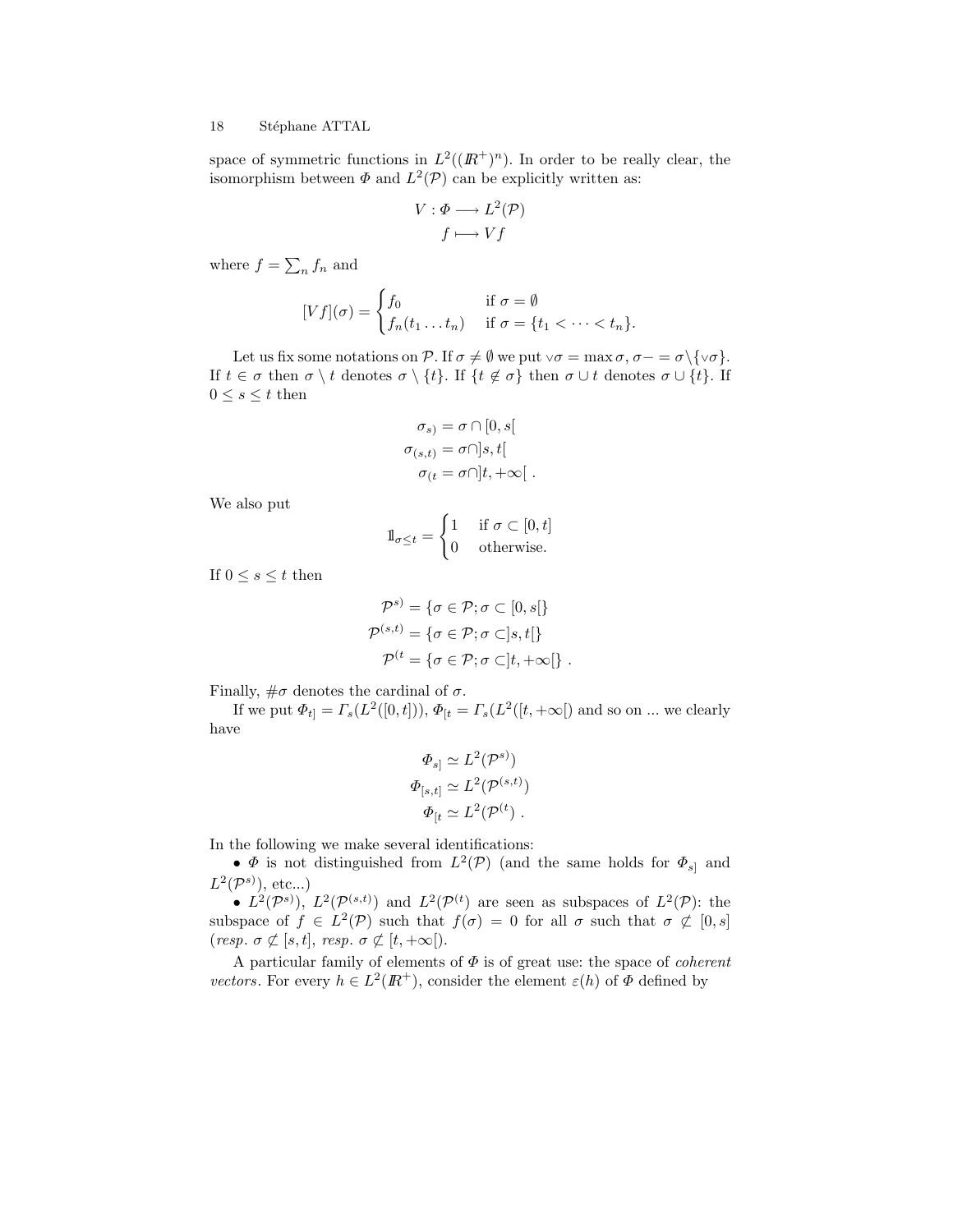Quantum noises 19

$$
[\varepsilon(h)](\sigma) = \prod_{s \in \sigma} h(s)
$$

with the convention that the empty product is equal to 1. They satisfy the relation

$$
\langle \varepsilon(h), \, \varepsilon(k) \rangle = e^{\langle h \, , \, k \rangle}.
$$

The linear space  $\mathcal E$  generated by these vectors is dense in  $\Phi$  and any finite family of distinct coherent vectors is linearly free.

If M is any dense subset of  $L^2(\mathbb{R}^+)$  then  $\mathcal{E}(\mathcal{M})$  denotes the linear space spaned by the vectors  $\varepsilon(h)$  such that  $h \in \mathcal{M}$ . This forms a dense subspace of Φ.

The *vacuum* element of  $\Phi$  is the element  $\Omega$  given by

$$
\Omega(\sigma) = 1\!\!1_{\sigma=\emptyset}.
$$

# The *\$*-Lemma

The following lemma is a very important and useful combinatoric result that we shall use quite often in the sequel.

**Theorem 3.1 (** $\oint$ **-Lemma).** Let f be a measurable positive (resp. integrable) function on  $P \times P$ . Define a function g on P by

$$
g(\sigma) = \sum_{\alpha \subset \sigma} f(\alpha, \sigma \setminus \alpha) .
$$

Then g is measurable positive (resp. integrable) and

$$
\int_{\mathcal{P}} g(\sigma) d\sigma = \int_{\mathcal{P} \times \mathcal{P}} f(\alpha, \beta) d\alpha d\beta.
$$

Proof. By density arguments one can restrict ourselves to the case where  $f(\alpha, \beta) = h(\alpha)k(\beta)$  and where  $h = \varepsilon(u)$  and  $k = \varepsilon(v)$  are coherent vectors. In this case one has

$$
\int_{\mathcal{P}\times\mathcal{P}} f(\alpha,\beta) \, d\alpha \, d\beta = \int_{\mathcal{P}} \varepsilon(u)(\alpha) \, d\alpha \int_{\mathcal{P}} \varepsilon(v)(\beta) \, d\beta
$$
\n
$$
= e^{\int_0^\infty u(s) \, ds} e^{\int_0^\infty v(s) \, ds} \text{ (take } u, v \in L^1 \cap L^2(\mathbb{R}^+))
$$

and

$$
\int_{\mathcal{P}} \sum_{\alpha \subset \sigma} f(\alpha, \sigma \setminus \alpha) d\sigma = \int_{\mathcal{P}} \sum_{\alpha \subset \sigma} \prod_{s \in \alpha} u(s) \prod_{s \in \sigma \setminus \alpha} v(s) d\sigma
$$

$$
= \int_{\mathcal{P}} \prod_{s \in \sigma} (u(s) + v(s)) d\sigma = e^{\int_0^{\infty} u(s) + v(s) ds} . \quad \blacksquare
$$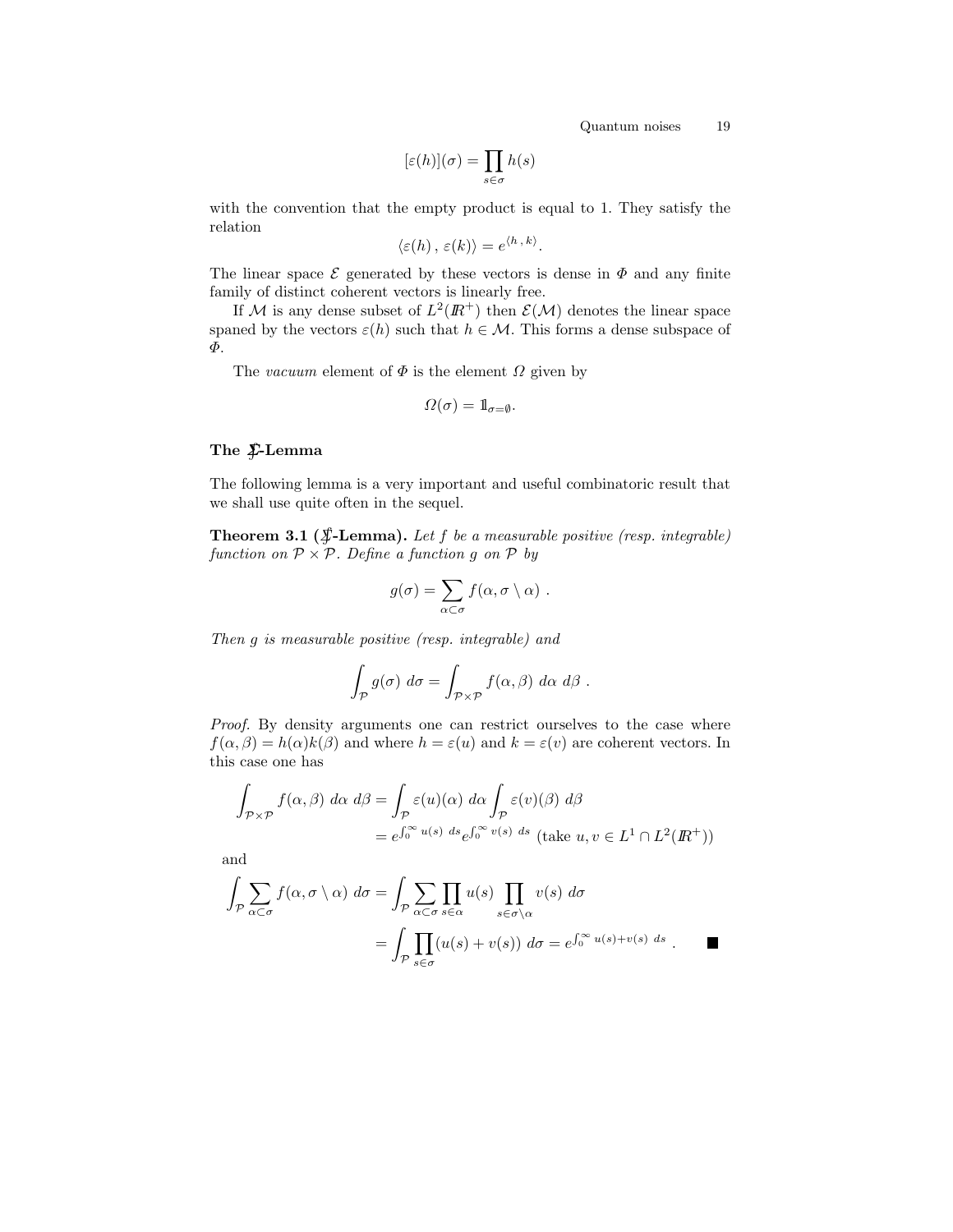In the same way as for the Toy Fock space we have a natural isomorphism between  $\Phi$  and  $\Phi_{t} \otimes \Phi_{[t]}$ .

Theorem 3.2. The mapping:

$$
\begin{aligned}\n\Phi_{t]} \otimes \Phi_{[t} &\longrightarrow \Phi \\
f \otimes g &\longmapsto h\n\end{aligned}
$$

where  $h(\sigma) = f(\sigma_t)g(\sigma_t)$  defines an isomorphism between  $\Phi_{t} \otimes \Phi_{t}$  and  $\Phi$ .

Proof.

$$
\int_{\mathcal{P}} |h(\sigma)|^2 d\sigma = \int_{\mathcal{P}} |f(\sigma_t)|^2 |g(\sigma_{(t)})|^2 d\sigma
$$
  
\n
$$
= \int_{\mathcal{P}} \sum_{\alpha \subset \sigma} \mathbb{1}_{\alpha \subset [0,t]} \mathbb{1}_{\sigma \setminus \alpha \subset [t,+\infty[} |f(\alpha)|^2 |g(\sigma \setminus \alpha)|^2 d\sigma
$$
  
\n
$$
= \int_{\mathcal{P}} \int_{\mathcal{P}} \mathbb{1}_{\alpha \subset [0,t]} \mathbb{1}_{\beta \subset [t,+\infty[} |f(\alpha)|^2 |g(\beta)|^2 d\alpha d\beta
$$
  
\n(by the  $\mathcal{F}$ -Lemma)  
\n
$$
= \int_{\mathcal{P}^{t}} |f(\alpha)|^2 d\alpha \int_{\mathcal{P}^{t}} |g(\beta)|^2 d\beta
$$
  
\n
$$
= ||f \otimes g||^2. \blacksquare
$$

# 3.3 Abstract Itô calculus on Fock space

We are now ready to define the main ingredients of our structure: several differential and integral operators on the Fock space.

# Projectors

For all  $t > 0$  define the operator  $P_t$  from  $\Phi$  to  $\Phi$  by

$$
[P_t f](\sigma) = f(\sigma) 1_{\sigma \subset [0,t]}.
$$

It is clear that  $P_t$  is the orthogonal projector from  $\Phi$  onto  $\Phi_{t}$ .

For  $t = 0$  we define  $P_0$  by

$$
[P_0 f](\sigma) = f(\emptyset) 1\!\!1_{\sigma = \emptyset}
$$

which is the orthogonal projection onto  $L^2(\mathcal{P}_0) = \mathbb{C} \mathbb{1}$  where  $\mathbb{1}$  is the vacuum of  $\Phi$ :  $(\mathbb{1}(\sigma) = \mathbb{1}_{\sigma=\emptyset})$ .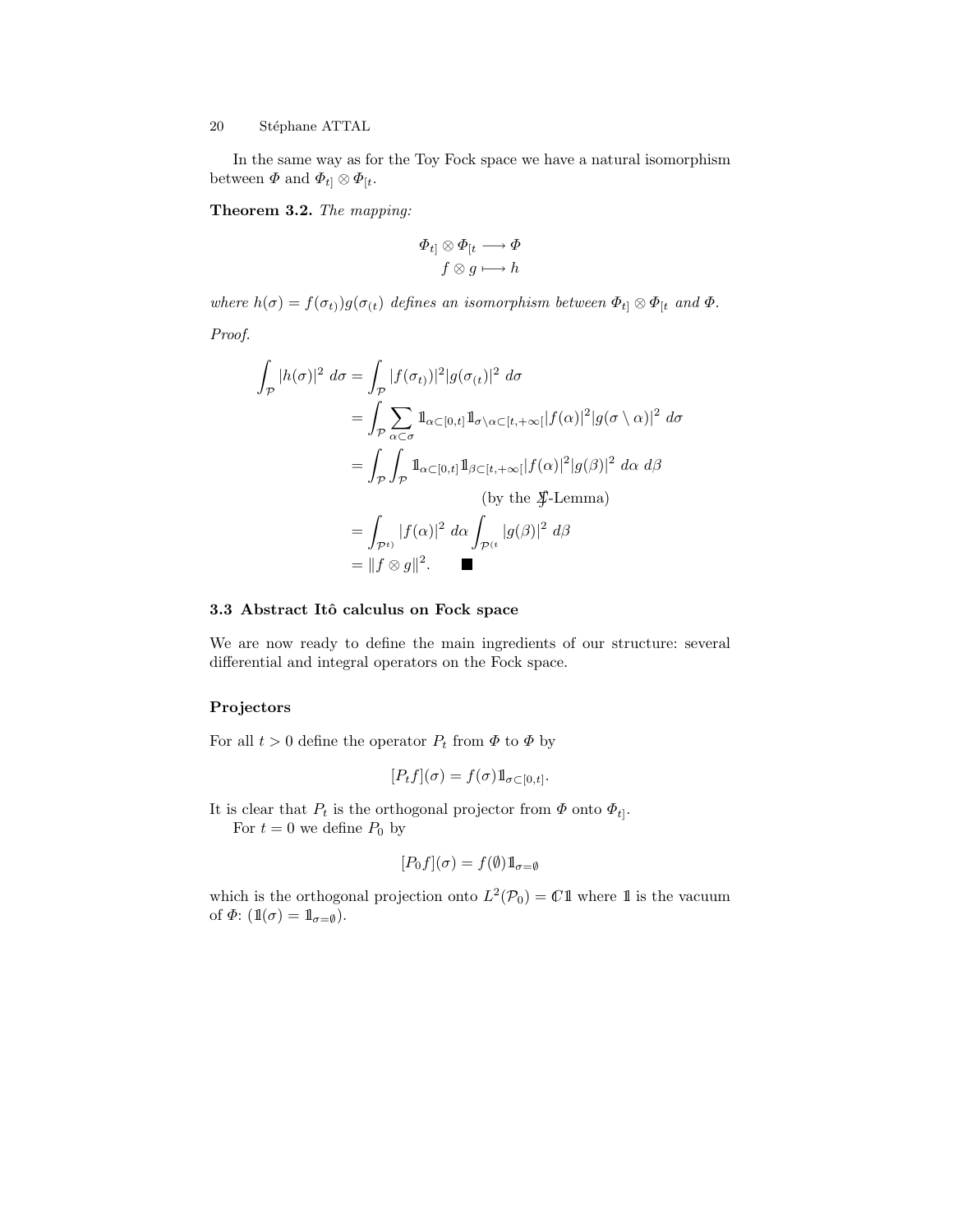# Gradients

For all  $t \in \mathbb{R}^+$  and all f in  $\Phi$  define the following function on  $\mathcal{P}$ :

$$
[D_t f](\sigma) = f(\sigma \cup t) 1_{\sigma \subset [0,t]}.
$$

The first natural question is: for which f does  $D_t f$  lie in  $\Phi = L^2(\mathcal{P})$ ?

**Proposition 3.3.** For all  $f \in \Phi$ , we have

$$
\int_0^{\infty} \int_{\mathcal{P}} |[D_t f](\sigma)|^2 \ d\sigma \ dt = ||f||^2 - |f(\emptyset)|^2.
$$

*Proof.* This is again an easy application of the  $\oint$ -Lemma:

$$
\int_0^\infty \int_{\mathcal{P}} |f(\sigma \cup t)|^2 1\!\!1_{\sigma \subset [0,t]} d\sigma dt
$$
  
= 
$$
\int_{\mathcal{P}} \int_{\mathcal{P}} |f(\alpha \cup \beta)|^2 1\!\!1_{\#\beta=1} 1\!\!1_{\alpha \subset [0,\vee\beta]} d\alpha d\beta
$$
  
= 
$$
\int_{\mathcal{P}} \sum_{\alpha \subset \sigma} |f(\alpha \cup \sigma \setminus \alpha)|^2 1\!\!1_{\#\{\sigma \setminus \alpha\} = 1} 1\!\!1_{\alpha \subset [0,\vee(\sigma \setminus \alpha)]} d\sigma
$$
  
= 
$$
\int_{\mathcal{P} \setminus \mathcal{P}_0} \sum_{t \in \sigma} |f(\sigma)|^2 1\!\!1_{\sigma \setminus t \subset [0,t]} d\sigma \text{ (this forces } t \text{ to be } \vee \sigma)
$$
  
= 
$$
\int_{\mathcal{P} \setminus \mathcal{P}_0} |f(\sigma)|^2 d\sigma = ||f||^2 - |f(\emptyset)|^2.
$$

This proposition implies the following: for all  $f$  in  $\Phi$ , for almost all  $t \in \mathbb{R}^+$ (the negligible set depends on f), the function  $D_t f$  belongs to  $L^2(\mathcal{P})$ . Hence for all f in  $\Phi$ , almost all t,  $D_t f$  is an element of  $\Phi$ . Nevertheless,  $D_t$  is not a well-defined operator from  $\Phi$  to  $\Phi$ . The only operators which can be well defined are either

$$
D: L^{2}(\mathcal{P}) \longrightarrow L^{2}(\mathcal{P} \times I\!\!R^{+})
$$

$$
f \longmapsto ((\sigma, t) \mapsto D_{t}f(\sigma))
$$

which is a partial isometry; or the regularised operators  $D_h$ , for  $h \in L^2(\mathbb{R}^+)$ :

$$
[D_h f](\sigma) = \int_0^\infty h(t) [D_t f](\sigma) dt.
$$

But, anyway, in this course we will treat the  $D_t$ 's as linear operators defined on the whole of  $\Phi$ . This, in general, poses no problem; one just has to be careful in some particular situations.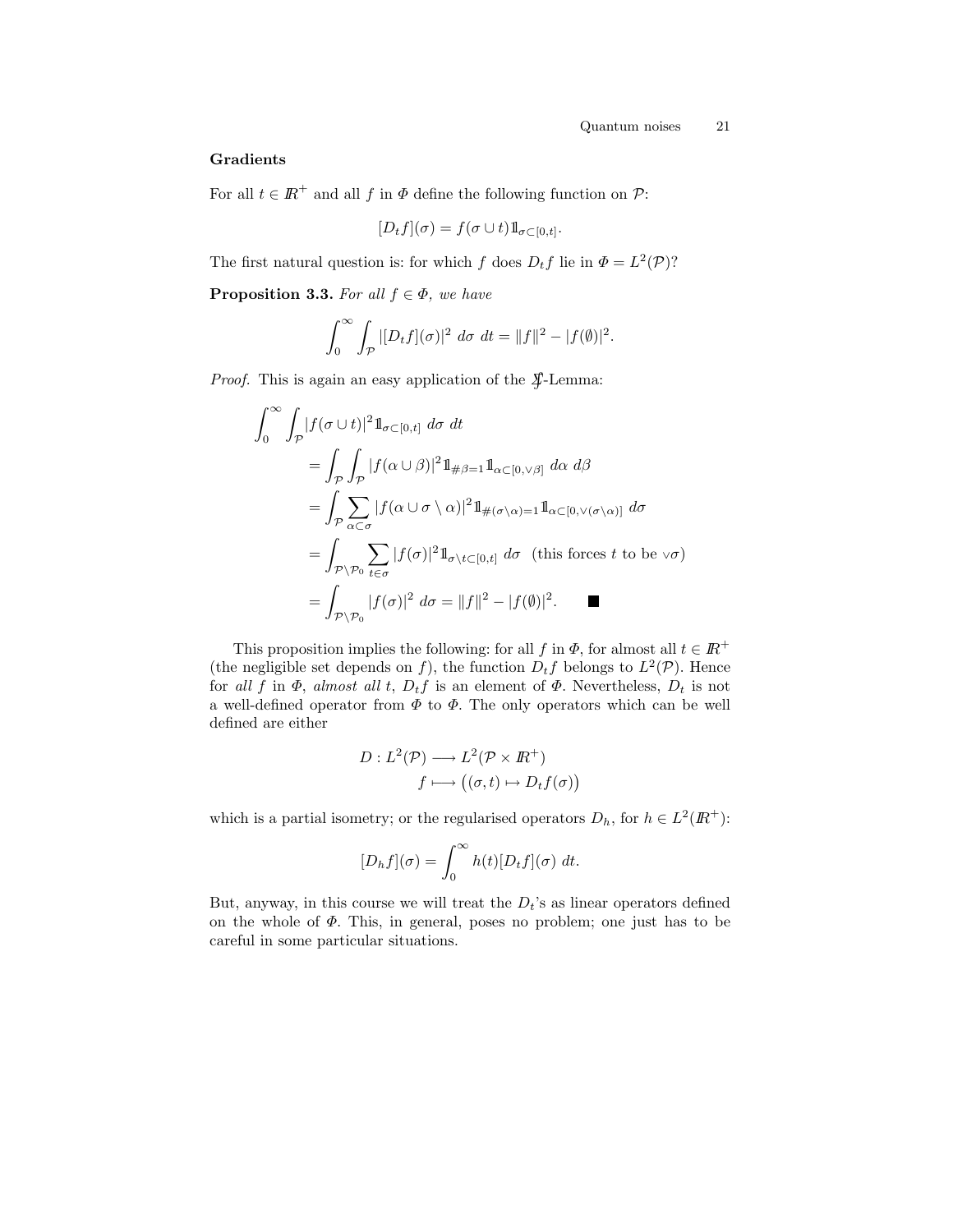# Integrals

A family  $(g_t)_{t\geq0}$  of elements of  $\Phi$  is said to be an Itô integrable process if the following holds:

i)  $f \mapsto ||g_t||$  is measurable

ii)  $g_t \in \Phi_{t}$  for all t

$$
iii) \int_0^\infty \|g_t\|^2 \ dt < \infty.
$$

If  $g = (g_t)_{t \geq 0}$  is an Itô integrable process, define

$$
[\mathcal{I}(g.)](\sigma) = \begin{cases} 0 & \text{if } \sigma = \emptyset \\ g_{\vee \sigma}(\sigma-) & \text{if } \sigma \neq \emptyset. \end{cases}
$$

**Proposition 3.4.** For all Itô integrable process  $g = (g_t)_{t \geq 0}$  one has

$$
\int_{\mathcal{P}} |[\mathcal{I}(g.)](\sigma)|^2 \, d\sigma = \int_0^\infty \|g_t\|^2 \, dt < \infty.
$$

*Proof.* Another application of the  $\oint$ -Lemma (Exercise).

Hence, for all Itô integrable process  $g = (g_t)_{t \geq 0}$ , the function  $\mathcal{I}(g)$  defines an element of  $\Phi$ , the *Itô integral* of the process  $\overline{g}$ .

a s

Recall the operator  $D: L^2(\mathcal{P}) \to L^2(\mathcal{P} \times I\!\!R^+)$  from last subsection.

# Proposition 3.5.

$$
\mathcal{I}=D^*.
$$

Proof.

$$
\langle f, \mathcal{I}(g.) \rangle = \int_{\mathcal{P} \setminus \mathcal{P}_0} \overline{f}(\sigma) g_{\vee \sigma}(\sigma-) \, d\sigma
$$
  
\n
$$
= \int_0^\infty \int_{\mathcal{P}} \overline{f}(\sigma \cup t) g_t(\sigma) 1\!\!1_{\sigma \subset [0, t]} \, d\sigma \, dt \, (\oint_{-\infty}^{\infty} \text{Lemma})
$$
  
\n
$$
= \int_0^\infty \int_{\mathcal{P}} [\overline{D_t f}] (\sigma) g_t(\sigma) \, d\sigma \, dt
$$
  
\n
$$
= \int_0^\infty \langle D_t f, g_t \rangle \, dt. \quad \blacksquare
$$

# The abstract Itô integral is a true integral

We are going to see that the Itô integral defined above can be interpreted as a true integral  $\int_0^\infty g_t \, d\chi_t$  with respect to some particular family  $(\chi_t)_{t\geq 0}$  in  $\Phi$ .

For all  $t \in \mathbb{R}^+$ , define the element  $\chi_t$  of  $\Phi$  by

$$
\begin{cases} \chi_t(\sigma) = 0 & \text{if } \#\sigma \neq 1\\ \chi_t(s) = 1, \quad t_0, t_1(s). \end{cases}
$$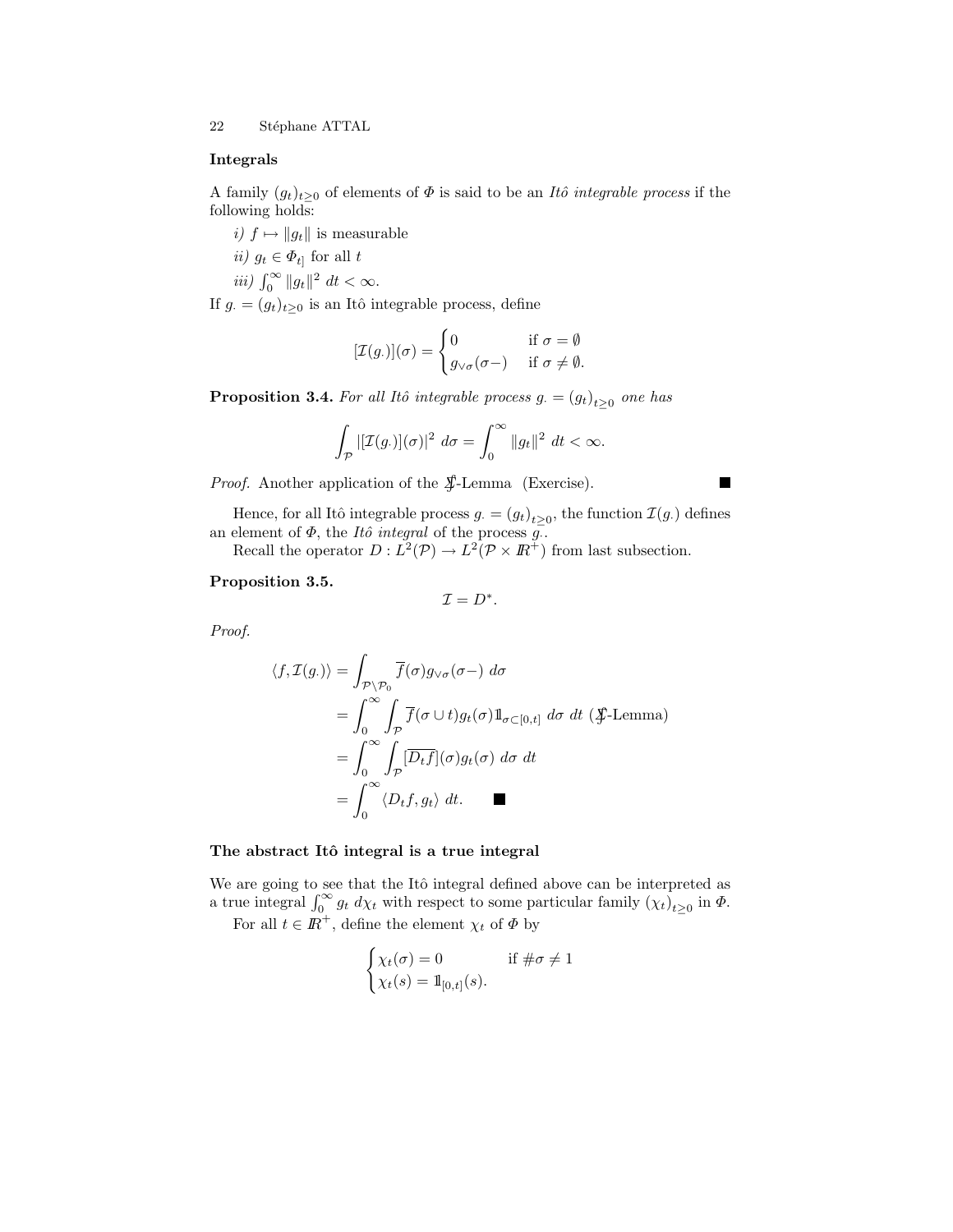This family of elements of  $\Phi$  has some very particular properties. The main one is the following: not only does  $\chi_t$  belong to  $\Phi_{t}$  for all  $t \in \mathbb{R}^+$ , but also  $\chi_t - \chi_s$  belongs to  $\Phi_{[s,t]}$  for all  $s \leq t$  (this is very easy to check from the definition). We will see later that, in some sense,  $(\chi_t)_{t\geq 0}$  is the only process to satisfy this property.

Let us take an Itô integrable process  $(g_t)_{t\geq 0}$  which is *simple*, that is, constant on intervals:

$$
g_t = \sum_i g_{t_i} 1\!\!1_{[t_i, t_{i+1}[}(t).
$$

Define  $\int_0^\infty g_t d\chi_t$  to be  $\sum_i g_{t_i} \otimes (\chi_{t_{i+1}} - \chi_{t_i})$  (recall that  $g_{t_i} \in \Phi_{t_i}$ ) and  $\chi_{t_{i+1}} \chi_{t_i} \in \Phi_{[t_i,t_{i+1}]} \subset \Phi_{(t_i)}$ . We have

$$
\left[\int_0^\infty g_t \, d\chi_t\right](\sigma) = \sum_i [g_{t_i} \otimes (\chi_{t_{i+1}} - \chi_{t_i})](\sigma)
$$
  
\n
$$
= \sum_i g_{t_i}(\sigma_{t_i}) (\chi_{t_{i+1}} - \chi_{t_i}) (\sigma_{(t_i)})
$$
  
\n
$$
= \sum_i g_{t_i}(\sigma_{t_i}) \mathbb{1}_{\#\sigma_{(t_i)} = 1} \mathbb{1}_{\forall \sigma_{(t_i} \in [t_i, t_{i+1}]} }
$$
  
\n
$$
= \sum_i g_{t_i}(\sigma_{t_i}) \mathbb{1}_{\sigma - \subset [0, t_i]} \mathbb{1}_{\forall \sigma \in [t_i, t_{i+1}]} }
$$
  
\n
$$
= \sum_i g_{t_i}(\sigma - \mathbb{1}_{\forall \sigma \in [t_i, t_{i+1}]} }
$$
  
\n
$$
= \sum_i g_{\forall \sigma}(\sigma - \mathbb{1}_{\forall \sigma \in [t_i, t_{i+1}]} }
$$
  
\n
$$
= g_{\forall \sigma}(\sigma - ).
$$

Thus for simple Itô-integrable processes we have proved that

$$
\mathcal{I}(g.) = \int_0^\infty g_t \, d\chi_t. \tag{8}
$$

But because of the isometry formula of Proposition 3.4 we have

$$
||\mathcal{I}(g.)||^2 = \left| \left| \int_0^\infty g_t \, d\chi_t \right| \right|^2 = \int_0^\infty ||g_t||^2 \, dt.
$$

So one can pass to the limit from simple Itô integrable processes to Itô integrable processes in general and extend the definition of this integral  $\int_0^\infty g_t \, d\chi_t$ . As a result, (8) holds for every Itô integrable process  $(g_t)_{t\geq 0}$ . So from now on we will denote the Itô integral by

$$
\int_0^\infty g_t \ d\chi_t.
$$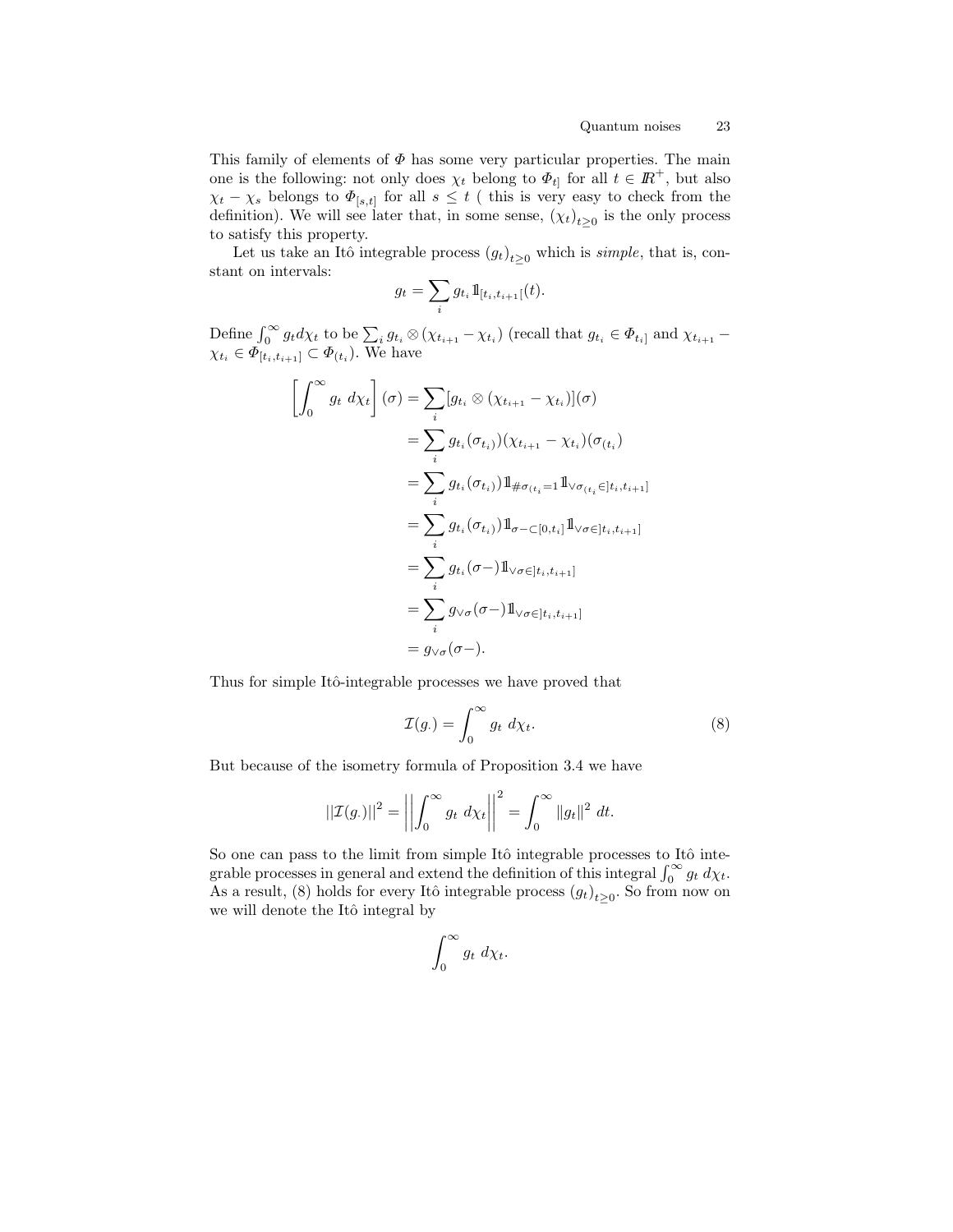# Fock space predictable representation property

If f belongs to  $\Phi$ , Proposition 3.3 shows that  $(D_t f)_{t\geq 0}$  is an Itô integrable process. Let us compute  $\int_0^\infty D_t f \, d\chi_t$ :

$$
\begin{aligned}\n\left[\int_0^\infty D_t f \, d\chi_t\right](\sigma) &= \begin{cases}\n0 & \text{if } \sigma = \emptyset \\
[D_{\vee \sigma} f](\sigma -) & \text{otherwise}\n\end{cases} \\
&= \begin{cases}\n0 & \text{if } \sigma = \emptyset \\
f(\sigma - \cup \sigma) 1\!\!\mathbb{I}_{\sigma - \subset [0, \vee \sigma]} & \text{otherwise}\n\end{cases} \\
&= \begin{cases}\n0 & \text{if } \sigma = \emptyset \\
f(\sigma) & \text{otherwise}\n\end{cases} \\
&= f(\sigma) - [P_0 f](\sigma).\n\end{aligned}
$$

This computation together with Propositions 3.3 and 3.4 give the following fundamental result.

Theorem 3.6 (Fock space predictable representation property). For every  $f \in \Phi$  we have the representation

$$
f = P_0 f + \int_0^\infty D_t f \, d\chi_t \tag{9}
$$

and

$$
||f||^2 = |P_0f|^2 + \int_0^\infty ||D_t f||^2 dt.
$$
 (10)

The representation  $(9)$  of  $f$  as a sum of a constant and an Itô integral is unique.

The norm identity (10) polarizes as follows

$$
\langle f, g \rangle = \overline{P_0 f} P_0 g + \int_0^\infty \langle D_t f, D_t g \rangle \ dt
$$

for all  $f, g \in \Phi$ .

Proof. The only point remaining to be proved is the uniqueness property. If  $f = c + \int_0^\infty g_t \, d\chi_t$  then  $P_0 f = P_0 c + P_0 \int_0^\infty g_t \, d\chi_t = c$ . Hence  $\int_0^\infty g_t \, d\chi_t = c$  $\int_0^\infty D_t f \, d\chi_t$  that is,  $\int_0^\infty (g_t - D_t f) \, d\chi_t = 0$ . This implies  $\int_0^\infty ||g_t - D_t f||^2 \, dt = 0$ thus the result.  $\blacksquare$ 

# Fock space chaotic expansion property

Let  $h_1$  be an element of  $L^2(\mathbb{R}^+)=L^2(\mathcal{P}_1)$ , we can define

$$
\int_0^\infty h_1(t)\Omega\,d\chi_t
$$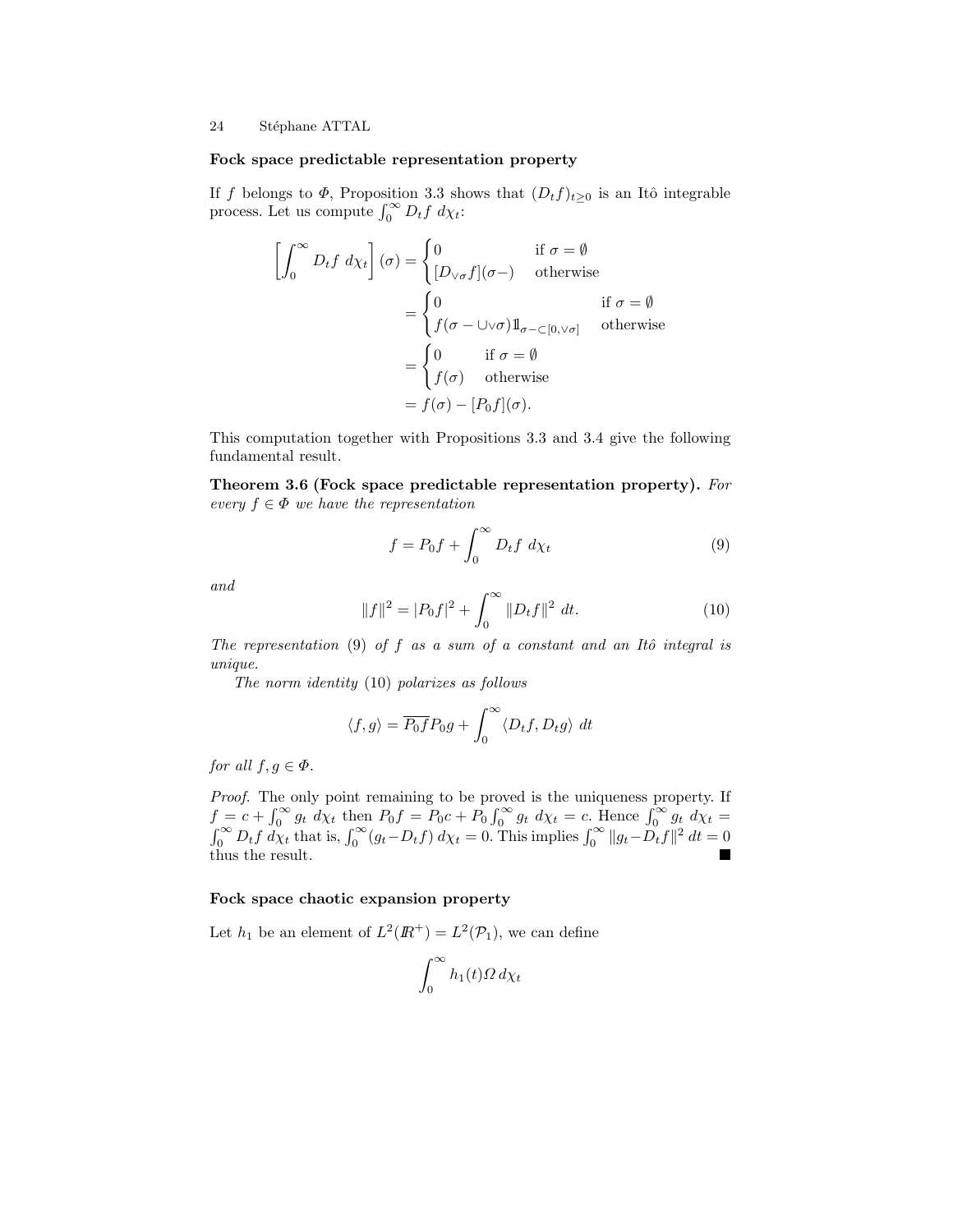which we shall simply denote by  $\int_0^\infty h_1(t) d\chi_t$ . Note that the element f of  $\Phi$ that we obtain this way is given by

$$
f(\sigma) = \begin{cases} 0 & \text{if } \#\sigma \neq 1 \\ h_1(s) & \text{if } \sigma = \{s\}. \end{cases}
$$

That is, we construct this way all the elements of the first particle space of  $\Phi$ . For  $h_2 \in L^2(\mathcal{P}_2)$  we want to define

$$
\int_{0 \le s_1 \le s_2} h_2(s_1, s_2) \, d\chi_{s_1} \, d\chi_{s_2}
$$

where we again omit to  $\Omega$ -symbol. This can be done in two ways:

• either by starting with simple  $h_2$ 's and defining the iterated integral above as being

$$
\sum_{s_j} \sum_{t_i \leq s_j} h_2(t_i, s_j) (\chi_{t_{i+1}} - \chi_{t_i}) (\chi_{s_{j+1}} - \chi_{s_j}).
$$

One proves easily (exercise) that the norm<sup>2</sup> of the expression above is exactly

$$
\int_{0 \le s_1 \le s_2} |h_2(s_1, s_2)|^2 ds_1 ds_2;
$$

so one can pass to the limit in order to define  $\int_{0 \le s_1 \le s_2} h_2(s_1, s_2) d\chi_{s_1} d\chi_{s_2}$ for any  $h_2 \in L^2(\mathcal{P}_2)$ .

• or one says that  $g = \int_{0 \le s_1 \le s_2} h_2(s_1, s_2) d\chi_{s_1} d\chi_{s_2}$  is the only  $g \in \Phi$  such that the continuous linear form

$$
\lambda: \Phi \longrightarrow C
$$
  

$$
f \longmapsto \int_{0 \le s_1 \le s_2} \overline{f}(\{s_1, s_2\}) h_2(s_1, s_2) ds_1 ds_2
$$

is of the form  $\lambda(f) = \langle f, g \rangle$ .

The two definitions coincide (exercise). The element of  $\Phi$  which is formed this way is just the element of the second particle space associated to the function  $h_2$ .

In the same way, for  $h_n \in L^2(\mathcal{P}_n)$  one defines

$$
\int_{0 \leq s_1 \leq \cdots \leq s_n} h_n(s_1 \ldots s_n) \ d\chi_{s_1} \cdots d\chi_{s_n}.
$$

We get

$$
\left\langle \int_{0 \le s_1 \le \cdots \le s_n} h_n(s_1 \dots s_n) d\chi_{s_1} \dots d\chi_{s_n}, \right. \\
\left. \int_{0 \le s_1 \le \cdots \le s_m} k_m(s_1 \dots s_m) d\chi_{s_1} \dots d\chi_{s_m} \right\rangle
$$
\n
$$
= \delta_{n,m} \int_{0 \le s_1 \le \cdots \le s_n} \overline{h}_n(s_1 \dots s_n) k_n(s_1 \dots s_n) ds_1 \dots ds_n
$$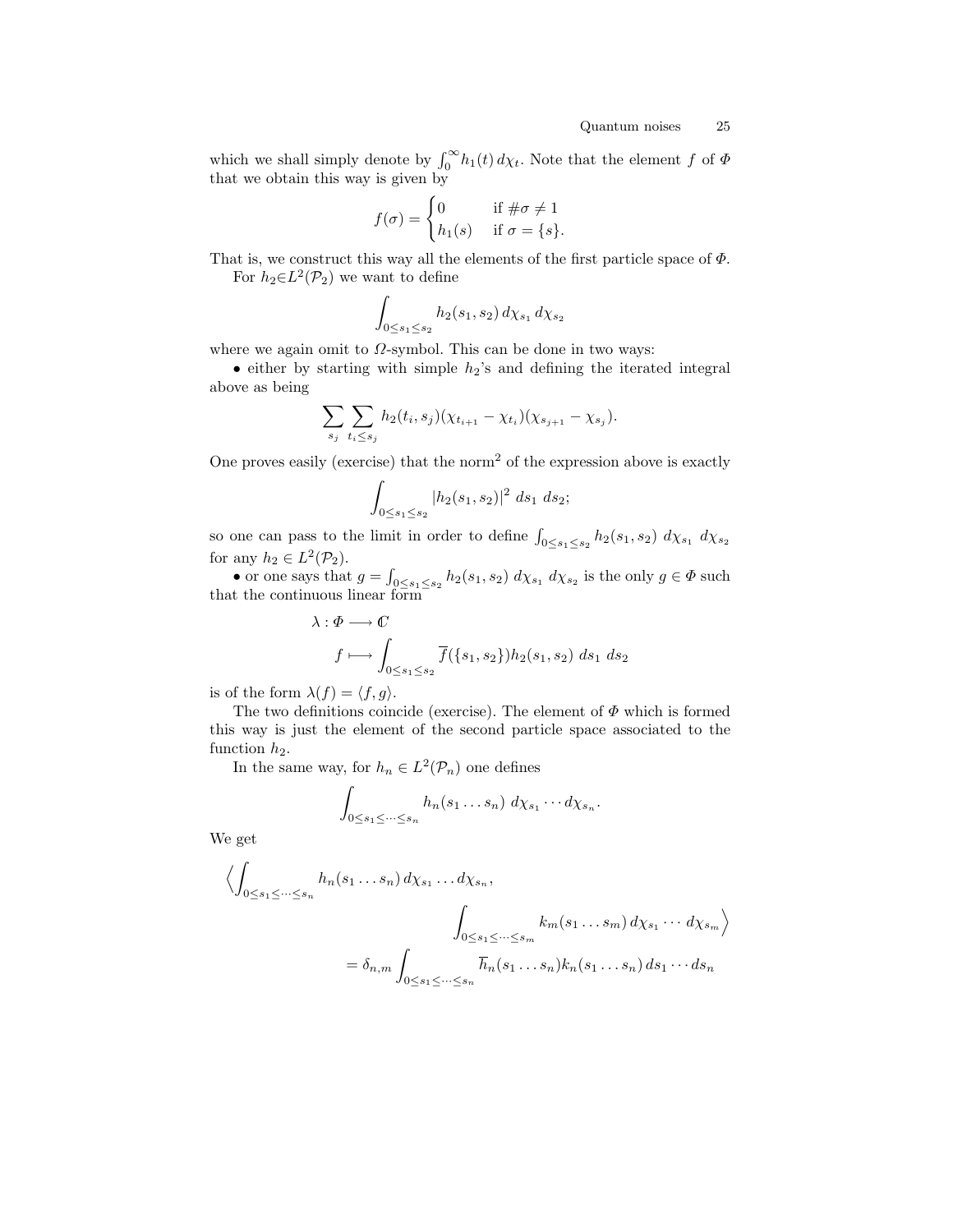For  $f \in L^2(\mathcal{P})$  we define

$$
\int_{\mathcal{P}} f(\sigma) \ d\chi_{\sigma} = f(\emptyset) \mathbb{1} + \sum_{n} \int_{0 \leq s_1 \leq \cdots \leq s_n} f(\{s_1 \ldots s_n\}) \ d\chi_{s_1} \cdots d\chi_{s_n}
$$

Theorem 3.7 (Fock space chaotic representation property). For all  $f \in \Phi$  we have

$$
f = \int_{\mathcal{P}} f(\sigma) \, d\chi_{\sigma}.
$$

*Proof.* For  $g \in \Phi$  we have by definition

$$
\langle g, \int_{\mathcal{P}} f(\sigma) \, d\chi_{\sigma} \rangle
$$
  
=  $\overline{g(\emptyset)} f(\emptyset) + \sum_{n} \int_{0 \le s_1 \le \cdots \le s_n} \overline{g}(\{s_n \dots s_n\}) f(\{s_n \dots s_n\}) \, ds_1 \cdots ds_n$   
=  $\langle g, f \rangle$ .

(Details are left to the reader).

.

# $(\chi_t)_{t\geq0}$  is the only independent increment curve in  $\Phi$

We have seen that  $(\chi_t)_{t \geq 0}$  is a family in  $\Phi$  satisfying

*i*)  $\chi_t \in \Phi_{t}$  for all  $t \in \mathbb{R}^+$ ; *ii*)  $\chi_t - \chi_s \in \Phi_{[s,t]}$  for all  $0 \leq s \leq t$ .

These properties where fundamental ingredients for defining our Itô integral. We can naturally wonder if there are any other families  $(Y_t)_{t\geq 0}$  in  $\Phi$ satisfying these two properties?

If one takes  $a(\cdot)$  to be a function on  $I\!\!R^+$ , and  $h \in L^2(I\!\!R^+)$  then  $Y_t = a(t) \mathbb{1}$ +  $\int_0^t h(s) \, d\chi_s$  clearly satisfies i) and ii). But clearly, apart from multiplying every terms by a scalar factor, these families  $(Y_t)_{t\geq 0}$  do not change the notions of Itô integrals. The claim now is that the above families  $(Y_t)_{t\geq 0}$  are the only possible ones.

**Theorem 3.8.** If  $(Y_t)_{t\geq 0}$  is a vector process on  $\Phi$  satisfying i) and ii) then there exist  $a: \mathbb{R}^+ \to \overline{\mathbb{C}}$  and  $h \in L^2(\mathbb{R}^+)$  such that

$$
Y_t = a(t)\mathbb{1} + \int_0^t h(s) \ d\chi_s.
$$

*Proof.* Let  $a(t) = P_0Y_t$ . Then  $\widetilde{Y}_t = Y_t - a(t)1$ ,  $t \in \mathbb{R}^+$ , satisfies i) and ii) with  $\tilde{Y}_0 = 0$  (for  $Y_0 = P_0Y_0 = P_0(Y_t - Y_0) + P_0Y_0 = P_0Y_t$ ). We can now drop the ~ symbol and assume  $Y_0 = 0$ . Now note that  $P_s Y_t = P_s Y_s + P_s(Y_t - Y_s)$  $P_sY_s = Y_s$ . This implies easily (exercise) that the chaotic expansion of  $Y_t$  is of the form: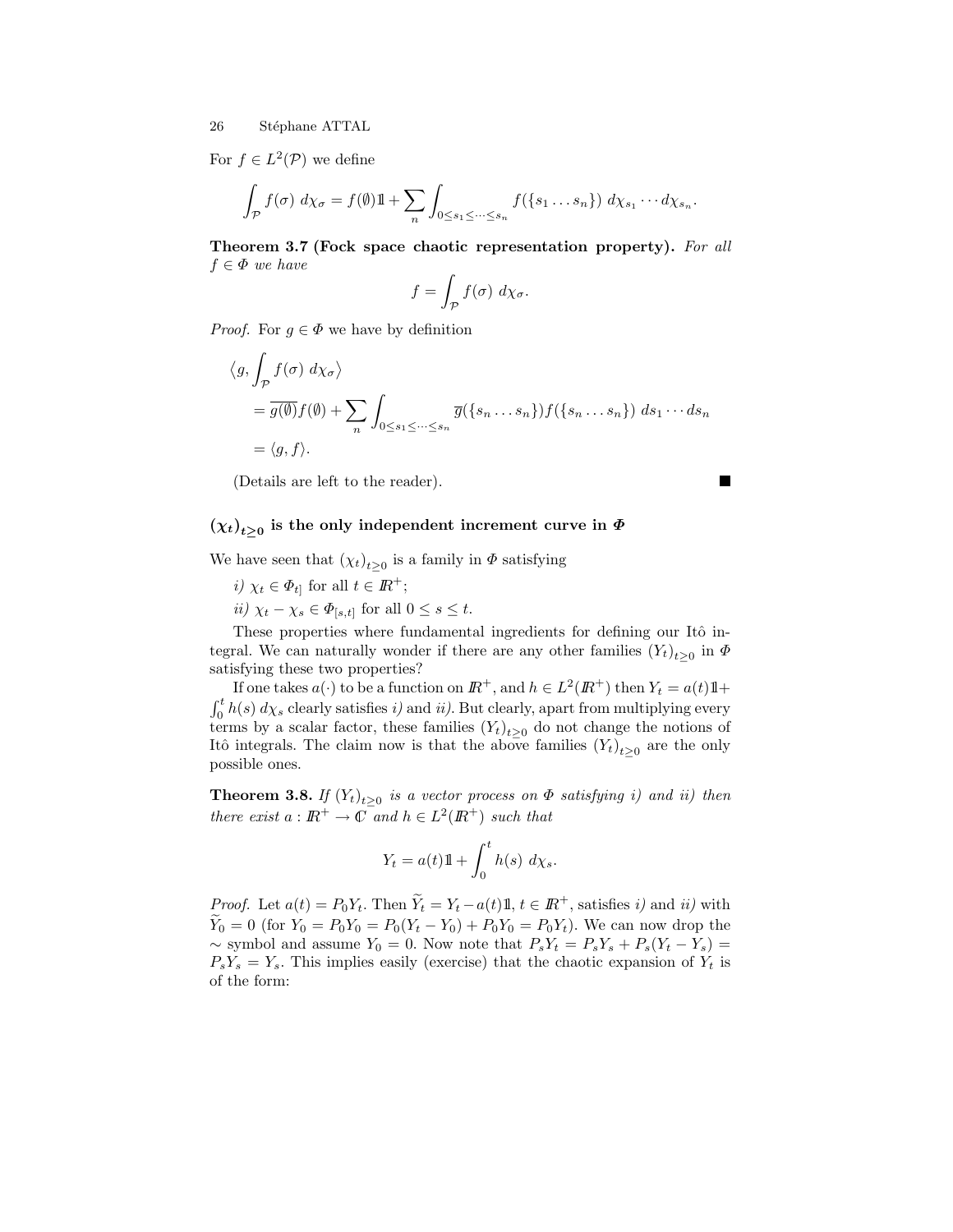$$
Y_t = \int_{\mathcal{P}} \mathbb{1}_{\mathcal{P}^{t}}(\sigma) y(\sigma) \, d\chi_{\sigma} .
$$

If  $\#\sigma \geq 2$ , for example  $\sigma = \{t_1 < t_2 < \cdots < t_n\}$ , let  $s < t$  be such that  $t_1 < s < t_n < t$ . Then

$$
(Y_t - Y_s)(\sigma) = 0
$$
 for  $Y_t - Y_s \in \Phi_{[s,t]}$  and  $\sigma \notin [s,t]$ .

Furthermore

$$
Y_s(\sigma) = P_s Y_s(\sigma) = 1_{\sigma \subset [0,s]} Y_s(\sigma) = 0.
$$

Thus  $Y_t(\sigma) = 0$ , for any  $\sigma \in \mathcal{P}$  with  $\#\sigma \geq 2$ , any  $t \in \mathbb{R}^+$ . This means that  $Y_t = \int_0^t y(s) \ d\chi_s$ .  $\overline{\phantom{a}}$ 

# Higher multiplicities

When considering the Fock space  $\Gamma_s(L^2(\mathbb{R}^+;\mathbb{C}^n))$  or  $\Gamma_s(L^2(\mathbb{R}^+;\mathcal{G}))$  for some separable Hilbert space  $G$ , we speak of Fock space with multiplicity n or infinite multiplicity.

The Guichardet space is then associated to the the set  $\mathcal{P}_n$  of finite subsets of P but whose elements are given a label, a color, in  $\{1, \ldots, n\}$ . This is also equivalent to giving oneself a family of n disjoint subsets of  $\mathbb{R}^+$ :  $\sigma$  =  $(\sigma_1, \ldots, \sigma_n)$ . The norm on that Fock space is then

$$
||f||^2 = \int_{\mathcal{P}_n} |f(\sigma)|^2 d\sigma
$$

with obvious notations.

The universal curve  $(\chi_t)_{t\geq 0}$  is replaced by a family  $(\chi_t^i)_{t\geq 0}$  defined by

$$
\chi_t^i(\sigma) = \begin{cases} \mathbb{1}_{[0,t]}(s) & \text{if } \sigma_j = \emptyset \text{ for all } j \neq i \text{ and } \sigma_i = \{s\} \\ 0 & \text{otherwise.} \end{cases}
$$

The Fock space predictable representation is now of the form

$$
f = P_0 f + \sum_i \int_0^\infty D_s^i f \, d\chi_s^i
$$

with

$$
||f||^2 = |P_0f|^2 + \sum_{i} \int_0^\infty ||D_s^i f||^2 ds
$$

and

$$
[D_s^i f](\sigma) = f(\sigma \cup \{s\}_i) 1\!\!1_{\sigma \subset [0,s]}
$$

with the notation  $\{s\}_i = (\emptyset, \ldots, \emptyset, \{s\}, \emptyset, \ldots, \emptyset) \in \mathcal{P}_n$ .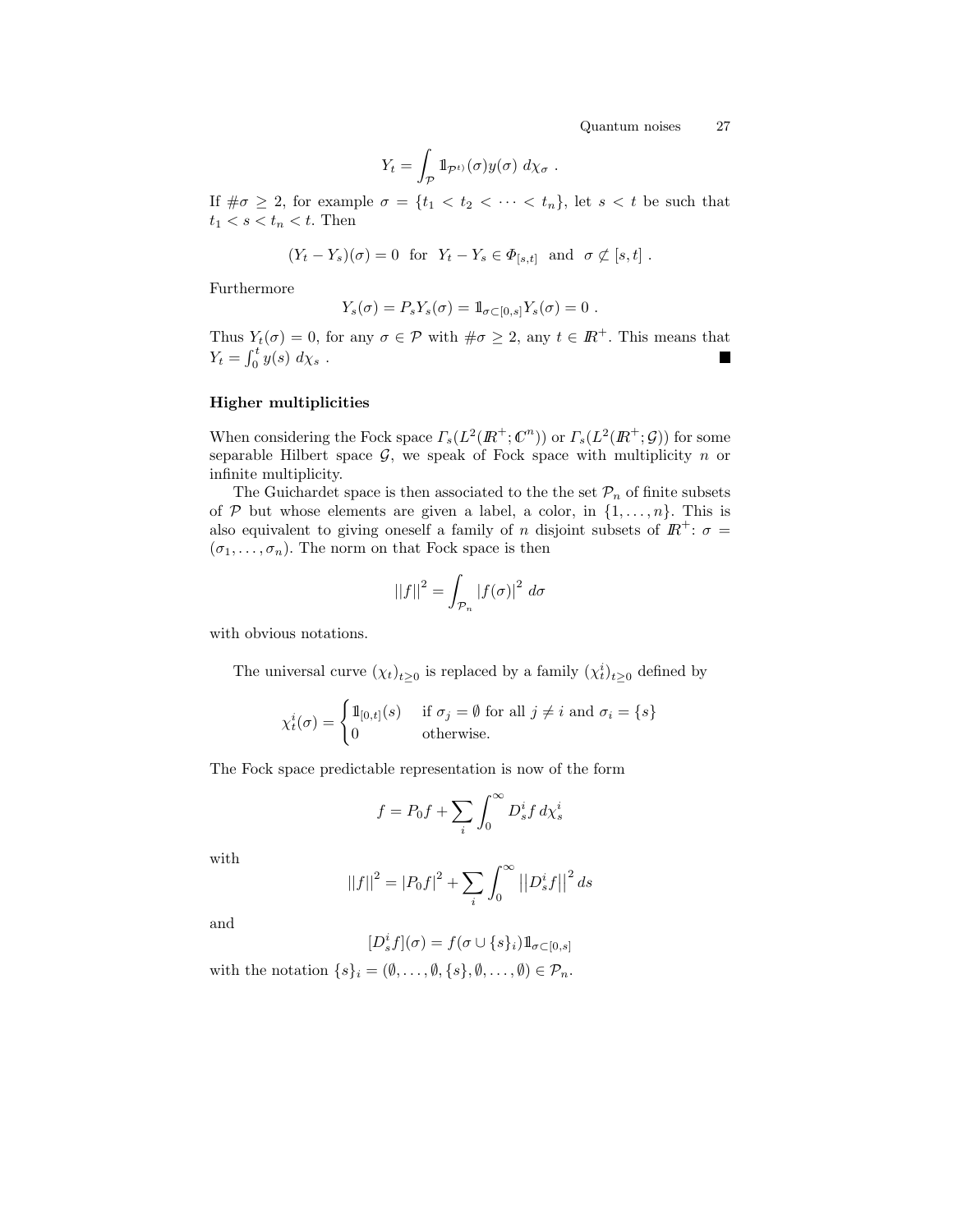The quantum noises are  $a_j^i(t)$ , labelled by  $i, j = 0, 1, \ldots, n$ , with the formal table

$$
da_0^0(t) \mathbf{1} = dt\mathbf{1}
$$

$$
da_0^0(t) d\chi_t^k = 0
$$

$$
da_i^0(t) \mathbf{1} = d\chi_t^i
$$

$$
da_i^0(t) d\chi_t^k = 0
$$

$$
da_0^i(t) \mathbf{1} = 0
$$

$$
da_0^i(t) d\chi_t^k = \delta_{ki} dt\mathbf{1}
$$

$$
da_j^i(t) \mathbf{1} = 0
$$

$$
da_j^i(t) d\chi_t^k = \delta_{ki} d\chi_t^j.
$$

#### 3.4 Probabilistic interpretations of Fock space

In this section we present the general theory of probabilistic interpretations of Fock space. This section is not really necessary to understand the rest of the course, but the ideas coming from these notions underly the whole work.

This section needs some knowledge in the basic elements of stochastic processes, martingales and stochastic integrals. Some of that material can be found in L. Rey-Bellet's first course in this volume.

### Chaotic expansions

We consider a martingale  $(x_t)_{t\geq 0}$  on a probability space  $(\Omega, \mathcal{F}, P)$ . We take  $(\mathcal{F}_t)_{t\geq 0}$  to be the natural filtration of  $(x_t)_{t\geq 0}$  (the filtration is made complete and right continuous) and we suppose that  $\mathcal{F} = \mathcal{F}_{\infty} = \vee_{t \geq 0} \mathcal{F}_t$ . Such a martingale is called *normal* if  $(x_t^2 - t)_{t \geq 0}$  is still a martingale for  $(\mathcal{F}_t)_{t \geq 0}$ . This is equivalent to saying that  $\langle x, x \rangle_t = t$  for all  $t \geq 0$ , where  $\langle \cdot, \cdot \rangle$  denotes the probabilistic angle bracket.

A normal martingale is said to satisfy the predictable representation property if all  $f \in L^2(\Omega, \mathcal{F}, P)$  can be written as a stochastic integral

$$
f = I\!\!E[f] + \int_0^\infty h_s \ dx_s
$$

for a  $(\mathcal{F}_t)_{t\geq 0}$ -predictable process  $(h_t)_t \geq 0$ . Recall that

$$
I\!\!E[|f|^2] = |I\!\!E[f]|^2 + \int_0^\infty I\!\!E[|h_s|^2] ds
$$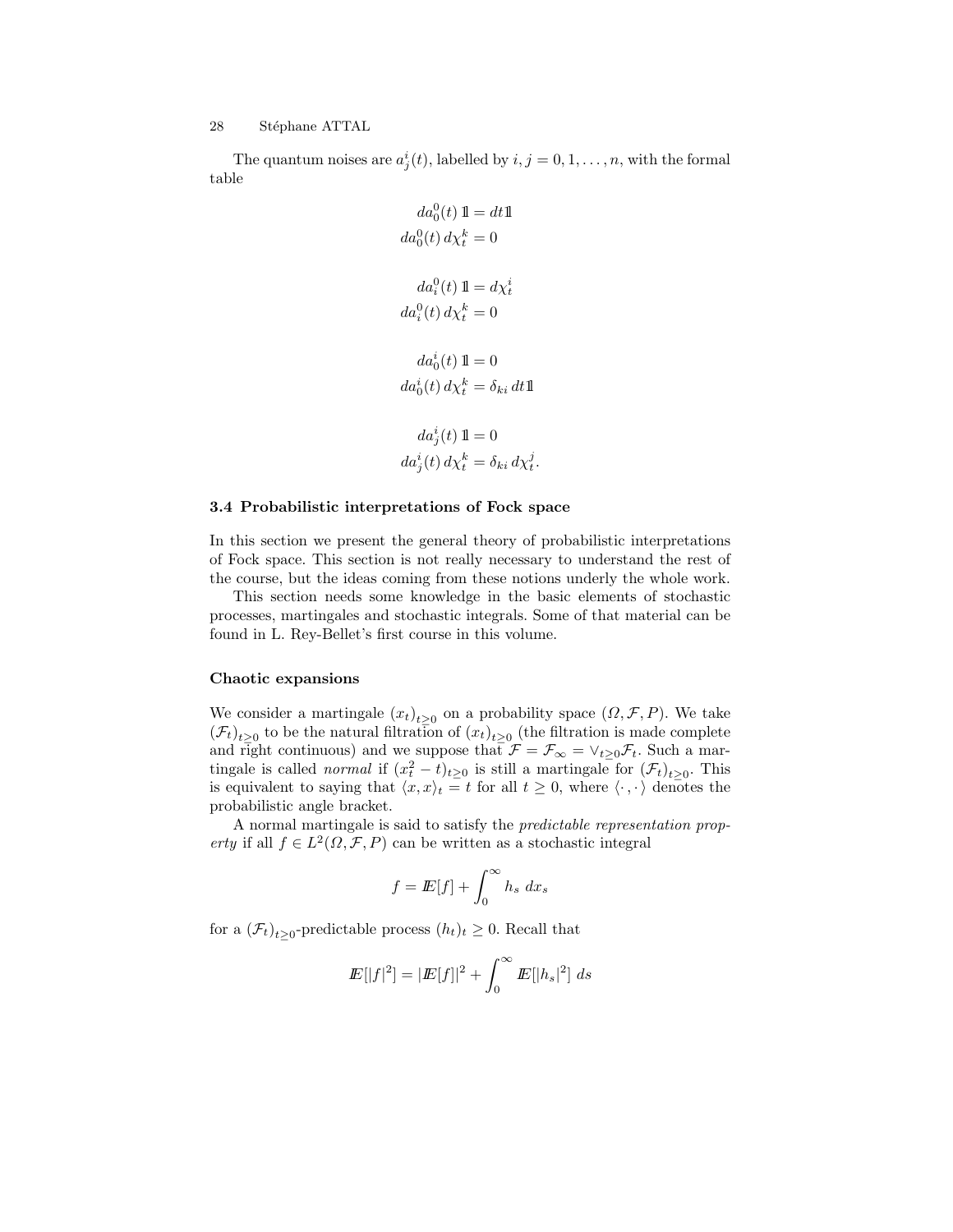that is, in the  $L^2(\Omega)$ -norm notation:

$$
||f||^2 = |E[f]|^2 + \int_0^\infty ||h_s||^2 ds.
$$

Recall that if  $f_n$  is a function in  $L^2(\Sigma_n)$ , where  $\Sigma_n = \{0 \le t_1 < t_2 < \cdots <$  $t_n \in \mathbb{R}^n$   $\subset (\mathbb{R}^+)^n$  is equipped with the restriction of the *n*-dimensional Lebesgue measure, one can define an element  $I_n(f_n) \in L^2(\Omega)$  by

$$
I_n(f_n) = \int_{\Sigma_n} f_n(t_1 \dots t_n) \, dx_{t_1} \cdots dx_{t_n}
$$

which is defined, with the help of the Itô isometry formula, as an iterated stochastic integral satisfying

$$
||I_n(f_n)||^2 = \int_{\Sigma_n} |f_n(t_1 \dots t_n)|^2 dt_1 \cdots dt_n.
$$

It is also important to recall that

$$
\langle I_n(f_n), I_m(f_m)\rangle = 0 \text{ if } n \neq m.
$$

The *chaotic space* of  $(x_t)_{t\geq 0}$ , denoted  $CS(x)$ , is the sub-Hilbert space of  $L^2(\Omega)$  made of the random variables  $f \in L^2(\Omega)$  which can be written as

$$
f = \mathbb{E}[f] + \sum_{n=1}^{\infty} \int_{\Sigma_n} f_n(t_1 \dots t_n) \, dx_{t_1} \cdots dx_{t_n} \tag{11}
$$

for some  $f_n \in L^2(\Sigma_n)$ ,  $n \in \mathbb{N}^*$ , such that

$$
||f||2 = |E[f]|2 + \sum_{n=1}^{\infty} \int_{\Sigma_n} |f_n(t_1 \dots t_n)|2 dt_1 \dots dt_n < \infty.
$$

When  $CS(x)$  is the whole of  $L^2(\Omega)$  one says that x satisfies the *chaotic rep*resentation property. The decomposition of  $f$  as in  $(11)$  is called the *chaotic* expansion of f.

Note that the chaotic representation property implies the predictable representation property for if f can be written as in  $(11)$  then, by putting  $h_t$  to be

$$
h_t = f_1(t) + \sum_{n=1}^{\infty} \int_{\Sigma_n} 1\!\mathrm{I}[0,t](t_n) f_{n+1}(t_1 \ldots t_n, t) \ dx_{t_1} \cdots dx_{t_n}
$$

we have

$$
f = I\!\!E[f] + \int_0^\infty h_t \, dx_t \; .
$$

The cases where  $(x_t)_{t\geq 0}$  is the Brownian motion, the compensated Poisson process or the Azéma martingale with coefficient  $\beta \in [-2, 0]$ , are examples of normal martingales which possess the chaotic representation property.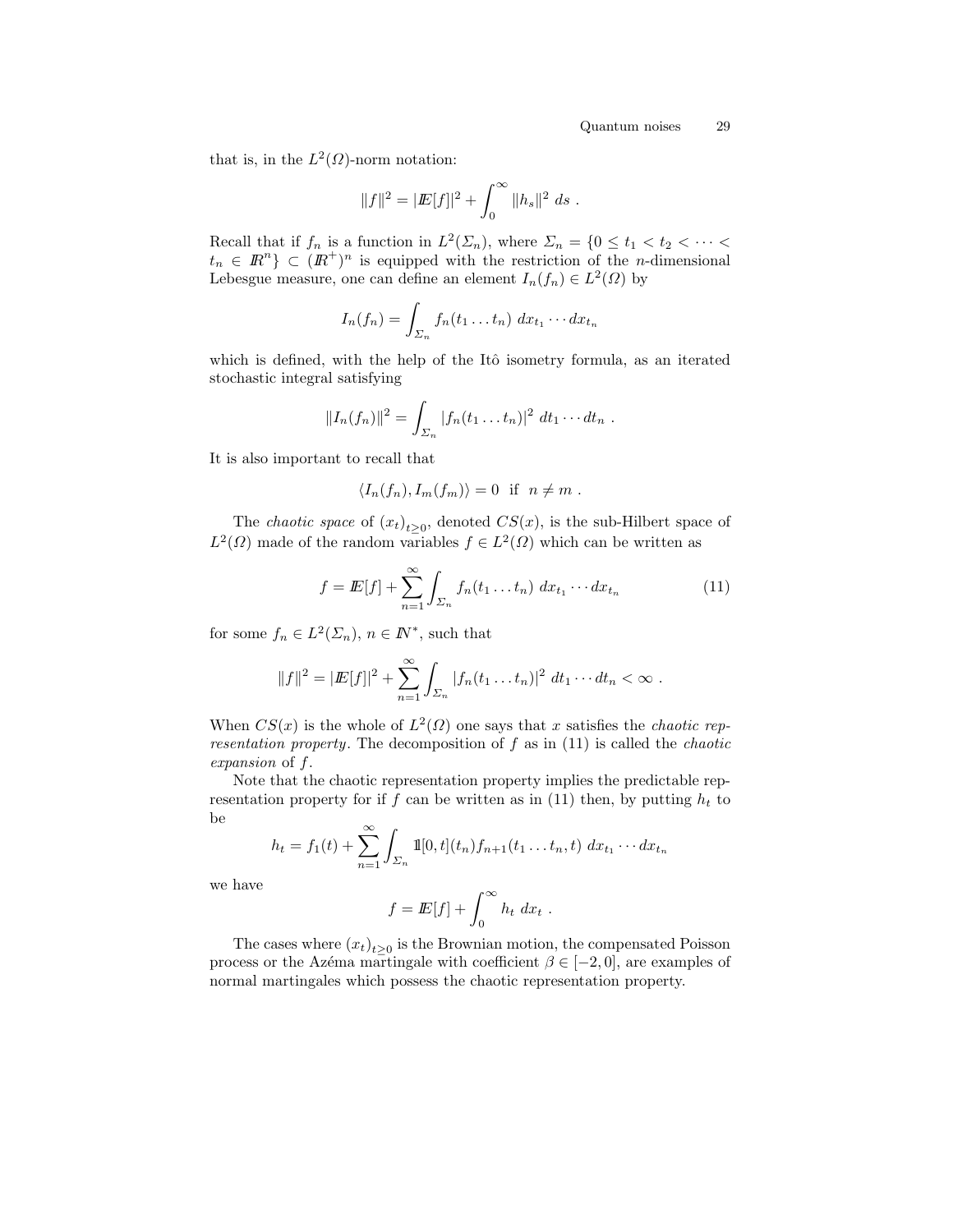# Isomorphism with  $\Phi$

Let us consider a normal martingale  $(x_t)_{t\geq 0}$  with the predictable representation property and its chaotic space  $CS(x) \subset L^2(\Omega, \mathcal{F}, P)$ .

By identifying a function  $f_n \in L^2(\Sigma_n)$  with a symmetric function  $\tilde{f}_n$  on  $(R^+)^n$ , one can identify  $L^2(\Sigma_n)$  with  $L^2_{sym}((R^+)^n) = L^2(R^+)^{\odot n}$  (with the correct symmetric norm:  $\|\tilde{f}_n\|_{L^2(\mathbb{R}^+)\odot n}^2 = n! \|\tilde{f}_n\|_{L^2(\mathbb{R}^+)\otimes n}^2$  if one puts  $\tilde{f}_n$  to be  $\frac{1}{n!}$  times the symmetric expansion of  $f_n$ ). It is now clear that  $CS(x)$  is naturally isomorphic to the symmetric Fock space

$$
\Phi = \Gamma(L^2(R^+)) = \bigoplus_{n=0}^{\infty} L^2(R^+)^{\odot n} .
$$

The isomorphism can be explicitly written as follows:

$$
U_x: \Phi \longrightarrow CS(x)
$$

$$
f \longmapsto Uf
$$

where  $f = \sum_n f_n$  with  $f_n \in L^2(\mathbb{R}^+)^{\odot n}$ ,  $n \in \mathbb{N}$ , and

$$
U_x f = f_0 + \sum_{n=1}^{\infty} n! \int_0^t f_n(t_1 \dots t_n) \, dx_{t_1} \cdots dx_{t_n} \; .
$$

If  $f = \mathbb{E}[f] + \sum_{n=1}^{\infty} \int_0^t f_n(t_1 \dots t_n) dx_{t_1} \dots dx_{t_n}$  is an element of  $CS(x)$ , then  $U_x^{-1}f = \sum_n g_n$  with  $g_0 = E[f]$  and  $g_n = \frac{1}{n!}f_n$  symmetrized.

These isomorphisms are called the *probabilistic interpretations* of  $\Phi$ . One may speak of Brownian interpretation, or Poisson interpretation ...

# Structure equations

If  $(x_t)_{t\geq0}$  is a normal martingale, with the predictable representation property and if  $x_t$  belongs to  $L^4(\Omega)$ , for all t, then  $([x,x]_t - \langle x,x \rangle_t)_{t \geq 0}$  is a  $L^2(\Omega)$ martingale; so by the predictable representation property there exists a predictable process  $(\psi_t)_{t>0}$  such that

$$
[x,x]_t - \langle x,x \rangle_t = \int_0^t \psi_s \ dx_s
$$

that is,

$$
[x,x]_t = t + \int_0^t \psi_s \ dx_s
$$

or else

$$
d[x, x]_t = dt + \psi_t dx_t . \qquad (12)
$$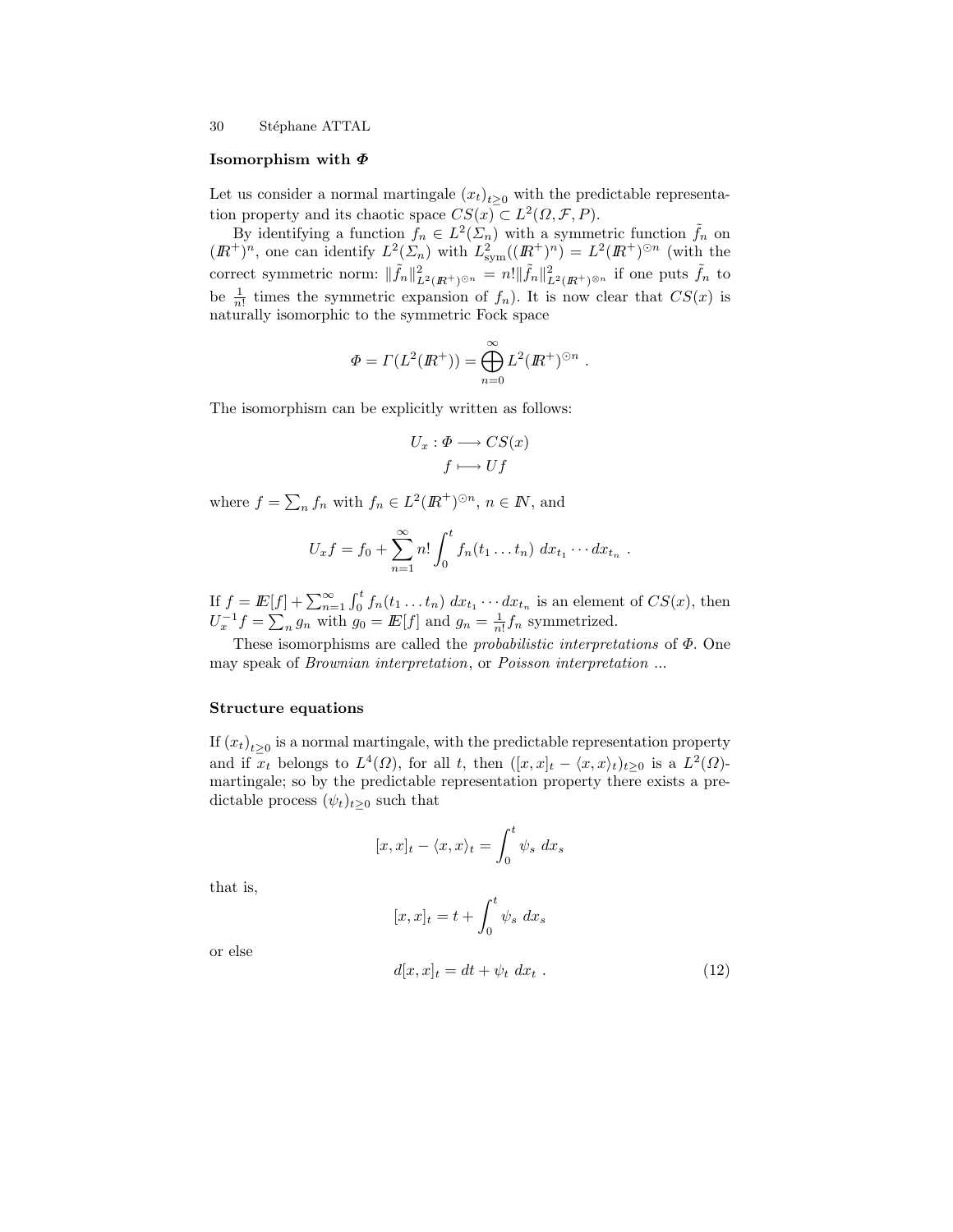This equation is called a *structure equation* for  $(x_t)_{t\geq 0}$ . One has to be careful that, in general, there can be many structure equations describing the same solution  $(x_t)_{t\geq 0}$ ; there also can be several solutions (in law) to some structure equations.

What can be proved is the following:

• when  $\psi_t \equiv 0$  for all t then the only solution (in law) of (12) is the Brownian motion;

• when  $\psi_t \equiv c$  for all t then the only solution (in law) of (12) is the compensated Poisson process with intensity  $1/c^2$ ;

• when  $\psi_t = \beta x_{t-}$  for all t, then the only solution (in law) of (12) is the Azéma martingale with parameter  $\beta$ .

The importance of structure equations appears when one considers products within two different probabilistic interpretations. For exemple, let  $f, g$ be two elements of  $\Phi$  and let  $U_w f$  and  $U_w g$  be their image in the Brownian motion interpretation  $(w_t)_t \geq 0$ . That is,  $U_w f$  and  $U_w g$  are random variables in the canonical space  $L^2(\Omega)$  of the Brownian motion. They admit a natural product, as random variables:  $U_w f \cdot U_w g$ . If the resulting random variable is still an element of  $L^2(\Omega)$  (for example if f and g are coherent vectors) then we can pull back the resulting random variable to the space  $\Phi$ :

$$
U_w^{-1}(U_w f \cdot U_w g).
$$

This operation defines an associative product on  $\Phi$ :

$$
f *_{w} g = U_{w}^{-1}(U_{w}f \cdot U_{w}g)
$$

called the Wiener product.

We could have done the same operations with the Poisson interpretation:

$$
f *_{p} g = U_{p}^{-1}(U_{p}f \cdot U_{p}g),
$$

this gives the *Poisson product* on  $\Phi$ . One can also define an Azéma product.

The point is that one always obtains different products on  $\Phi$  when considering different probabilistic interpetations. This comes frome the fact that all probabilistic interpretations of  $\Phi$  have the same angle bracket  $\langle x, x \rangle_t = t$ but not the same square bracket:  $[x, x]_t = t + \int_0^t \psi_s dx_s$ . The product of two random variables makes use of the square bracket: if  $f = \mathbb{E}[f] + \int_0^\infty h_s dx_s$ and  $g = \mathbb{E}[g] + \int_0^\infty k_s \ dx_s$ , if  $f_s = \mathbb{E}[f|\mathcal{F}_s]$  and  $g_s = \mathbb{E}[g|\mathcal{F}_s]$  for all  $s \geq 0$ then

$$
fg = E[f]E[g] + \int_0^\infty f_s k_s \ dx_s + \int_0^\infty g_s h_s \ dx_s + \int_0^\infty h_s k_s d[x, x]_s
$$
  
=  $E[f]E[g] + \int_0^\infty f_s k_s \ dx_s + \int_0^\infty g_s h_s \ dx_s + \int_0^\infty h_s k_s ds +$   
+  $\int_0^\infty h_s k_s \psi_s \ dx_s .$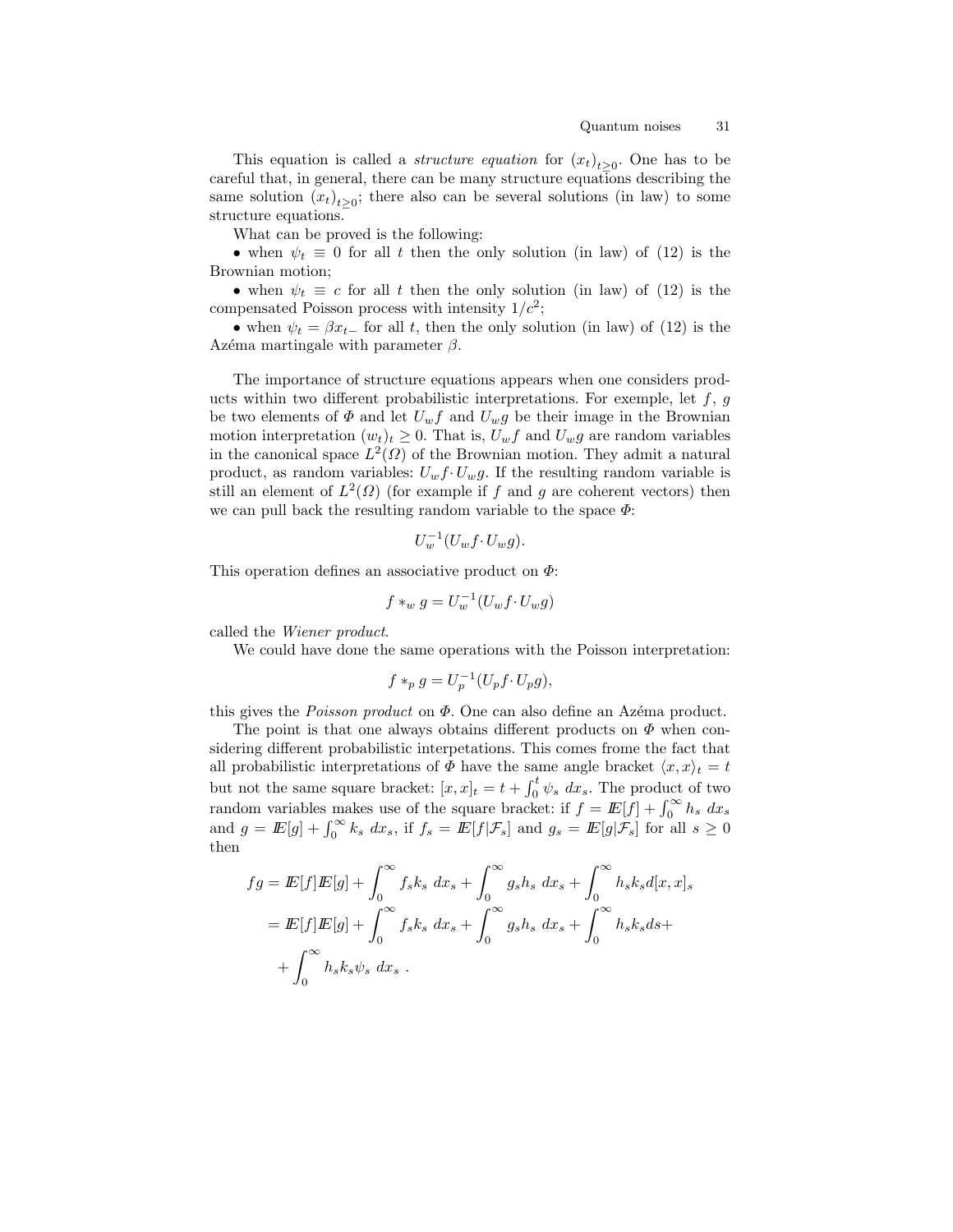For example if one takes the element  $\chi_t$  of  $\Phi$ , we have

$$
U_w \chi_t = \int_0^\infty \mathbb{1}_{[0,t]}(s) \, dw_s = w_t \quad \text{the Brownian motion itself}
$$
\n(13)

$$
\frac{\text{and}}{(14)}
$$

$$
U_p \chi_t = \int_0^\infty \mathbb{1}_{[0,t]}(s) \, dx_s = x_t
$$
 the compensated Poisson process itself. (15)

So, as  $w_t^2 = 2 \int_0^t w_s dw_s + t$  and  $x_t^2 = 2 \int_0^t x_s dx_s + t + x_t$ , we have

$$
\chi_t *_{w} \chi_t = t + 2 \int_0^t \chi_s \, d\chi_s \tag{16}
$$

and

$$
\chi_t *_p \chi_t = t + 2 \int_0^t \chi_s d\chi_s + \chi_t. \tag{17}
$$

We get two different elements of  $\Phi$ .

# Probabilistic interpretations of the abstract Itô calculus

Let  $(\Omega, \mathcal{F}, (\mathcal{F}_t)_t \geq 0, P, (x_t)_{t \geq 0})$  be a probabilistic interpretation of the Fock space  $\Phi$ . Via the isomorphism described above, the space  $\Phi_{t}$  interprets as the space of  $f \in CS(x)$  whose chaotic expansion contains only functions with support included in [0, t]; that is, the space  $CS(x) \cap L^2(\mathcal{F}_t)$ . So when the chaotic expansion property holds we have  $\Phi_{t} \simeq L^{2}(\mathcal{F}_{t})$  and thus  $P_{t}$  is nothing but  $\mathbb{E}[\cdot | \mathcal{F}_t]$  (the conditional expectation) when interpreted in  $L^2(\Omega)$ .

The process  $(\chi_t)_{t>0}$  interprets as a process of random variables whose chaotic expansion is given by

$$
\chi_t = \int_0^\infty \mathbb{1}_{[0,t]}(s) \, dx_s = x_t.
$$

So, in any probabilistic interpretation  $(\chi_t)_{t\geq 0}$  becomes the noise  $(x_t)_{t\geq 0}$  itself (Brownian motion, compensated Poisson process, Azema martingale,...).  $(\chi_t)_{t>0}$  is the "universal" noise, seen in the Fock space  $\Phi$ .

As we have proved that the Itô integral  $\mathcal{I}(g)$  on  $\Phi$  is the  $L^2$ -limit of the Riemann sums  $\sum_i g_{t_i}(\chi_{t_{i+1}} - \chi_{t_i})$ , it is clear that in  $L^2(\Omega)$ , the Itô integral interprets as the usual Itô integral with respect to  $(x_t)_{t\geq 0}$ .

One remark is necessary here. When one writes the approximation of the Itô integral  $\int_0^\infty g_s dx_s$  as  $\sum_i^i g_{t_i}(x_{t_{i+1}}-x_{t_i})$  there appear products  $(g_{t_i} \cdot (x_{t_{i+1}}-x_{t_i}))$  $(x_{t_i})$ , so this notion seems to depend on the probabilistic interpretation of  $\Phi$ . The point in that the product  $g_{t_i} \cdot (x_{t_{i+1}} - s_{t_i})$  is not really a product. By this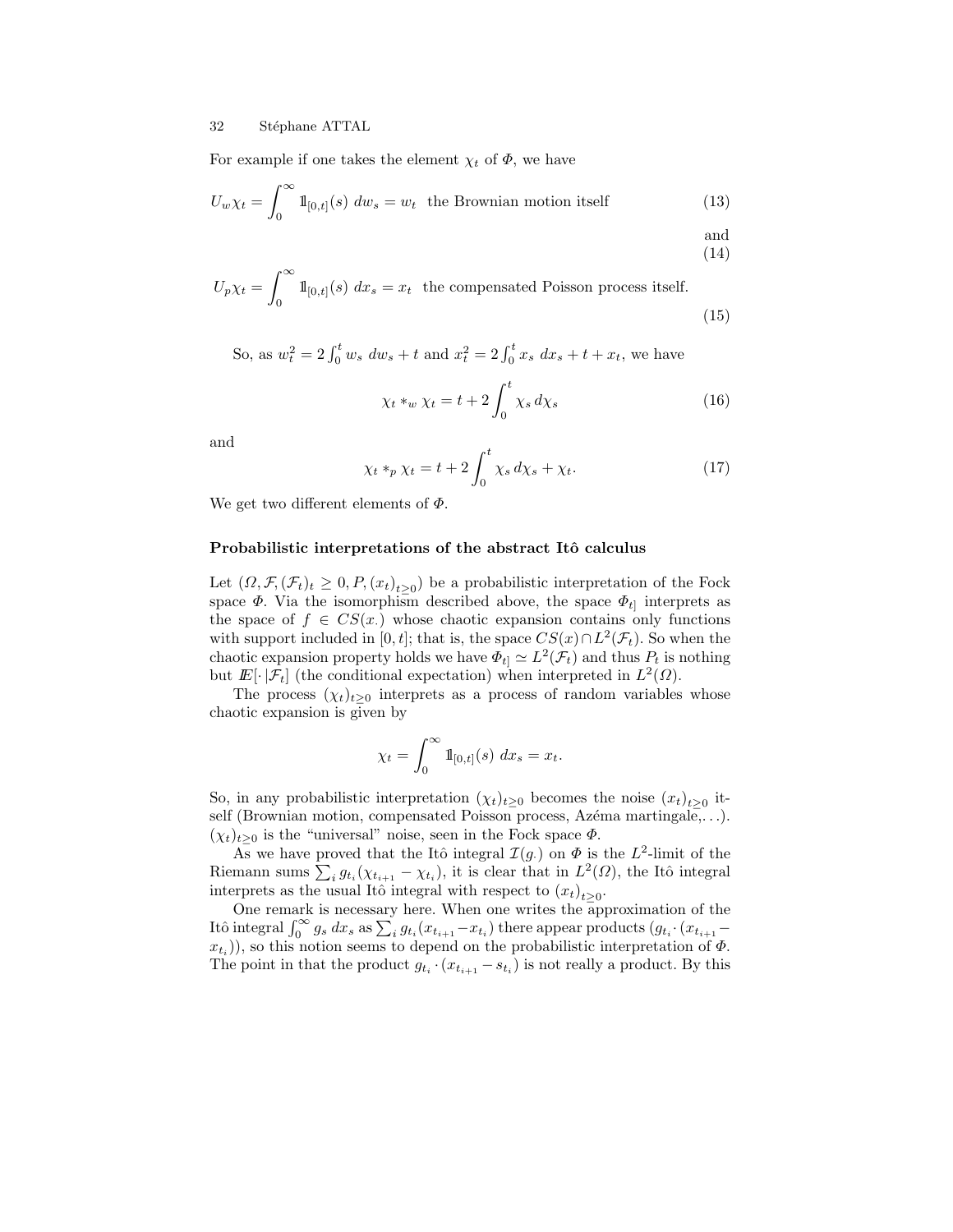we mean that the Itô formula for this product does not involve any bracket term:

$$
g_{t_i}(x_{t_{i+1}} - x_{t_i}) = \int_{t_i}^{t_{i+1}} g_{t_i} dx_s
$$

so it gives rise to the same formula whatever is the probabilistic interpretation  $(x_t)_{t\geq 0}$ . Only is involved the tensor product structure:  $\Phi \simeq \Phi_{t_i}$   $\otimes \Phi_{[t_i]}$ ; the product  $g_{t_i}(x_{t_{i+1}} - x_{t_i})$  is only a tensor product  $g_{t_i} \otimes (x_{t_{i+1}} - x_{t_i})$  in this structure. This tensor product structure is common to all the probabilistic interpretations.

We have seen that  $\int_0^\infty g_t \, d\chi_t$  interprets as the usual Itô integral  $\int_0^\infty g_t \, d\chi_t$ in any probabilistic interpretation  $(x_t)_{t\geq 0}$ . Thus the representation

$$
f = P_0 f + \int_0^\infty D_s f \, d\chi_x
$$

of Theorem 3.6 is just a Fock space expression of the predictable representation property. The process  $(D_t f)_{t>0}$  is then interpreted as the predictable process that represents  $f$  in his predictable representation.

# 4 Quantum stochastic calculus

We now leave the probabilistic intepretations of the Fock space and we enter into the theory of quantum noises itself, with its associated theory of integration.

# 4.1 An heuristic approach to quantum noise

# Adaptedness

When trying to define "quantum stochastic integrals" of operators on  $\Phi$ , mimicking integral representations such as in the Toy Fock space, we have to consider integrals of the form

$$
\int_0^t H_s \, dMs
$$

where  $(H_t)_{t\geq 0}$  and  $(M_t)_{t\geq 0}$  are families of operators on  $\Phi$ .

The first natural idea is to consider approximations of the above by Riemann sums:

$$
\sum_i H_{t_i} \left( M_{t_{i+1}} - M_{t_i} \right),
$$

but, immediatly, this kind of definition faces two difficulties:

i) The operators we are going to consider are not in general bounded and therefore the above sum may lead us to serious domain problems.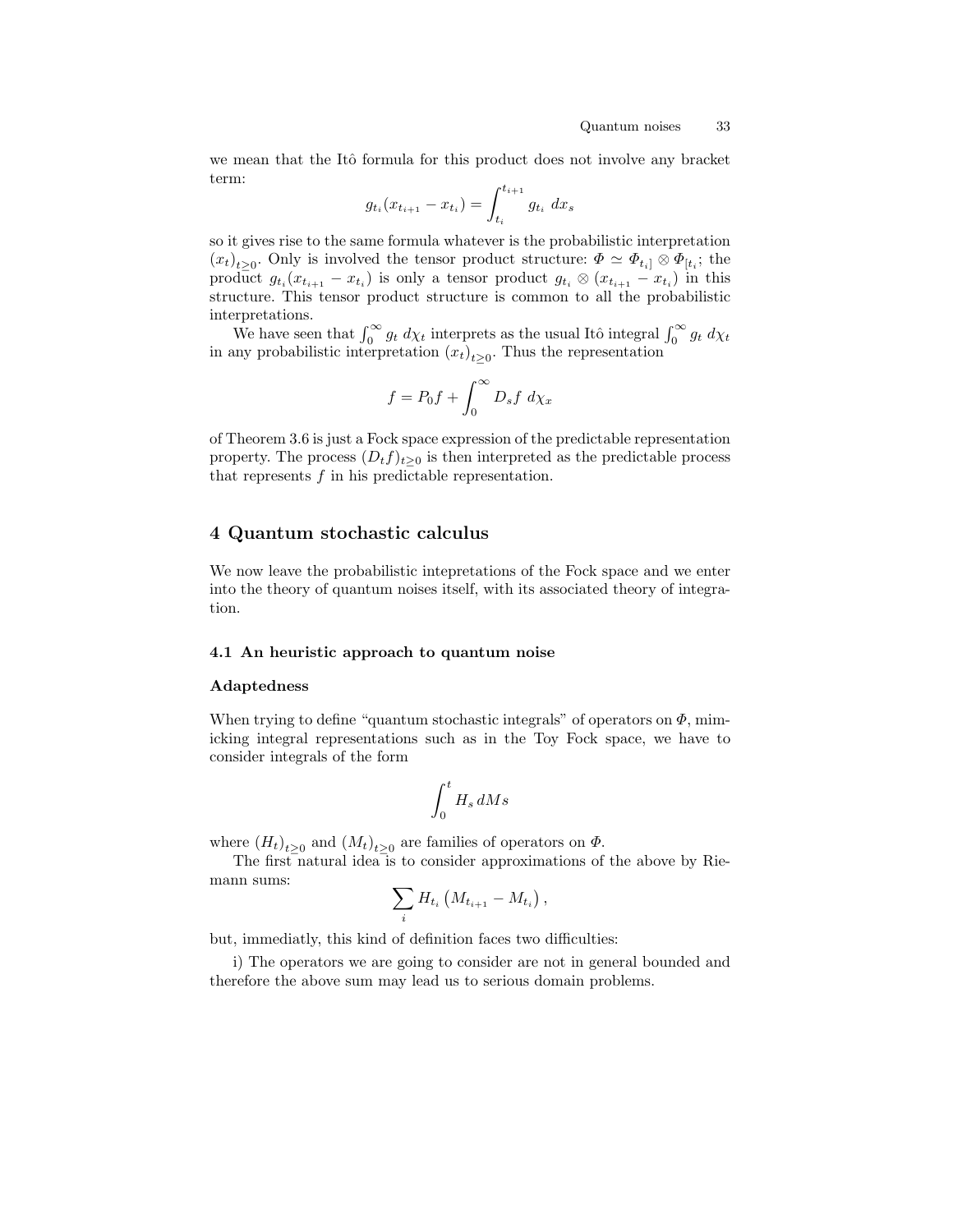ii) The operators we consider  $H_s$ ,  $M_s$  need not commute in general and we can naturally wonder why we should not give the preference to sums like

$$
\sum_i \left(M_{t_{i+1}}-M_{t_i}\right)H_{t_i},
$$

or even more complicated forms.

This means that, at this stage of the theory, we have to make concessions: we cannot integrate any operator process with respect to any operator process. But this should not be a surprise, already in the classical theory of stochastic calculus one can only integrate predictable processes against semimartingales.

The first step in this integration theory consists is obtained by applying, at the operator level, a construction similar to the one of the Itô integral on  $\Phi$  with respect to  $(\chi_t)_{t\geq 0}$ . Indeed, recall the decomposition of the Fock space Φ:

$$
\varPhi=\varPhi_{s]}\otimes\varPhi_{[s,t]}\otimes\varPhi_{[t}
$$

for all  $s \leq t$ .

If there exist operator families  $(X_t)_{t\geq 0}$  on  $\Phi$  with the property that  $X_t-X_s$ acts on  $\Phi_{s} \otimes \Phi_{[s,t]} \otimes \Phi_{[t]}$  as  $I \otimes K_{s,t} \otimes \overline{I}$  and if we consider operator families  $(H_t)_{t\geq0}$  such that  $H_t$  is of the form  $H_t \otimes I$  on  $\Phi_{t} \otimes \Phi_{t}$  then the Riemann sums

$$
\sum_i H_{t_i} \left( X_{t_{i+1}} - X_{t_i} \right)
$$

are well-defined and unambiguous for the products

$$
H_{t_i}\left(X_{t_{i+1}}-X_{t_i}\right)
$$

are not true compositions of operators anymore but just tensor products (just like for vectors in the Itô integral):

$$
(H_{t_i} \otimes I) (I \otimes (X_{t_{i+1}} - X_{t_i}) \otimes I) = H_{t_i} \otimes (X_{t_{i+1}} - X_{t_i}).
$$

In particular, there are no more domain problem added by the composition of operators, no more commutation problem.

Families of operators of the form  $H_t \otimes I$  on  $\Phi_t$ |⊗ $\Phi$ <sub>[t</sub> are obvious to construct. They are called adapted processes of operators. The true definition of adapted processes of operators, in the case of unbounded operators, are actually not that simple. They are exactly what is stated above, in the spirit, but this requires a more careful definition. We do not develop these refinements in this course (see [9]).

The existence of non-trivial operator families  $(X_t)_{t\geq 0}$  on  $\Phi$  with the property that  $X_t - X_s$  acts on  $\Phi_{s} \otimes \Phi_{[s,t]} \otimes \Phi_{[t]}$  as  $I \otimes K_{s,t} \otimes I$  for all  $s \leq t$  is not so clear.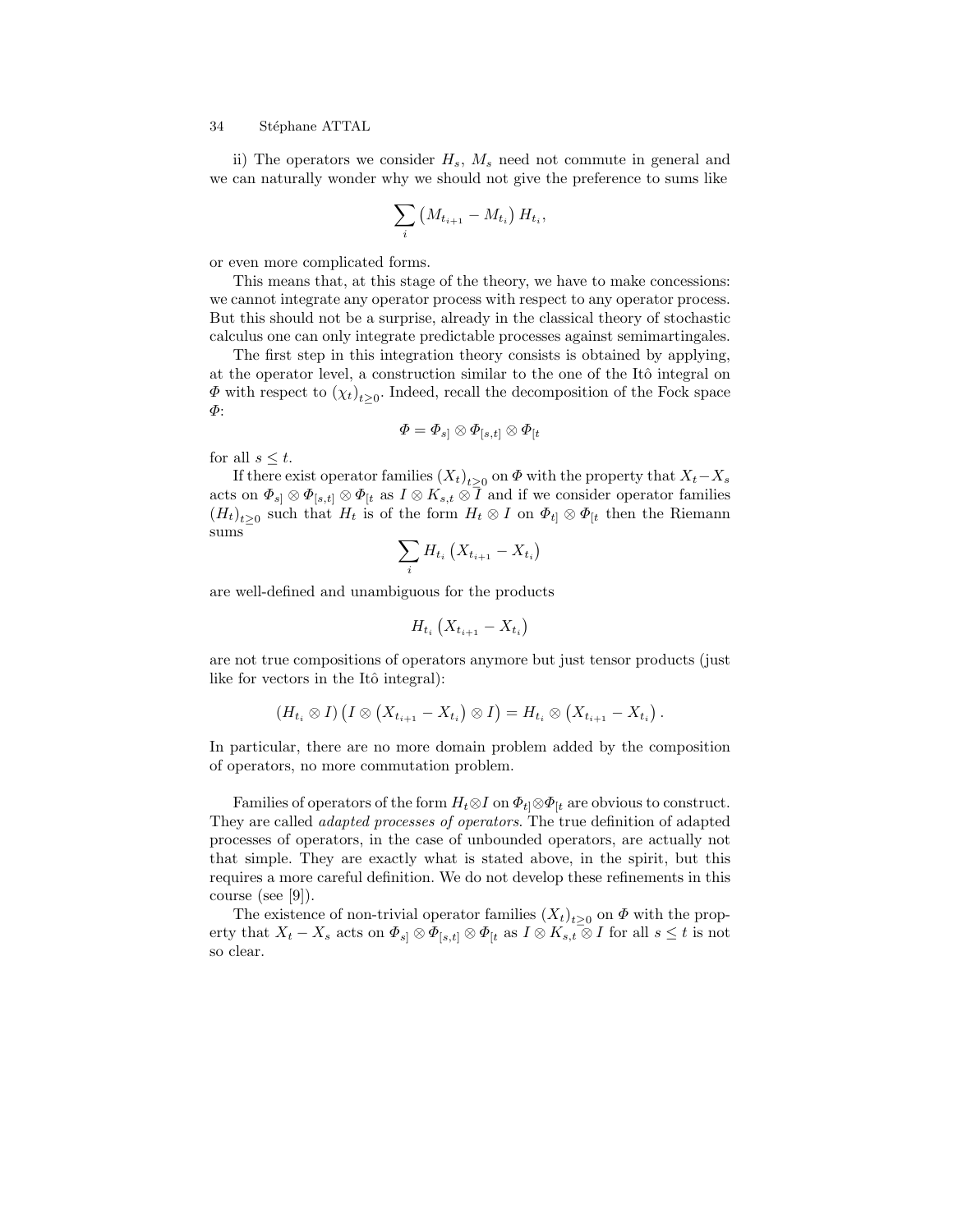#### The three quantum noises: heuristics

We call "quantum noise" any processes of operators on  $\Phi$ , say  $(X_t)_{t\geq0}$ , such that, for all  $t_i \leq t_{i+1}$ , the operator  $X_{t_{i+1}} - X_{t_i}$  acts as  $I \otimes k \otimes I$  on  $\Phi_{t_i} \otimes$  $\Phi_{[t_i,t_{i+1}]} \otimes \Phi_{[t_{i+1}}$ .

Let us consider the operator  $dX_t = X_{t+dt} - X_t$ . It acts only on  $\Phi_{[t,t+dt]}$ . The chaotic representation property of Fock space (Theorem 3.7) shows that this part of the Fock space is generated by the vacuum 1l and by  $d\chi_t = \chi_{t+dt} - \chi_t$ . Hence  $dX_t$  is determined by its value on 1 and on  $d\chi_t$ . These values have to remain in  $\Phi_{[t,t+dt]}$  and to be integrators also, that is  $d\chi_t$  or dt 1 (denoted dt). As a consequence the only *irreducible* noises are given by

|                 | $d\chi_t$ | 1         |
|-----------------|-----------|-----------|
| $da_t^{\circ}$  | $d\chi_t$ | 0         |
| $da_t^-$        | dt        | 0         |
| $da_t^+$        | 0         | $d\chi_t$ |
| $da_t^{\times}$ | $\theta$  | dt        |

These are four noises and not three as announced, but we shall see later that  $da_t^{\times}$  is just  $dtI$ .

#### The three quantum noises: serious business

Recall the definitions of creation, annihilation and differential second quantization operators on  $\Phi$ . For any  $h \in L^2(\mathbb{R}^+)$ , any operator H on  $L^2(\mathbb{R}^+)$  and any symmetric tensor product  $u_1 \circ \ldots \circ u_n$  in  $\Phi$  we put

$$
a^+(h)u_1 \circ \dots \circ u_n = h \circ u_1 \circ \dots \circ u_n
$$
  
\n
$$
a^-(h)u_1 \circ \dots \circ u_n = \sum_{i=1}^n \langle h, u_i \rangle u_1 \circ \dots \circ \widehat{u_i} \circ \dots \circ u_n
$$
  
\n
$$
\Lambda(H)u_1 \circ \dots \circ u_n = \sum_{i=1}^n u_1 \circ \dots \circ Hu_i \circ \dots \circ u_n.
$$

In the case where  $H = \mathcal{M}_h$  is the multiplication operator by h we write  $a^{\circ}(h)$ for  $\Lambda(H)$ .

An easy computation shows that  $a^+(h)$ ,  $a^-(h)$ ,  $a^o(h)$  are closable operators whose domain contains  $\mathcal{E}$ , the space of coherent vectors, and which satisfy

$$
\langle \varepsilon(u), a^+(h)\varepsilon(v) \rangle = \int_0^\infty \overline{u}(s) h(s) ds \langle \varepsilon(u), \varepsilon(v) \rangle
$$
  

$$
\langle \varepsilon(u), a^-(h)\varepsilon(v) \rangle = \int_0^\infty \overline{v}(s) h(s) ds \langle \varepsilon(u), \varepsilon(v) \rangle
$$
  

$$
\langle \varepsilon(u), a^\circ(h)\varepsilon(v) \rangle = \int_0^\infty \overline{u}(s)v(s) h(s) ds \langle \varepsilon(u), \varepsilon(v) \rangle.
$$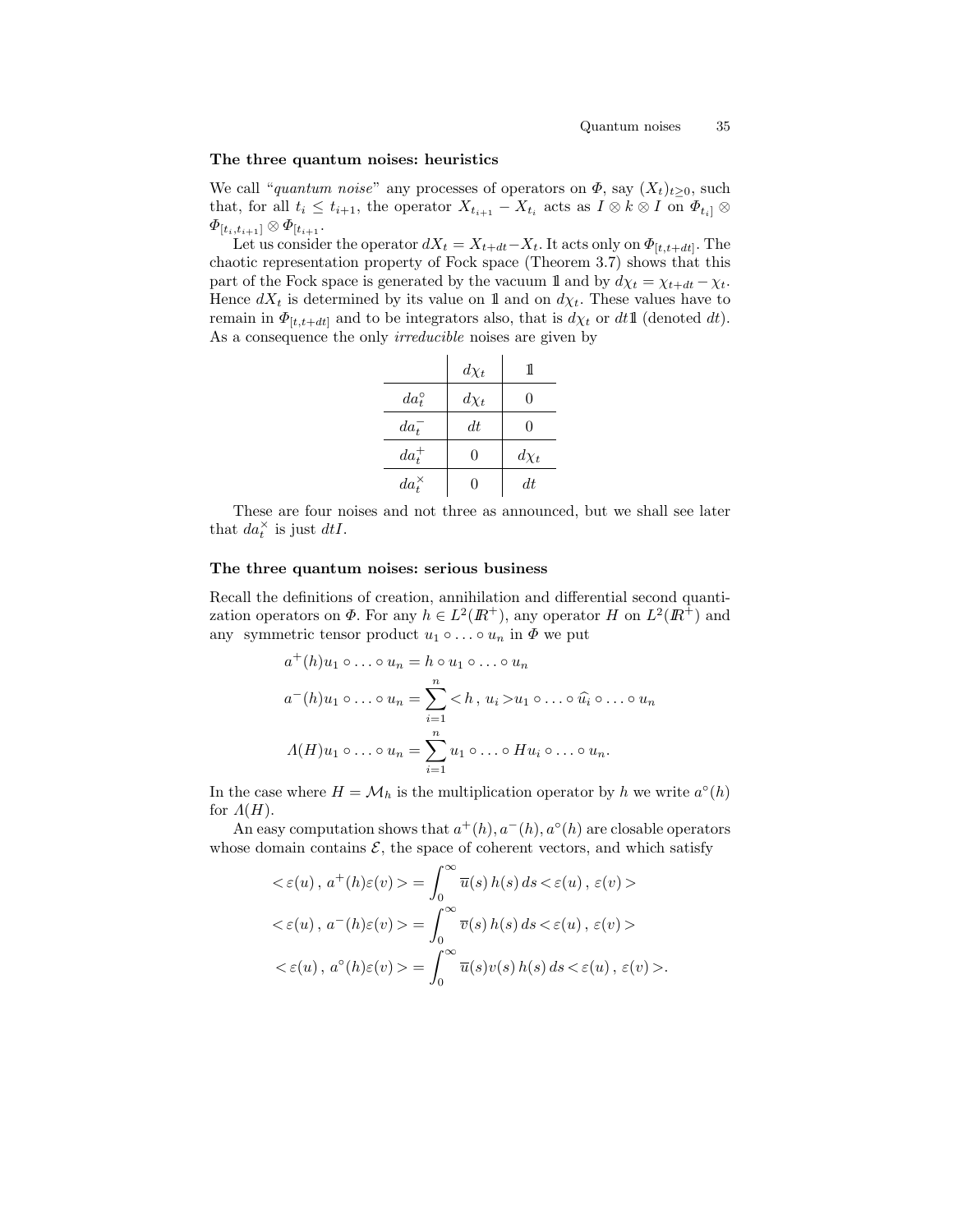One can also easily obtain the above explicit formulas:

$$
[a^+(h)f] = \sum_{s \in \sigma} h(s) f(\sigma \setminus s)
$$

$$
[a^-(h)f] = \int_0^\infty h(s) f(\sigma \cup s) ds
$$

$$
[a^\circ(h)f] = \sum_{s \in \sigma} h(s) f(\sigma).
$$

For any  $t \in \mathbb{R}^+$  and any  $\varepsilon = +, -, \circ$  we put  $a^{\varepsilon}(h_{t}) = a^{\varepsilon}(h \mathbb{1}_{[0,t]})$ . It is then easy to check from the definitions that any operator process  $(X_t)_{t\geq 0}$  of the form

$$
X_t = a(t)I + a^+(f_{t]}) + a^-(g_{t]}) + a^{\circ}(k_{t]})
$$

is a quantum noise (in order to avoid domain problems we have to ask that  $h, k$  belong to  $L^2(\mathbb{R}^+)$  and k belongs to  $L^\infty(\mathbb{R}^+)$ .

The previous heuristical discussion seems to says that they should be the only ones. This result is intuitively simple, but its proof is not so simple (see [17]), we do not develop it here.

**Theorem 4.1.** A family of closable operators  $(X_t)_{t\geq 0}$  defined on  $\mathcal E$  is a quantum noise if and only if there exist a function a on  $\mathbb{R}^+$ , functions  $f, g \in L^2(\mathbb{R}^+)$  and a function  $k \in L^\infty(\mathbb{R}^+)$  such that

$$
X_t = a(t)I + a^+(f_{t}) + a^-(g_{t}) + a^{\circ}(k_{t})
$$

 $\overline{\phantom{a}}$ 

for all t.

Putting  $a_t^{\varepsilon} = a^{\varepsilon}(\mathbb{1}_{[0,t]})$ , we can see that all the quantum noises are determined by the four processes  $(a_t^{\varepsilon})_{t\geq0}$ , for  $\varepsilon = +, -, \circ, \times$  where we have put  $a_t^{\times} = tI.$ 

It is with respect to these four operator processes that the quantum stochastic integrals are defined.

# 4.2 Quantum stochastic integrals

#### Heuristic approach

Let us now formally consider a quantum stochastic integral

$$
T_t=\int_0^t H_s d a^\varepsilon_s
$$

with respect to one of the four above noises. Let it act on a vector process

$$
f_t = P_t f = \int_0^t D_s f \ d\chi_s
$$
 (we omit the expectation  $P_0 f$  for the moment).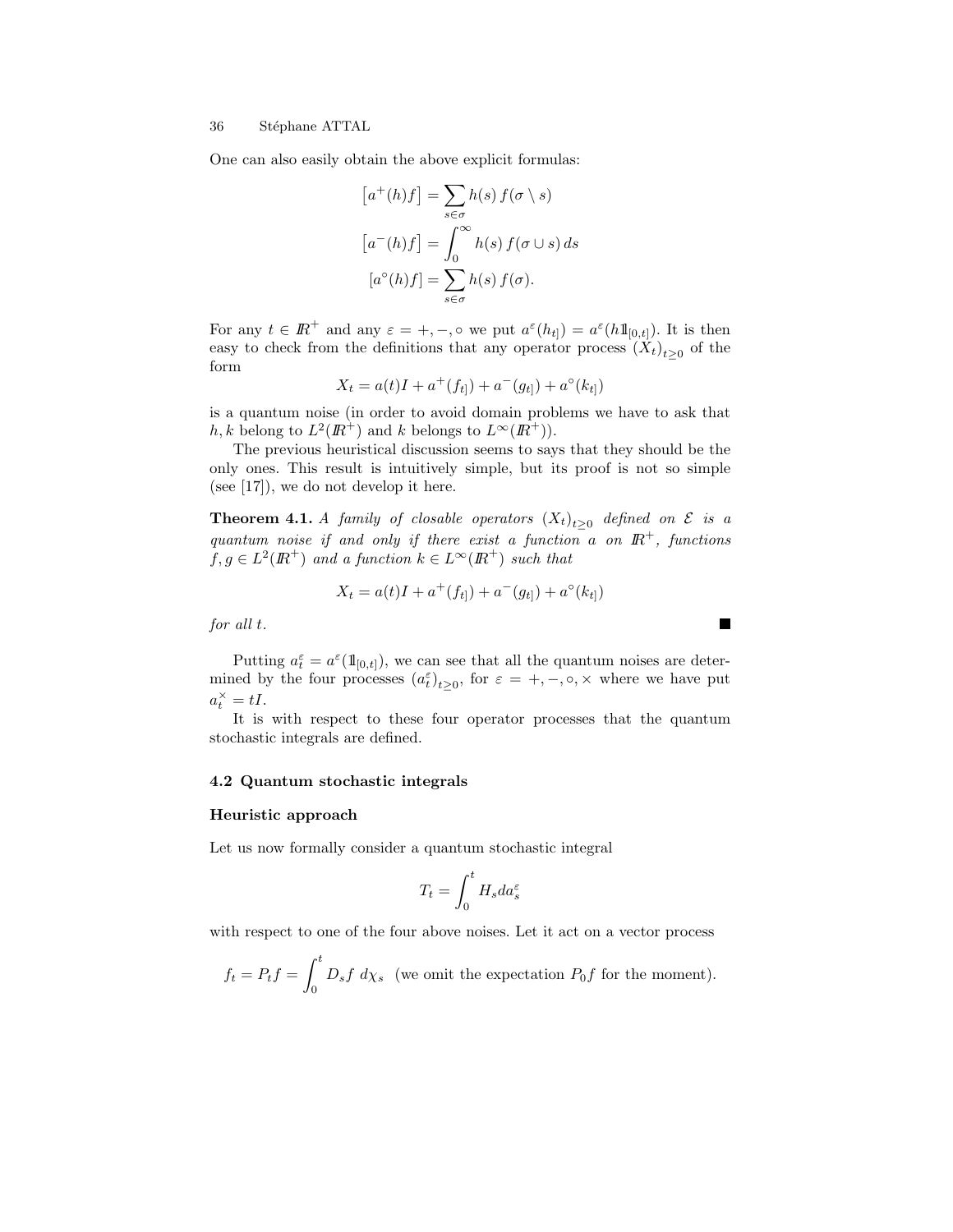The result is a process of vectors  $(T_t f_t)_{t\geq0}$  in  $\Phi$ . We claim that one can expect the family  $(T_t f_t)_{t\geq 0}$  to satisfy an Itô-like integration by part formula:

$$
d(T_t f_t) = T_t df_t + (dT_t) f_t + (dT_t)(df_t)
$$
  
= 
$$
T_t (D_t f \, d\chi_t) + (H_t d a_t^{\varepsilon}) f_t + (H_t d a_t^{\varepsilon}) (D_t f \, d\chi_t).
$$

There are three reasons for that claim:

i) This is the continuous version of the quantum Itô formula obtained in discrete time (Theorem 2.2).

ii) Quantum stochastic calculus contains in particular the classical one, it should then satisfy the same kind of Itô integration by part formula.

ii) More convincing: if one considers an operator process  $(H_t)_{t\geq 0}$  which is simple (i.e. constant by intervals) and a vector process  $(D_t f)_{t\geq 0}$  which is simple too, then the integrated form of the above identity is exactly true (Exercise for very motivated readers!).

In the tensor product structure  $\Phi = \Phi_{t} \otimes \Phi_{[t]}$  this formula writes

$$
d(T_t f_t) = (T_t \otimes I)(D_t f \otimes d\chi_t) + (H_t \otimes da_t^{\varepsilon})(f_t \otimes 1\!) + (H_t \otimes da_t^{\varepsilon})(D_t f \otimes d\chi_t),
$$
 that is

that is,

$$
d(T_t f_t) = T_t D_t f_t \otimes d\chi_t + H_t f_t \otimes d a_t^{\varepsilon} \mathbb{1} + H_t D_t f \otimes d a_t^{\varepsilon} d\chi_t.
$$
 (18)

In the right hand side one sees three terms; the first one always remains and is always the same. The other two depend on the heuristic table satisfied by the quantum noises. Integrating (18) and using the quantum noise table one gets

$$
T_{t}f_{t} = \int_{0}^{t} T_{s}D_{s}f \ d\chi_{s} + \begin{cases} \int_{0}^{t} H_{s}D_{s}f \ d\chi_{s} & \text{if } \varepsilon = 0\\ \int_{0}^{t} H_{s}P_{s}f \ d\chi_{s} & \text{if } \varepsilon = +\\ \int_{0}^{t} H_{s}D_{s}f \ ds & \text{if } \varepsilon = -\\ \int_{0}^{t} H_{s}P_{s}f \ ds & \text{if } \varepsilon = \times. \end{cases}
$$
(19)

# A correct definition

We want to exploit formula (19) as a definition of the quantum stochastic integrals  $T_t = \int_0^t H_s da_s^{\varepsilon}$ .

Let  $(H_t)_{t\geq0}$  be an adapted process of operators on  $\Phi$ , let  $(T_t)_{t\geq0}$  be another one. One says that (19) is *meaningful* for a given  $f \in \Phi$  if

•  $P_t f \in \text{Dom } T_t$ ;

\n- \n
$$
D_s f \in \text{Dom } T_s, \, s \leq t
$$
 and  $\int_0^t \|T_s D_s f\|^2 \, ds < \infty;$ \n
\n- \n $\text{if } \varepsilon = \circ, D_s f \in \text{Dom } H_s, \, s \leq t$  and  $\int_0^t \|H_s D_s f\|^2 \, ds < \infty$ \n
\n- \n $\text{if } \varepsilon = +, P_s f \in \text{Dom } H_s, \, s \leq t$  and  $\int_0^t \|H_s P_s f\|^2 \, ds < \infty$ \n
\n- \n $\text{if } \varepsilon = -, D_s f \in \text{Dom } H_s, \, s \leq t$  and  $\int_0^t \|H_s D_s f\| \, ds < \infty$ \n
\n- \n $\varepsilon = \times, P_s f \in \text{Dom } H_s, \, s \leq t$  and  $\int_0^t \|H_s P_s f\| \, ds < \infty$ \n
\n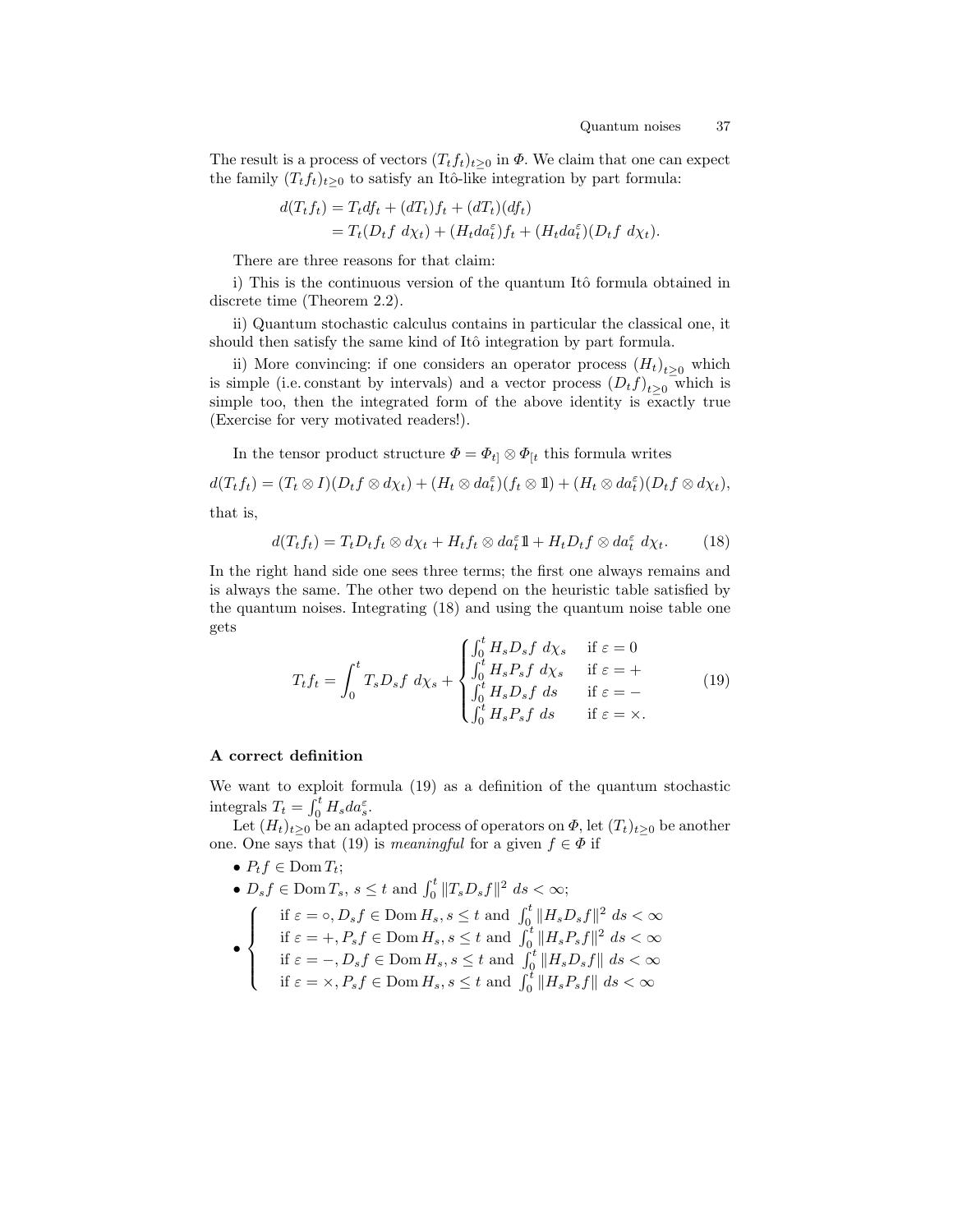One says that (19) is true if the equality holds.

A subspace  $\mathcal{D} \subset \Phi$  is called an *adapted domain* if for all  $f \in \mathcal{D}$  and all (almost all)  $t \in \mathbb{R}^+$ , one has

$$
P_t f \text{ and } D_t f \in \mathcal{D} .
$$

There are many examples of adapted domains. All the domains we shall meet during this course are adapted:

•  $\mathcal{D} = \Phi$  itself is adapted;

•  $\mathcal{D} = \mathcal{E}$  is adapted; even more  $\mathcal{D} = \mathcal{E}(\mathcal{M})$  is adapted once  $\mathbb{1}_{[0,t]} \mathcal{M} \subset \mathcal{M}$ for all  $t$ .

• The space of finite particles  $\Phi_f = \{ f \in L^2(\mathcal{P}) : f(\sigma) = 0 \text{ for } \#\sigma > N, \}$ for some  $N \in \mathbb{N}$  is adapted.

• All the Fock scales  $\Phi^{(a)} = \{ f \in L^2(\mathcal{P}); \int_{\mathcal{P}} a^{\# \sigma} |f(\sigma)|^2 \, d\sigma < \infty \},\}$  for  $a \geq 1$ , are adapted.

• Maassen's space of test vectors:  $\{f \in L^2(\mathcal{P}); f(\sigma) = 0 \text{ for } \#\sigma \notin [0,T], \text{for }$ some  $T \in \mathbb{R}^+$ , and  $|f(\sigma)| \leq CM^{\#\sigma}$  for some  $C, M$  is adapted.

The above equation (19) is the definition of the quantum stochastic integrals that we shall follow and apply along this course. The definition is exactly formulated as follows.

Let  $(H_t)_{t>0}$  be an adapted process of operators defined on an adapted domain D. One says that a process  $(T_t)_{t>0}$  is the quantum stochastic integral

$$
T_t = \int_0^t H_s \; da_s^\varepsilon
$$

on the domain D, if (19) is meaningfull and true for all  $f \in \mathcal{D}$ .

We now have to give at least one criterion for the existence of a solution to equation (19). When considering the domain  $\mathcal E$  there is a simple characterization.

**Theorem 4.2.** Let  $(H_t)_{t\geq 0}$  be an adapted process of operators defined on  $\mathcal{E}$ . If for every  $u \in L^2(\mathbb{R}^+)$  and every  $t \in \mathbb{R}^+$  we have

$$
\begin{cases} \displaystyle\int_0^t |u(s)|^2 \ ||H_s \varepsilon(u)||^2 \, ds < \infty & \textit{ if } \varepsilon = \circ \\ \displaystyle\int_0^t ||H_s \varepsilon(u)||^2 \, ds < \infty & \textit{ if } \varepsilon = + \\ \displaystyle\int_0^t |u(s)| \ ||H_s \varepsilon(u)|| \, ds < \infty & \textit{ if } \varepsilon = \\ \displaystyle\int_0^t ||H_s \varepsilon(u)|| \, ds < \infty & \textit{ if } \varepsilon = \times \end{cases}
$$

is satisfied. Then the corresponding equation (19) for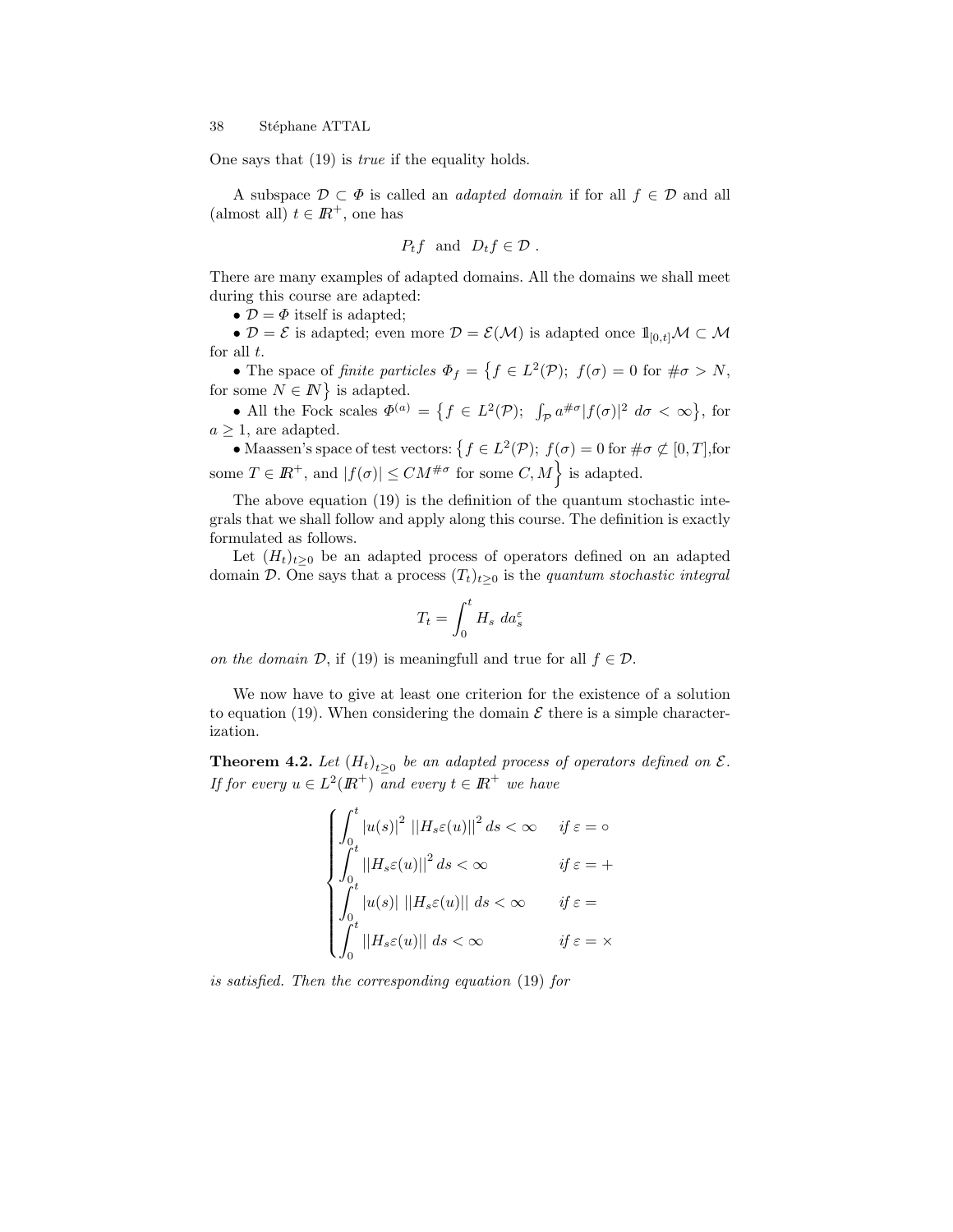$$
\int_0^t H_s \, da_s^\varepsilon
$$

admits a unique solution on  $\mathcal E$  which satisfies

$$
\langle \varepsilon(u), \int_0^t H_s \, da_s^\varepsilon \, \varepsilon(v) \rangle = \begin{cases} \int_0^t \overline{u}(s)v(s) \langle \varepsilon(u), H_s \varepsilon(v) \rangle ds & \text{if } \varepsilon = \infty \\ \int_0^t \overline{u}(s) \langle \varepsilon(u), H_s \varepsilon(v) \rangle ds & \text{if } \varepsilon = + \\ \int_0^t v(s) \langle \varepsilon(u), H_s \varepsilon(v) \rangle ds & \text{if } \varepsilon = - \\ \int_0^t \langle \varepsilon(u), H_s \varepsilon(v) \rangle ds & \text{if } \varepsilon = \times. \end{cases} \tag{20}
$$

Furthermore, any operator  $T_t$  which satisfies (20) for some  $(H_t)_{t\geq0}$  is of the form  $T_t = \int_0^t H_s \, da_s^{\varepsilon}$  in the sense of the definition (19).

*Proof.* Let  $(H_t)_{t\geq 0}$  be an adapted process satisfying the above condition for some  $\varepsilon$ . We shall prove that (19) admits a unique solution by using a usual Picard method. Let us write it for the case  $\varepsilon = \circ$  and leave the three other cases to the reader.

For  $u \in L^2(\mathbb{R}^+)$ , one can easily check that  $D_t \varepsilon(u) = u(t)\varepsilon(u_t)$  for almost all t, where  $u_{t}$  means  $u1_{[0,t]}$ . This means that, in order to construct the desired quantum stochastic integral on  $\mathcal{E}$ , we have to solve the equation

$$
T_t \varepsilon(u_{t}) = \int_0^t u(s) T_s \varepsilon(u_{s}) \, d\chi_s + \int_0^t u(s) H_s \varepsilon(u_{s}) \, d\chi_s. \tag{21}
$$

Let  $x_t = T_t \varepsilon(u_t)$ ,  $t \geq 0$ . We have to solve

$$
x_t = \int_0^t u(s)x_s \ d\chi_s + \int_0^t u(s)H_s \varepsilon(u_{s}) \ d\chi_s.
$$

Put  $x_t^0 = \int_0^t u(s) H_s \varepsilon(u_{s}) \, d\chi_s$  and

$$
x_t^{n+1} = \int_0^t u(s)x_s^n \ d\chi_s + \int_0^t u(s)H_s \varepsilon(u_{s}) \ d\chi_s.
$$

Let  $y_t^0 = x_t^0$  and  $y_t^{n+1} = x_t^{n+1} - x_t^n = \int_0^t u(s) y_s^n \ d\chi_s$ . We have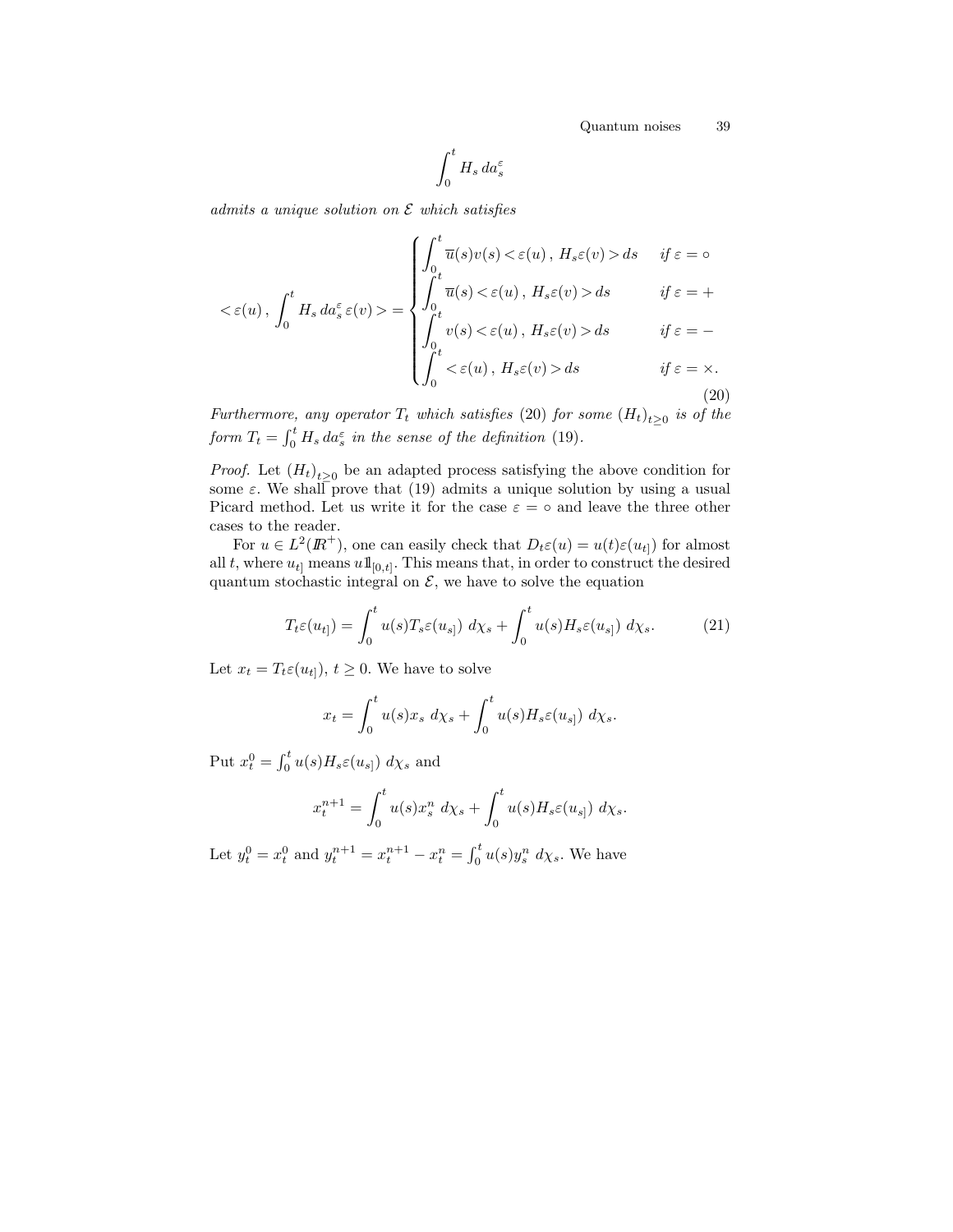$$
||y_t^{n+1}||^2 = \int_0^t |u(s)|^2 ||y_s^n||^2 ds
$$
  
= 
$$
\int_0^t \int_0^{t_2} |u(t_1)|^2 |u(t_2)|^2 ||y_{t_1}^{n-1}||^2 dt_1 dt_2
$$
  
:  

$$
= \int_{0 \le t_1 \le \dots \le t_n \le t} |u(t_1)|^2 \dots |u(t_n)|^2 ||y_{t_1}^0||^2 dt_1 \dots dt_n
$$
  
= 
$$
\int_{0 \le t_1 \le \dots \le t_n \le t} |u(t_1)|^2 \dots |u(t_n)|^2 \int_0^{t_1} |u(s)|^2 ||H_s \varepsilon(u_s)||^2 ds dt_1 \dots dt_n
$$
  

$$
\le \int_0^t |u(s)|^2 ||H_s \varepsilon(u_s)||^2 ds \frac{\left(\int_0^t |u(s)|^2 ds\right)^n}{n!}.
$$

From this estimate one easily sees that the sequences

$$
x_t^n = \sum_{k=0}^n y_t^k, \quad n \in \mathbb{N}, \quad t \in \mathbb{R}^+
$$

are Cauchy sequences in  $\Phi$ . Let us call  $x_t = \lim_{n \to +\infty} x_t^n$ . One also easily sees, from the same estimate, that

$$
\int_0^t |u(s)|^2 \|x_s\|^2 \ ds < \infty \text{ for all } t \in I\!\!R^+.
$$

Passing to the limit in equality (21), one gets

$$
x_t = \int_0^t u(s)x_s \ d\chi_s + \int_0^t u(s)H_s \varepsilon(u_s) \ d\chi_s.
$$

Define operators  $T_t$  on  $\Phi_{t}$  (more precisely on  $\mathcal{E} \cap \Phi_{t}$ ) by putting  $T_t \varepsilon(u_{t}) = x_t$ . We leave to the reader to check that this defines (by linear extension) an operator on  $\mathcal{E} \cap \Phi_{t}$  (use the fact that any finite family of coherent vectors is free). Extend the operator  $T_t$  to  $\mathcal E$  by adaptedness:

$$
T_t\varepsilon(u) = T_t\varepsilon(u_{t}) \otimes \varepsilon(u_{[t}).
$$

We thus get a solution to (19). Uniqueness is easily obtained by Gronwall's lemma.

Let us now prove that this solution satisfies the announced identity. We have

$$
\langle \varepsilon(v_{t_l}), T_t \varepsilon(u_{t_l}) \rangle = \int_0^t \overline{v}(s) u(s) \langle \varepsilon(v_{t_l}), T_s \varepsilon(u_{t_l}) \rangle ds
$$
  
+ 
$$
\int_0^t \overline{v}(s) u(s) \langle \varepsilon(v_{s_l}), H_s \varepsilon(u_{s_l}) \rangle ds.
$$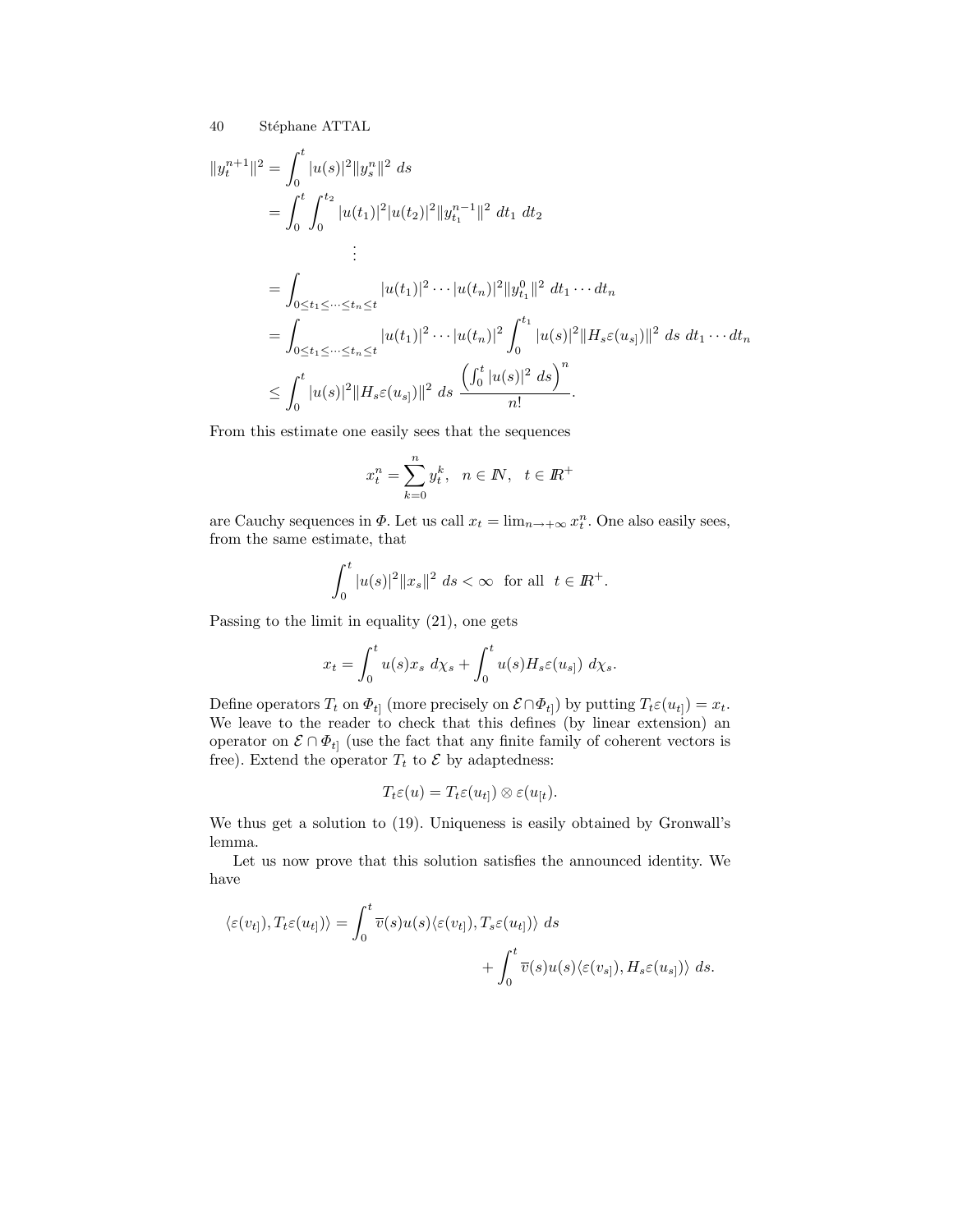Put  $\alpha_t = \langle \varepsilon(v_{t_l}), T_t \varepsilon(u_{t_l}) \rangle, t \in I\!\!R^+$ . We have

$$
\alpha_t = \int_0^t \overline{v}(s)u(s)\alpha_s \ ds + \int_0^t \overline{v}(s)u(s)\langle \varepsilon(v_{s}), H_s\varepsilon(u_{s]})\rangle \ ds
$$

that is,

$$
\frac{d}{dt}\alpha_t = \overline{v}(t)u(t)\alpha_t + \overline{v}(t)u(t)\langle \varepsilon(v_{t]}), H_t\varepsilon(u_{t]})\rangle.
$$

Or else

$$
\alpha_t = e^{\int_0^t \overline{v}(s)u(s) ds} \int_0^t \overline{v}(s)u(s) \langle \varepsilon(v_{s}], H_s \varepsilon(u_{s]}) \rangle e^{-\int_0^s \overline{v}(k)u(k) ds} ds
$$
  
\n
$$
= \int_0^t \overline{v}(s)u(s) \langle \varepsilon(v_{s}], H_s \varepsilon(u_{s]}) \rangle e^{-\int_s^t \overline{v}(k)u(k) ds} ds
$$
  
\n
$$
= \int_0^t \overline{v}(s)u(s) \langle \varepsilon(v_{s}], H_s \varepsilon(u_{s]}) \rangle \langle \varepsilon(v_{[s,t]}), \varepsilon(u[s,t]) \rangle ds
$$
  
\n
$$
= \int_0^t \overline{v}(s)u(s) \langle \varepsilon(v_{t}], H_s \varepsilon(u_{t]}) \rangle ds \text{ (by adaptedness)}.
$$

The converse direction is easy to obtain by reversing the above arguments.

Let us now see how equation (19) can provide a solution on  $\Phi_f$ , the space of finite particles. We still only take the example  $T_t = \int_0^t H_s \, da_s^{\circ}$  (the reader may easily check the other three cases). The following computation are only made algebraically, without taking much care about integrability or domain problems. We have the equation

$$
T_t f_t = \int_0^t T_s D_s f \ d\chi_s + \int_0^t H_s D_s f \ d\chi_s.
$$

Let  $f = 1$ . This implies (as  $D_t 1 = 0$  for all t)

$$
T_t 1\!\!1 = 0.
$$

Let  $f = \int_0^\infty f_1(s) \ d\chi_s$  for  $f_1 \in L^2(\Sigma_1)$ . We have

$$
T_t f_t = \int_0^t T_s f_1(s) \mathbb{1} \, d\chi_s + \int_0^t H_s f_1(s) \mathbb{1} \, d\chi_s
$$
  
=  $0 + \int_0^t f_1(s) H_s \mathbb{1} \, d\chi_s$ .

Let  $f = \int_{0 \le t_1 \le t_2} f_2(t_1, t_2) \ d\chi_{t_1} \ d\chi_{t_2}$  for  $f_2 \in L^2(\Sigma_2)$ . We have

$$
T_t f_t = \int_0^t T_s \int_0^s f_2(t_1, s) \ d\chi_{t_1} \ d\chi_s + \int_0^t H_s \int_0^s f_2(t_1, s) \ d\chi_{t_1} \ d\chi_s
$$
  
= 
$$
\int_0^t \int_0^s f_2(u, s) H_u \mathbb{1} \ d\chi_u \ d\chi_s + \int_0^t H_s \int_0^s f_2(u, s) \ d\chi_u \ d\chi_s.
$$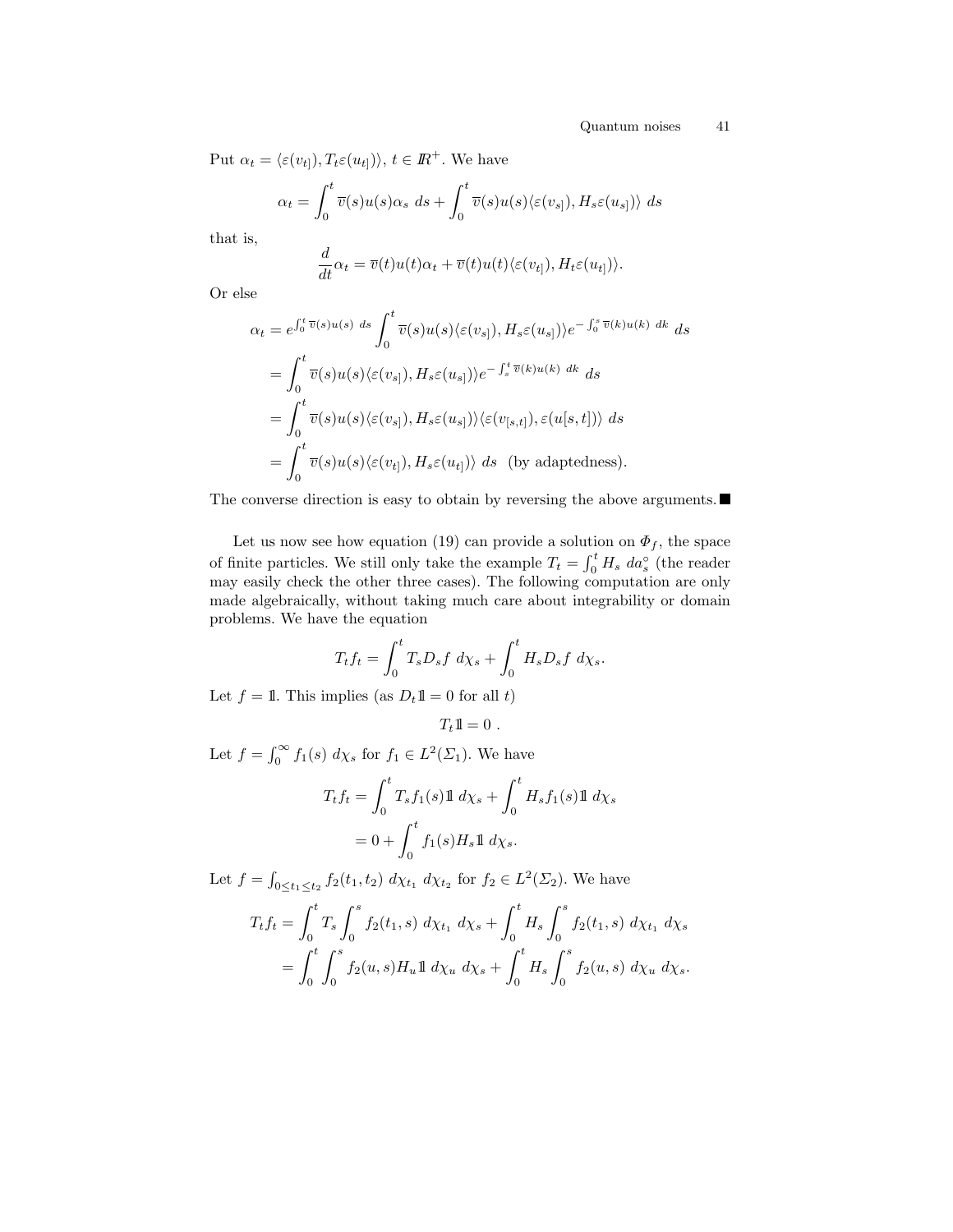This way, one sees that, by induction on the chaoses, one can derive the action of  $T_t$  on  $\Phi_f$ .

Let us now give the formulas for the formal adjoint of a quantum stochastic integral. We do not discuss here the very difficult problem of the domain of the adjoint of a quantum stochastic integral and the fact that it is a quantum stochastic integral or not. In the case of the domain  $\mathcal E$  the reader may easily derive conditions for this adjoint to exist on  $\mathcal{E}$ .

$$
\left(\int_0^\infty H_s \, da_s^\circ\right)^* = \int_0^\infty H_s^* \, da_s^\circ
$$

$$
\left(\int_0^\infty H_s \, da_s^+\right)^* = \int_0^\infty H_s^* \, da^-
$$

$$
\left(\int_0^\infty H_s \, da_s^-\right)^* = \int_0^\infty H_s^* \, da_s^+
$$

$$
\left(\int_0^\infty H_s \, da_s^\times\right)^* = \int_0^\infty H_s^* \, da_s^\times
$$

We now have a useful theorem which often helps to extend the domain of a quantum stochastic integral when it is already defined on  $\mathcal{E}$ .

**Theorem 4.3 (Extension theorem).** If  $(T_t)_{t>0}$  is an adapted process of operators on  $\Phi$  which admits an integral representation on  $\mathcal E$  and such that the adjoint process  $(T_t^*)_{t\geq 0}$  admits an integral representation on  $\mathcal{E}$ . Then the integral representations of  $(T_t)_{t\geq 0}$  and  $(T_t^*)_{t\geq 0}$  can be extended everywhere equation (19) is meaningful.

Before proving this theorem, we shall maybe be clear about what it exactly means. The hypotheses are that:

•  $T_f = \int_0^t H_s^{\circ} da_s^{\circ} + \int_0^t H_s^+ da_s^+ + \int_0^t H_s^- da_s^- + \int_0^t H_s^{\times} da_s^{\times}$  on  $\mathcal{E}$ . This in particular means that

$$
\int_0^t |u(s)|^2 ||H_s^\circ \varepsilon (u_{s_1})||^2 + ||H_s^+ \varepsilon (u_{s_1})||^2 + |u(s)| ||H_s^- \varepsilon (u_{s_1})|| + ||H_s^\times \varepsilon (u_{s_1})|| ds
$$

is finite for all  $t \in \mathbb{R}^+$ , all  $u \in L^2(\mathbb{R}^+)$ .

• The assumption on the adjoint simply means that

$$
\int_0^t |u(s)|^2 \|H_s^{0*}\varepsilon(u_{s})\|^2 + \|H_s^{-*}\varepsilon(u_{s})\|^2 + |u(s)| \|H_s^{+*}\varepsilon(u_{s})\| + \|H_s^{\times*}\varepsilon(u_{s})\| ds < \infty
$$

for all  $t \in \mathbb{R}^+$  and all u in  $L^2(\mathbb{R}^+)$ .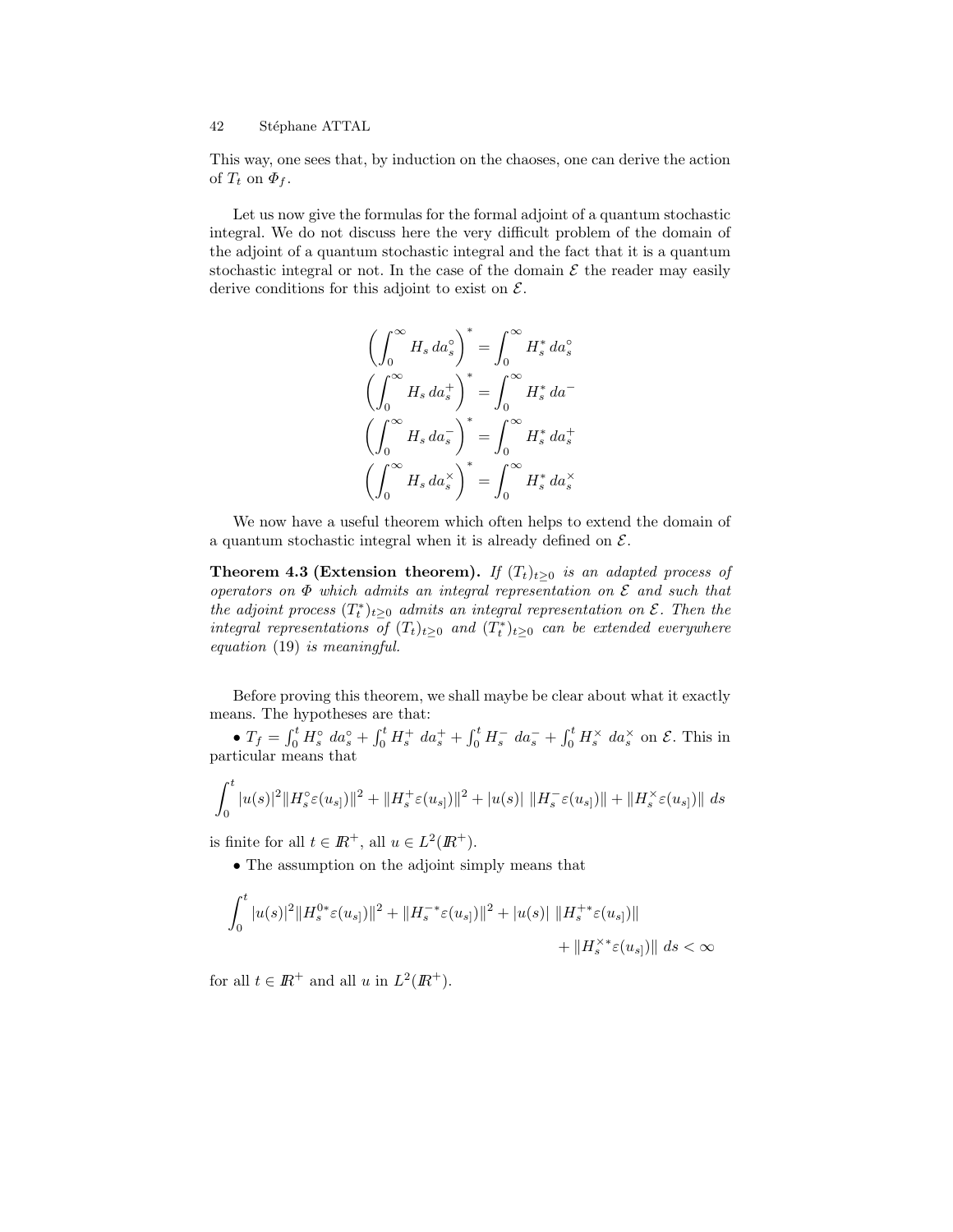The conclusion is that for all  $f \in \Phi$ , such that equation (19) is meaningful (for  $(T_t)_{t\geq 0}$  or for  $(T_t^*)_{t\geq 0}$ ), then the equality (19) will be valid.

Let us take an example. Let  $J_t \varepsilon(u) = \varepsilon(-u_t) \otimes \varepsilon(u_t)$ . It is an adapted process of operators on  $\Phi$  which is made of unitary operators, and  $J_t^2 = I$ . We leave as an exercise to check the following points.

• The quantum stochastic integral  $B_t = \int_0^t J_s \, da_s^-$  is well defined on  $\mathcal{E}$ , the quantum stochastic integral  $B_t^* = \int_0^t J_s da_s^+$  is well defined on  $\mathcal E$  and is the adjoint of  $B_t$  (on  $\mathcal{E}$ );

- We have  $J_t = I 2 \int_0^t J_s \, da_s^{\circ}$ ;
- If  $X_t = -2 \int_0^t X_s \, da_s^{\circ}$  then  $X_t \equiv 0$  for all t.
- Altogether this gives

$$
B_t J_t + J_t B_t = 0 ;
$$

• We conclude that  $B_t B_t^* + B_t^* B_t = tI$ .

The last identity shows that  $B_t$  is a bounded operator with norm smaller  $\frac{1}{\pi}$  that  $\sqrt{t}$ .

Now, we know that, for all  $f \in \mathcal{E}$  we have

$$
B_t f_t = \int_0^t B_s D_s f \, d\chi_s + \int_0^t J_s D_s f \, ds. \tag{22}
$$

We know that the adjoint of  $B_t$  can be represented as a Quantum stochastic integral on  $\mathcal E$ . Hence the hypotheses of the Extension Theorem hold.

For which  $f \in \Phi$  do we have all the terms of equation (19) being well defined? The results above easily show that for all  $f \in \Phi$  the quantities  $B_t f_t$ ,  $\int_0^t B_s D_s f \, d\chi_s, \int_0^t J_s D_s f \, ds$  are well defined. Hence the extension theorem says that equation (19) is valid for all  $f \in \Phi$ . The same holds for  $B_t^*$ . The integral representation of  $(B_t)_{t\geq0}$  (and  $(B_t^*)_{t\geq0}$ ) is valid on all  $\Phi$ .

Let us now prove the extension theorem.

*Proof.* Let  $f \in \Phi$  be such that all the terms of equation (19) are meaningful. Let  $(f_n)_n$  be a sequence in  $\mathcal E$  which converges to f. Let  $g \in \mathcal E$ . We have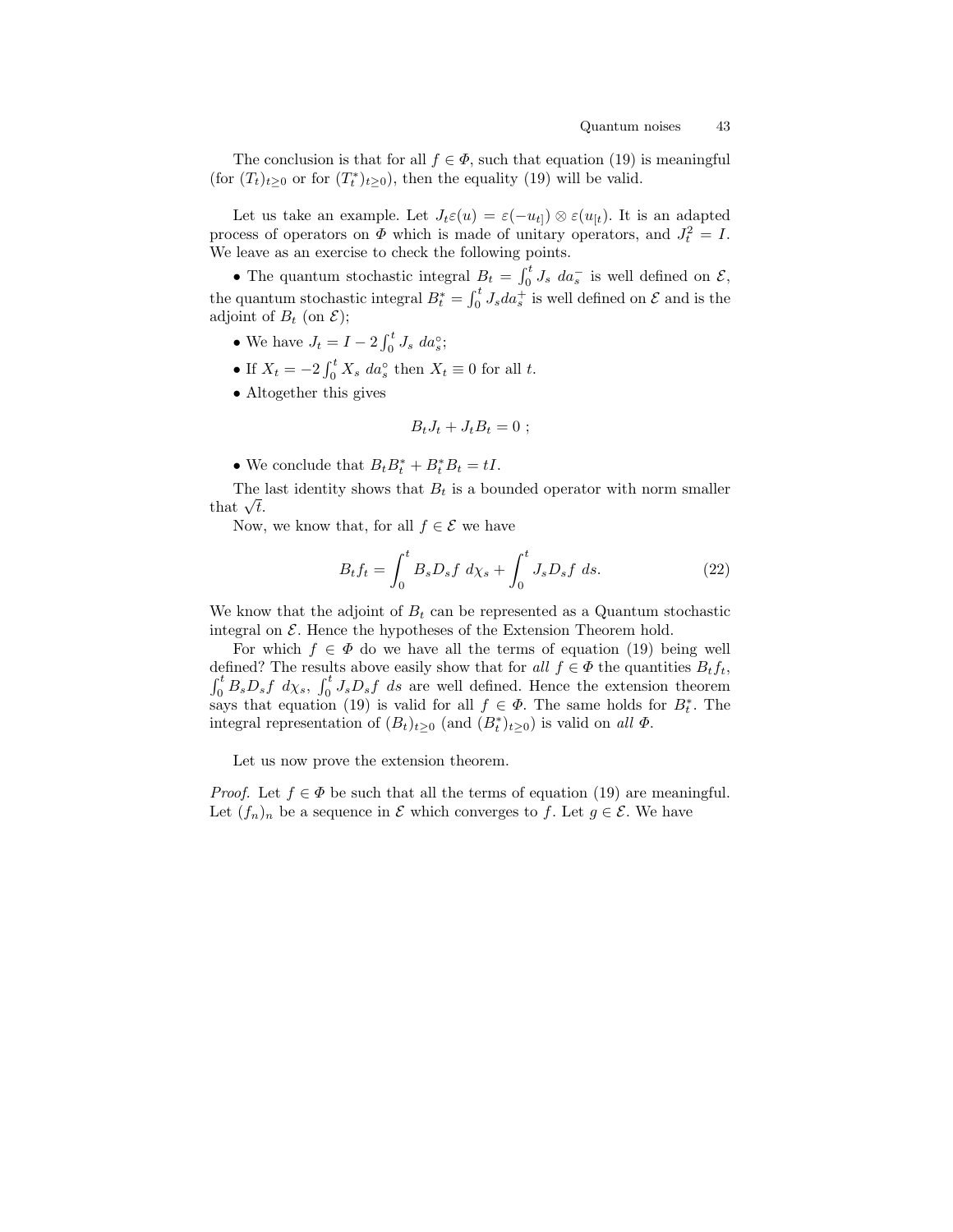$$
\left| \langle g, T_t f_t - \int_0^t T_s D_s f \, d\chi_s - \int_0^t H_s^{\circ} D_s f \, d\chi_s \right|
$$
  
\n
$$
- \int_0^t H_s^+ P_s f \, d\chi_s - \int_0^t H_s^- D_s f \, ds - \int_0^t H_s^{\times} P_s f \, ds \rangle
$$
  
\n
$$
\leq \left| \langle g, T_t P_t (f - f_n) \rangle \right| + \left| \langle g, \int_0^t T_s D_s (f - f_n) \, d\chi_s \rangle \right|
$$
  
\n
$$
+ \left| \langle g, \int_0^t H_s^{\circ} D_s (f - f_n) \, d\chi_s \rangle \right| + \left| \langle g, \int_0^t H_s^{\times} P_s (f - f_n) \, ds \rangle \right|
$$
  
\n
$$
+ \left| \langle g, \int_0^t H_s^- D_s (f - f_n) \, ds \rangle \right| + \left| \langle g, \int_0^t H_s^{\times} P_s (f - f_n) \, ds \rangle \right|
$$
  
\n
$$
\leq ||T_t^* g|| ||f - f_n|| + \int_0^t |\langle T_s^* D_s g, D_s (f - f_n) \rangle| \, ds
$$
  
\n
$$
+ \int_0^t |\langle H_s^{-*} g, D_s (f - f_n) \rangle| \, ds + \int_0^t |\langle H_s^{+*} D_s g, P_s (f - f_n) \rangle| \, ds
$$
  
\n
$$
\leq \left[ ||T_t^* g|| + \int_0^t ||T_s^* D_s g||^2 \, ds + \int_0^t ||H_s^{<*} D_s g||^2 \, ds + \int_0^t ||H_s^{+*} D_s g|| \, ds
$$
  
\n
$$
+ \int_0^t ||H_s^{-*} g||^2 \, ds + \int_0^t ||H_s^{<*} g|| \, ds \right] ||f - f_n ||.
$$

 $\overline{\phantom{a}}$  $\overline{\phantom{a}}$  $\overline{\phantom{a}}$ 

 $\blacksquare$ 

The theorem is proved.

Quantum stochastic integrals satisfy a quantum Itô formula, that is, they are stable under composition and the integral representation of the composition is given by a Itô-like integration by part formula.

The complete quantum Itô formula with correct domain assumptions is a rather heavy theorem. We shall give a complete statement of it later on, but for the moment we state under a form which is sufficient for many applications.

Let

$$
T_t = \int_0^t H_s \, da_s^{\varepsilon}
$$

and

$$
S_t = \int_0^t K_s \, da_s^{\nu}
$$

be two quantum stochastic integral processes. Then, on any domain where each term is well defined we have

$$
T_t S_t = \int_0^t T_s \, dS_s + \int_0^t dT_s \, S_s + \int_0^t dT_s \, dS_s
$$

in the sense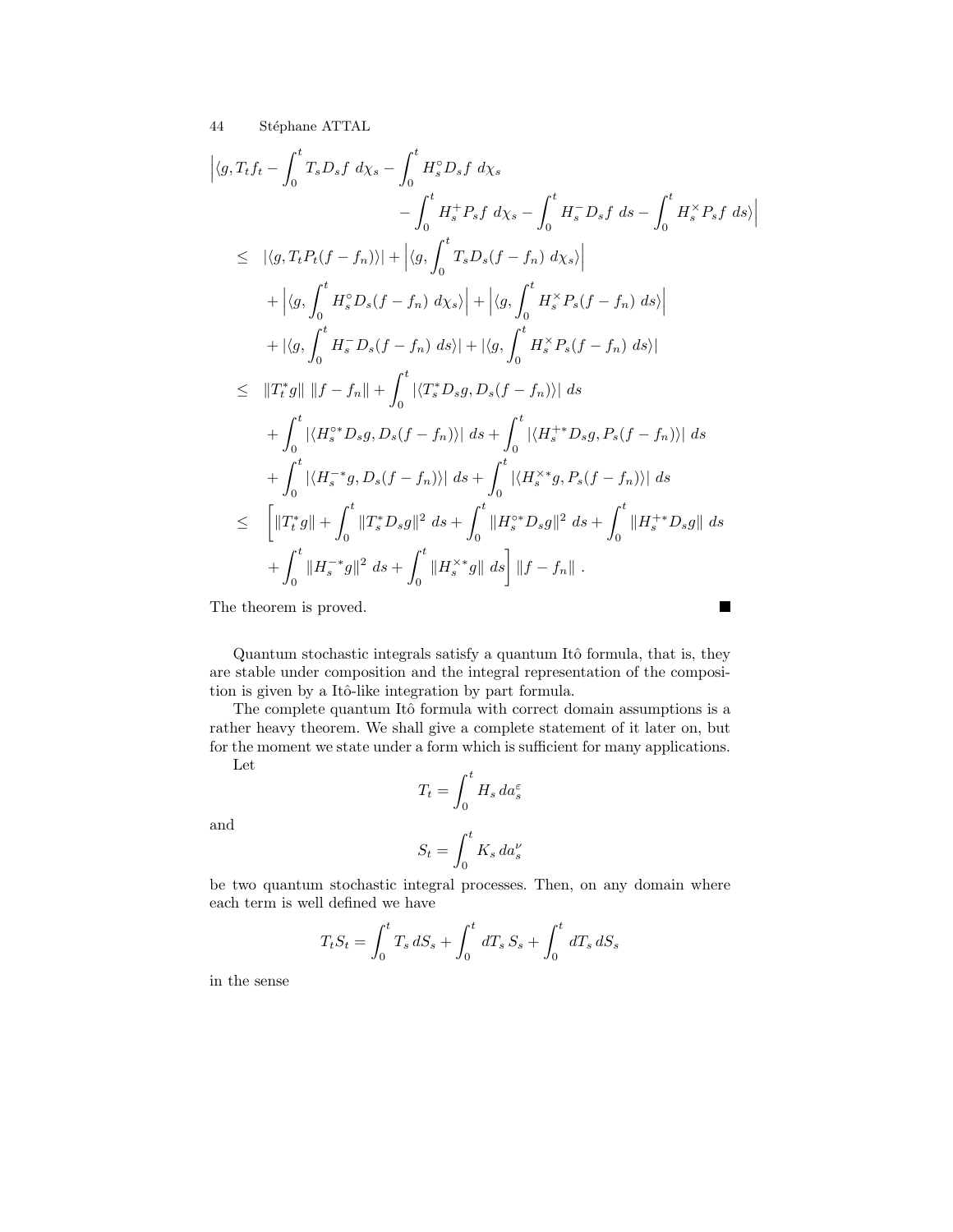$$
T_t S_t = \int_0^t T_s K_s \, da_s^{\nu} + \int_0^t H_s S_s \, da_s^{\varepsilon} + \int_0^t H_s K_s \, da_s^{\varepsilon} da_s^{\nu}
$$

where the quadratic terms  $da_s^{\varepsilon} da_s^{\nu}$  are given by the following Itô table:

|               | $da^+$      | $da^-$ | $da^{\circ}$ | $da^{\times}$ |
|---------------|-------------|--------|--------------|---------------|
| $da^+$        |             |        |              |               |
| $da^-$        | $da^\times$ |        | $da^-$       |               |
| $da^{\circ}$  | $da^+$      |        | $da^{\circ}$ |               |
| $da^{\times}$ |             |        |              |               |

This quantum Itô formula will be proved in section 5.1 in the case of quantum stochastic integrals having the whole of  $\Phi$  as a domain.

# Maximal solution

This section is not necessary for the understanding of the rest of the course, it is addressed to readers motivated by fine domain problems on quantum stochastic integrals.

We have not yet discussed here the existence of solution to equation (19) in full generality. That is, for a given adapted process of operators  $(H_t)_{t\geq 0}$ and a given  $\varepsilon \in \{+, -, \circ, \times\}$  we consider the associated equation (19). We then wonder

- i) if there always exists a solution  $(T_t)_{t\geq 0}$ ;
- ii) if the solution is always unique;
- iii) on which maximal domain that solution is defined.

The complete answer to these three questions has been given in [9]. It is a long and difficult result for which we need to completely revisit the whole theory of quantum stochastic calculus and the notion of adaptedness. Here we shall just give the main result.

For  $\sigma = \{t_1 < \ldots < t_n\} \in \mathcal{P}$  we put

$$
D_{\sigma}=D_{t_1}\ldots D_{t_n}
$$

with  $D_{\emptyset} = I$ .

Consider the following operators on  $\Phi$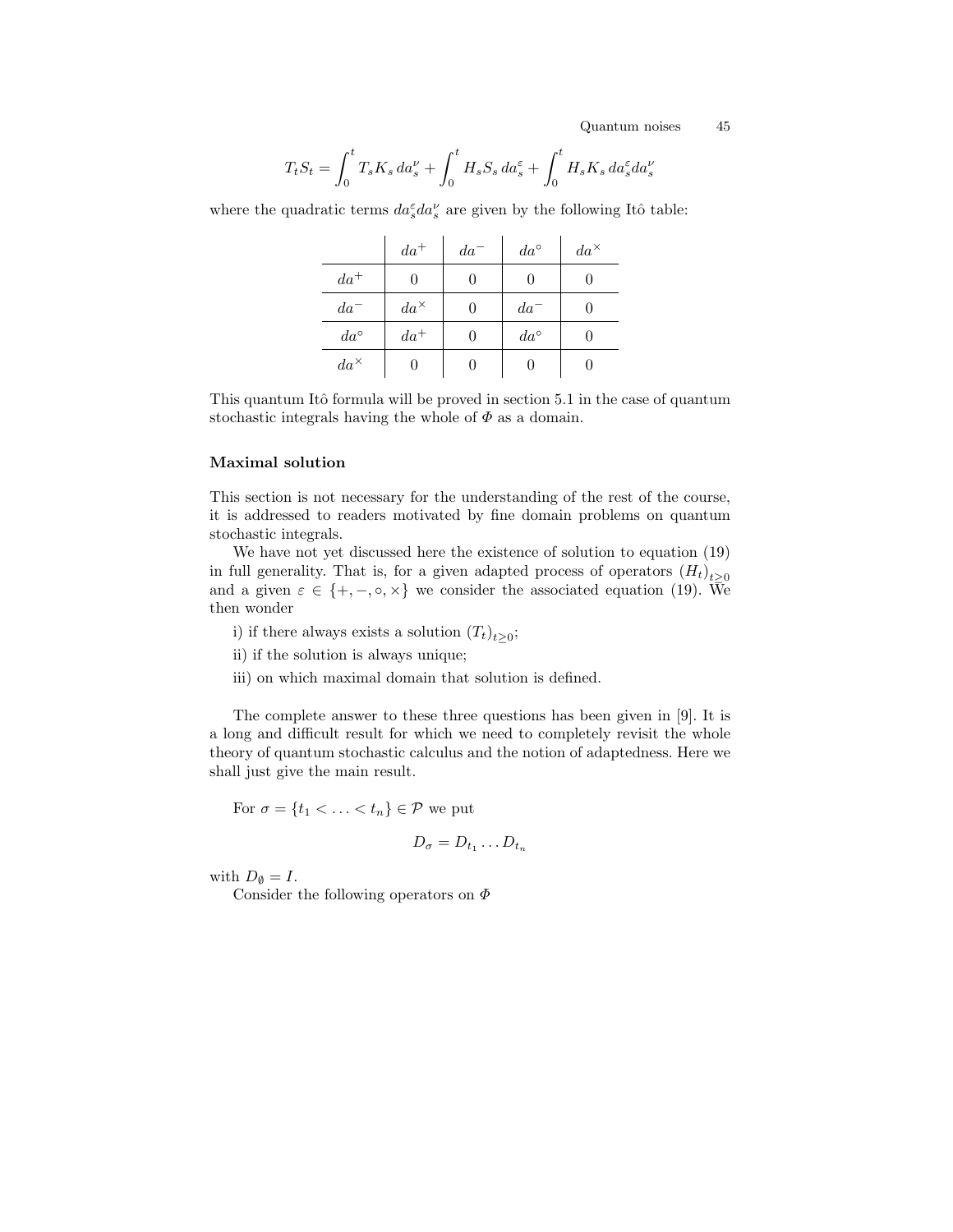$$
[A_t^{\circ}(H.)f](\sigma) = \sum_{s \in \sigma_{t}} [H_s D_s D_{\sigma(s} f](\sigma_s)
$$

$$
[A_t^+(H.)f](\sigma) = \sum_{s \in \sigma_{t}} [H_s P_s D_{\sigma(s} f](\sigma_s)
$$

$$
[A_t^-(H.)f](\sigma) = \int_0^t [H_s D_s D_{\sigma(s} f](\sigma_s) ds
$$

$$
[A_t^{\times}(H.)f](\sigma) = \int_0^t [H_s P_s D_{\sigma(s} f](\sigma_s) ds
$$

together with their maximal domain Dom  $\Lambda_t^{\varepsilon}(H)$ , that is, the space of  $f \in$  $\Phi$  such that the above expression is well-defined and square integrable as a function of  $\sigma$ .

We then have the following complete characterization (see [2]).

**Theorem 4.4.** For every adapted process  $(H_t)_{t\geq 0}$  of operators on  $\Phi$  and every  $\varepsilon \in \{\circ, +, -, \times\}$ , the following assertions are equivalent.

i)  $(T_t)_{t\geq 0}$  is a solution of the equation (19).

*ii*)  $(T_t)_{t\geq 0}$  *is the restriction of*  $\Lambda_t^{\varepsilon}(H)$  *to a stable subspace of* Dom  $\Lambda_t^{\varepsilon}(H)$ .

This result means that with the above formulas and above domains we have

i) the explicit action of any quantum stochastic integral on any vector of its domain

ii) the maximal domain of that operator

iii) the right to use equation (19) on that domain without restriction (every term is well-defined).

#### 4.3 Back to probabilistic interpretations

### Multiplication operators

Consider a probabilistic interpretation  $(\Omega, \mathcal{F}, P, (x_t)_{t\geq 0})$  of the Fock space, which is described by a structure equation

$$
d[x, x]_t = dt + \psi_t dx_t.
$$

The operator  $M_{x_t}$  on  $\Phi$  of multiplication by  $x_t$  (for this interpretation) is a particular operator on  $\Phi$ . It is adapted at time t. The process  $(M_{x_t})_{t\geq0}$  is an adapted process of operators on  $\Phi$ . Can we represent this process as a sum of quantum stochastic integrals?

If one denotes by  $M_{\psi_t}$  the operator of multiplication by  $\psi_t$  (for the  $(x_t)_{t\geq 0}$ product again) we have the following: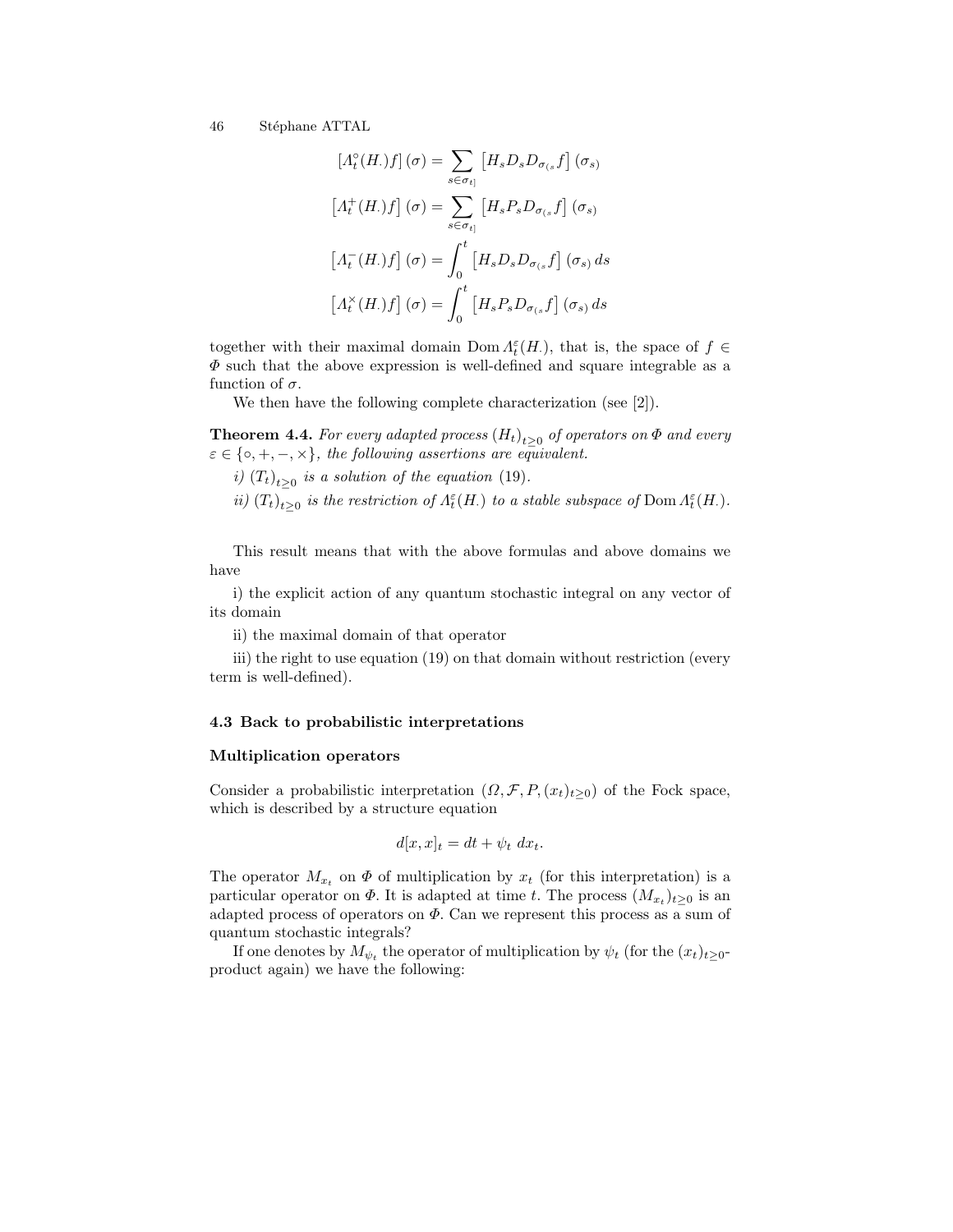Theorem 4.5.

$$
M_{x_t} = a_t^+ + a_t^- + \int_0^t M_{\psi_t} \, da_t^{\circ}.
$$

*Proof.* Let us be clear about domains: the domain of  $M_{x_t}$  is exactly the space of  $f \in \Phi$  such that  $x_t \cdot U_x f$  belongs to  $L^2(\Omega)$  (recall that  $U_x$  is the isomorphism  $U_x: \Phi \to L^2(\Omega)$ ).

Let us now go to the proof of the theorem. We have

$$
x_t f = \int_0^\infty x_{s \wedge t} D_s f \, dx_s + \int_0^t P_s f \, dx_s + \int_0^t D_s f \, ds + \int_0^t \psi_s D_s f \, dx_s
$$

by the usual Itô formula. That is, on  $\Phi$ 

$$
M_{x_t}f = \int_0^{\infty} M_{x_{s \wedge t}} D_s f \, d\chi_s + \int_0^t P_s f \, d\chi_s + \int_0^t D_s f \, ds + \int_0^t M_{\psi_s} D_s f \, d\chi_s
$$

which is exactly equation (19) for the quantum stochastic process  $X_t = a_t^+ + a_t^$  $a_t^- + \int_0^t M_{\psi_t} da_t^{\circ}.$ 

In particular we have obtained the following very important results.

• The multiplication operator by the Brownian motion is  $a_t^+ + a_t^-$ .

• The multiplication operator by compensated Poisson process is  $a_t^+$  +  $a_t^- + a_t^{\circ}$ .

• The multiplication operator by the  $\beta$ -Azema martingale is the unique solution of

$$
X_t = a_t^+ + a_t^- + \int_0^t \beta X_s \, da_s^{\circ}.
$$

Once again, as in the discrete time setup, we have obtained in a single structure, the Fock space  $\Phi$ , a very simple way to represent many different classical noises that have nothing to do together. Furthermore their representation is obtained by very simple combinations of the three quantum noises. The three quantum noises appear as very natural (their form, together with the process  $a_t^{\times}$ , a kind of basis for local operator processes on the continuous tensor product structure of  $\Phi$ ), and they constitute basic bricks from which one can recover the main classical noises.

# 5 The algebra of regular quantum semimartingales

In this section we present several developments of the definitions of quantum stochastic integrals. These developments make great use of the versatility of our definitions, in particular the fact that quantum stochasitc integrals can a priori be defined on any kind of domain.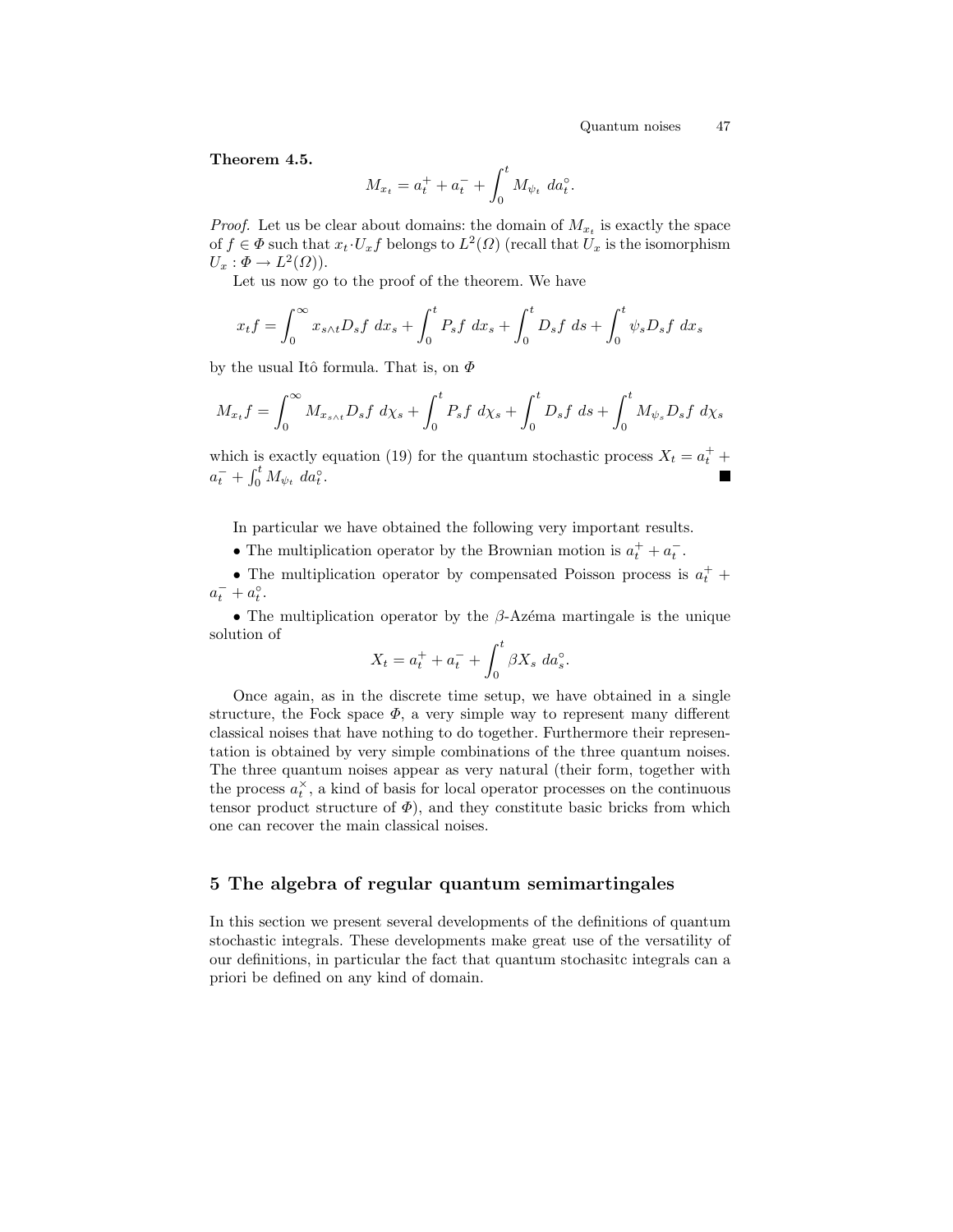#### 5.1 Everywhere defined quantum stochastic integrals

### A true quantum Itô formula

With our definition of quantum stochastic integrals defined on any stable domain, we may meet quantum stochastic integrals that are defined on the whole of Φ. Let us recall a few facts. An adapted process of bounded operators  $(T_t)_{t\geq0}$  on  $\Phi$  is said to have the integral representation

$$
T_t = \sum_{\varepsilon = \{0, +, -, \times\}} \int_0^t H_s^{\varepsilon} \, da_s^{\varepsilon}
$$

on the *whole of*  $\Phi$  if, for all  $f \in \Phi$  one has

$$
\int_0^t \|T_s D_s f\|^2 + \|H_s^{\circ} D_s f\|^2 + \|H_s^+ P_s f\|^2 + \|H_s^- D_s f\| + \|H_s^{\times} P_s f\| \, ds < \infty
$$

for all  $t \in \mathbb{R}^+$  (the  $H_t^{\varepsilon}$  are bounded operators) and

$$
T_t P_t f = \int_0^t T_s D_s f \, d\chi_s + \int_0^t H_s^{\circ} D_s f \, d\chi_s + \int_0^t H_s^+ P_s f \, d\chi_s + \int_0^t H_s^- D_s f \, ds + \int_0^t H_s^{\times} P_s f \, ds.
$$

If we have two such processes  $(S_t)_{t\geq0}$  and  $(T_t)_{t\geq0}$  one can compose them. As announced previously with the quantum Itô formula, the resulting process  $(S_tT_t)_{t\geq 0}$  is also representable as a sum of quantum stochastic integrals on the whole of  $\Phi$ .

**Theorem 5.1.** If  $T_t = \sum_{\varepsilon} \int_0^t H_s^{\varepsilon} da_s^{\varepsilon}$  and  $S_t = \sum_{\varepsilon} \int_0^t K_s^{\varepsilon} da_s^{\varepsilon}$  are everywhere defined quantum stochastic integrals, then  $(S_tT_t)_{t\geq0}$  is everywhere representable as a sum of quantum stochastic integrals:

$$
S_t T_t = \int_0^t (S_s H_s^\circ + K_s^\circ T_s + K_s^\circ H_s^\circ) \, da_s^{\circ} + \int_0^t (S_s H_s^+ + K_s^+ T_s + K_s^\circ H_s^+) \, da_s^+
$$
  
+ 
$$
\int_0^t (S_s H_s^- + K_s^- T_s + K_s^- H_s^\circ) \, da_s^- + \int_0^t (S_s H_s^\times + K_s^\times T_s + K_s^- H_s^+) \, da_s^\times.
$$

Before proving this theorem we will need the following preliminary result.

**Lemma 5.2.** Let  $g_t = \int_0^t v_s ds$  be an adapted process of vectors of  $\Phi$ , with  $\int_0^t ||v_s|| ds < \infty$  for all t. Let  $(S_t)_{t \geq 0}$  be as in Theorem 5.1. Then

$$
S_t g_t = \int_0^t S_s v_s \, ds + \int_0^t K_s^+ g_s \, d\chi_s + \int_0^t K_s^\times g_s \, ds.
$$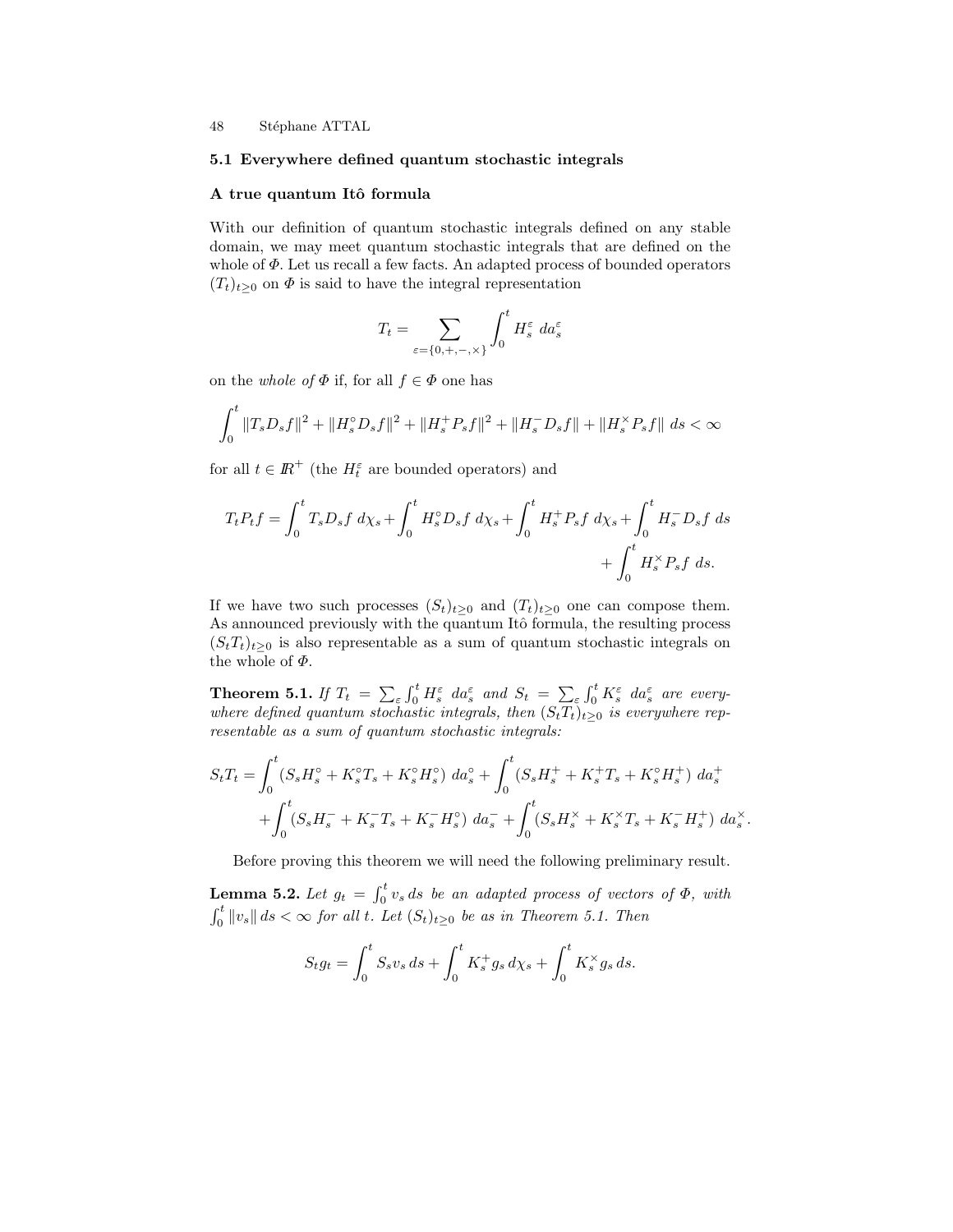$\blacksquare$ 

*Proof.* As  $S_t$  is bounded we have (details are left to the reader)

$$
S_{t}g_{t} = S_{t} \int_{0}^{t} v_{s} ds = \int_{0}^{t} S_{t}v_{s} ds
$$
  
\n
$$
= \int_{0}^{t} S_{t}(P_{0}v_{s} + \int_{0}^{s} D_{u}v_{s} d\chi_{u}) ds
$$
  
\n
$$
= \int_{0}^{t} S_{t}P_{0}v_{s} ds + \int_{0}^{t} \Big[\int_{0}^{s} S_{u}D_{u}v_{s} d\chi_{u} + \int_{0}^{s} K_{u}^{c}D_{u}v_{s} d\chi_{u}
$$
  
\n
$$
+ \int_{0}^{s} K_{u}^{-}D_{u}v_{s} ds + \int_{0}^{t} K_{u}^{+}P_{u} \int_{0}^{s} D_{v}v_{s} d\chi_{v} d\chi_{u}
$$
  
\n
$$
+ \int_{0}^{t} K_{u}^{x}P_{u} \int_{0}^{s} D_{v}v_{s} d\chi_{v} du \Big] ds
$$
  
\n
$$
= \int_{0}^{t} S_{t}P_{0}v_{s} ds + \int_{0}^{t} \Big[S_{s} \int_{0}^{s} D_{u}v_{s} d\chi_{u} + \int_{s}^{t} K_{u}^{+} \int_{0}^{s} D_{v}v_{s} d\chi_{v} d\chi_{u}
$$
  
\n
$$
+ \int_{s}^{t} K_{u}^{x} \int_{0}^{s} D_{v}v_{s} d\chi_{v} du \Big] ds
$$
  
\n
$$
= \int_{0}^{t} S_{s}v_{s} ds + \int_{0}^{t} \int_{s}^{t} K_{u}^{+}v_{s} d\chi_{u} ds + \int_{0}^{t} \int_{s}^{t} K_{u}^{x}v_{s} du ds
$$
  
\n
$$
= \int_{0}^{t} S_{s}v_{s} ds + \int_{0}^{t} \int_{0}^{u} K_{u}^{+}v_{s} ds d\chi_{u} + \int_{0}^{t} \int_{0}^{u} K_{u}^{x}v_{s} ds du
$$
  
\n
$$
= \int_{0}^{t} S_{s}v_{s} ds + \int_{0}^{t} K_{u}^{+} \int_{0}^{u} v_{s
$$

This proves the Lemma.

We now prove the theorem.

Proof. We just compute the composition, using Lemma 5.2

$$
T_t f_t = \int_0^t T_s D_s f \, d\chi_s + \int_0^t H_s^{\circ} D_s f \, d\chi_s + \int_0^t H_s^+ P_s f \, d\chi_s + \int_0^t H_s^- D_s f \, ds + \int_0^t H_s^{\times} P_s f \, ds.
$$

Hence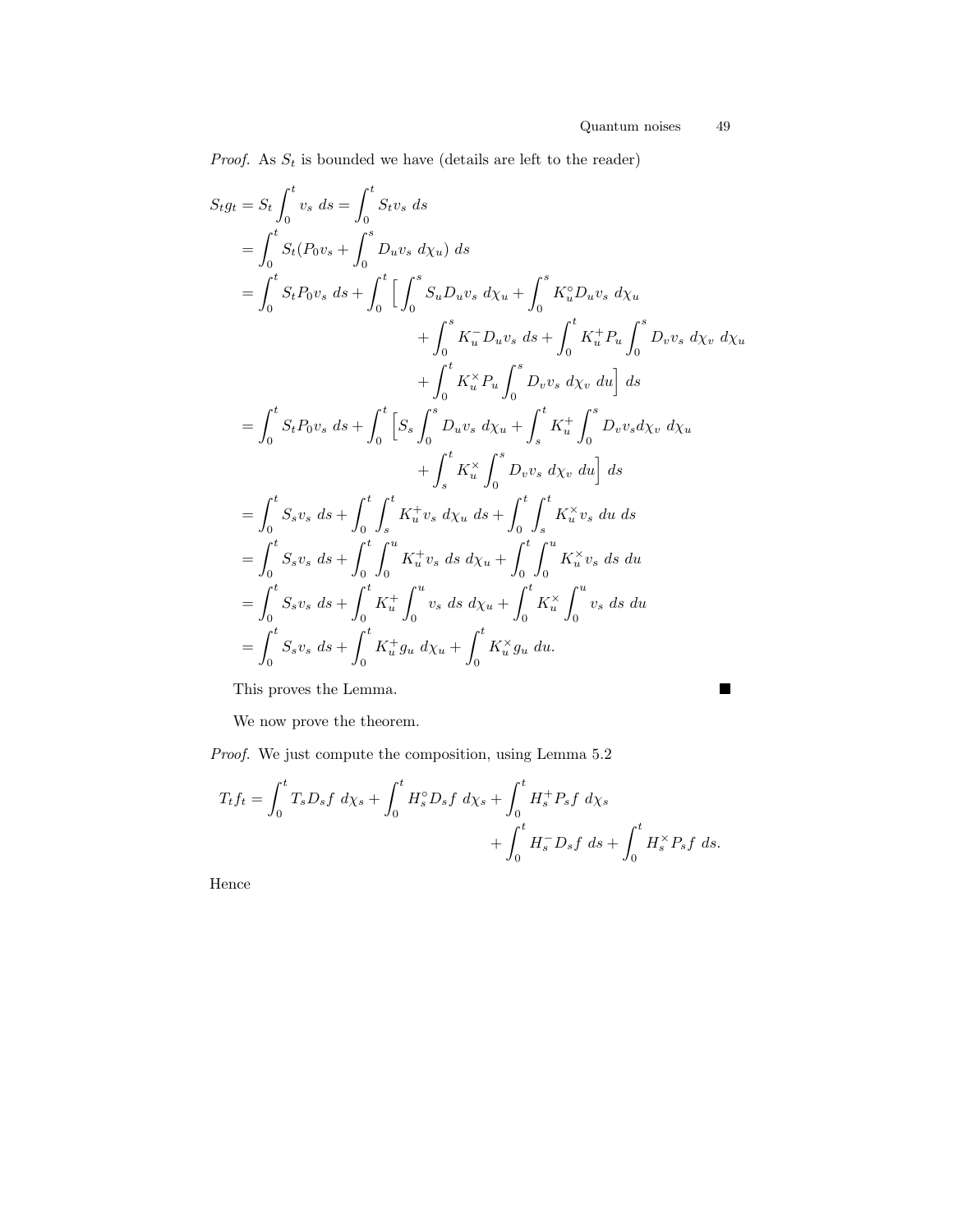$$
S_{t}T_{t}f_{t} = \int_{0}^{t} S_{s}[T_{s}D_{s}f + H_{s}^{\circ}D_{s}f + H_{s}^{+}P_{s}f] d\chi_{s}
$$
  
+ 
$$
\int_{0}^{t} K_{s}^{\circ}[T_{s}D_{s}f + H_{s}^{\circ}D_{s}f + H_{s}^{+}P_{s}f] d\chi_{s} + \int_{0}^{t} K_{s}^{-}[T_{s}D_{s}f + H_{s}^{+}P_{s}f] ds
$$
  
+ 
$$
\int_{0}^{t} K_{s}^{+} \Big[\int_{0}^{s} T_{u}D_{u}f d\chi_{u} + \int_{0}^{s} H_{u}^{\circ}D_{u}f d\chi_{u} + \int_{0}^{s} H_{u}^{+}P_{u}f d\chi_{u}\Big] d\chi_{s}
$$
  
+ 
$$
\int_{0}^{t} K_{s}^{\times} \Big[\int_{0}^{s} T_{u}D_{u}f d\chi_{u} + \int_{0}^{s} H_{u}^{\circ}D_{u}f d\chi_{u} + \int_{0}^{s} H_{u}^{+}P_{u}f d\chi_{u}\Big] du
$$
  
+ 
$$
\int_{0}^{t} S_{s}[H_{s}^{-}D_{s}f + H_{s}^{\times}P_{s}f] ds + \int_{0}^{t} K_{s}^{+} \Big[\int_{0}^{s} H_{u}^{-}D_{u}f + \int_{0}^{s} H_{u}^{\times}P_{u}f du\Big] d\chi_{s}
$$
  
+ 
$$
\int_{0}^{t} K_{s}^{\times} \Big[\int_{0}^{s} H_{u}^{-}D_{u}f + \int_{0}^{s} H_{u}^{\times}P_{u}f du\Big] ds
$$
  
= 
$$
\int_{0}^{t} S_{s}T_{s}D_{s}f d\chi_{s} + \int_{0}^{t} [S_{s}H_{s}^{\circ} + K_{s}^{\circ}T_{s} + K_{s}^{\circ}H_{s}^{\circ}]D_{s}f d\chi_{s}
$$
  
+ 
$$
\int_{0}^{t} [S_{s}H_{s}^{+} + K_{s}^{+}T_{s} + K_{s}^{\circ}H_{s}^{+}]P_{s}f d\chi_{s} + \int_{
$$

This proves the theorem.

# A family of examples

We have seen  $B_t = \int_0^t J_s \, da_s^-$  as an example of everywhere defined quantum stochastic integrals. This example belongs to a larger family of examples which we shall present here.

 $\blacksquare$ 

Let S be the set of *bounded* adapted processes of operators  $(T_t)_{t\geq0}$  on  $\Phi$ such that

$$
T_t = \sum_{\varepsilon} \int_0^t H_s^{\varepsilon} \, da_s^{\varepsilon} \text{ on } \mathcal{E},
$$

all the operators  $H_s^{\varepsilon}$  being bounded and

$$
\begin{cases} t \mapsto \|H_t^\circ\| \in L^\infty_{\text{loc}}(I\!\!R^+)\\ t \mapsto \|H_t^+\| \in L^2_{\text{loc}}(I\!\!R^+)\\ t \mapsto \|H_t^-\| \in L^2_{\text{loc}}(I\!\!R^+)\\ t \mapsto \|H_t^\times\| \in L^1_{\text{loc}}(I\!\!R^+) \ . \end{cases}
$$

With these conditions, we claim that  $t \mapsto ||T_t||$  has to be in  $L^{\infty}_{loc}(\mathbb{R}^+)$ . Indeed, the operator  $\int_0^t H_s^{\times} da_s^{\times}$  satisfies

$$
\int_0^t H_s^\times \, da_s^\times f = \int_0^t H_s^\times f \, ds
$$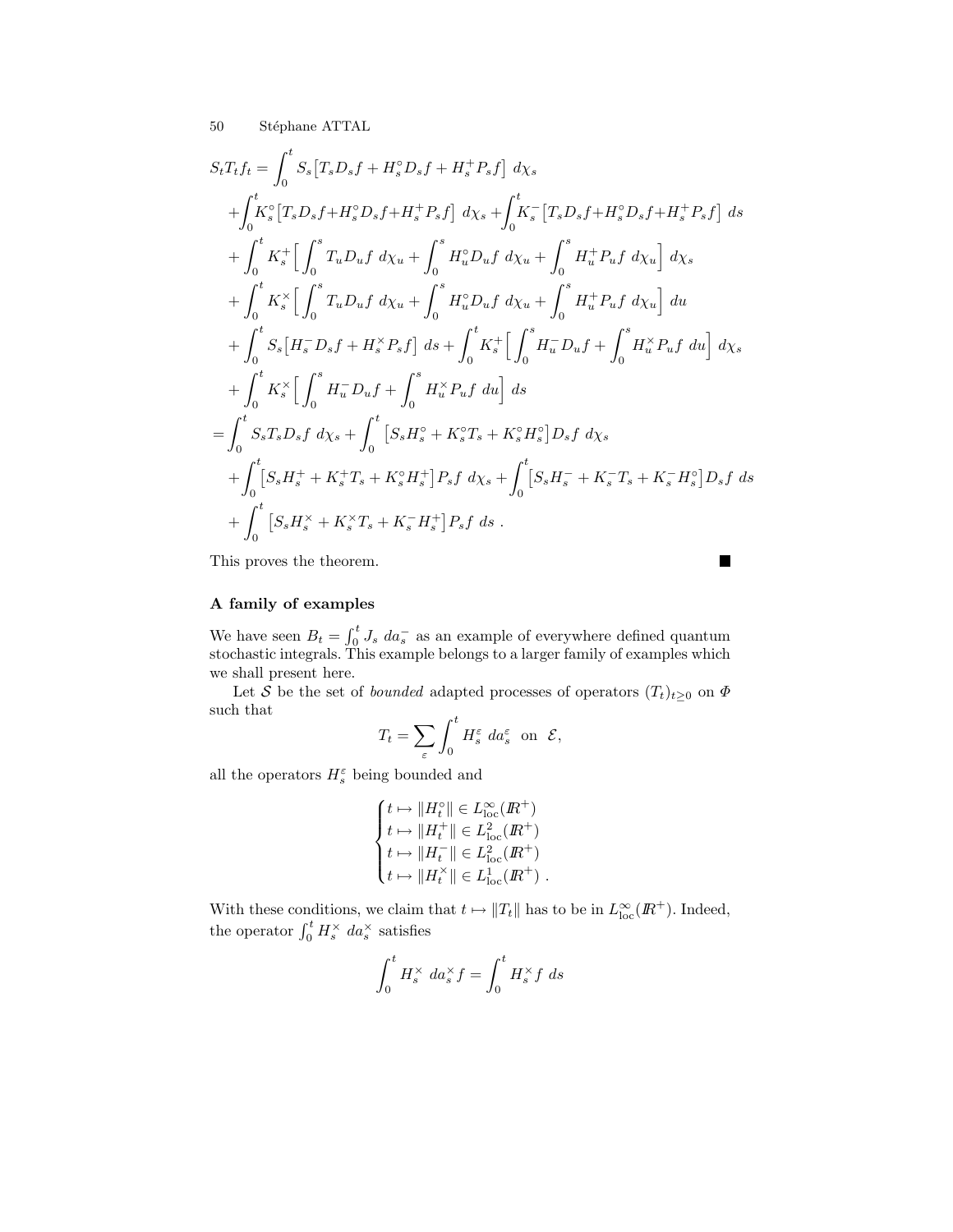hence it is a bounded operator, with norm dominated by  $\int_0^t \|H_s^\times\| \ ds$ , which is a locally bounded function of t. The difference  $M_t = T_t - \int_0^t H_s^{\times} d a_s^{\times}$  is thus a martingale of bounded operators, that is  $P_S M_t P_s = M_s P_s$  for all  $s \leq t$ . But as M is a martingale we have  $||M_s f_s|| = ||P_s M_t f_s|| \le ||M_t f_s||$  for  $s \le t$ . Hence  $t \mapsto ||M_t||$  is locally bounded. Thus, so is  $t \mapsto ||T_t||$ .

With all these informations, it is easy to check that the integral representation of  $(T_t)_{t\geq0}$ , as well as the one of  $(T_t^*)_{t\geq0}$ , can be extended on the whole of  $\Phi$  by the extension Theorem (Theorem 4.3).

# 5.2 The algebra of regular quantum semimartingales

#### It is an algebra

As all elements of  $\mathcal S$  are everywhere defined quantum stochastic integrals, one can compose them and use the quantum Itô formula (Theorem 5.1.

**Theorem 5.3.**  $S$  is a  $\ast$ -algebra for the adjoint and composition operations.

Proof. Let

$$
T_t = \int_0^t H_s^{\circ} da_s^{\circ} + \int_0^t H_s^+ da_s^+ + \int_0^t H_s^- da_s^- + \int_0^t H_s^{\times} da_s^{\times}
$$

and

$$
S_t = \int_0^t K_s^{\circ} da_s^{\circ} + \int_0^t K_s^+ da_s^+ + \int_0^t K_s^- da_s^- + \int_0^t K_s^{\times} da_s^{\times}
$$

be two elements of S. The adjoint process  $(T_t^*)_t \geq 0$  is given by

$$
T_t^* = \int_0^t H_s^{\circ*} \, da_s^{\circ} + \int_0^t H_s^{-*} \, da_s^+ + \int_0^t H_s^{+*} \, da_s^- + \int_0^t H_s^{\times*} \, da_s^{\times} \, .
$$

It is straightforward to check that it belongs to  $S$ . The Itô formula for the composition of two elements of  $S$  gives

$$
S_t T_t = \int_0^t \left[ S_s H_s^\circ + K_s^\circ T_s + K_s^\circ H_s^\circ \right] \, da_s^\circ
$$
  
+ 
$$
\int_0^t \left[ S_s H_s^+ + K_s^+ T_s + K_s^\circ H_s^+ \right] \, da_s^+
$$
  
+ 
$$
\int_0^t \left[ S_s H_s^- + K_s^- T_s + K_s^- H_s^\circ \right] \, da_s^-
$$
  
+ 
$$
\int_0^t \left[ S_s H_s^\times + K_s^\times T_s + K_s^- H_s^+ \right] \, da_s^\times.
$$

From the conditions on the maps  $t \mapsto ||S_t||, t \mapsto ||T_t||, t \mapsto ||K_t^{\varepsilon}||$  and  $t \mapsto$  $||H_t^{\varepsilon}||$ , it is easy to check that the coefficients in the representation of  $(S_tT_t)_t \ge$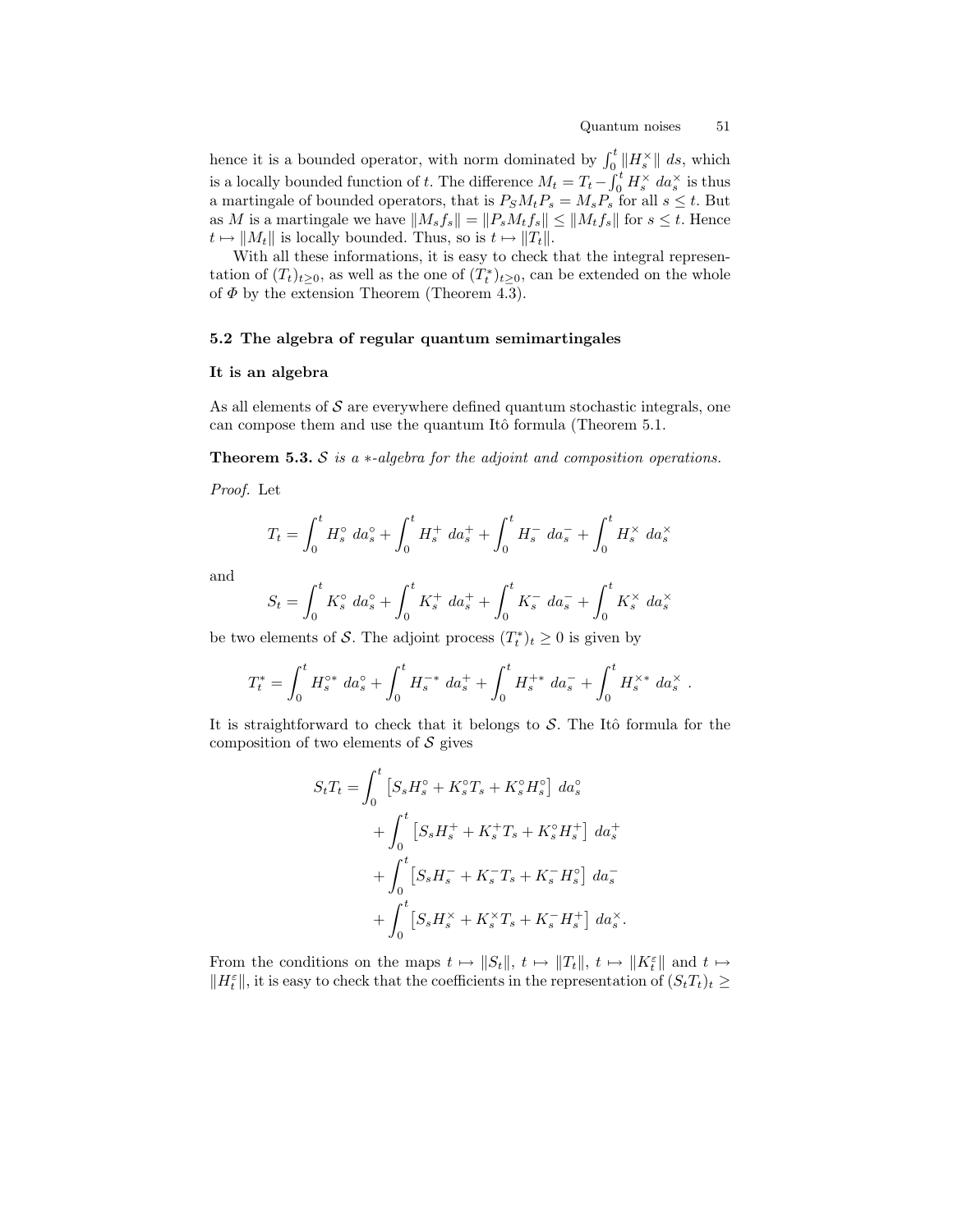0 are bounded operators that satisfy the norm conditions for being in  $S$ . For example, the coefficient of  $da_t^{\times}$  satisfies

$$
\int_0^t \|S_s H_s^{\times} + K_s^{\times} T_s + K_s^- H_s^+ \| ds
$$
  
\n
$$
\leq \sup_{s \leq t} \|S_s\| \int_0^t \|H_s^{\times}\| ds + \sup_{s \leq t} \|T_s\| \int_0^t \|K_s^{\times}\| ds
$$
  
\n
$$
+ \left(\int_0^t \|K_s^-\|^2 ds\right)^{1/2} \left(\int_0^t \|H_s^+\|^2 ds\right)^{1/2}
$$

hence it is locally integrable.

Thus  $S$  is a nice space of quantum semimartingales that one can compose without bothering about any domain problem, one can pass to the adjoint, one can use formula (19) on the whole of  $\Phi$ .

П

#### A characterization

A problem comes from the definition of  $S$ . Indeed, it is in general difficult to know if a process of operators is representable as quantum stochastic integrals; it is even more difficult to know the regularity of its coefficients. We know that S is not empty, as it contains  $B_t = \int_0^t J_s \, da_s^-$  that we have met above. It is natural to wonder how large that space is. It is natural to seek for a characterization of S that depends only on the process  $(T_t)_t \geq 0$ .

One says that a process  $(T_t)_t \geq 0$  of *bounded* adapted operators is a *regular* quantum semimartingale is there exists a locally integrable function  $h$  on  $\mathbb{R}$ such that for all  $r \leq s \leq t$ , all  $f \in \mathcal{E}$  one has (where  $f_r = P_r f$ )

i) 
$$
||T_t f_r - T_s f_r||^2 \le ||f_r||^2 \int_s^t h(u) du;
$$
  
\nii)  $||T_t^* f_r - T_s^* f_r||^2 \le ||f_r||^2 \int_s^t h(u) du;$   
\niii)  $||P_s T_t f_r - T_s f_r|| \le ||f_r|| \int_s^t h(u) du.$ 

**Theorem 5.4.** A process  $(T_t)_t \geq 0$  of bounded adapted operators is a regular quantum semimartingale if and only if it belongs to  $S$ .

*Proof.* Showing that elements of S satisfy the three estimates that define regular quantum semimartingales is straightforward. We leave it as an exercise.

The interesting part is to show that a regular quantum semimartingale is representable as quantum stochastic integrals and belongs to  $S$ . We will only sketch that proof, as the details are rather long and difficult to develop.

Let  $x_t = T_t f_r$  for  $t \geq r$  (*r* is fixed, *t* varies). It is an adapted process of vectors on  $\Phi$ . It satisfies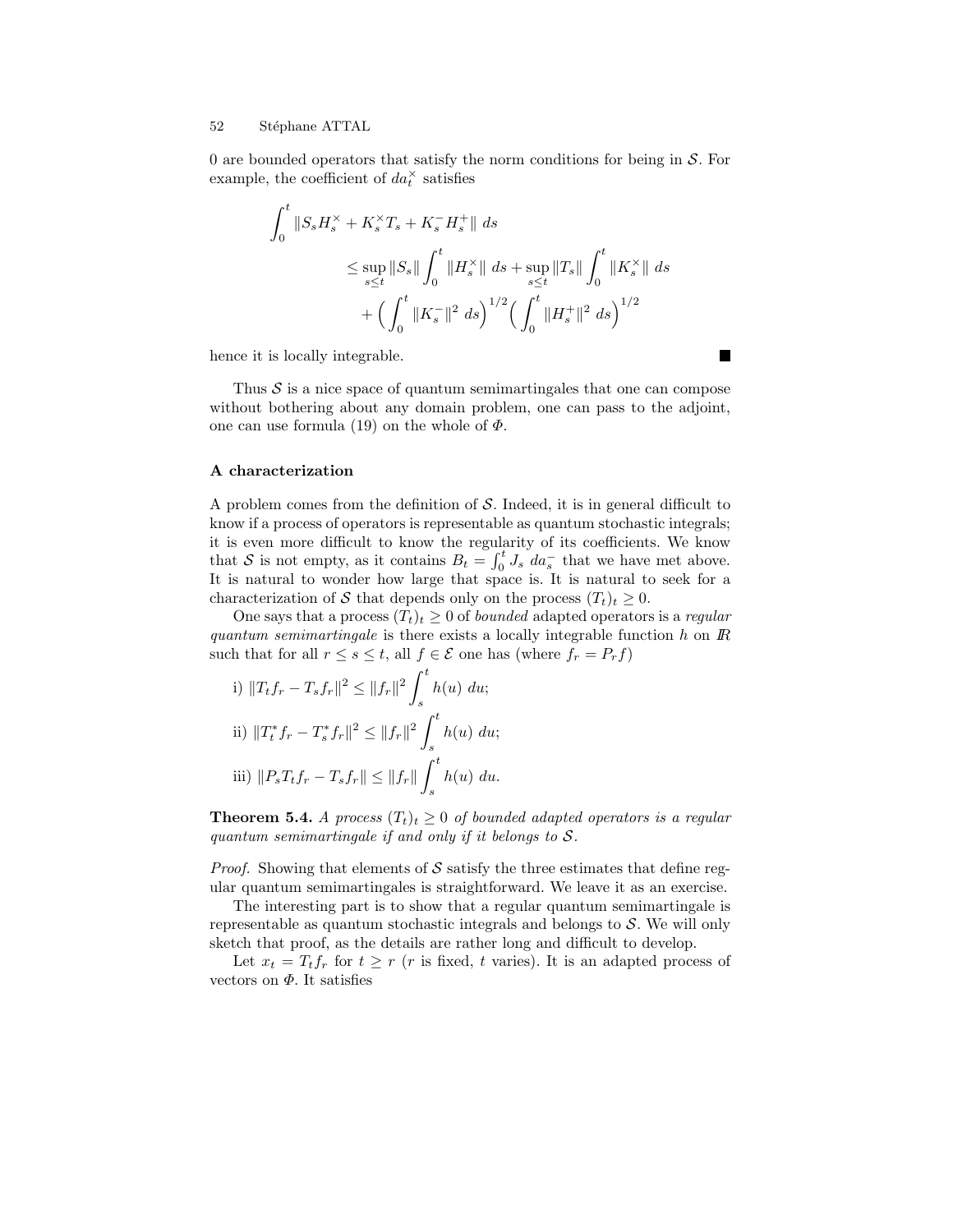$$
||P_s x_t - x_s|| \le ||f_r|| \int_s^t h(u) \ du.
$$

This condition is a Hilbert space analogue of a condition in classical probability that defines particular semimartingales: the quasimartingales. O. Enchev [18] has provided a Hilbert space extension of this result and we can deduce from his result that  $(x_t)_{t\geq r}$  can be written

$$
x_t = m_t + \int_0^t k_s \, ds
$$

where m is a martingale in  $\Phi(P_s m_t = m_s)$  and h is an adapted process in  $\Phi$ such that  $\int_0^t ||k_s|| ds < \infty$ .

Thus  $P_s x_t - x_s = \int_s^t P_s k_u \ du$  and we have

$$
\left\| \int_0^t P_s k_u \ du \right\| \leq \|f_r\| \int_0^t h(u) \ du, \text{ for all } r \leq s \leq t.
$$

Actually  $k_u$  depends linearly on  $f_r$ . The inequality above implies (difficult exercise) that

$$
||k_u(f_r)|| \leq ||f_r|| h(u) .
$$

Hence  $k_u$  is a bounded operator on  $\Phi_{u}$ , we extend it as a bounded adapted operator  $H_u^{\times}$ .

Let  $M_t = T_t - \int_0^t H_u^{\times} da_u^{\times}, t \in \mathbb{R}^+$ . It is easy to check, from what we have already done, that  $(M_t)_t \geq 0$  is a martingale of bounded operator (Hint: compute  $P_sM_tf_r-M_sf_r$ ). It is easy to check that  $(M_t)_t\geq 0$  also satisfies the conditions  $i$ ) and  $ii$ ) of the definition of regular quantum semimartingales, with another function  $h$ , say  $h'$ .

Now, let  $(y_t)_{t\geq r}$  be  $(M_t f_r)_{t\geq r}$ . It is a martingale of vectors in  $\Phi$ . Thus it can be represented as

$$
y_t - y_s = \int_s^t \xi_u \ d\chi_u.
$$

The vector  $\xi_u$  depends linearly on  $f_r$  and we have

$$
\int_0^t \|\xi_u(f_r)\|^2 \ du \le \|f_r\|^2 \int_s^t h'(u) \ du \ (\text{by } i\text{)}).
$$

Thus  $\xi_u$  extends to a unique adapted bounded operator  $H_u^+$  on  $\Phi$ . Doing the same with  $(M_t^* f_r)_{t\geq r}$  gives an adapted process of operators (bounded):  $(H_u^-)_{u\geq 0}$ .

Let  $f \in \Phi$ , let  $f_t = P_t f$  and define

$$
X_t f_t = T_t f_t - \int_0^t T_s D_s f \, d\chi_s - \int_0^t H_s^+ P_s f \, d\chi_s - \int_0^t H_s^- D_s f \, ds - \int_0^t H_s^\times P_s f \, ds.
$$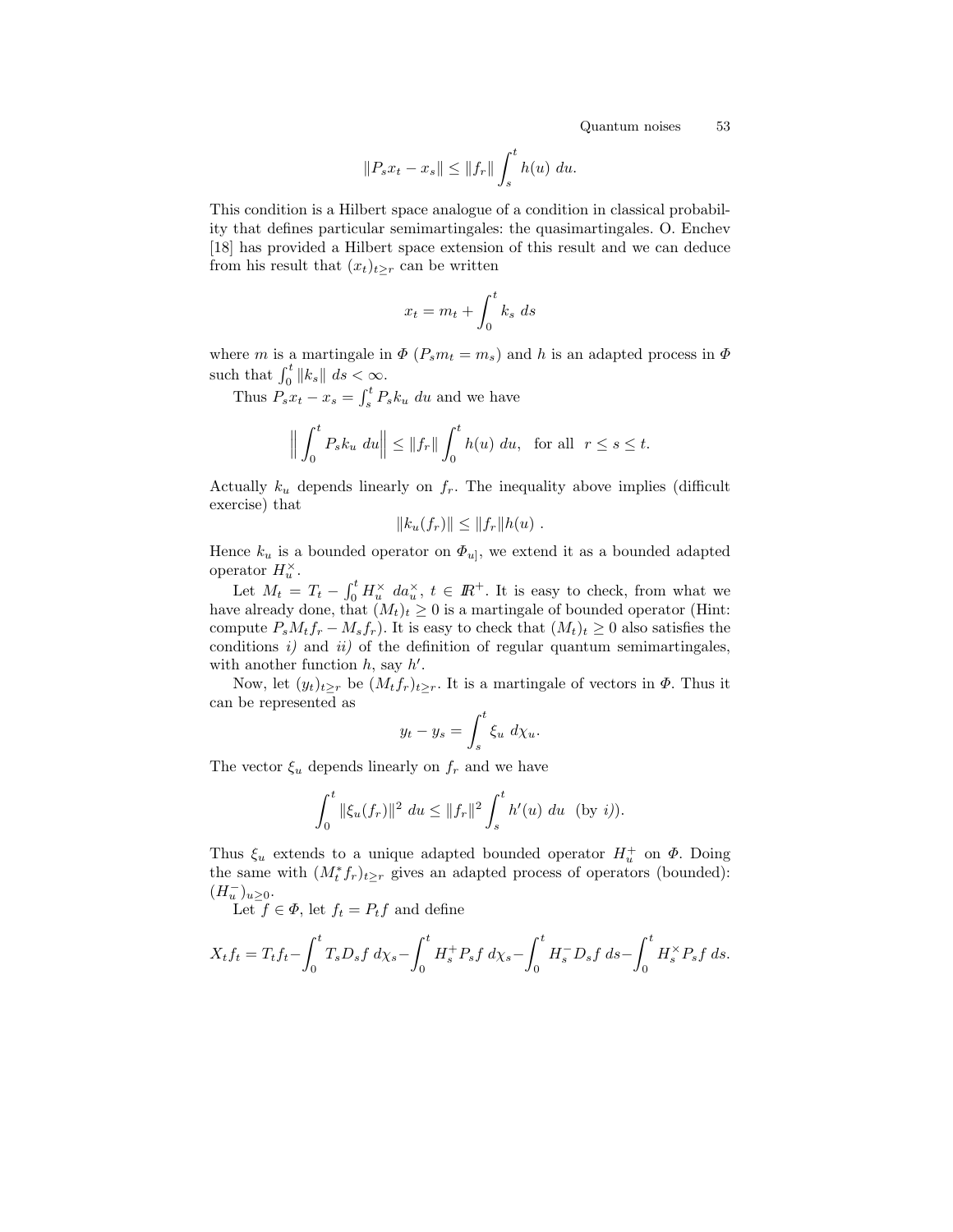One easily checks that each  $X_t$  commutes with all the  $P_u$ 's,  $u \in \mathbb{R}^+$ . Let us consider a bounded operator H on  $\Phi$  such that  $P_u H = H P_u$  for all  $u \in \mathbb{R}^+$ . Notice that for almost all t, all  $a \le t \le b$ , all f one has

$$
D_t H(P_b f - P_a f) = D_t P_b H f - D_t P_a H f = D_t H f
$$

for  $D_tP_s =$  $\int D_t$  if  $t \leq s$ 0 if  $t > s$ . Define  $\tilde{H}_t^{\circ}$  by

$$
\widetilde{H}_t^{\circ} f_t = D_t \int_a^b P_u f \ d\chi_u - H f_t \ \text{ for any } \ a \le t \le b \ .
$$

By computing  $\int_{a}^{b} \|\widetilde{H}_{t}^{\circ} f_{t}\|^{2} dt$  one easily checks that  $\widetilde{H}_{t}^{\circ}$  is bounded with locally bounded norm. Moreover we have

$$
Hg = \int_0^\infty HD_s f \, d\chi_s + \int_0^\infty \widetilde{H}_s^{\circ} D_s f \, d\chi_s \; .
$$

That is exactly  $H = \int_0^\infty \widetilde{H}_s^{\circ} da_s^{\circ}$ .

Actually we have (almost) proved the following nice characterization.

**Theorem 5.5.** Let T be a bounded operator on  $\Phi$ . The following are equivalent.

*i)* 
$$
TP_t = P_tT
$$
 for all  $t \in \mathbb{R}^+$ ;  
*ii)*  $T = \lambda I + \int_0^\infty H_s \, da_s^{\circ}$  on the whole of  $\Phi$ .

Applying this to  $X_t$ , we finally get, putting  $H_s^\circ = \widetilde{H}_s^\circ + X_s$ 

$$
T_{t}f_{t} = \int_{0}^{t} T_{s}D_{s}f \ d\chi_{s} + \int_{0}^{t} H_{s}^{\circ}D_{s}f \ d\chi_{s} + \int_{0}^{t} H_{s}^{+}P_{s}f \ d\chi_{s} + \int_{0}^{t} H_{s}^{-}D_{s}f \ ds + \int_{0}^{t} H_{s}^{\times}P_{s}f \ ds.
$$

This is equation (19) for the announced integral representation.

# 6 Approximation by the toy Fock space

In this section, we are back to the spin chain setting. As announced in the first section of this course, we will show that the toy Fock space  $T\Phi$  can be embedded into the Fock space  $\Phi$  in such a way that it constitutes an approximation of it and of its basic operators.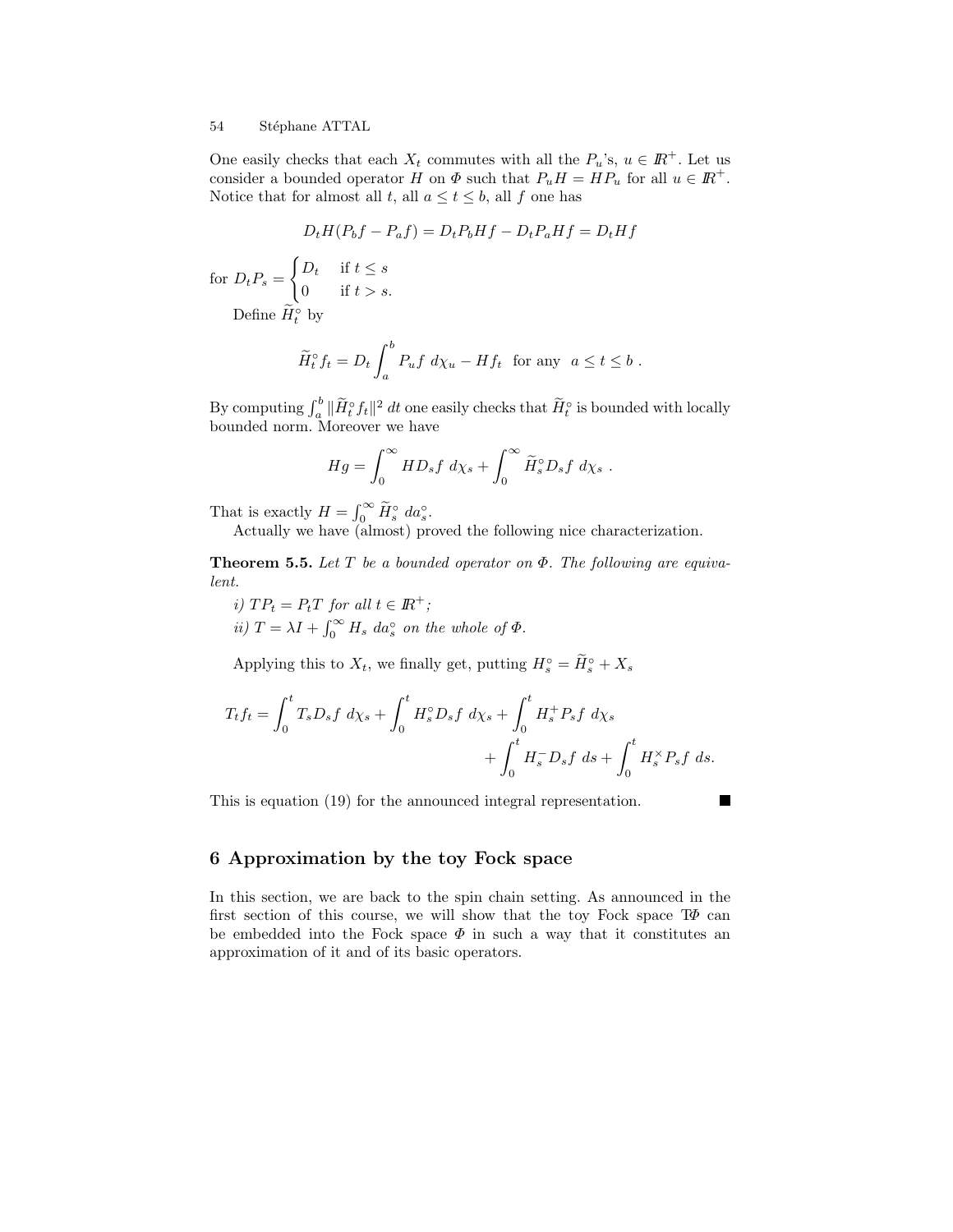# 6.1 Embedding the toy Fock space into the Fock space

Let  $S = \{0 = t_0 < t_1 < \cdots < t_n < \cdots \}$  be a partition of  $\mathbb{R}^+$  and  $\delta(\mathcal{S}) = \sup_i |t_{i+1} - t_i|$  be the diameter of  $\mathcal{S}$ . For  $\mathcal{S}$  being fixed, define  $\Phi_i = \Phi_{[t_i, t_{i+1}]}, i \in \mathbb{N}$ . We then have  $\Phi \simeq \bigotimes_{i \in \mathbb{N}} \Phi_i$ . For all  $i \in \mathbb{N}$ , define

$$
X_i = \frac{\chi_{t_{i+1}} - \chi_{t_i}}{\sqrt{t_{i+1} - t_i}} \in \Phi_i ,
$$
  
\n
$$
a_i^- = \frac{a_{t_{i+1}} - a_{t_i}}{\sqrt{t_{i+1} - t_i}} \circ P_{1}] ,
$$
  
\n
$$
a_i^\circ = a_{t_{i+1}}^\circ - a_{t_i}^\circ ,
$$
  
\n
$$
a_i^+ = P_{1}] \circ \frac{a_{t_{i+1}}^+ - a_{t_i}^+}{\sqrt{t_{i+1} - t_i}} ,
$$

where  $P_{1}$  is the orthogonal projection onto  $L^2(\mathcal{P}_1)$  and where the above definition of  $a_i^+$  is understood to be valid on  $\Phi_i$  only, with  $a_i^+$  being the identity operator  $I$  on the other  $\Phi_j$ 's (the same is automatically true for  $a_i^-, a_i^{\circ}$ ).

Proposition 6.1. With the above notations we have

$$
\begin{cases}\na_i^- X_i = 1 \\
a_i^- 1 = 0\n\end{cases}
$$
\n
$$
\begin{cases}\na_i^{\circ} X_i = X_i \\
a_i^{\circ} 1 = 0\n\end{cases}
$$
\n
$$
\begin{cases}\na_i^+ X_i = 0 \\
a_i^+ 1 = X_i\n\end{cases}
$$

*Proof.* As  $a_t^- 1 = a_t^0 1 = 0$  it is clear that  $a_t^- 1 = a_t^0 1 = 0$ . Furthermore,  $a_t^{\dagger} \mathbb{1} = \chi_t$  thus

$$
a_i^+ 1\!\!1 = P_{1} \frac{\chi_{t_{i+1}} - \chi_{t_i}}{\sqrt{t_{i+1} - t_i}} = X_i.
$$

Furthermore, by (19) we have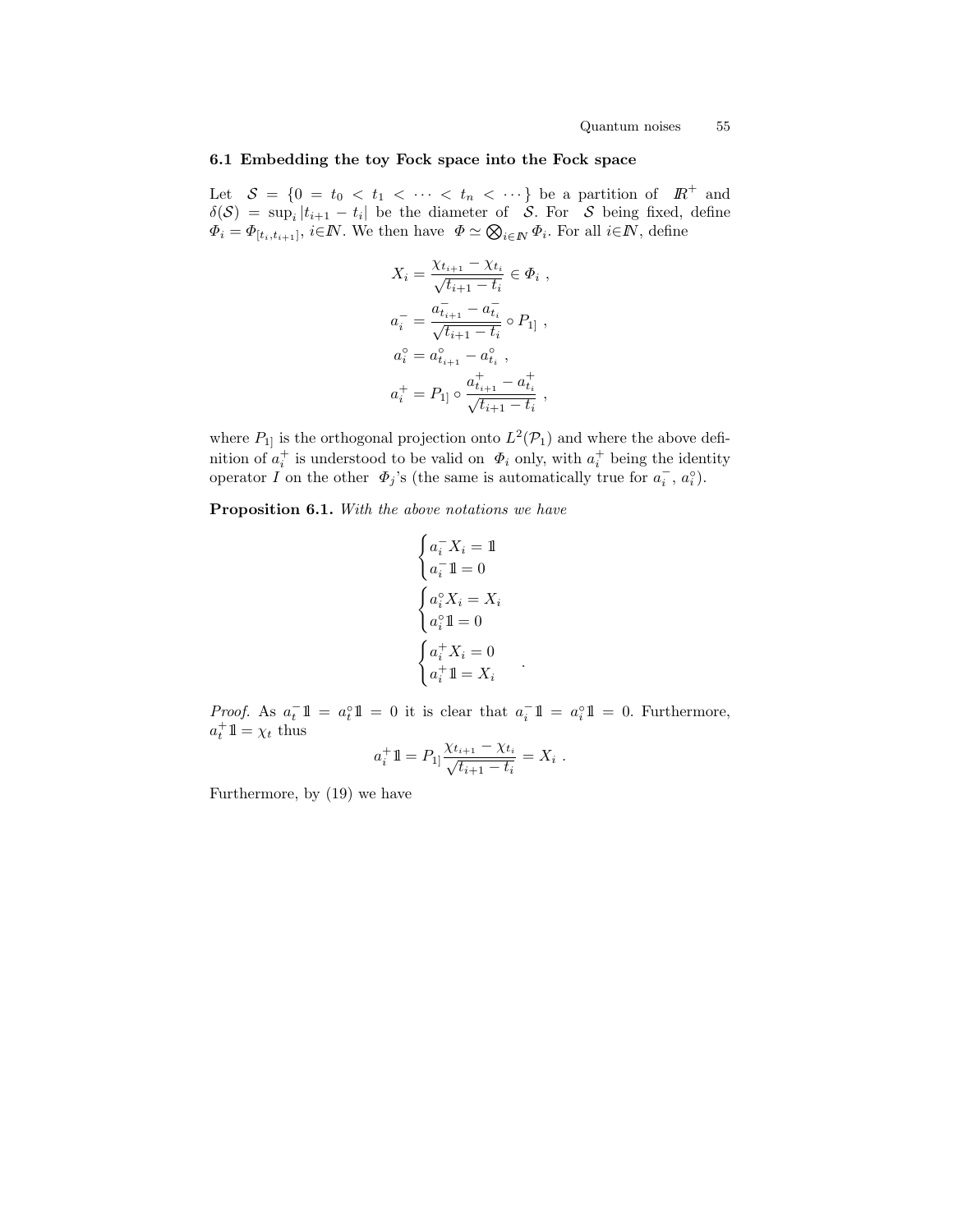$$
a_i^T X_i = \frac{1}{t_{i+1} - t_i} \left( a_{t_{i+1}}^- - a_{t_i}^- \right) \int_{t_i}^{t_{i+1}} 1 \, d\chi_t
$$
  
\n
$$
= \frac{1}{t_{i+1} - t_i} \left[ \int_{t_i}^{t_{i+1}} (a_t^- - a_{t_i}^-) 1 \, d\chi_t + \int_{t_i}^{t_{i+1}} 1 \, dt \right]
$$
  
\n
$$
= \frac{1}{t_{i+1} - t_i} \left( 0 + t_{i+1} - t_i \right) = 1;
$$
  
\n
$$
a_i^{\circ} X_i = \frac{1}{t_{i+1} - t_i} \left( a_{t_{i+1}}^{\circ} - a_{t_i}^{\circ} \right) \int_{t_i}^{t_{i+1}} 1 \, d\chi_t
$$
  
\n
$$
= \frac{1}{t_{i+1} - t_i} \left[ \int_{t_i}^{t_{i+1}} (a_t^{\circ} - a_{t_i}^{\circ}) 1 \, d\chi_t + \int_{t_i}^{t_{i+1}} 1 \, d\chi_t \right]
$$
  
\n
$$
= \frac{1}{t_{i+1} - t_i} \left( \chi_{t_{i+1}} - \chi_{t_i} \right) = X_i ;
$$
  
\n
$$
a_i^+ X_i = \frac{1}{t_{i+1} - t_i} P_{1} \left( a_{t_{i+1}}^+ - a_{t_i}^+ \right) \int_{t_i}^{t_{i+1}} 1 \, d\chi_t
$$
  
\n
$$
= \frac{1}{t_{i+1} - t_i} P_{1} \left[ \int_{t_i}^{t_{i+1}} (a_t^+ - a_{t_i}^+) 1 \, d\chi_t + \int_{t_i}^{t_{i+1}} \int_{t_i}^t 1 \, d\chi_s \, d\chi_t \right]
$$
  
\n
$$
= \frac{2}{t_{i+1} - t_i} P_{1} \left[ \int_{t_i}^{t_{i+1}} \int_{t_i}^t 1 \, d\chi_s \, d\chi_t \right]
$$
  
\n= 0.

These are the announced relations.

Thus the action of the operators  $a_i^{\varepsilon}$  on the  $X_i$  and on 1 is similar to the action of the corresponding operators on the toy Fock spaces. We are now going to construct the toy Fock space inside  $\Phi$ . We are still given a fixed partition S. Define  $T\Phi(S)$  to be the space of vectors  $f\in\Phi$  which are of the form

$$
f = \sum_{A \in \mathcal{P}_N} f(A) X_A
$$

(with  $||f||^2 = \sum_{A \in \mathcal{P}_N} |f(A)|^2 < \infty$ ). The space  $T\Phi(\mathcal{S})$  can be clearly identified to the toy Fock space  $\mathbb{T}\Phi$ ; the operators  $a_i^{\varepsilon}$ ,  $\varepsilon \in \{+, -, 0\}$ , act on  $T\Phi(\mathcal{S})$ exactly in the same way as the corresponding operators on TΦ. We have completely embedded the toy Fock space into the Fock space.

# 6.2 Projections on the toy Fock space

Let  $S = \{0 = t_0 < t_1 < \cdots < t_n < \cdots \}$  be a fixed partition of  $\mathbb{R}^+$ . The space  $T\Phi(\mathcal{S})$  is a closed subspace of  $\Phi$ . We denote by  $\mathbb{E}[\cdot/\mathcal{F}(\mathcal{S})]$  the operator of orthogonal projection from  $\Phi$  onto  $T\Phi(\mathcal{S})$ .

**Proposition 6.2.** If  $S = \{0 = t_0 < t_1 < \cdots < t_n < \cdots \}$  and if  $f \in \Phi$  is of the form

Г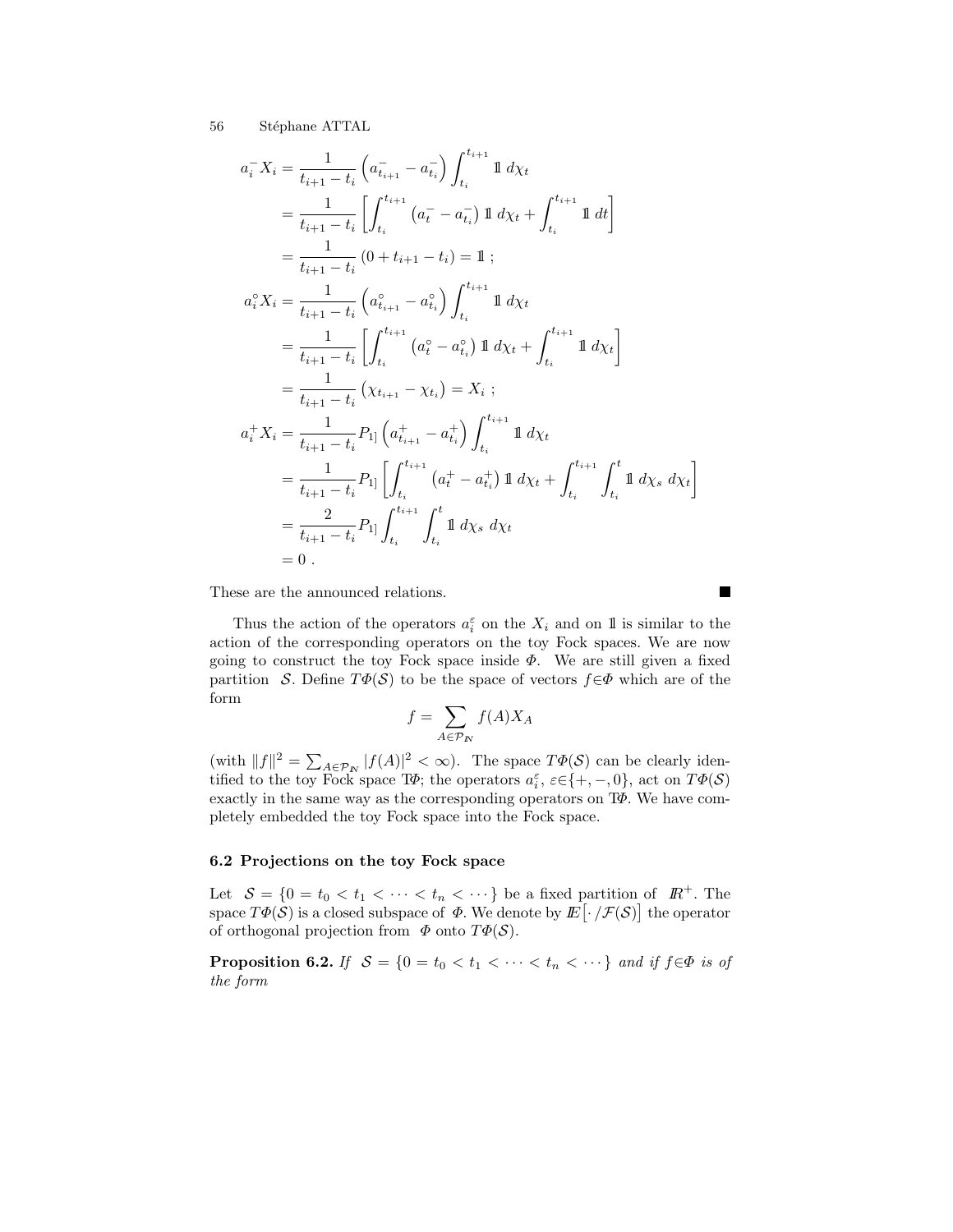$\overline{\phantom{a}}$ 

$$
f = \int_{0 < s_1 < \dots < s_m} f(s_1, \dots, s_m) d\chi_{s_1} \dots d\chi_{s_m}
$$

then

$$
I\!\!E[f/\mathcal{F}(\mathcal{S})] = \sum_{i_1 < \dots < i_m \in \mathbb{N}} \frac{1}{\sqrt{t_{i_1+1} - t_{i_1}} \cdots \sqrt{t_{i_m+1} - t_{i_m}}}
$$
\n
$$
\int_{t_{i_1}}^{t_{i_1+1}} \cdots \int_{t_{i_m}}^{t_{i_m+1}} f(s_1, \dots, s_m) \ ds_1 \cdots ds_m \ X_{i_1} \cdots X_{i_m}.
$$

*Proof.* The quantity  $f_n$  on the right handside of the above identity is clearly an element of  $T\Phi(\mathcal{S})$ . We have, for  $A = \{i_1 \dots i_k\}$ 

$$
\langle f, X_A \rangle =
$$
\n
$$
= \frac{\delta_{k,m}}{\sqrt{t_{i_1+1} - t_{i_1} \cdots \sqrt{t_{i_m+1} - t_{i_m}}} \langle \int_{0 < s_1 < \cdots < s_m} f(s_1, \ldots, s_m) \, d\chi_{s_1} \cdots d\chi_{s_m},
$$
\n
$$
\int_{t_{i_1}}^{t_{i_1+1}} \cdots \int_{t_{i_m}}^{t_{i_m+1}} 1 \, d\chi_{s_1} \cdots d\chi_{s_m} \rangle
$$
\n
$$
= \frac{\delta_{k,m}}{\sqrt{t_{i_1+1} - t_{i_1} \cdots \sqrt{t_{i_m+1} - t_{i_m}}} \int_{t_{i_1}}^{t_{i_1+1}} \cdots \int_{t_{i_m}}^{t_{i_m+1}} \overline{f}(s_1, \ldots, s_m) \, ds_1 \cdots ds_m \, .
$$

On the other hand we have

$$
\langle f_n, X_A \rangle = \delta_{k,m} \frac{1}{(t_{i_1+1} - t_{i_1})^{3/2} \cdots (t_{i_m+1} - t_{i_m})^{3/2}}
$$
  
 
$$
\times \int_{t_{i_1}}^{t_{i_1+1}} \cdots \int_{t_{i_m}}^{t_{i_m+1}} \overline{f}(s_1, \ldots, s_m) \, ds_1 \cdots ds_m ||(\chi_{t_{i_1+1}} - \chi_{t_{i_1}}) - (\chi_{t_{i_m+1}} - \chi_{t_{i_m}})||^2
$$
  

$$
= \delta_{k,m} \frac{1}{\sqrt{t_{i_1+1} - t_{i_1} \cdots \sqrt{t_{i_m+1} - t_{i_m}}}}
$$
  

$$
\times \int_{t_{i_1}}^{t_{i_1+1}} \cdots \int_{t_{i_m}}^{t_{i_m+1}} \overline{f}(s_1, \ldots, s_m) \, ds_1 \cdots ds_m.
$$

This proves our proposition.

The following identities could also have been used as natural definitions of the operators  $a_i^{\varepsilon}$  on  $T\Phi(\mathcal{S})$ .

**Proposition 6.3.** For any partition S and any  $f \in \mathcal{D}$  we have

$$
a_i^{\circ} \mathop{\mathrm{I\!E}}\left[f/\mathcal{F}(\mathcal{S})\right] = \mathop{\mathrm{I\!E}}\left[\left(a_{t_{i+1}}^{\circ} - a_{t_i}^{\circ}\right) f/\mathcal{F}(\mathcal{S})\right]
$$
  

$$
\sqrt{t_{i+1} - t_i} \ a_i^{\pm} \mathop{\mathrm{I\!E}}\left[f/\mathcal{F}(\mathcal{S})\right] = \mathop{\mathrm{I\!E}}\left[\left(a_{t_{i+1}}^{\pm} - a_{t_i}^{\pm}\right) f/\mathcal{F}(\mathcal{S})\right].
$$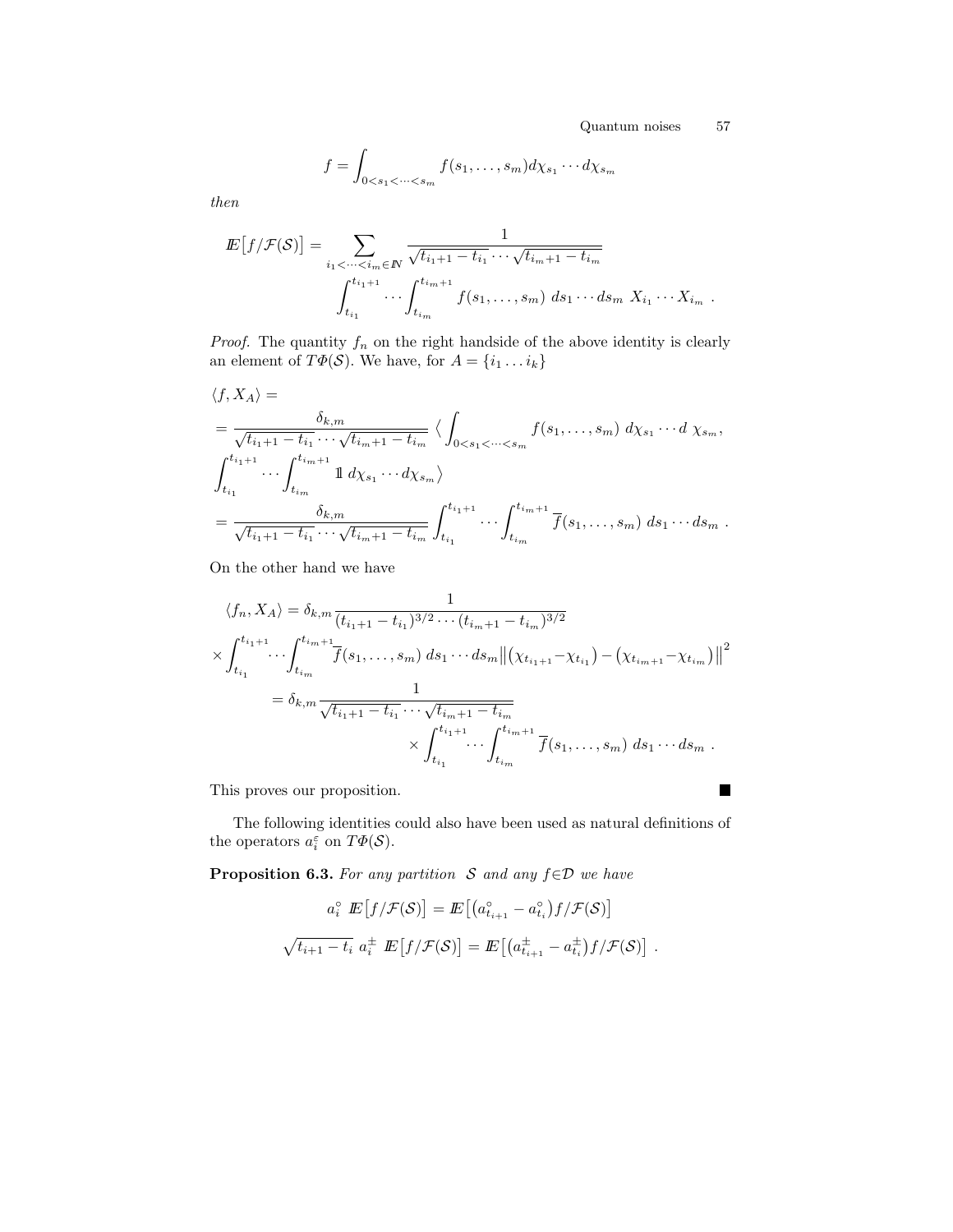*Proof.* Let us take  $f$  of the form

$$
f = \int_{0 < s_1 < \dots < s_m} f(s_1, \dots, s_m) \ d\chi_{s_1} \cdots d\chi_{s_m} \ .
$$

Then

$$
(a_{t_{i+1}}^{\circ} - a_{t_i}^{\circ})f = \int_{0 < s_1 < \dots < s_m} \left| \{ s_1, \dots, s_m \} \cap [t_i, t_{i+1}] \right| f(s_1, \dots, s_m) \, d\chi_{s_1} \cdots d\chi_{s_m}
$$

$$
E[(a_{t_{i+1}}^{\circ} - a_{t_i}^{\circ})f/\mathcal{F}(S)]
$$
\n
$$
= \sum_{j_1 < \dots < j_m \in \mathbb{N}} \frac{1}{\sqrt{t_{j_1+1} - t_{j_1} \cdots \sqrt{t_{j_m+1} - t_{j_m}}} \int_{t_{j_1}}^{t_{j_1+1}} \dots \int_{t_{j_m}}^{t_{j_m+1}}
$$
\n
$$
\times |\{s_1, \dots, s_m\} \cap [t_i, t_{i+1}]| f(s_1, \dots, s_m) ds_1 \cdots ds_m X_{j_1} \cdots X_{j_m}
$$
\n
$$
= \sum_{j_1 < \dots < j_m \in \mathbb{N}} \frac{1}{\sqrt{t_{j_1+1} - t_{j_1} \cdots \sqrt{t_{j_m+1} - t_{j_m}}} 1_{i \in \{j_1 \dots j_m\}}
$$
\n
$$
\int_{t_{j_1}}^{t_{j_1+1}} \dots \int_{t_{j_m}}^{t_{j_m+1}} f(s_1, \dots, s_m) ds_1 \cdots ds_m X_{j_1} \cdots X_{j_m}
$$
\n
$$
= a_i^{\circ} \sum_{j_1 < \dots < j_m \in \mathbb{N}} \frac{1}{\sqrt{t_{j_1+1} - t_{j_1} \cdots \sqrt{t_{j_m+1} - t_{j_m}}}
$$
\n
$$
\int_{t_{j_1}}^{t_{j_1+1}} \dots \int_{t_{j_m}}^{t_{j_m+1}} f(s_1, \dots, s_m) ds_1 \cdots ds_m X_{j_1} \cdots X_{j_m}
$$
\n
$$
= a_i^{\circ} E[f/\mathcal{F}(S)].
$$

In the same way

$$
(a_{t_{i+1}}^- - a_{t_i}^-)f = \int_{0 < s_1 < \dots < s_{m-1}} \int_{t_i}^{t_{i+1}} f(\{s_1, \dots, s_{m-1}\} \cup s) \, ds \, d\chi_{s_1} \cdots d\chi_{s_{m-1}}
$$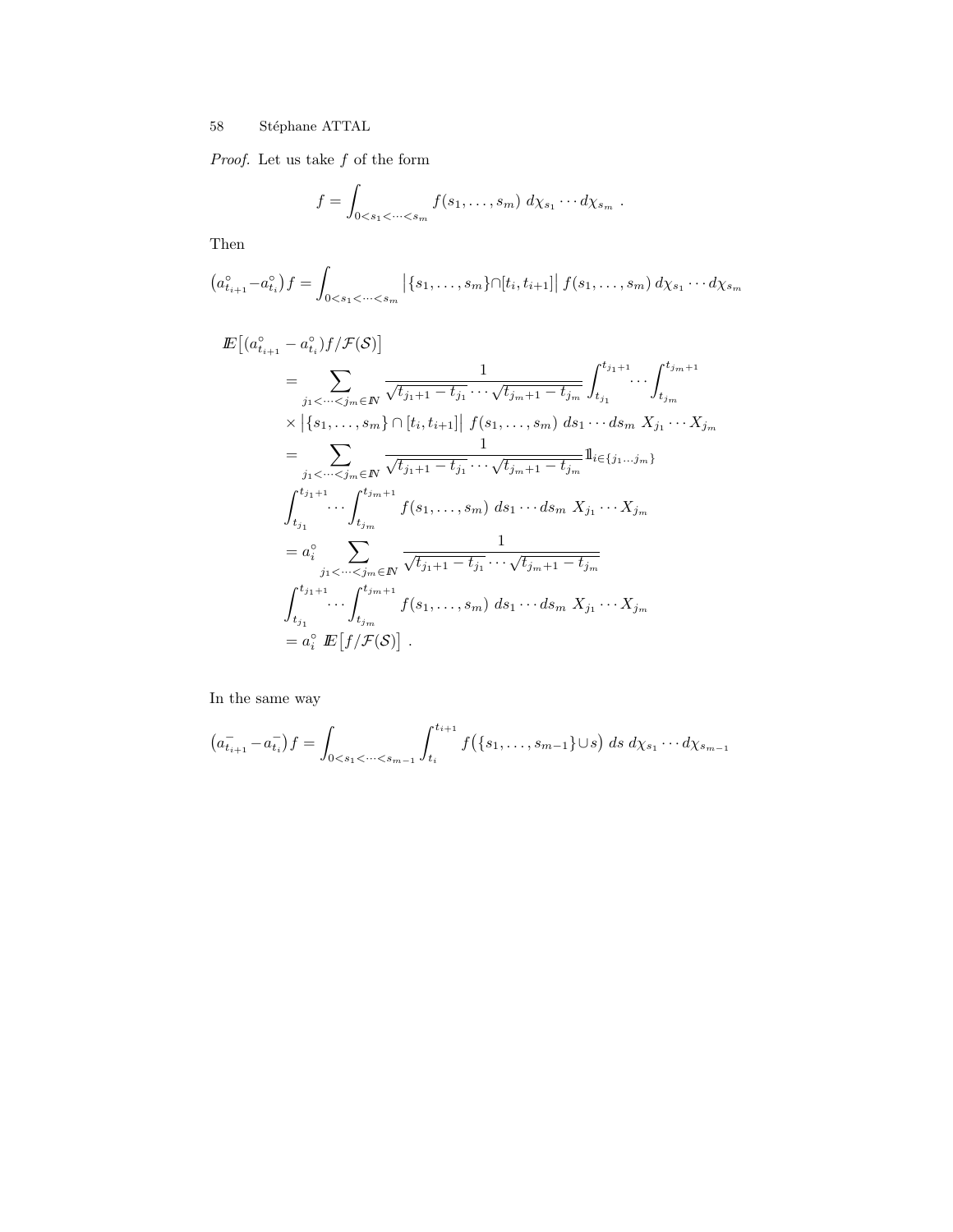Quantum noises 59

$$
E[(a_{i+1}^{-} - a_{i})f/\mathcal{F}(S)]
$$
\n
$$
= \sum_{j_{1} < \dots < j_{m-1} \in \mathbb{N}} \frac{1}{\sqrt{t_{j_{1}+1} - t_{j_{1}}} \cdots \sqrt{t_{j_{m-1}+1} - t_{j_{m-1}}} } \int_{t_{j_{1}}}^{t_{j_{1}+1}} \cdots \int_{t_{j_{m-1}}}^{t_{j_{m-1}+1}} \int_{t_{i}}^{t_{i+1}}
$$
\n
$$
\times f(\{s_{1}, \dots, s_{m-1}\} \cup s) \, ds \, ds_{1} \cdots ds_{m-1} \, X_{j_{1}} \cdots X_{j_{m-1}}
$$
\n
$$
= \sum_{j_{1} < \dots < j_{m-1} \in \mathbb{N}} \sum_{k=0}^{m-1} 1_{0 < j_{1} < \dots < j_{k} < i < j_{k+1} < \dots < j_{m-1}} \frac{1}{\sqrt{t_{j_{1}+1} - t_{j_{1}}} \cdots \sqrt{t_{j_{m-1}+1} - t_{j_{m-1}}}}
$$
\n
$$
\int_{t_{j_{1}}}^{t_{j_{1}+1}} \cdots \int_{t_{j_{k}}}^{t_{j_{k}+1}} \int_{t_{i}}^{t_{i+1}} \int_{t_{j_{k+1}}}^{t_{j_{k+1}+1}} \cdots \int_{t_{j_{m-1}}}^{t_{j_{m-1}+1}} f(s_{1}, \dots, s_{k}, s, s_{k+1} \dots s_{m-1})
$$
\n
$$
\times ds_{1} \cdots ds_{k} \, ds \, ds_{k+1} \cdots ds_{m-1} \, X_{j_{1}} \cdots X_{j_{m-1}}
$$
\n
$$
= \sqrt{t_{i+1} - t_{i}} \sum_{j_{1} < \dots < j_{m} \in \mathbb{N}} \frac{1}{\sqrt{t_{j_{1}+1} - t_{j_{1}}} \cdots \sqrt{t_{j_{m}+1} - t_{j_{m}}}}
$$
\n
$$
\int_{t_{j_{1}}}^{t_{j_{1}+1}} \cdots \int_{t_{j_{m}}}^{t_{j_{m+1}}} f(s_{1}, \dots, s_{m}) \, ds_{1} \cdots ds_{m} \, 1_{i \in \{j \dots j_{m}\}} X
$$

Finally,

$$
(a_{t_{i+1}}^+ - a_{t_i}^+)f = \sum_{k=0}^n \int_{0 < s_1 < \dots < s_k < s < s_{k+1} < \dots < s_m} \mathbb{1}_{[t_i, t_{i+1}]}(s)
$$
\n
$$
\times f(s_1, \dots, s_m) \ d\chi_{s_1} \cdots d\chi_{s_k} \ d\chi_s \ d\chi_{s_{k+1}} \cdots d\chi_{s_m} \ .
$$

$$
E\left[(a_{t_{i+1}}^+ - a_{t_i}^+)f/\mathcal{F}(\mathcal{S})\right]
$$
  
\n
$$
= \sum_{j_1 < \dots < j_{m+1} \in \mathbb{N}} \frac{1}{\sqrt{t_{j_1+1} - t_{j_1}} \cdots \sqrt{t_{j_{m+1}+1} - t_{j_{m+1}}}} \sum_{k=0}^n \int_{t_{j_1}}^{t_{j_1+1}} \cdots \int_{t_{j_{m+1}}}^{t_{j_{m+1}+1}} dt_{j_{m+1}} dt_{j_{m+1}}
$$
  
\n
$$
\times 1_{[t_i, t_{i+1}]}(t_{j_{k+1}}) f(s_1, \dots, \widehat{s_{k+1}} \dots s_{m+1}) ds_1 \cdots ds_{m+1} X_{j_1} \cdots X_{j_{m+1}}
$$
  
\n
$$
= \sum_{j_1 < \dots < j_{m+1} \in \mathbb{N}} \frac{1}{\sqrt{t_{j_1+1} - t_{j_1}} \cdots \sqrt{t_{j_{m+1}+1} - t_{j_{m+1}}}} 1_{i \in \{j_1, \dots, j_{m+1}\}}
$$
  
\n
$$
\int_{t_{j_1}}^{t_{j_1+1}} \cdots \int_{t_{j_{m+1}}}^{t_{j_{m+1}}} f(s_1, \dots, \widehat{s_i} \dots s_{m+1}) ds_1 \cdots ds_{m+1} X_{j_1} \cdots X_{j_{m+1}}
$$
  
\n
$$
= \sum_{j_1 < \dots < j_m \in \mathbb{N}} \sqrt{t_{i+1} - t_i} \frac{1}{\sqrt{t_{j_1+1} - t_{j_1}} \cdots \sqrt{t_{j_m+1} - t_{j_m}}
$$
  
\n
$$
\int_{t_{j_1}}^{t_{j_1+1}} \cdots \int_{t_{j_m}}^{t_{j_m+1}} f(s_1, \dots, s_m) ds_1 \cdots ds_m 1_{i \notin \{j_1, \dots, j_m\}} X_{j_1} \cdots X_{j_m} X_i
$$
  
\n
$$
= \sqrt{t_{i+1} - t_i} a_i^+ E[f/\mathcal{F}(\mathcal{S})].
$$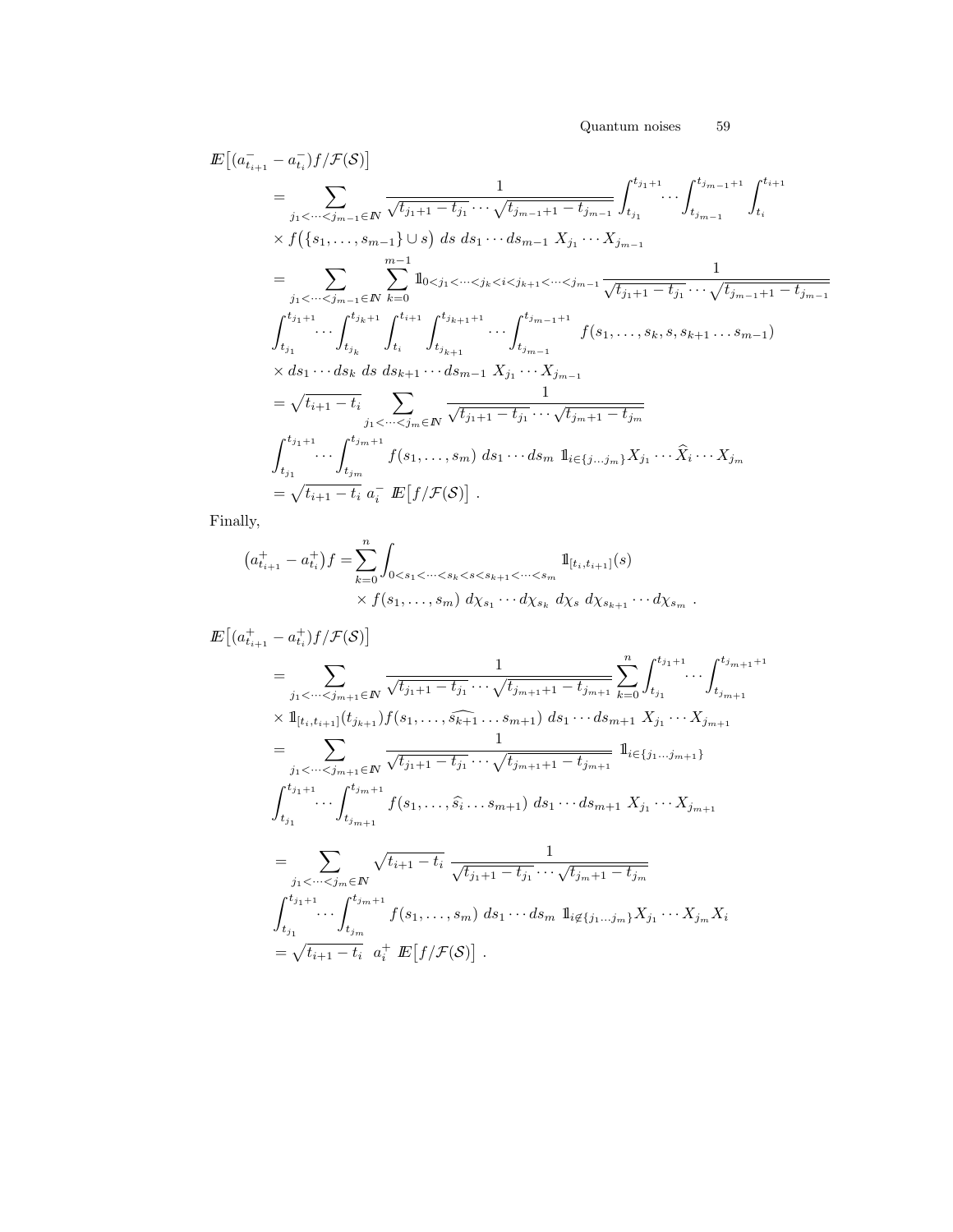We have proved all the announced relations.

# 6.3 Approximations

We are now going to prove that the Fock space  $\Phi$  and its basic operators  $a_t^+$ ,  $a_t^-$ ,  $a_t^{\circ}$  can be approximated by the toy Fock spaces  $T\Phi(\mathcal{S})$  and their basic operators  $a_i^+, a_i^-, a_i^{\circ}$ .

We are given a refining sequence  $(S_n)_{n\in\mathbb{N}}$  of partitions whose diameter  $\delta(S_n)$  tends to 0 when *n* tends to +∞. Let  $T\Phi(n) = T\Phi(S_n)$  and  $P_n =$  $\mathbb{E}[\cdot/\mathcal{F}(S_n)],$  for all  $n \in \mathbb{N}$ .

# Theorem 6.4.

i) For every  $f \in \Phi$  there exists a sequence  $(f_n)_{n \in \mathbb{N}}$  such that  $f_n \in T\Phi(n)$ , for all  $n\in\mathbb{N}$ , and  $(f_n)_{n\in\mathbb{N}}$  converges to f in  $\Phi$ .

ii) If  $S_n = \{0 = t_0^n < t_1^n < \cdots < t_k^n < \cdots \}$ , then for all  $t \in \mathbb{R}^+$ , the operators  $\sum_{i;t_i^n\leq t} a_i^{\circ}$ ,  $\sum_{i;t_i^n\leq t} \sqrt{t_{i+1}^n - t_i^n} a_i^{\sim}$  and  $\sum_{i;t_i^n\leq t} \sqrt{t_{i+1}^n - t_i^n} a_i^{\perp}$  converge strongly on  $\mathcal D$  to  $a_t^{\circ}$ ,  $a_t^{-}$  and  $a_t^{+}$  respectively.

iii) With the same notations as in ii), for all  $t \in \mathbb{R}^+$ , the operators  $\sum_{i;t_i^n \leq t} a_i^{\circ} P_n$ ,  $\sum_{i;t_i^n \leq t} \sqrt{t_{i+1}^n - t_i^n} a_i^- P_n$  and  $\sum_{i;t_i^n \leq t} \sqrt{t_{i+1}^n - t_i^n} a_i^+ P_n$  converge strongly on  $\mathcal D$  to  $a_t^{\circ}$ ,  $a_t^{-}$  and  $a_t^{+}$  respectively.

*Proof.* i) As the  $S_n$  are refining then the  $(P_n)_n$  forms an increasing family of orthogonal projection in  $\Phi$ . Let  $P_{\infty} = \bigvee$  $\bigvee_n P_n$ . Clearly, for all  $s \leq t$ , we have that  $\chi_t - \chi_s$  belongs to Ran $P_\infty$ . But by the construction of the Itô integral and by Theorem 5, we have that the  $\chi_t - \chi_s$  generate  $\Phi$ . Thus  $P_\infty = I$ . Consequently if  $f \in \Phi$ , the sequence  $f_n = P_n f$  satisfies the statements.

ii) The convergence of  $\sum_{i,t_i^n \leq t} a_i^{\circ}$  and  $\sum_{i,t_i^n \leq t} \sqrt{t_{i+1}^n - t_i^n} a_i^-$  to  $a_t^{\circ}$  and  $a_t^-$  respectively is clear from the definitions. Let us check the case of  $a^+$ . We have, for  $f \in \mathcal{D}$ 

$$
\bigg[\sum_{i;t_i^n\leq t}\sqrt{t_{i+1}^n-t_i^n}a_i^+f\bigg](\sigma)=\sum_{i;t_i^n\leq t}1\!\!1_{|\sigma\cap[t_i^n,t_{i+1}^n]|=1}\sum_{s\in\sigma\cap[t_i^n,t_{i+1}^n]}f(\sigma\setminus\{s\})\ .
$$

Put  $t^n = \inf \{ t_i^n \in \mathcal{S}_n \; ; t_i^n \geq t \}.$  We have

$$
\begin{split}\n&\left\|\sum_{i;t_i^n\leq t}\sqrt{t_{i+1}^n-t_i^n}a_i^+-a_t^+f\right\|^2 \\
&=\int_{\mathcal{P}}\Big|\sum_{i;t_i^n\leq t}\mathbb{1}_{|\sigma\cap[t_i^n,t_{i+1}^n]|=1}\sum_{s\in\sigma\cap[t_i^n,t_{i+1}^n]}f(\sigma\setminus\{s\})-\sum_{s\in\sigma\cap[0,t]}f(\sigma\setminus\{s\})\Big|^2\ d\sigma \\
&\leq 2\int_{\mathcal{P}}\Big|\sum_{s\in\sigma\cap[t,t]}f(\sigma\setminus\{s\})\Big|^2\ d\sigma + \\
&+2\int_{\mathcal{P}}\Big|\sum_{i;t_i^n\leq t}\mathbb{1}_{|\sigma\cap[t_i^n,t_{i+1}^n]|\geq 2}\sum_{s\in\sigma\cap[t_i^n,t_{i+1}^n]}f(\sigma\setminus\{s\})\Big|^2\ d\sigma.\n\end{split}
$$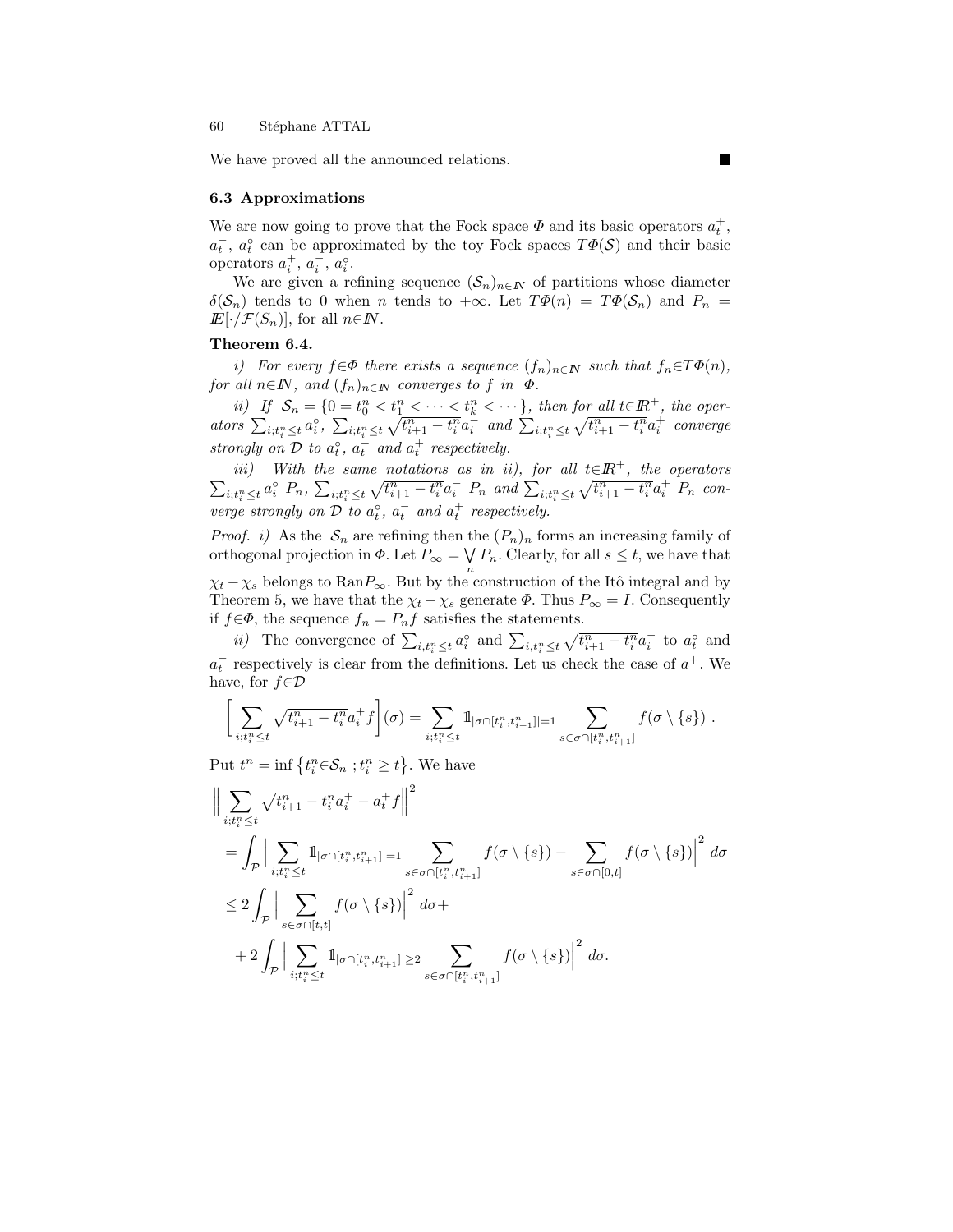$\blacksquare$ 

For any fixed  $\sigma$ , the terms inside each of the integrals above converge to 0 when *n* tends to  $+\infty$ . Furthermore we have, for *n* large enough,

$$
\int_{\mathcal{P}} \Big| \sum_{s \in \sigma \cap [t, t^n]} f(\sigma \setminus \{s\}) \Big|^2 d\sigma \le \int_{\mathcal{P}} |\sigma| \sum_{\substack{s \in \sigma \\ s \le t+1}} |f(\sigma \setminus \{s\})|^2 d\sigma
$$

$$
= \int_0^{t+1} \int_{\mathcal{P}} (|\sigma| + 1) |f(\sigma)|^2 d\sigma d\sigma
$$

$$
\le (t+1) \int_{\mathcal{P}} (|\sigma| + 1) |f(\sigma)|^2 d\sigma
$$

which is finite for  $f \in \mathcal{D}$ ;

$$
\int_{\mathcal{P}} \Big| \sum_{i;t_i^n \leq t} \mathbb{1}_{|\sigma \cap [t_i^n, t_{i+1}^n]| \geq 2} \sum_{s \in \sigma \cap [t_i^n, t_{i+1}^n]} f(\sigma \setminus \{s\}) \Big|^2 d\sigma
$$
\n
$$
\leq \int_{\mathcal{P}} \Big( \sum_{i;t_i^n \leq t} \mathbb{1}_{|\sigma \cap [t_i^n, t_{i+1}^n]| \geq 2} \Big| \sum_{s \in \sigma \cap [t_i^n, t_{i+1}^n]} f(\sigma \setminus \{s\}) \Big|^2 d\sigma
$$
\n
$$
\leq \int_{\mathcal{P}} \Big( \sum_{i;t_i^n \leq t} \sum_{s \in \sigma \cap [t_i^n, t_{i+1}^n]} |f(\sigma \setminus \{s\})| \Big)^2 d\sigma
$$
\n
$$
= \int_{\mathcal{P}} \Big( \sum_{s \in \sigma \atop s \leq t^n} |f(\sigma \setminus \{s\})| \Big)^2 d\sigma
$$
\n
$$
= \int_{\mathcal{P}} |\sigma| \sum_{s \in \sigma \atop s \leq t^n} |f(\sigma \setminus \{s\})|^2 d\sigma
$$
\n
$$
\leq (t+1) \int_{\mathcal{P}} (|\sigma|+1) |f(\sigma)|^2 d\sigma
$$

in the same way as above. So we can apply Lebesgue's theorem. This proves ii).

iii) By Proposition 6.3, we have for all  $f \in \mathcal{D}$ 

$$
\sum_{i;t_i^n \le t} \sqrt{t_{i+1}^n - t_i^n} \; a_i^+ \; P_nf = P_n a_{t^n}^+ f \; .
$$

Consequently

$$
\left\| \sum_{i;t_i^n \le t} \sqrt{t_{i+1}^n - t_i^n} \ a_i^+ P_n f - a_t^+ f \right\|^2
$$
  
\n
$$
\le 2 \|a_t^+ f - P_n a_t^+ f\|^2 + 2 \|P_n(a_t^+ f - a_t^+ f)\|^2
$$
  
\n
$$
\le 2 \|a_t^+ f - P_n a_t^+ f\|^2 + 2 \|a_t^+ f - a_t^+ f\|^2
$$

which tends to 0 as n tends to  $+\infty$ .

The cases of  $a^{\circ}$  and  $a^{-}$  are obtained in the same way.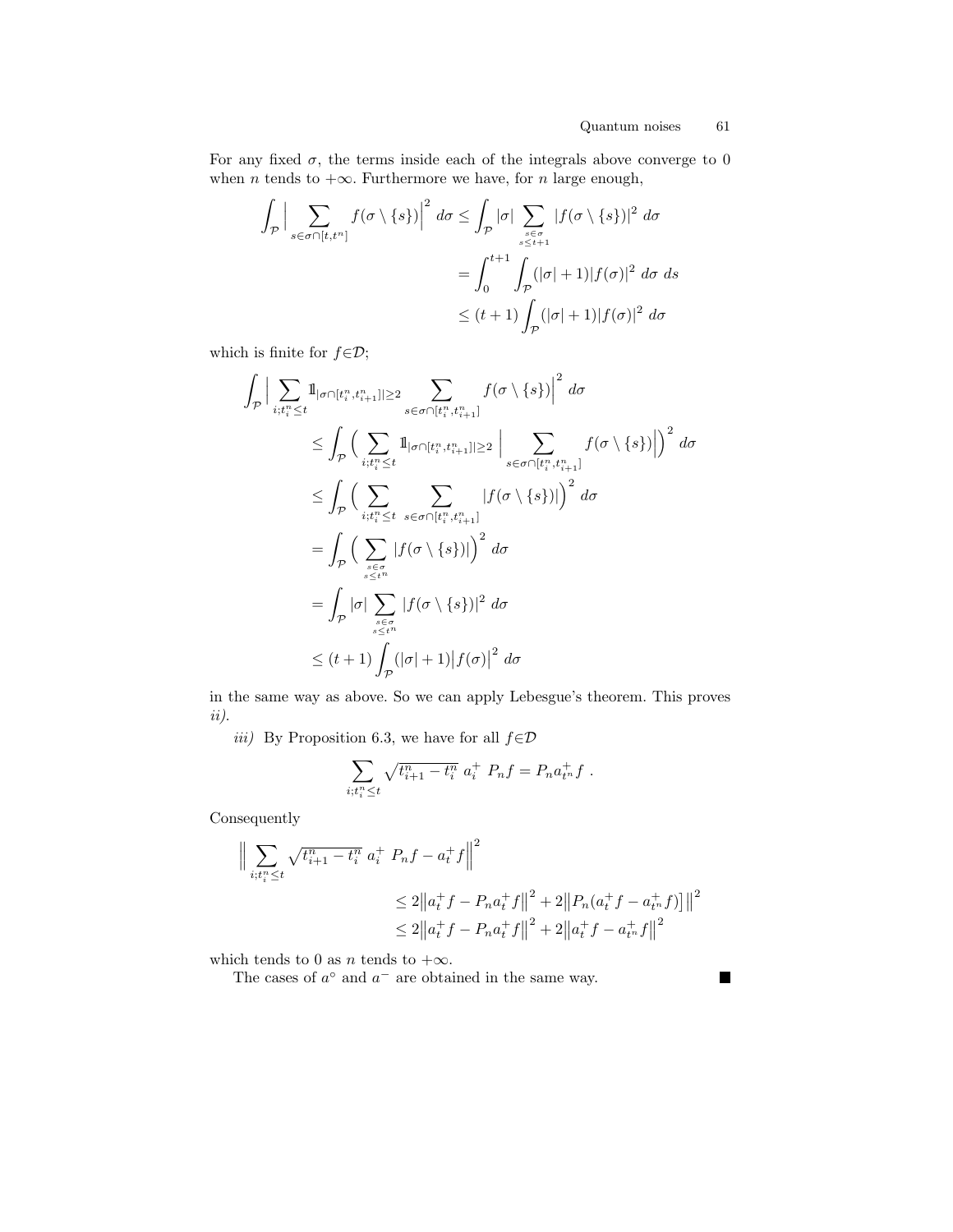#### 6.4 Probabilistic interpretations

Recall that the operator of multiplication by the Brownain motion in the Fock space  $\Phi$  is

$$
W_t = a_t^+ + a_t^- \,
$$

and the operator of Poisson multiplication by the Poisson process is

$$
N_t = a_t^+ + a_t^- + a_t^{\circ} + tI \ .
$$

Let us consider an approximation of the Fock space  $\Phi$  by toy Fock spaces  $T\Phi(n), n\in \mathbb{N}$ .

**Theorem 6.5.** On  $T\Phi(n)$ , let  $X_i = a_i^+ + a_i^-$ , i $\in \mathbb{N}$ . Then, for all  $t \in \mathbb{R}^+$ ; we have that

$$
\sum_{i:t_i\leq t}\sqrt{t_{i+1}-t_i}\;X_i
$$

converges strongly to  $W_t$ .

Proof. The proof is immediate from Theorem 6.4.

Let  $S_n = \{i/n ; i \in \mathbb{N}\}.$ 

**Theorem 6.6.** On  $T\Phi(n)$ , let  $X_i = a_i^+ + a_i^- + c_n a_i^{\circ}$ , i $\in \mathbb{N}$  be associated to the coefficient  $p_n = 1/n$ . Then, for all  $t \in \mathbb{R}^+$ , we have that

$$
\frac{1}{\sqrt{n}} \sum_{i:t_i \le t} X_i
$$

converges strongly to  $X_t = N_t - tI$ , the operator of multiplication by the compensated Poisson process.

*Proof.* If  $p_n = 1/n$ , then  $q_n = 1 - 1/n$  and  $c_n = \frac{1-2/n}{\sqrt{1/n-1/n^2}} = \frac{n-2}{\sqrt{n-1}}$ . Thus  $c_n/\sqrt{n}$  converges to 1. Now, √

$$
\frac{1}{\sqrt{n}} \sum_{i:t_i \le t} X_i = \sum_{i:t_i \le t} \frac{1}{\sqrt{n}} a_i^+ + \frac{1}{\sqrt{n}} a_i^- + \frac{c_n}{\sqrt{n}} a_i^{\circ}
$$

$$
= \sum_{i:t_i \le t} \sqrt{t_{i+1} - t_i} (a_i^+ + a_i^-) + \frac{c_n}{\sqrt{n}} \sum_{i:t_i \le t} a_i^{\circ}
$$

which clearly converges to  $a_t^+ + a_t^- + a_t^{\circ}$  by Theorem 6.4

**In the Second State** 

 $\overline{\phantom{a}}$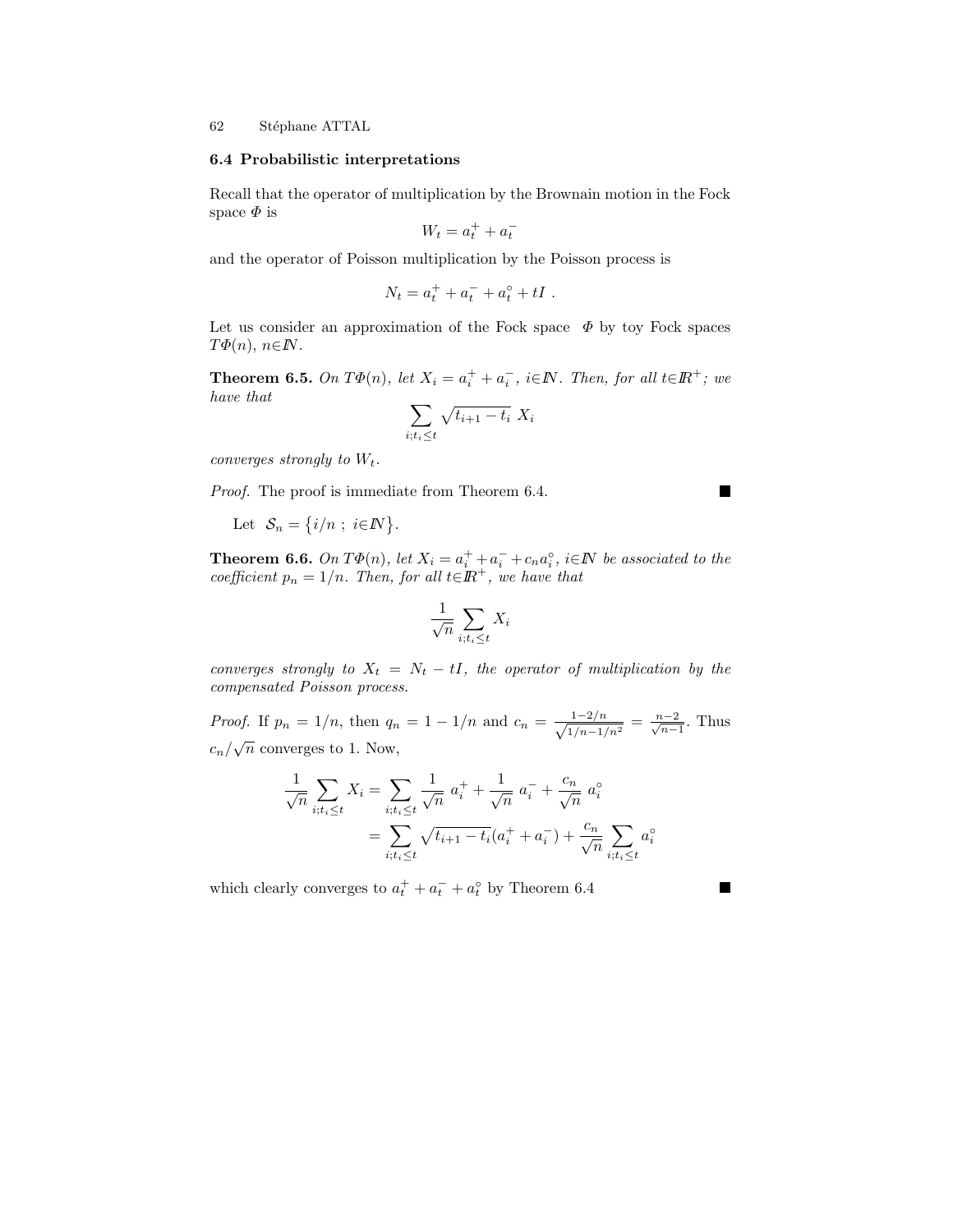#### 6.5 The Itô tables

This section is heuristic, but it gives a good idea of why the discrete quantum Itô table is a discrete approximation of the usual one, though they seem different. Let  $S_n = \{i/n ; i \in \mathbb{N}\}\$ . Let  $\tilde{a}_i^+ = 1/\sqrt{n} a_i^+, \tilde{a}_i^- = 1/\sqrt{n} a_i^-$  and  $\tilde{a}_i^{\circ} = a_i^{\circ}$ . The Theorem 6.4 shows that  $\tilde{a}_i^{\varepsilon}$  is a good approximation of  $da_i^{\varepsilon}$ , where  $t = t_i$ . Now the discrete Itô table becomes

|                       | $\tilde{a}_i^+$                             | $a_i^-$                        | $\tilde{a}_{i}^{\circ}$ |
|-----------------------|---------------------------------------------|--------------------------------|-------------------------|
| $\tilde{a}_i^+$       |                                             | $rac{1}{n}\tilde{a}_i^{\circ}$ |                         |
| $\tilde{a}_i^-$       | $rac{1}{n}I-\frac{1}{n}\tilde{a}_i^{\circ}$ |                                | $\tilde{a}_i^-$         |
| $\tilde{a}_i^{\rm o}$ | $\tilde{a}_i^+$                             |                                | $\tilde{a}_{i}^{\circ}$ |

But

1)  $\frac{1}{n}\tilde{a}_i^{\circ}$  is not an infinitesimal for  $\sum_{i,t_i\leq t} \frac{1}{n}\tilde{a}_i^{\circ}$  is almost  $\frac{1}{n}a_t^{\circ}$  which converges to 0. Thus  $\frac{1}{n}\tilde{a}_i^{\circ}$  can be considered to be 0 in this table;

2)  $\frac{1}{n}I$  is simply dt I, that is  $(t_{i+1} - t_i)I$ . Thus at the limit this table becomes  $\mathbf{r}$ 

|                | $da_t^+$ | $da_t$ | $da_t^{\circ}$   |
|----------------|----------|--------|------------------|
| $da_t^+$       |          |        |                  |
| $da_t^-$       | $dt$ I   | U      | $da_{t}^{-}$     |
| $da_t^{\circ}$ | $da_t^+$ |        | $da_t^{\circ}$ . |

That is, the usual Itô table.

These heuristic arguments have been made rigourous in [33].

# 7 Back to repeated interactions

We are now ready to come back to repeated quantum interactions and to give an idea of what happens in the limit  $h \to 0$ .

Recall our evolution equation on  $\mathcal{H}_0 \otimes \bigotimes_{I\!\!N} \mathbb{C}^{N+1}$ :

$$
V_{n+1} = U_{n+1} V_n \tag{23}
$$

of section I.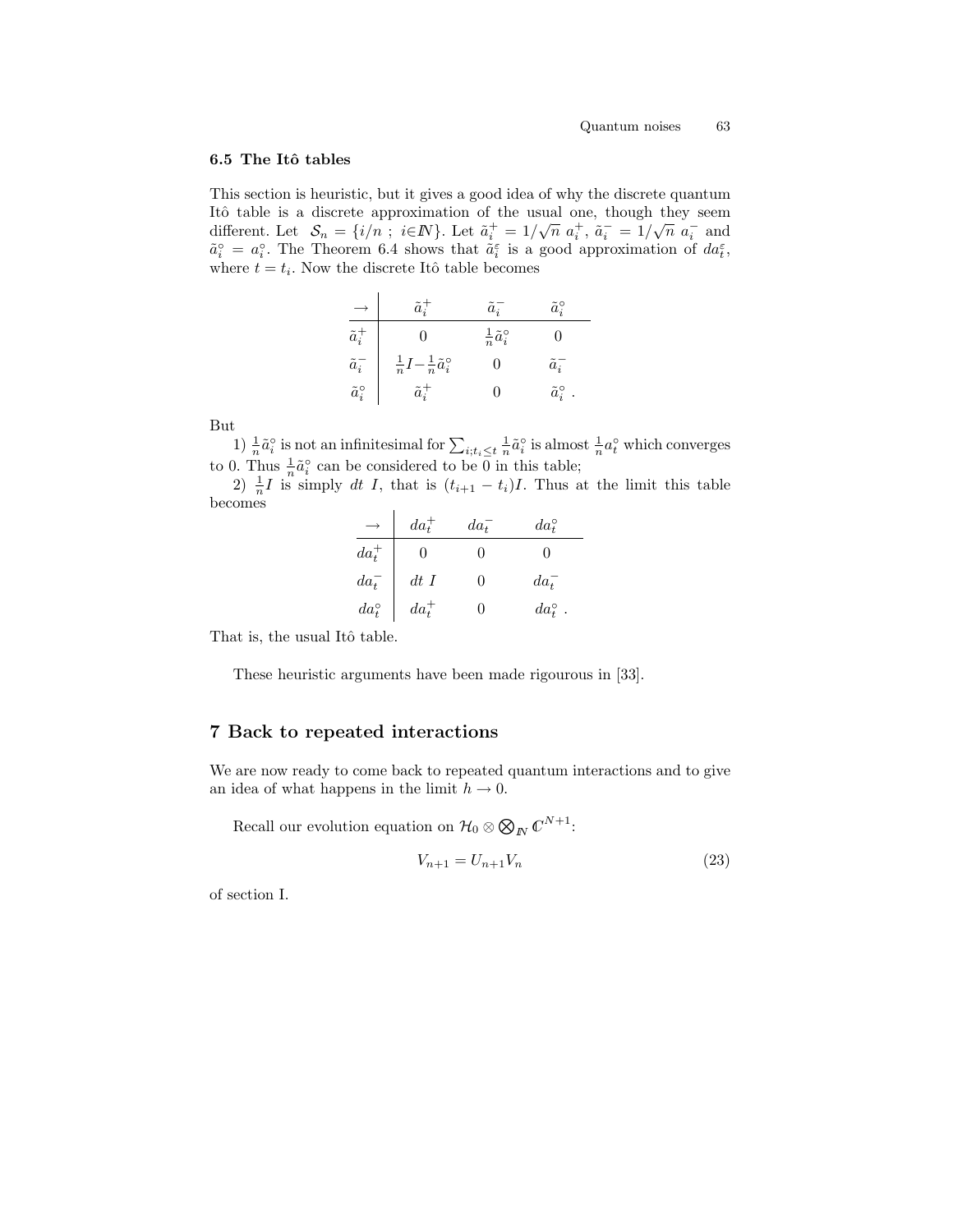#### 7.1 Unitary dilations of completely positive semigroups

In this section, we will show that equations such as (23) appear naturally in a general setup and allow one to obtain natural unitary dilations of completely positive semigroups in discrete time.

Consider a discrete semigroup  $(P_n)_{n\in\mathbb{N}}$  of completely positive maps on  $\mathcal{B}(\mathcal{H}_0)$ , that is,

$$
P_n(X) = \ell^n(X)
$$

where  $\ell$  is a completely positive, weakly continuous map on  $\mathcal{B}(\mathcal{H}_0)$ .

In the sequel we always assume that  $\ell(I) = I$ . By Kraus' theorem (see [30], Proposition 29.8) this means that  $\ell$  is of the form

$$
\ell(X) = \sum_{i=0}^{N} V_i^* X V_i
$$

for some N and some family  $(V_i)$  of bounded operators on  $\mathcal{H}_0$  such that  $\sum_i V_i^* V_i = I$ . Of course the indexation is a priori indifferent to the specificity of the value  $i = 0$ . The special role played by one of the values will appear later on.

Let  $E_0$  be the partial trace on  $\mathcal{H}_0$  defined by

$$
\langle \phi, E_0(H)\psi \rangle = \langle \phi \otimes \Omega, H\psi \otimes \Omega \rangle
$$

for all  $\phi, \psi \in \mathcal{H}_0$  and every operator H on  $\mathcal{H}_0 \otimes \mathbb{T}\Phi$ .

Theorem 7.1. For any completely positive map

$$
\ell(X) = \sum_{i=0}^{N} V_i^* X V_i
$$

on  $\mathcal{B}(\mathcal{H}_0)$  there exists a unitary operator  $\mathbb{L}$  on  $\mathcal{H}_0 \otimes \mathbb{C}^{N+1}$  such that the associated unitary family of automorphisms

$$
j_n(H) = u_n^* H u_n
$$

(where  $u_n$  is associated to  $\mathbb{L}$  by (23)) satisfies

$$
I\!\!E_0(j_n(X \otimes I)) = P_n(X),
$$

for all  $n \in \mathbb{N}$ .

*Proof.* Consider a decomposition of  $\mathcal L$  of the form

$$
\ell(X) = \sum_{i=0}^{N} V_i^* X V_i
$$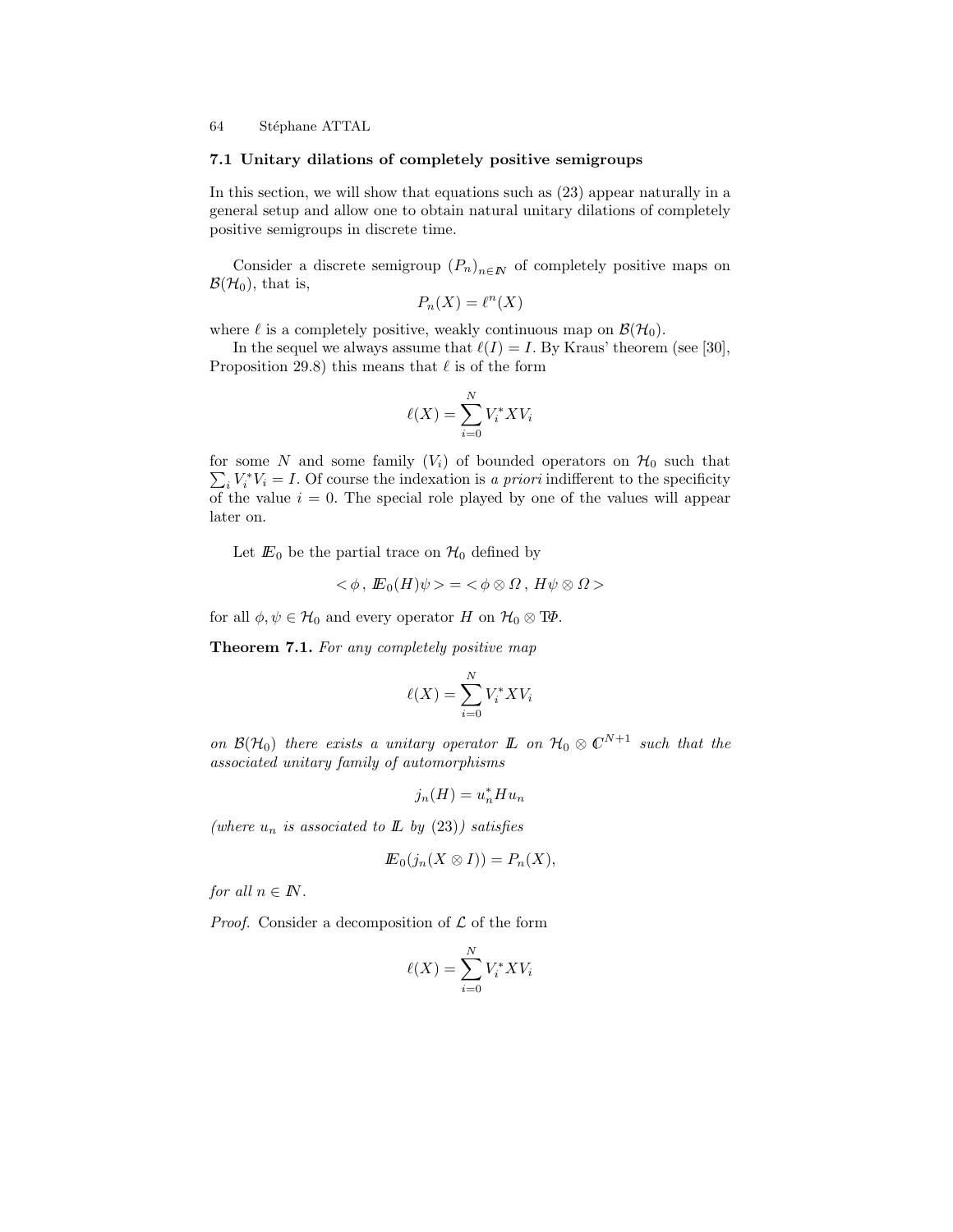for a familly  $(V_i)$  of bounded operators on  $\mathcal{H}_0$  such that  $\sum_{i=0}^{N} V_i^* V_i = I$ . We claim that there exists a unitary operator  $\mathbb{L}$  on  $\mathcal{H}_0 \otimes \mathbb{C}^{N+1}$  of the form

$$
\mathbf{L} = \begin{pmatrix} V_1 & \dots & \dots \\ V_2 & \dots & \dots \\ \vdots & \vdots & \vdots \\ V_N & \dots & \dots \end{pmatrix}.
$$

Indeed, the condition  $\sum_{i=0}^{N} V_i^* V_i = I$  guarantees that the m first columns of L (where  $m = \dim \mathcal{H}_0$ ) constitute an orthonormal family of  $\mathcal{H}_0 \otimes \mathbb{C}^{N+1}$ . We can thus fill the matrix by completing it into an orthonormal basis of  $\mathcal{H}_0 \otimes \mathbb{C}^{N+1}$ ; this makes out a unitary,  $(N+1) \times (N+1)$  matrix  $\mathbb L$  on  $\mathcal{H}_0$ , of which we denote the coefficients by  $(A_j^i)_{i,j=0,\ldots,N}$ ; with this notation we have for all i,  $A_0^i = V_{i+1}$ . To this matrix  $\mathbf{I}$  we associate a family  $(\mathbf{I}_i)_{i\geq 0}$  of ampliations as explained in section

Now, for every operator H on  $\mathcal{H}_0 \otimes \mathbb{C}^{N+1}$ , put

$$
j_n(H) = u_n^* H u_n.
$$

It satisfies

$$
j_{n+1}(H) = u_n^* L_{n+1}^* H L_{n+1} u_n.
$$

We consider this relation for an operator H of the form  $H = X \otimes I$ , where X is an operator on  $\mathcal{H}_0$ . Write  $L_{n+1}^*(X \otimes I) L_{n+1}$  in  $(\mathcal{H}_0 \otimes T_{n}) \otimes C_{n+1}^{N+1}$ ; it is simply

$$
\underline{L}_{n+1}^*(X \otimes I)\underline{L}_{n+1} = \begin{pmatrix} (A_0^0)^* & (A_0^1)^* & \dots \\ (A_1^0)^* & (A_1^1)^* & \dots \\ \vdots & \vdots & \vdots \\ (A_N^0)^* & (A_N^1)^* & \dots \end{pmatrix} \begin{pmatrix} X & 0 & \dots & 0 \\ 0 & X & \dots & 0 \\ \vdots & \vdots & \vdots & \\ 0 & 0 & \dots & X \end{pmatrix} \begin{pmatrix} A_0^0 & A_1^0 & \dots \\ A_0^1 & A_1^1 & \dots \\ \vdots & \vdots & \vdots & \vdots \\ A_0^N & A_1^N & \dots \end{pmatrix}
$$

which is easily seen to be the matrix  $(B_j^i(X))_{i,j=0,\ldots,N}$  with

$$
B_j^i(X) = \sum_{k=0}^{N} (A_j^k)^* X A_i^k.
$$

Note that, more precisely, the operator  $\mathbb{L}_{n+1}^*(X \otimes I) \mathbb{L}_{n+1}$  is written in  $(\mathcal{H}_0 \otimes I)$  $\mathbb{I}(\Phi_n) \otimes \mathbb{C}_{n+1}^{N+1}$  as the matrix  $(B_j^i(X) \otimes I)_{i,j=0,\ldots,N}$ . The operator  $u_n$ , in turn, acts only on  $\mathcal{H}_0 \otimes \mathbb{C}_n^{N+1}$ , so that  $u_n^* \mathbb{L}_{n+1}^*(X \otimes I) \mathbb{L}_{n+1} u_n$  can be written in  $(\mathcal{H}_0 \otimes \mathbb{T} \Phi_{n}] \otimes \mathbb{C}_{n+1}^{N+1}$  as  $(u_n^*(B_j^i(X) \otimes I)u_n)_{i,j=0,\ldots,N}$ ; simply put, we have proved that

$$
(j_{n+1}(X \otimes I))^i_j = j_n(B^i_j(X) \otimes I)
$$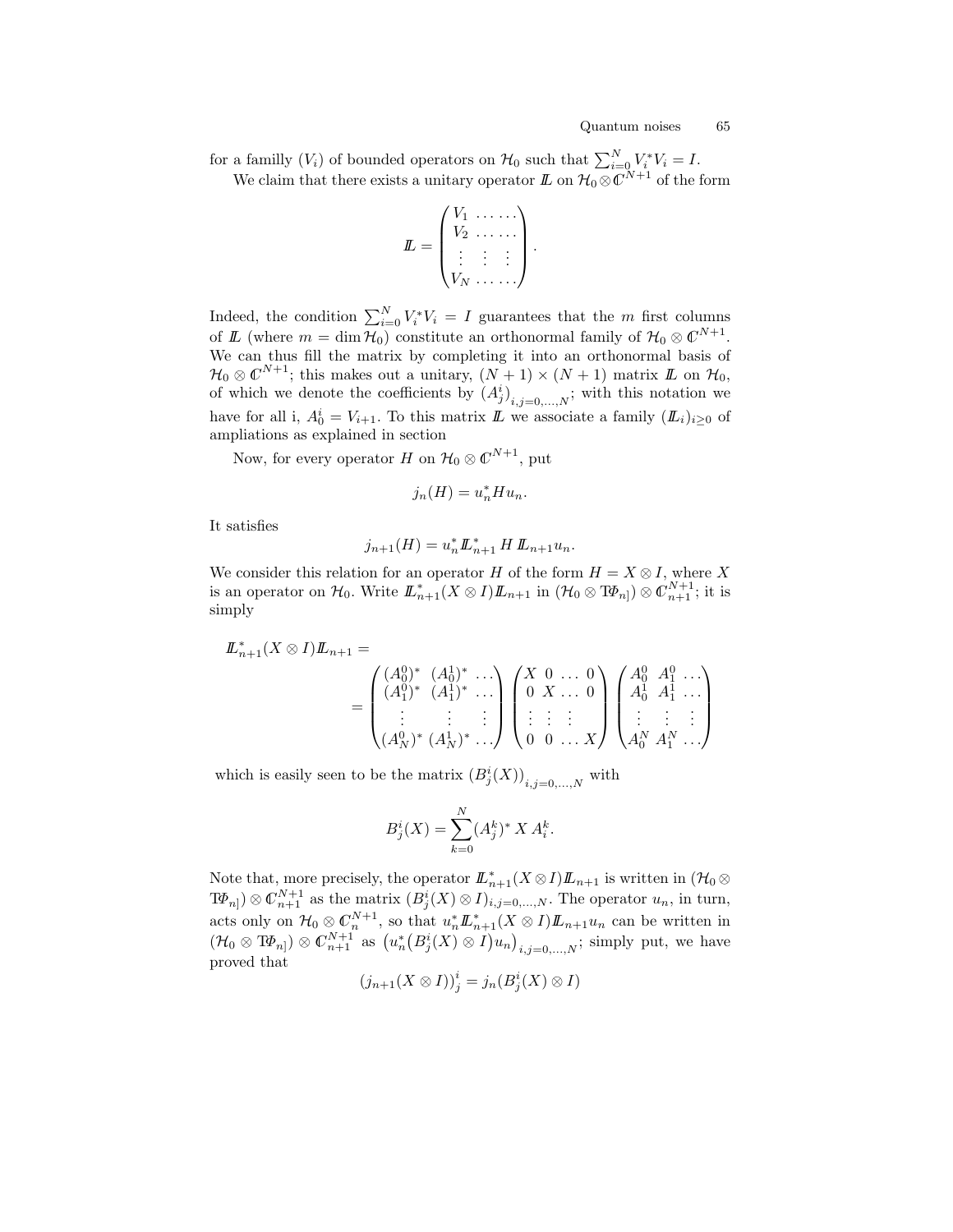because both terms act as the identity beyond  $(\mathcal{H}_0 \otimes \mathbb{T} \Phi_{n}]$ )  $\otimes \mathbb{C}_{n+1}^{N+1}$ .

Consider now  $T_n(X) = E_0(j_n(X \otimes I))$ . We have

$$
\langle \phi, T_{n+1}(X)\psi \rangle = \langle \phi \otimes \Omega, j_{n+1}(X \otimes I)\psi \otimes \Omega \rangle
$$
  

$$
= \langle \phi, (j_{n+1}(X \otimes I))^0_0 \psi \rangle
$$
  

$$
= \langle \phi, j_n(B^0_0(X) \otimes I)\psi \rangle
$$
  

$$
= \langle \phi, T_n(B^0_0(X))\psi \rangle;
$$

now remember that for all  $i, A_0^i = V_{i+1}$ . This implies that  $B_0^0(X) = \ell(X)$ . The above proves that  $T_{n+1}(X) = T_n(\ell(X))$  for any n and the theorem follows.

# 7.2 Convergence to Quantum Stochastic Differential Equations

We now describe the convergence of these discrete time evolutions to continuous time ones.

# Quantum stochastic differential equations

We do not develop here the whole theory of Q.S.D.E., this will be done in F. Fagnola's course much more precisely, but we just give an idea of what they are.

Quantum stochastic differential equations are equations of the form

$$
dU_t = \sum_{i,j} L_j^i U_t \, da_j^i(t),\tag{22}
$$

with initial condition  $U_0 = I$ . The above equation has to be understood as an integral equation

$$
U_t = I + \int_0^t \sum_{i,j} L_j^i U_t \, da_j^i(t),
$$

for operators on  $\mathcal{H}_0 \otimes \Phi$ , the operators  $L^i_j$  being bounded operators on  $\mathcal{H}_0$ alone which are ampliated to  $\mathcal{H}_0 \otimes \Phi$ .

The main motivation and application of that kind of equation is that it gives an account of the interaction of the small system  $\mathcal{H}_0$  with the bath  $\Phi$  in terms of quantum noise perturbation of a Schödinger-like equation. Indeed, the first term of the equation

$$
dU_t = L_0^0 U_t dt + \dots
$$

describes the induced dynamics on the small system, all the other terms are quantum noises terms.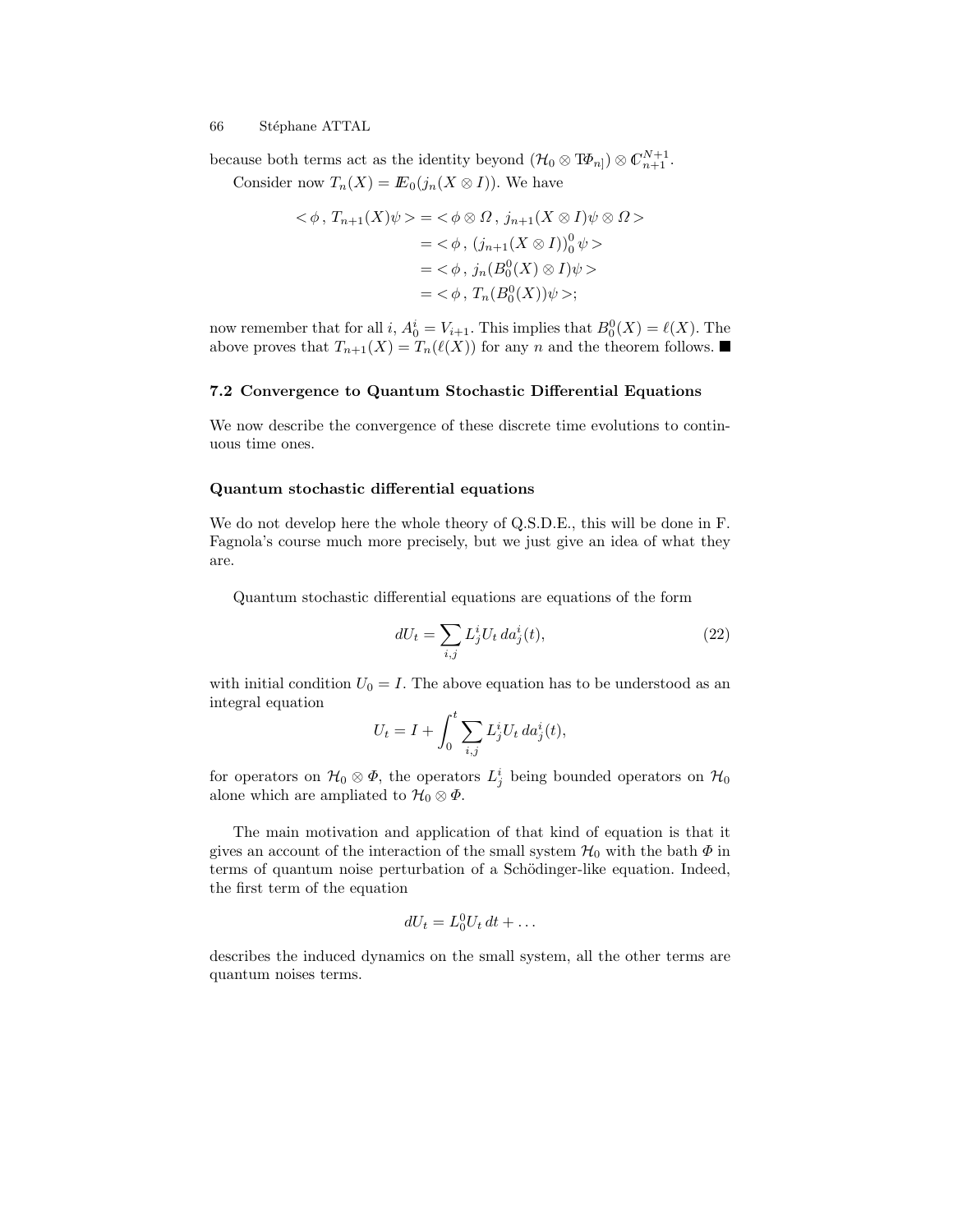One of the main application of equations such as  $(22)$  is that they give explicit constructions of unitary dilations of semigroups of completely positive maps of  $\mathcal{B}(\mathcal{H}_0)$  (see [H-P]). Let us only recall one of the main existence, uniqueness and boundedness theorems connected to equations of the form (22). The literature is huge about those equations; we refer to [Par] for the result we mention here.

**Theorem 7.2.** If  $\mathcal{H}_0$  is finite dimensional then the quantum stochastic differential equation

$$
dU_t = \sum_{i,j} L^i_j U_t \, da^i_j(t),
$$

with  $U_0 = I$ , admits a unique solution defined on the space of coherent vectors.

The solution  $(U_t)_{t\geq0}$  is made of unitary operators if and only if there exist, on  $\mathcal{H}_0$ , a bounded self-adjoint H, bounded operators  $S_j^i$ ,  $i, j = 1, \ldots, N$ , such that the matrix  $(S_j^i)_{i,j}$  is unitary, and bounded operators  $L_i$ ,  $i = 1, \ldots, N$  such that, for all  $i, j = 1, \ldots, N$ 

$$
L_0^0 = -(iH + \frac{1}{2} \sum_k L_k^* L_k)
$$
  
\n
$$
L_i^0 = L_i
$$
  
\n
$$
L_0^i = -\sum_k L_k^* S_j^k
$$
  
\n
$$
L_j^i = S_j^i - \delta_{ij} I.
$$

If the operators  $L_j^i$  are of this form then the unitary solution  $(U_t)_{t\geq0}$  of the above equation exists even if  $\mathcal{H}_0$  is only assumed to be separable.

# Convergence theorems

In this section we study the asymptotic behaviour of the solutions of an equation

$$
u_{n+1} = L_{n+1}u_n;
$$

if the matrix  $\mathbf{L}(h)$  converges (with a particular normalization) as h tends to zero and prove that, in the limit, the solutions of such equations converge to solutions of quantum stochastic differential equations of the form (22). Notice that we no longer assume that  $\mathbf{L}(h)$  has been conveniently constructed for our needs; in particular  $\mathbb L$  is not assumed to be unitary.

Let h be a parameter in  $\mathbb{R}^+$ , which is thought of as representing a small time interval. Let  $\mathbb{L}(h)$  be an operator on  $\mathcal{H}_0 \otimes \mathbb{C}^{N+1}$ , with coefficients  $\mathbb{L}_j^i(h)$ as a  $(N+1)\times(N+1)$  matrix of operators on  $\mathcal{H}_0$ . Let  $u_n(h)$  be the associated solution of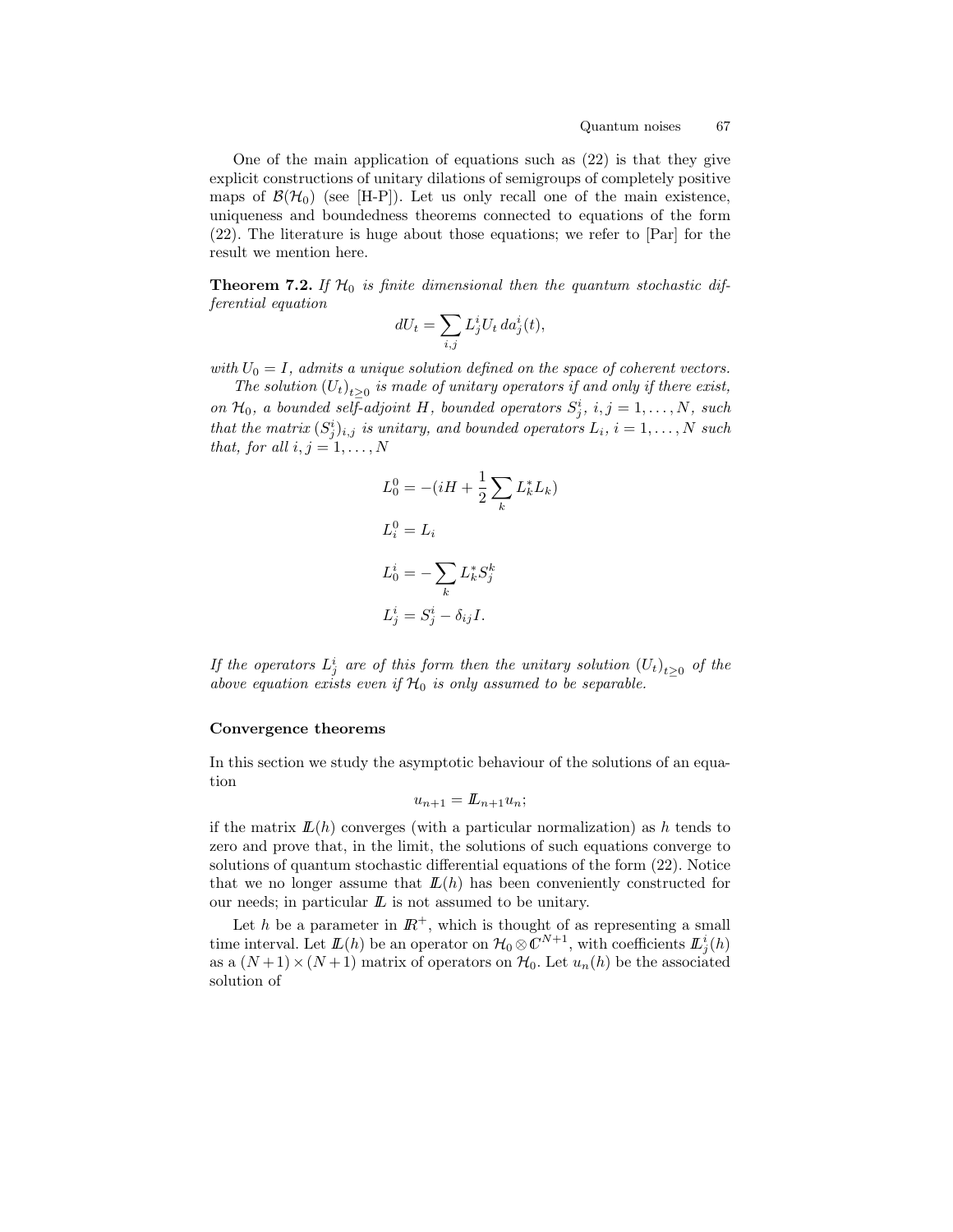$$
u_{n+1}(h) = L_{n+1}(h) u_n(h).
$$

In the following we will drop dependency in h and write simply  $\mathbf{L}$  or  $u_n$ . Besides, we denote

$$
\varepsilon_{ij} = \frac{1}{2} (\delta_{0i} + \delta_{0j})
$$

for all  $i, j = 0, \ldots, N$ .

**Theorem 7.3.** Assume that there exist operators  $L_j^i$  on  $\mathcal{H}_0$  such that

$$
\lim_{h \to 0} \frac{\underline{\mathbb{L}}_j^i(h) - \delta_{ij} I}{h^{\varepsilon_{ij}}} = L_j^i
$$

for all  $i, j = 0, \ldots, N$ , where convergence is in operator norm. Assume that the quantum stochastic differential equation

$$
dU_t = \sum_{i,j} L^i_j U_t \, da^i_j(t)
$$

with initial condition  $U_0 = I$  has a solution  $(U_t)_{t\geq 0}$  which is a process of bounded operators with a locally uniform norm bound.

Then, for all t, for every  $\phi$ ,  $\psi$  in  $L^{\infty}([0,t])$ , the quantity

$$
\langle a \otimes \varepsilon(\phi), \mathop{\mathbf{E}}_{\mathcal{S}} u_{[t/h]} \mathop{\mathbf{E}}_{\mathcal{S}} b \otimes \varepsilon(\psi) \rangle
$$

converges to

$$
\langle a \otimes \varepsilon(\phi), U_t b \otimes \varepsilon(\psi) \rangle
$$

when h goes to 0.

Moreover, the convergence is uniform for a, b in any bounded ball of  $K$ , uniform for t in a bounded interval of  $\mathbb{R}_+$ .

If furthermore  $||u_k||$  is locally uniformly bounded in the sense that, for any t in  $\mathbb{R}_+$ ,  $\{||u_k(h)||, k \leq t/h\}$  is bounded for any h, then  $u_{[t/h]}$  converges weakly to  $U_t$  on all  $\mathcal{H}_0 \otimes \Phi$ .

#### Remarks

– This is where we particularize the index zero : the above hypotheses of convergence simply mean that, among the coefficients of  $L$ ,

> $(\mathbb{L}^0_0(h) - I)/h$  converges, √

 $\mathbf{\mathbb{L}}^{i}_{j}(h) /$ h converges if either  $i$  or  $j$  is zero,

 $\mathbf{L}_j^i(h) - \delta_{i,j}$  converges if neither i nor j is zero

and we recover the fact that the 0 index must relate to the small system, on which the considered time scale is different from the time scale of the reservoir.

– The assumption that  $\mathcal{H}_0$  is finite dimensional is only needed in order to ensure that the quantum stochastic differential equation has a solution; if for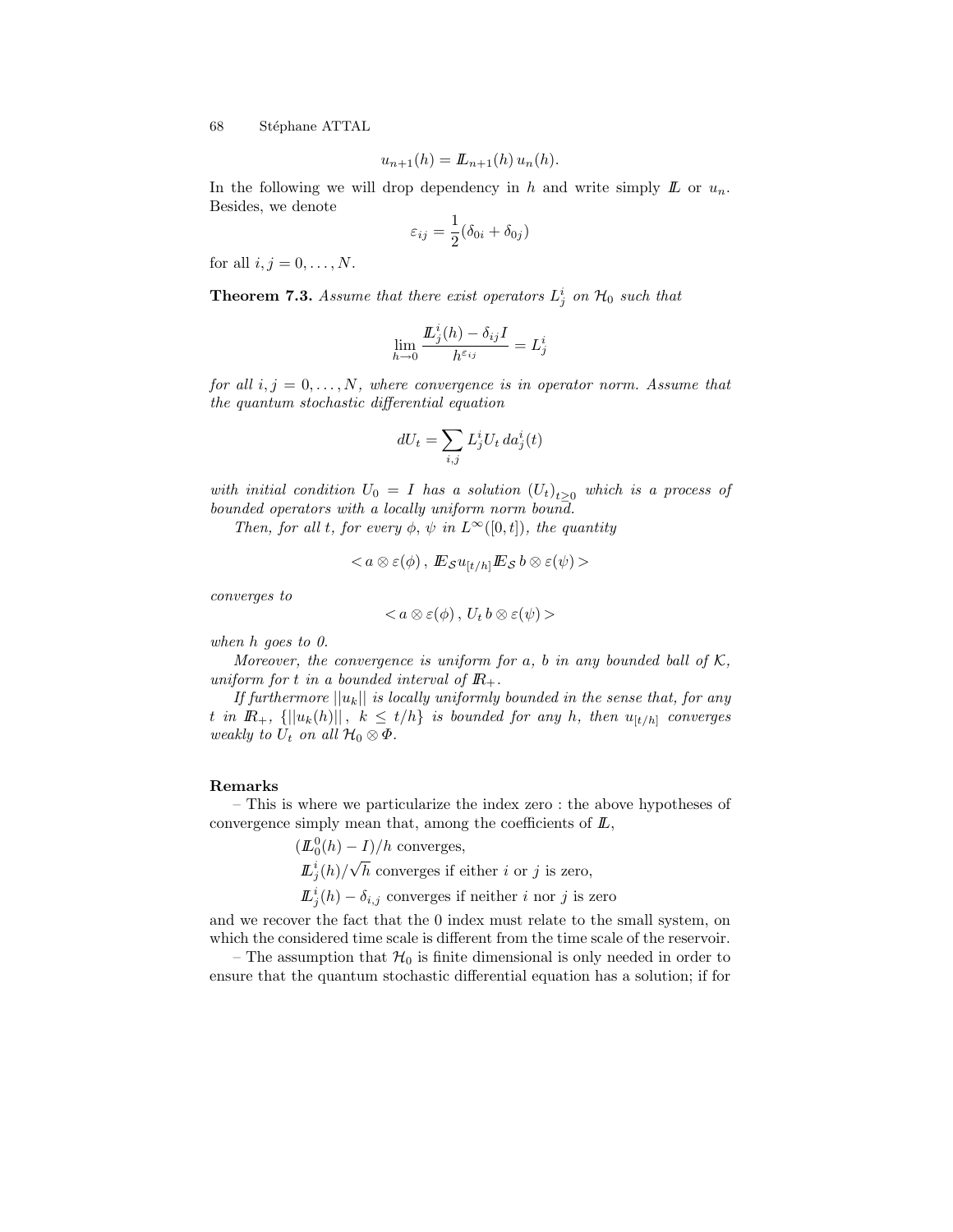example the  $L_j^i$ 's are of the form described in Theorem 8 then the separability of  $\mathcal{H}_0$  is enough.

For our example where  $\mathbb L$  is given by

$$
\mathbf{L} = \begin{pmatrix} \cos \alpha & 0 & 0 & -\sin \alpha \\ 0 & 1 & 0 & 0 \\ 0 & 0 & 1 & 0 \\ \sin \alpha & 0 & 0 & \cos \alpha \end{pmatrix}
$$

with  $\alpha =$ √ h, since for all h the matrix  $\mathbf{L}(h)$  is unitary, we get that for all t,  $u_{[t/h]}$  converges strongly to  $U_t$  where  $(U_t)_{t\in I\!\!R_+}$  is the solution of

$$
dU_t = -\frac{1}{2}V^* V U_t dt + V U_t da_1^0(t) - V^* U_t da_0^1(t)
$$

with  $V = \begin{pmatrix} 0 & 0 \\ 1 & 0 \end{pmatrix}$ ; this is the evolution associated to the spontaneous decay into the ground state in the Wigner-Weisskopf model for the two-level atom.

# 8 Bibliographical comments

The mathematical theory of quantum stochastic calculus was first developed by Hudson and Parthasarathy [25]. They defined quantum stochastic integrals on the space of coherent vectors. They also defined and solved the first class of quantum Langevin equations. They finaly proved that quantum Langevin equations allow to construct unitary dilations of any completely positive semigroups. No need to say that this article is a fundamental one, which started a whole theory.

An extension of their quantum stochastic calculus, trying to go further than the domain of coherent vectors was proposed by Belavkin and later by Lindsay ( [15], [26]). Their definitions were making use of the Malliavin gradient (and was constrained by its domain) and the Skorohod integral.

The definition of quantum stochastic integrals as in subsection 4.2 is due to Attal and Meyer ( [10] and later developed in [5]). The main point with that approach was the absence of arbitrary domain constraints. The discovery of the quantum semimartingales by Attal in [4] was a direct consequence of that approach and of and anterior work of Parthasarathy and Sinha on regular quantum martingales ( [31]).

The maximal definition of quantum stochastic integrals and unification of the different approaches, as in subsection 4.2 was given by Attal and Lindsay  $([9])$ .

The theorem showing rigorously that there are only 3 quantum noises is due to Coquio ( [17]).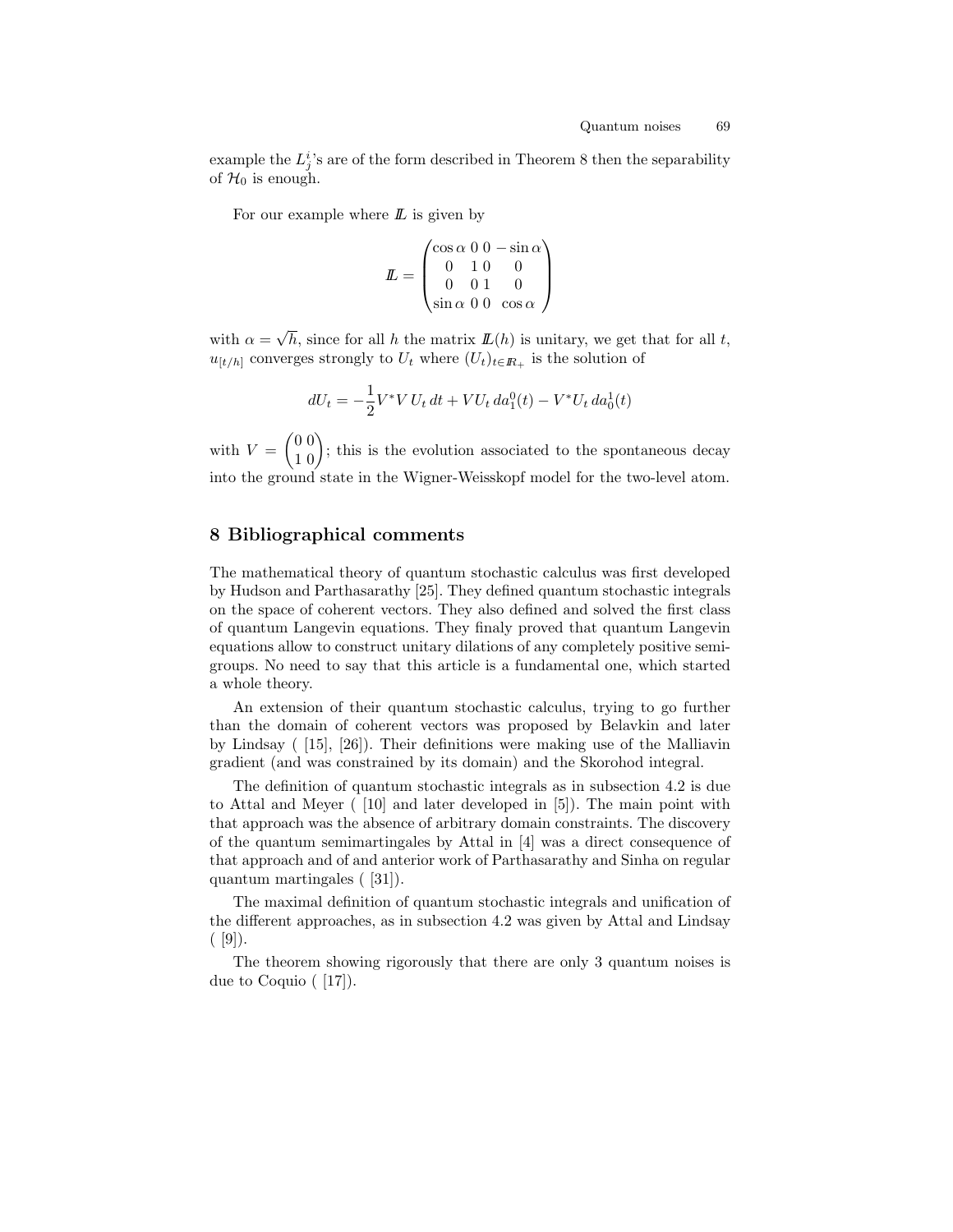The notion of Toy Fock space with its probabilistic interpretations in terms of random walks was developed by Meyer ( [29]). The concrete realization of the Toy Fock as a subspace and an approximation of  $\Phi$  is due to Attal ([2]) and has been developed much further by Pautrat ( [32], [33]). These different works led to the proof of the convergence of repeated interactions to quantum stochastic differential equation ( [11]).

# References

- 1. L. Accardi, A. Frigerio, Y.G. Lu, Quantum Langevin equation in the weak coupling limit, Quantum probability and applications V (Heidelberg, 1988), p. 1–16, Lecture Notes in Math., 1442, Springer, Berlin, 1990.
- 2. S. Attal, Quantum Noise Theory, book to appear, Springer Verlag.
- 3. S. Attal, Approximating the Fock space with the toy Fock space Séminaire de Probabilités, XXXVI, p. 477–491, Lecture Notes in Math., 1801, Springer Verlag, Berlin, 2003.
- 4. S. Attal, An algebra of non-commutative bounded semimartingales. Square and angle quantum brackets, Journal of Functional Analysis 124 (1994), no. 2, p. 292– 332.
- 5. S. Attal, P.-A. Meyer, Interprétation probabiliste et extension des intégrales stochastiques non commutatives, Séminaire de Probabilités, XXVII, p. 312–327, Lecture Notes in Math., 1557, Springer Verlag, Berlin, 1993.
- 6. S. Attal, M. Emery, Equations de structure pour des martingales vectorielles Séminaire de Probabilités, XXVIII, p. 256–278, Lecture Notes in Math., 1583, Springer, Berlin, 1994.
- 7. S. Attal, A. Joye, Weak coupling limit for repeated quantum interactions, preprint.
- 8. S. Attal, A. Joye, The Langevin equation for a quantum heat bath, preprint.
- 9. S. Attal, J.M. Lindsay, Quantum stochastic calculus with maximal operator domains, The Annals of Probability 32 (2004), p. 488–529.
- 10. S. Attal, P.A. Meyer, Interprétation probabiliste et extension des intégrales stochastiques non commutatives, Séminaire de Probabilités XXVII, Lect. Notes in Math. 1557, p. 312–327.
- 11. S. Attal, Y. Pautrat, From repeated to continuous quantum interactions, Annales Henri Poincaré (Physique Théorique), to appear (2005).
- 12. A. Barchielli, Measurement theory and stochastic differential equations in quantum mechanics, Physical Review A (3) 34 (1986), no. 3,P. 1642–1649.
- 13. A. Barchielli, Some stochastic differential equations in quantum optics and measurement theory: the case of counting processes, Stochastic evolution of quantum states in open systems and in measurement processes (Budapest, 1993), p. 1–14, World Sci. Publishing, River Edge, NJ, 1994.
- 14. A. Barchielli, V.P. Belavkin, Measurements continuous in time and a posteriori states in quantum mechanics, Journal of Physics A 24 (1991), no. 7,P. 1495–1514.
- 15. V.P. Belavkin, A quantum non-adapted Itô formula and non stationnary evolutions in Fock scale, Quantum Probability and Related Topics VI, World Scientific (1991), p. 137-180.
- 16. J. Bellissard, R. Rebolledo, D. Spehner, W. von Waldenfels, The quantum flow of electronic transport, preprint.